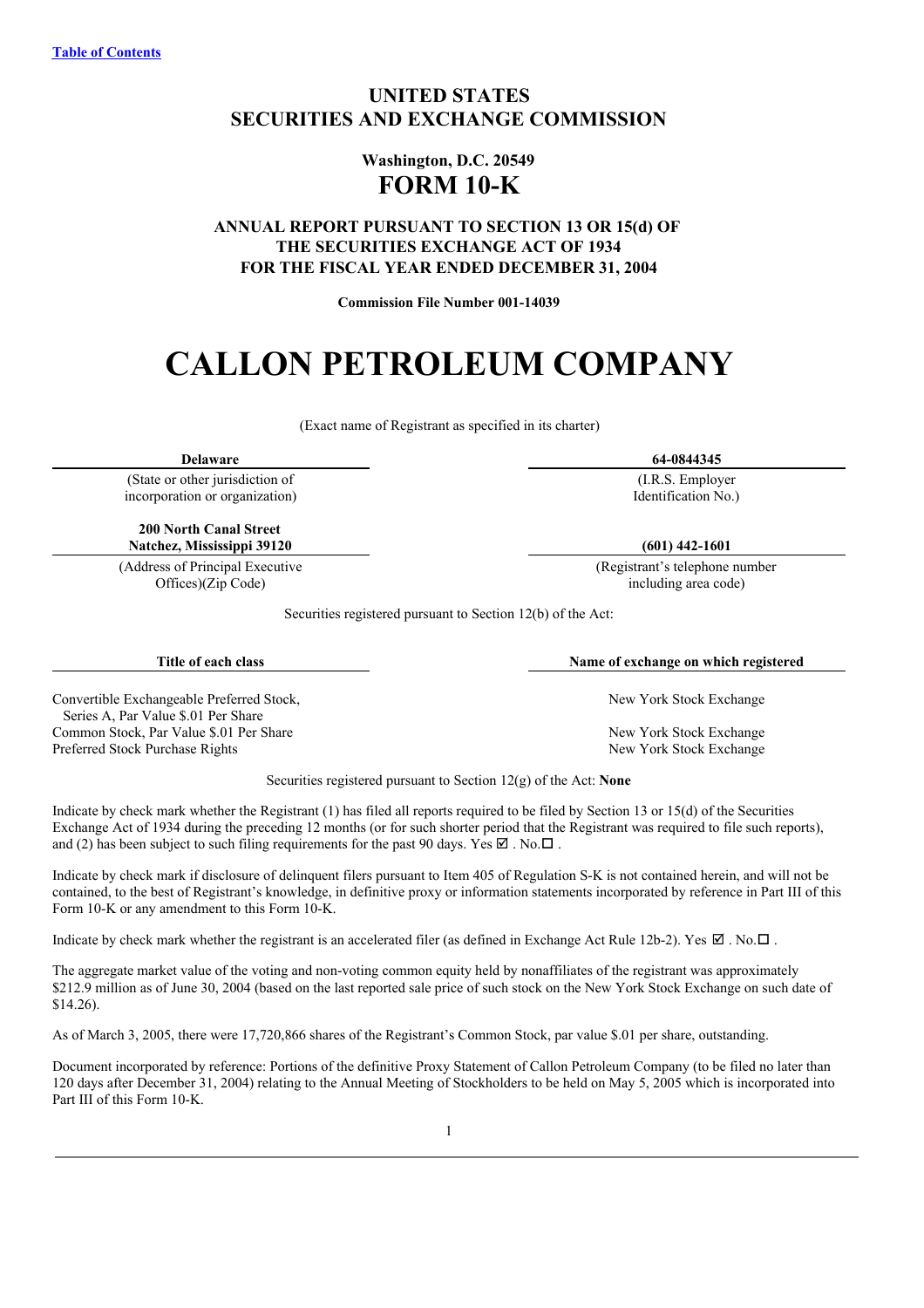# **TABLE OF CONTENTS**

[PART](#page-0-0) I.

ITEM 1 and 2. BUSINESS and [PROPERTIES](#page-0-0)

ITEM 3. LEGAL [PROCEEDINGS](#page-0-0)

ITEM 4. [SUBMISSION](#page-0-0) OF MATTERS TO A VOTE OF SECURITY HOLDERS

[PART](#page-0-0) II.

ITEM 5. MARKET FOR REGISTRANT'S COMMON EQUITY AND RELATED [STOCKHOLDER](#page-0-0) **MATTERS** 

ITEM 6. SELECTED [FINANCIAL](#page-0-0) DATA

ITEM 7. [MANAGEMENT'S](#page-0-0) DISCUSSION AND ANALYSIS OF FINANCIAL CONDITION AND RESULTS OF OPERATIONS

ITEM 7A. [QUANTITATIVE](#page-0-0) AND QUALITATIVE DISCLOSURES ABOUT MARKET RISKS

ITEM 8. FINANCIAL STATEMENTS AND [SUPPLEMENTARY](#page-0-0) DATA

ITEM 9.CHANGES IN AND [DISAGREEMENTS](#page-0-0) WITH ACCOUNTANTS ON ACCOUNTING

AND FINANCIAL DISCLOSURE

ITEM 9.A CONTROLS AND [PROCEDURES](#page-0-0)

ITEM 9.B OTHER [INFORMATION](#page-0-0)

[PART](#page-0-0) III

ITEM 10. DIRECTORS AND EXECUTIVE OFFICERS OF THE [REGISTRANT](#page-0-0) ITEM 11. EXECUTIVE [COMPENSATION](#page-0-0)

ITEM 12. SECURITY OWNERSHIP OF CERTAIN BENEFICIAL OWNERS AND

MANAGEMENT AND RELATED [STOCKHOLDER](#page-0-0) MATTERS

ITEM 13. CERTAIN [RELATIONSHIPS](#page-0-0) AND RELATED TRANSACTIONS

ITEM 14. PRINCIPAL [ACCOUNTANT](#page-0-0) FEES AND SERVICES

[PART](#page-0-0) IV

ITEM 15. EXHIBITS, FINANCIAL [STATEMENT](#page-0-0) SCHEDULES AND REPORTS ON FORM 8-K **[SIGNATURES](#page-0-0)** [EXHIBIT](#page-0-0) INDEX [Consent](#page-96-0) of Ernst & Young LLP Consent of [Huddleston](#page-97-0) & Co., Inc. [Certification](#page-98-0) of CEO Pursuant to Rule 13(a)-14(a) [Certification](#page-99-0) of CFO Pursuant to Rule 13(a)-14(a)

[Certification](#page-100-0) of CEO Pursuant to Rule 13(a)-14(b)

[Certification](#page-101-0) of CFO Pursuant to Rule 13(a)-14(b)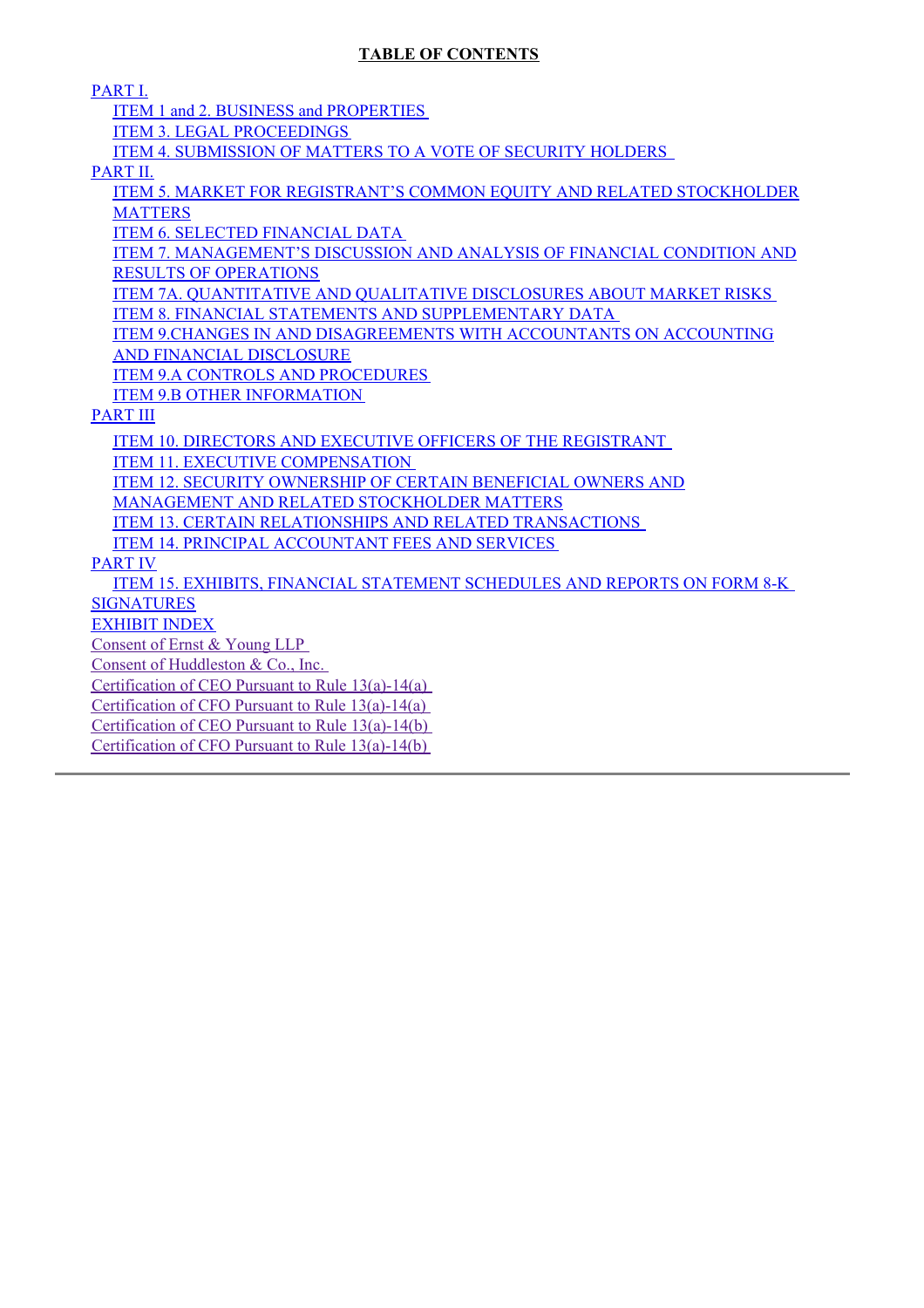# **PART I.**

#### **ITEM 1 and 2. BUSINESS and PROPERTIES**

#### **Overview**

Callon Petroleum Company has been engaged in the exploration, development, acquisition and production of oil and gas properties since 1950. Our properties are geographically concentrated primarily offshore in the Gulf of Mexico and onshore in Louisiana and Alabama. We were incorporated under the laws of the state of Delaware in 1994 and succeeded to the business of a publicly traded limited partnership, a joint venture with a consortium of European investors and an independent energy company owned by members of current management. As used herein, the "Company," "Callon," "we," "us," and "our" refer to Callon Petroleum Company and its predecessors and subsidiaries unless the context requires otherwise.

In 1989, we began increasing our reserves through the acquisition of producing properties that were geologically complex, had (or were analogous to fields with) an established production history from stacked pay zones and were candidates for exploitation. We focused on reducing operating costs and implementing production enhancements through the application of technologically advanced production and recompletion techniques.

Over the past nine years, we have also placed emphasis on the acquisition of acreage with exploration and development drilling opportunities in the Gulf of Mexico shelf and deepwater areas. At December 31, 2004, we owned working interests in a total of 72 blocks/leases covering 145,000 net acres. To minimize risk we join with industry partners to explore federal offshore blocks acquired in the Gulf of Mexico. We perform extensive geological and geophysical studies using computer-aided exploration techniques (CAEX), including, where appropriate, the acquisition of 3-D seismic or high-resolution 2-D data to facilitate these efforts. We continue to develop prospects on the shelf through our 3-D seismic partnership using Amplitude versus Offset ("AVO") technology. In 1998, we began exploration in the Gulf of Mexico deepwater area (generally 900 to 5,500 feet of water) and during the fourth quarter of 2003, our first two deepwater projects, the Medusa and Habanero fields, began production. Please see "Significant Properties" for a more detailed discussion.

We ended the year 2004 with estimated net proved reserves of 191 billion cubic feet of natural gas equivalent ("Bcfe"). This represents a decrease of 12% from 2003 year-end estimated net proved reserves of 217 Bcfe.

The major focus of our future operations is expected to continue to be the exploration for and development of oil and gas properties, primarily in the Gulf of Mexico.

#### **Availability of Reports**

All of our annual reports on Form 10-K, quarterly reports on Form 10-Q, current reports on Form 8-K, and amendments to such reports as well as other filings we make pursuant to Section 13(a) and 15(d) of the Securities Exchange Act of 1934 are available free of charge on our Internet website. The address of our Internet website is www.callon.com. Our Securities and Exchange Commission ("SEC") filings are available on our website as soon as they are posted to the EDGAR database on the SEC's website.

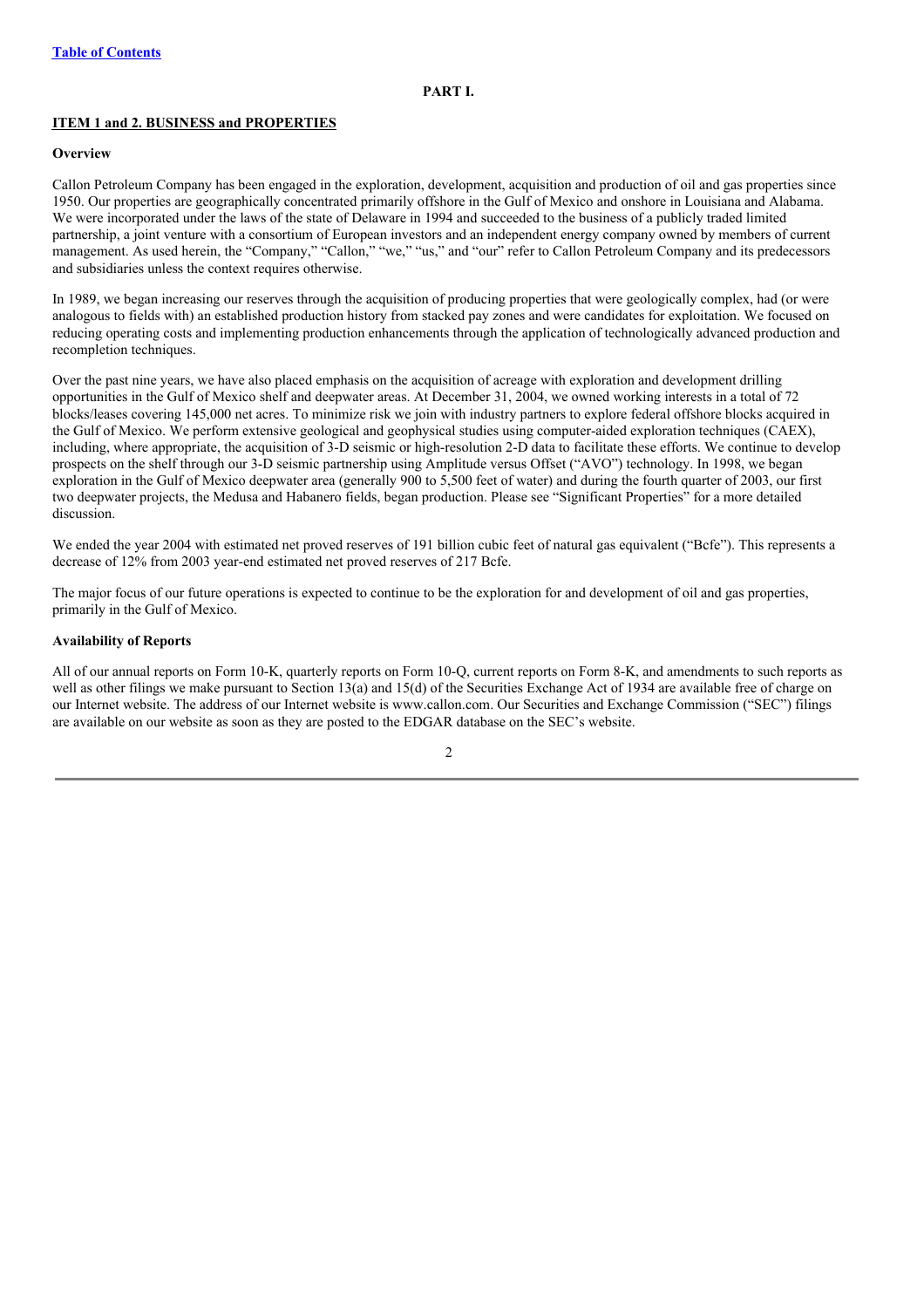## **Business Strategy**

Our goal is to increase shareholder value by increasing our reserves, production, cash flow and earnings. We seek to achieve these goals through the following strategies:

- focus on Gulf of Mexico exploration with a balance between shelf and deepwater areas using the latest available technology;
- aggressively explore our existing prospect inventory; and
- replenish our prospect inventory with increasing emphasis on prospect generation using AVO technology.

### **Exploration and Development Activities**

Capital expenditures for exploration and development costs related to oil and gas properties totaled approximately \$65 million in 2004. We incurred approximately \$19 million in the Gulf of Mexico deepwater area primarily for continued development costs at our Habanero and Medusa discoveries and drilling of two satellite wells in the Medusa area. Interest of approximately \$5 million and general and administrative costs allocable directly to exploration and development projects of \$7 million were capitalized in 2004. Our Gulf of Mexico shelf area expenditures account for the remainder of the total capital expended, which includes the developmental drilling and completion of a shallow miocene well and a shelf well and the drilling of six exploratory shelf wells, one of which was completed in 2004. Two are scheduled for completion during early 2005.

#### **Risk Factors**

A decrease in oil and gas prices may adversely affect our results of operations and financial condition. Our success is highly dependent on prices for oil and gas, which are extremely volatile. Any substantial or extended decline in the price of oil or gas would have a material adverse effect on us. Oil and gas markets are both seasonal and cyclical. The prices of oil and gas depend on factors we cannot control such as weather, economic conditions, and levels of production, actions by OPEC and other countries and government actions. Prices of oil and gas will affect the following aspects of our business:

- our revenues, cash flows and earnings;
- the amount of oil and gas that we are economically able to produce;
- our ability to attract capital to finance our operations and the cost of the capital;
- the amount we are allowed to borrow under our senior secured credit facility;
- the value of our oil and gas properties; and
- the profit or loss we incur in exploring for and developing our reserves.

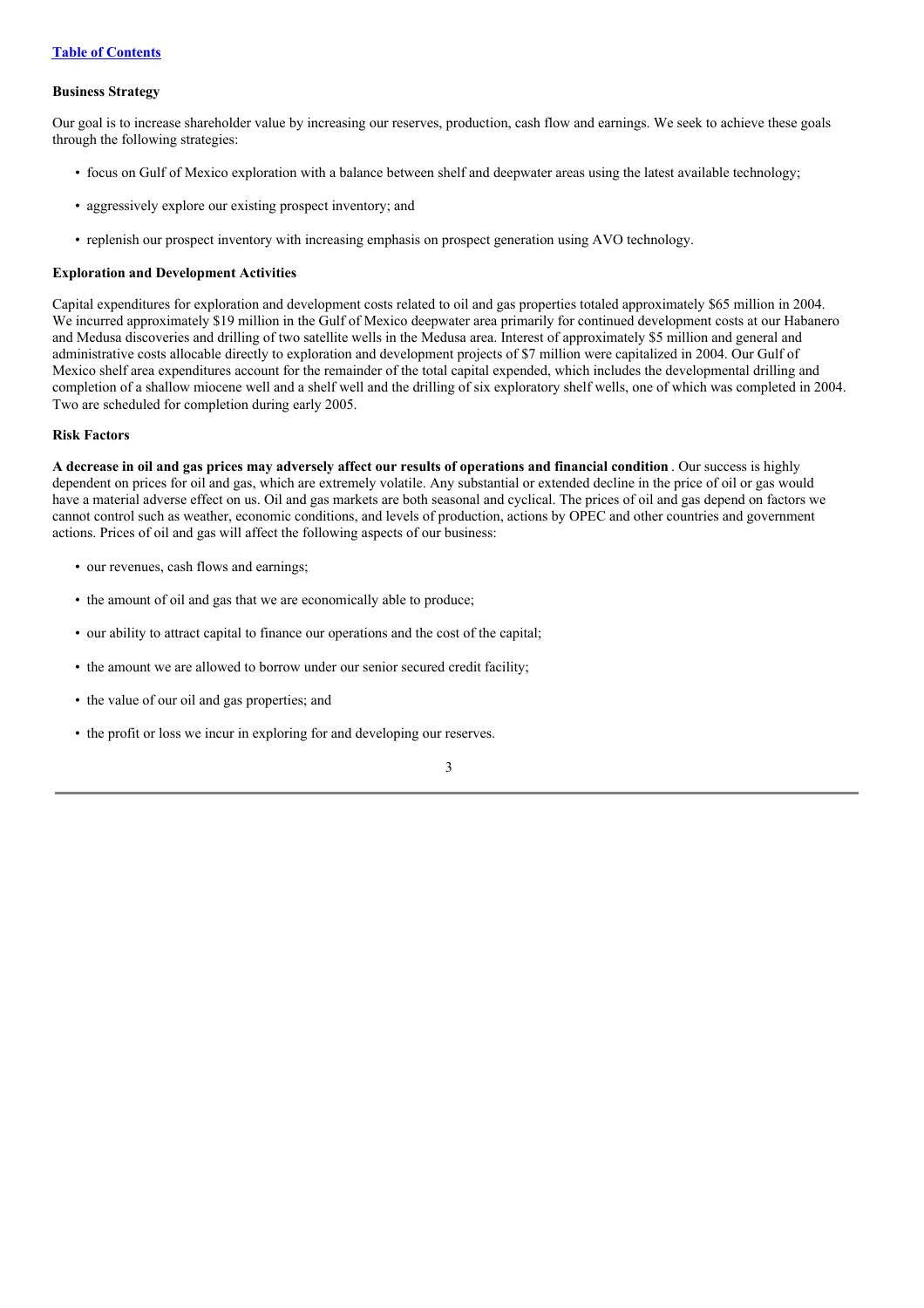Our reserve information represents estimates that may turn out to be incorrect if the assumptions upon which these estimates are based are inaccurate. Any material inaccuracies in these reserve estimates or underlying assumptions will materially affect the **quantities and present value of our reserves.** The process of estimating oil and gas reserves is complex. It requires interpretations of available technical data and various assumptions, including assumptions relating to economic factors. Any significant inaccuracies in these interpretations or assumptions could materially affect the estimated quantities and present value of reserves shown in this annual report.

In order to prepare these estimates, we must project production rates and the timing of development expenditures. The assumptions regarding the timing and costs to commence production from our deepwater wells used in preparing our reserves are often subject to revisions over time as described under "Our deepwater operations have special operational risks that may negatively affect the value of those assets." We must also analyze available geological, geophysical, production and engineering data, the extent, quality and reliability of which can vary. The process also requires us to make economic assumptions, such as oil and gas prices, drilling and operating expenses, capital expenditures, taxes and availability of funds. Therefore, estimates of oil and gas reserves are inherently imprecise.

Actual future production, oil and gas prices, revenues, taxes, development expenditures, operating expenses and quantities of recoverable oil and gas reserves most likely will vary from our estimates. Any significant variance could materially affect the estimated quantities and present value of reserves shown in this report. In addition, we may adjust estimates of proved reserves to reflect production history, results of exploration and development, prevailing oil and gas prices and other factors, many of which are beyond our control.

You should not assume that the present value of future net cash flows from our proved reserves referred to in this report is the current market value of our estimated oil and gas reserves. In accordance with SEC requirements, we generally base the estimated discounted future net cash flows from our proved reserves on prices and costs on the date of the estimate. Actual future prices and costs may differ materially from those used in the present value estimate.

Information about reserves constitutes forward-looking information. See "Forward-Looking Statements" for information regarding forward-looking information. The discounted present value of our oil and gas reserves is prepared in accordance with guidelines established by the SEC. A purchaser of reserves would use numerous other factors to value our reserves. The discounted present value of reserves, therefore, does not represent the fair market value of those reserves.

On December 31, 2004, approximately 44% of the discounted present value of our estimated net proved reserves were proved undeveloped. Proved undeveloped reserves represented 50% of total proved reserves. Substantially all of these proved undeveloped reserves were attributable to our deepwater properties. Development of these properties is subject to additional risks as described above.

Unless we are able to replace reserves which we have produced, our cash flows and production will decrease over time. Our future success depends upon our ability to find, develop and acquire oil and gas reserves that are economically recoverable. As is generally the case for Gulf properties, our producing properties usually have high initial production rates, followed by a steep decline in production. As a result, we must continually locate and develop or acquire new oil and gas reserves to replace those being depleted by production. We must do this even during periods of low oil and gas prices when it is difficult to raise the capital necessary to finance these activities and during periods of high operating costs when it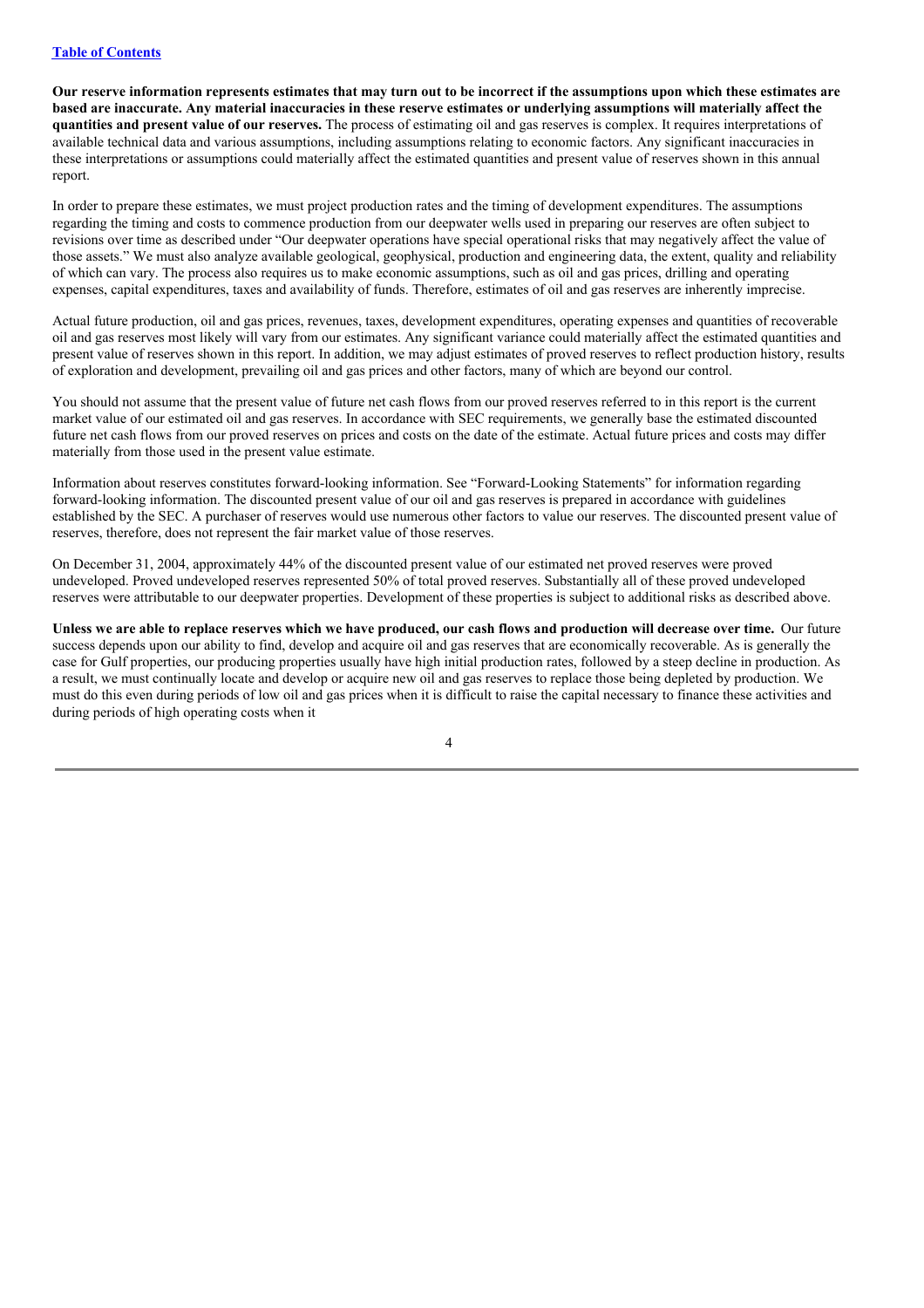is expensive to contract for drilling rigs and other equipment and personnel necessary to explore for oil and gas. Without successful exploration or acquisition activities, our reserves, production and revenues will decline rapidly. We cannot assure you that we will be able to find and develop or acquire additional reserves at an acceptable cost.

A significant part of the value of our production and reserves is concentrated in a small number of offshore properties, and any production problems or inaccuracies in reserve estimates related to those properties would adversely impact our business. During 2004, 83% of our daily production came from four of our properties in the Gulf of Mexico. Moreover, one property accounted for 34% of our production during this period. In addition, at December 31, 2004, most of our proved reserves were located in three fields in the Gulf of Mexico, with approximately 82% of our total net proved reserves attributable to these properties. If mechanical problems, storms or other events curtailed a substantial portion of this production or if the actual reserves associated with any one of these producing properties are less than our estimated reserves, our results of operations and financial condition could be adversely affected.

Our focus on exploration projects increases the risks inherent in our oil and gas activities. Our business strategy focuses on replacing reserves through exploration, where the risks are greater than in acquisitions and development drilling. Although we have been successful in exploration in the past, we cannot assure you that we will continue to increase reserves through exploration or at an acceptable cost. Additionally, we are often uncertain as to the future costs and timing of drilling, completing and producing wells. Our drilling operations may be curtailed, delayed or canceled as a result of a variety of factors, including:

- unexpected drilling conditions;
- pressure or inequalities in formations;
- equipment failures or accidents;
- adverse weather conditions;
- compliance with governmental requirements; and
- shortages or delays in the availability of drilling rigs and the delivery of equipment.

#### We do not operate all of our properties and have limited influence over the operations of some of these properties, particularly **our deepwater properties.** Our lack of control could result in the following:

- the operator may initiate exploration or development on a faster or slower pace than we prefer;
- the operator may propose to drill more wells or build more facilities on a project than we have funds for or that we deem appropriate, which may mean that we are unable to participate in the project or share in the revenues generated by the project even though we paid our share of exploration costs; and
- if an operator refuses to initiate a project, we may be unable to pursue the project.

Any of these events could materially reduce the value of our properties.

Our deepwater operations have special operational risks that may negatively affect the value of those assets. Drilling operations in the deepwater area are by their nature more difficult and costly than drilling operations in shallow water. Deepwater drilling operations require the application of more advanced drilling technologies involving a higher risk of technological failure and usually have significantly higher drilling costs than shallow water drilling operations. Deepwater wells are completed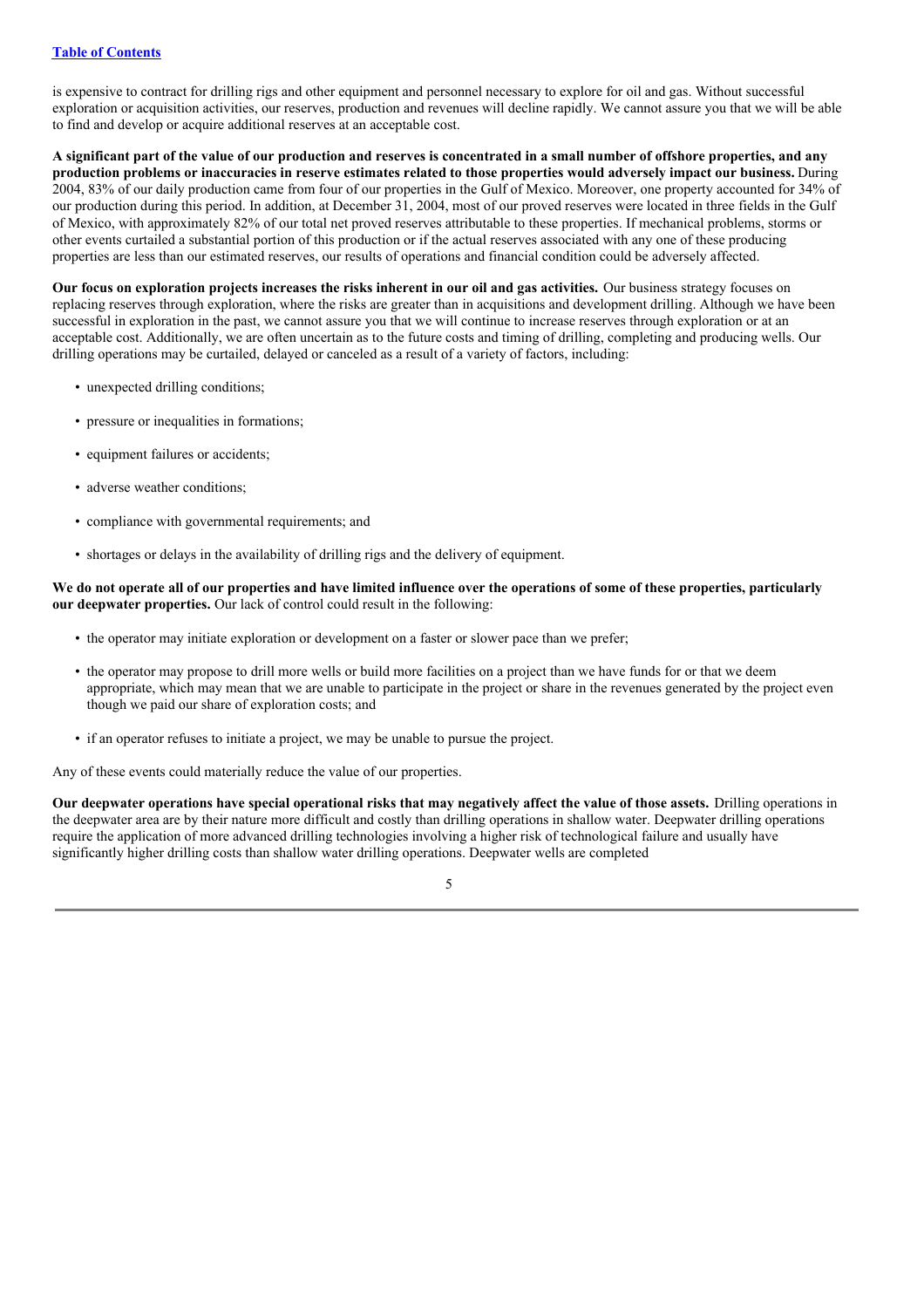using sub-sea completion techniques that require substantial time and the use of advanced remote installation equipment. These operations involve a high risk of mechanical difficulties and equipment failures that could result in significant cost overruns.

In deepwater, the time required to commence production following a discovery is much longer than in shallow water and on-shore. Deepwater discoveries require the construction of expensive production facilities and pipelines prior to production. We cannot estimate the costs and timing of the construction of these facilities with certainty, and the accuracy of our estimates will be affected by a number of factors beyond our control, including the following:

- decisions made by the operators of our deepwater wells;
- the availability of materials necessary to construct the facilities;
- the proximity of our discoveries to pipelines; and
- the price of oil and natural gas.

Delays and cost overruns in the commencement of production will affect the value of our deepwater prospects and the discounted present value of reserves attributable to those prospects.

**Competitive industry conditions may negatively affect our ability to conduct operations.** We operate in the highly competitive areas of oil and gas exploration, development and production. We compete for the purchase of leases in the Gulf of Mexico from the U. S. government and from other oil and gas companies. These leases include exploration prospects as well as properties with proved reserves. Factors that affect our ability to compete in the marketplace include:

- our access to the capital necessary to drill wells and acquire properties;
- our ability to acquire and analyze seismic, geological and other information relating to a property;
- our ability to retain the personnel necessary to properly evaluate seismic and other information relating to a property;
- the location of, and our ability to access, platforms, pipelines and other facilities used to produce and transport oil and gas production;
- the standards we establish for the minimum projected return on an investment of our capital; and
- the availability of alternate fuel sources.

Our competitors include major integrated oil companies, substantial independent energy companies, and affiliates of major interstate and intrastate pipelines and national and local gas gatherers, many of which possess greater financial, technological and other resources than we do.

Our competitors may use superior technology, which we may be unable to afford or which would require costly investment by us **in order to compete.** Our industry is subject to rapid and significant advancements in technology, including the introduction of new products and services using new technologies. As our competitors use or develop new technologies, we may be placed at a competitive disadvantage, and competitive pressures may force us to implement new technologies at a substantial cost. In addition, our competitors may have greater financial, technical and personnel resources that allow them to enjoy technological advantages and may in the future allow them to implement new technologies before we can. We cannot be certain that we will be able to implement technologies on a timely basis or at a cost that is acceptable to us. One or more of the technologies that we currently use or that we may implement in the future may become obsolete, and we may be adversely affected. For example, marine seismic acquisition technology has been characterized by rapid technological advancements in recent years, and further significant technological developments could substantially impair our 3-D seismic data's value.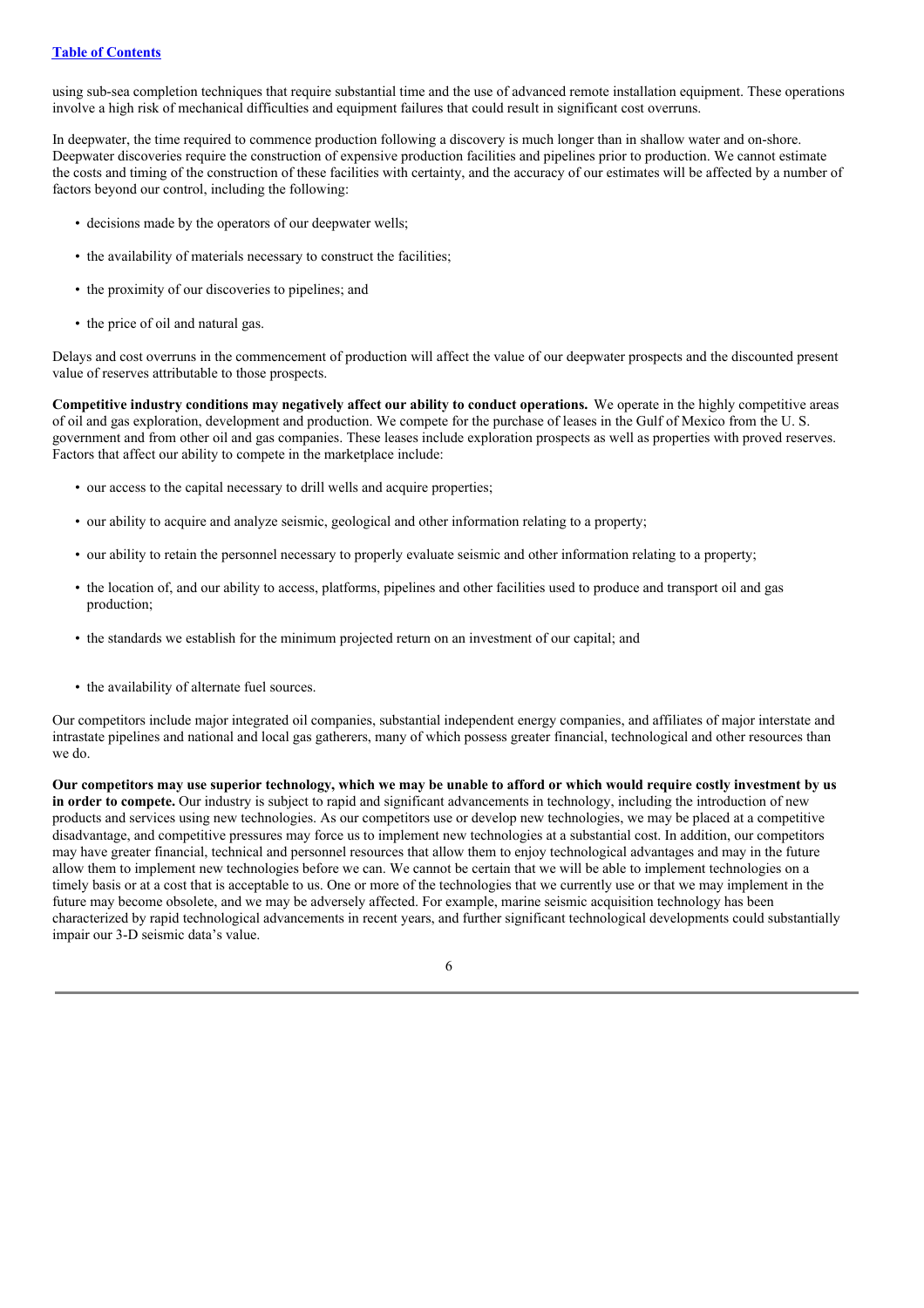We may not be able to replace our reserves or generate cash flows if we are unable to raise capital. We will be required to make substantial capital expenditures to develop our existing reserves, and to discover new oil and gas reserves. Historically, we have financed these expenditures primarily with cash from operations, proceeds from bank borrowings and proceeds from the sale of debt and equity securities. See "Management's Discussion and Analysis of Financial Condition and Results of Operations ¾ Liquidity and Capital Resources" for a discussion of our capital budget. We cannot assure you that we will be able to raise capital in the future. We also make offers to acquire oil and gas properties in the ordinary course of our business. If these offers are accepted, our capital needs may increase substantially.

We expect to continue using our senior secured credit facility to borrow funds to supplement our available cash. The amount we may borrow under our senior secured credit facility may not exceed a borrowing base determined by the lenders under such facility based on their projections of our future production, production costs, taxes, commodity prices and any other factors deemed relevant by our lenders. We cannot control the assumptions the lenders use to calculate our borrowing base. The lenders may, without our consent, adjust the borrowing base semiannually or in situations where we purchase or sell assets or issue debt securities. If our borrowings under the senior secured credit facility exceed the borrowing base, the lenders may require that we repay the excess. If this were to occur, we might have to sell assets or seek financing from other sources. Sales of assets could further reduce the amount of our borrowing base. We cannot assure you that we would be successful in selling assets or arranging substitute financing. If we were not able to repay borrowings under our senior secured credit facility to reduce the outstanding amount to less than the borrowing base, we would be in default under our senior secured credit facility. For a description of our senior secured credit facility and its principal terms and conditions, see "Management's Discussion and Analysis of Financial Condition and Results of Operations ¾Liquidity and Capital Resources" and Note 5 to our Consolidated Financial Statements.

Our decision to drill a prospect is subject to a number of factors and we may decide to alter our drilling schedule or not drill at **all.** A prospect is a property on which we have identified what our geoscientists believe, based on available seismic and geological information, to be indications of hydrocarbons. Our prospects are in various stages of evaluation, ranging from a prospect which is ready to drill to a prospect which will require substantial additional seismic data processing and interpretation. Whether we ultimately drill a prospect may depend on the following factors:

- receipt of additional seismic data or the reprocessing of existing data;
- material changes in oil or gas prices;
- the costs and availability of drilling rigs;
- the success or failure of wells drilled in similar formations or which would use the same production facilities;
- availability and cost of capital;
- changes in the estimates of the costs to drill or complete wells;
- our ability to attract other industry partners to acquire a portion of the working interest to reduce exposure to costs and drilling risks; and
- decisions of our joint working interest owners.

We will continue to gather data about our prospects and it is possible that additional information may cause us to alter our drilling schedule or determine that a prospect should not be pursued at all. You should understand that our plans regarding our prospects are subject to change.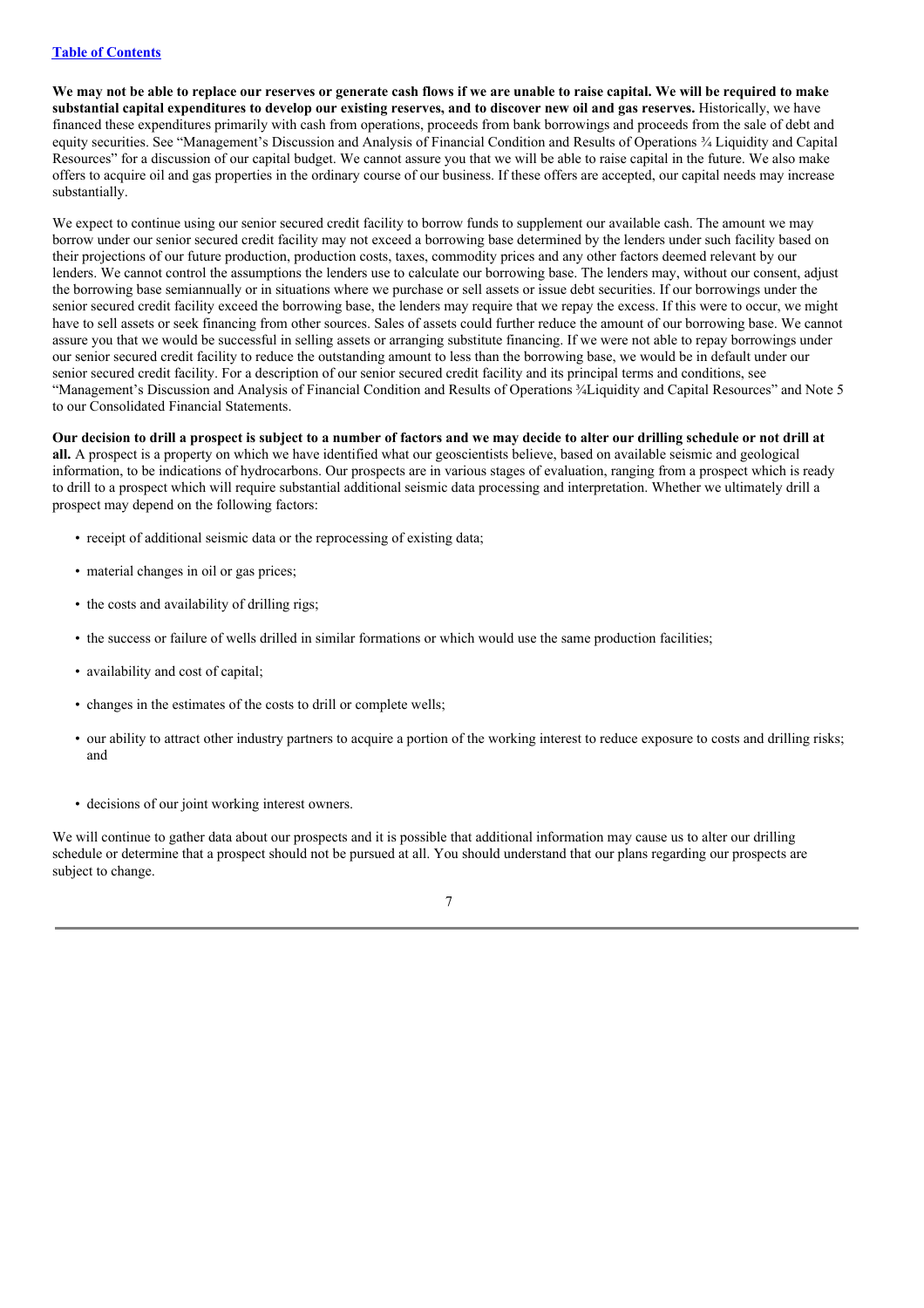Weather, unexpected subsurface conditions, and other unforeseen operating hazards may adversely impact our ability to conduct **business.** There are many operating hazards in exploring for and producing oil and gas, including:

- our drilling operations may encounter unexpected formations or pressures, which could cause damage to equipment or personal injury;
- we may experience equipment failures which curtail or stop production;
- we could experience blowouts or other damages to the productive formations that may require a well to be re-drilled or other corrective action to be taken; and
- because of these or other events, we could experience environmental hazards, including oil spills, gas leaks, and ruptures.

In the event of any of the foregoing, we may be subject to interrupted production or substantial environmental liability due to injury to or loss of life, damage to or destruction of property, natural resources and equipment, pollution and other environmental damage, investigation and remediation requirements. Moreover, a substantial portion of our operations are offshore and are subject to a variety of risks peculiar to the marine environment such as capsizing, collisions, hurricanes and other adverse weather conditions. These conditions can cause substantial damage to facilities and interrupt production. Offshore operations are also subject to more extensive governmental regulation.

We cannot assure you that we will be able to maintain adequate insurance at rates we consider reasonable to cover our possible losses from operating hazards. The occurrence of a significant event not fully insured or indemnified against could materially and adversely affect our financial condition and results of operations.

We may not have production to offset hedges; by hedging, we may not benefit from price increases. Part of our business strategy is to reduce our exposure to the volatility of oil and gas prices by hedging a portion of our production. In a typical hedge transaction, we will have the right to receive from the other parties to the hedge the excess of the fixed price specified in the hedge over a floating price based on a market index, multiplied by the quantity hedged. If the floating price exceeds the fixed price, we are required to pay the other parties this difference multiplied by the quantity hedged. We are required to pay the difference between the floating price and the fixed price when the floating price exceeds the fixed price regardless of whether we have sufficient production to cover the quantities specified in the hedge. Significant reductions in production at times when the floating price exceeds the fixed price could require us to make payments under the hedge agreements even though such payments are not offset by sales of production. Hedging will also prevent us from receiving the full advantage of increases in oil or gas prices above the fixed amount specified in the hedge. We also enter into price "collars" to reduce the risk of changes in oil and gas prices. Under a collar, no payments are due by either party so long as the market price is above a floor set in the collar and below a ceiling. If the price falls below the floor, the counter-party to the collar pays the difference to us and if the price is above the ceiling, we pay the counter-party the difference. Another type of hedging contract we have entered into is a put contract. Under a put, if the price falls below the set floor price, the counter-party to the contract pays the difference to us. See "Quantitative and Qualitative Disclosures About Market Risks" for a discussion of our hedging practices.

Compliance with environmental and other government regulations could be costly and could negatively impact production. Our operations are subject to numerous laws and regulations governing the operation and maintenance of our facilities and the discharge of materials into the environment or otherwise relating to environmental protection. For a discussion of the material regulations applicable to

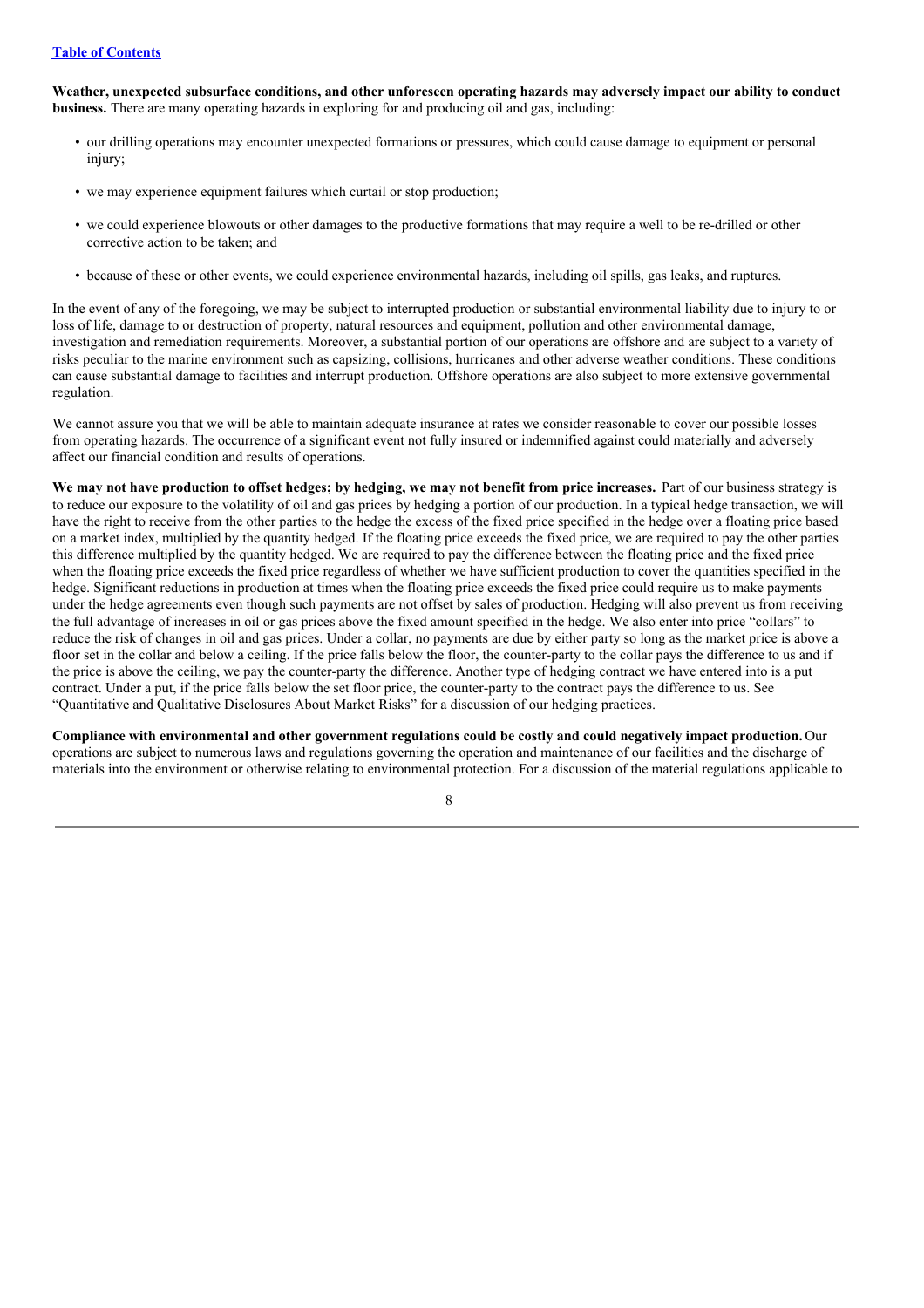us, see "Federal Regulations," "State Regulations," and "Environmental Regulations." These laws and regulations may:

- require that we acquire permits before commencing drilling;
- restrict the substances that can be released into the environment in connection with drilling and production activities;
- limit or prohibit drilling activities on protected areas such as wetlands or wilderness areas; and
- require remedial measures to mitigate pollution from former operations, such as dismantling abandoned production facilities.

Under these laws and regulations, we could be liable for personal injury and clean-up costs and other environmental and property damages, as well as administrative, civil and criminal penalties. We maintain limited insurance coverage for sudden and accidental environmental damages. We do not believe that insurance coverage for environmental damages that occur over time is available at a reasonable cost. Also, we do not believe that insurance coverage for the full potential liability that could be caused by sudden and accidental environmental damages is available at a reasonable cost. Accordingly, we may be subject to liability or we may be required to cease production from properties in the event of environmental damages.

Factors beyond our control affect our ability to market production and our financial results. The ability to market oil and gas from our wells depends upon numerous factors beyond our control. These factors include:

- the extent of domestic production and imports of oil and gas;
- the proximity of the gas production to gas pipelines;
- the availability of pipeline capacity;
- the demand for oil and gas by utilities and other end users;
- the availability of alternative fuel sources;
- the effects of inclement weather:
- state and federal regulation of oil and gas marketing; and
- federal regulation of gas sold or transported in interstate commerce.

Because of these factors, we may be unable to market all of the oil or gas we produce. In addition, we may be unable to obtain favorable prices for the oil and gas we produce.

If oil and gas prices decrease, we may be required to take writedowns of the carrying value of our oil and gas properties. We may be required to writedown the carrying value of our oil and gas properties when oil and gas prices are low or if we have substantial downward adjustments to our estimated net proved reserves, increases in our estimates of development costs or deterioration in our exploration results. Under the full-cost method which we use to account for our oil and gas properties, the net capitalized costs of our oil and gas properties may not exceed the present value, discounted at 10%, of future net cash flows from estimated net proved reserves, using period end oil and gas prices or prices as of the date of our auditor's report, plus the lower of cost or fair market value of our unproved properties. If net capitalized costs of our oil and gas properties exceed this limit, we must charge the amount of the excess to earnings. This type of charge will not affect our cash flows, but will reduce the book value of our stockholders' equity. We review the carrying value of our properties quarterly, based on prices in effect as of the end of each quarter or at the time of reporting our results. Once incurred, a writedown of oil and gas properties is not reversible at a later date, even if prices increase.

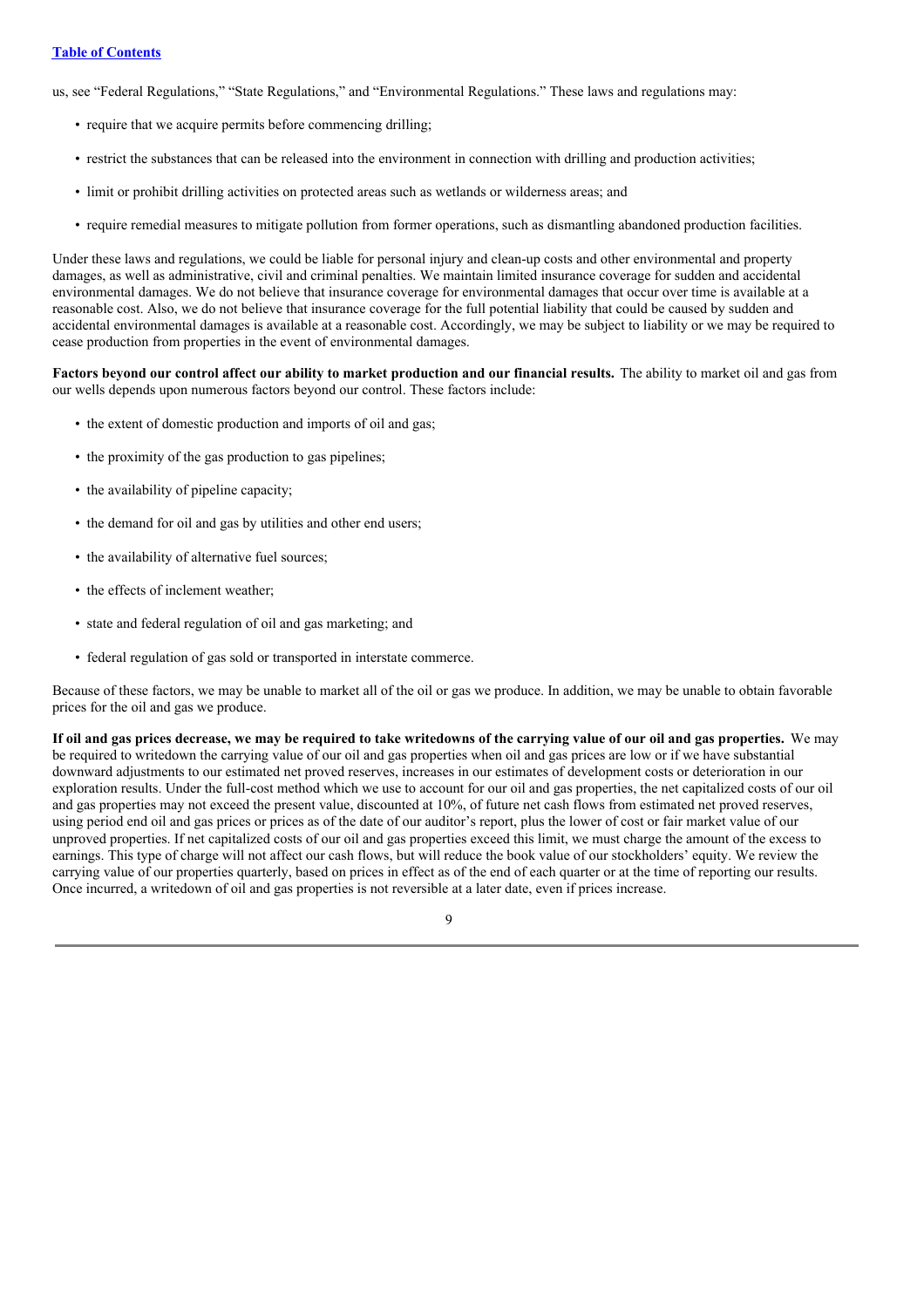There are inherent limitations in all control systems, and misstatements due to error or fraud that could seriously harm our **business may occur and not be detected.** Our management, including our Chief Executive Officer and Chief Financial Officer, does not expect that our internal controls and disclosure controls will prevent all possible error and all fraud. A control system, no matter how well conceived and operated, can provide only reasonable, not absolute, assurance that the objectives of the control system are met. In addition, the design of a control system must reflect the fact that there are resource constraints and the benefit of controls must be relative to their costs. Because of the inherent limitations in all control systems, an evaluation of controls can only provide reasonable assurance that all material control issues and instances of fraud, if any, in our company have been detected. These inherent limitations include the realities that judgments in decision-making can be faulty and that breakdowns can occur because of simple error or mistake. Further, controls can be circumvented by the individual acts of some persons or by collusion of two or more persons. The design of any system of controls is based in part upon certain assumptions about the likelihood of future events, and there can be no assurance that any design will succeed in achieving its stated goals under all potential future conditions. Because of inherent limitations in a cost-effective control system, misstatements due to error or fraud may occur and not be detected. A failure of our controls and procedures to detect error or fraud could seriously harm our business and results of operations.

#### **Forward-Looking Statements**

In this report, we have made many forward-looking statements. We cannot assure you that the plans, intentions or expectations upon which our forward-looking statements are based will occur. Our forward-looking statements are subject to risks, uncertainties and assumptions, including those discussed elsewhere in this report. Forward-looking statements include statements regarding:

- our oil and gas reserve quantities, and the discounted present value of these reserves;
- the amount and nature of our capital expenditures;
- drilling of wells;
- the timing and amount of future production and operating costs;
- business strategies and plans of management; and
- prospect development and property acquisitions.

Some of the risks, which could affect our future results and could cause results to differ materially from those expressed in our forwardlooking statements, include:

- general economic conditions;
- the volatility of oil and natural gas prices;
- the uncertainty of estimates of oil and natural gas reserves;
- the impact of competition;
- the availability and cost of seismic, drilling and other equipment;
- operating hazards inherent in the exploration for and production of oil and natural gas;
- difficulties encountered during the exploration for and production of oil and natural gas;
- difficulties encountered in delivering oil and natural gas to commercial markets;
- changes in customer demand and producers' supply;
- the uncertainty of our ability to attract capital;
- compliance with, or the effect of changes in, the extensive governmental regulations regarding the oil and natural gas business;
- actions of operators of our oil and gas properties; and
- weather conditions.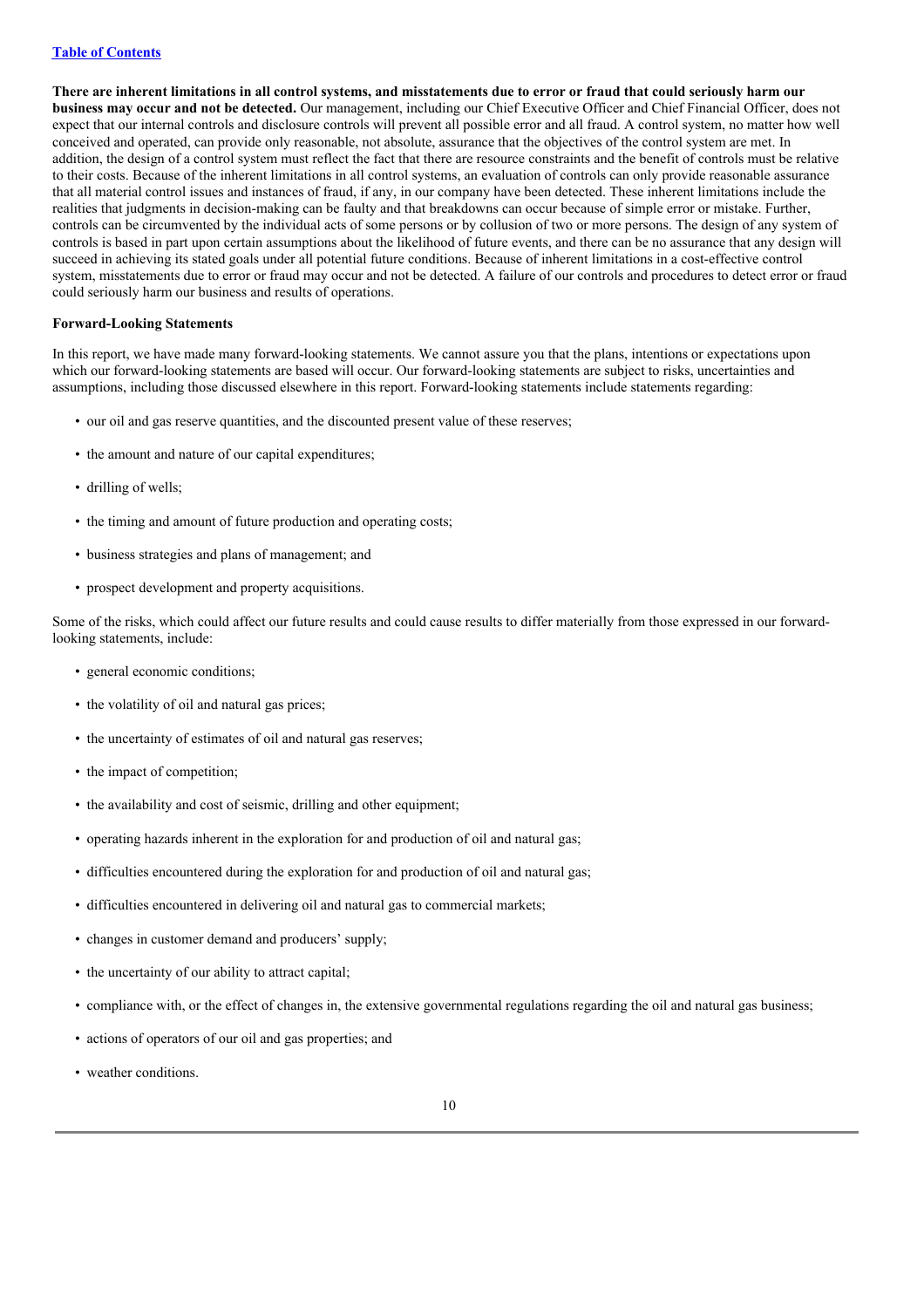The information contained in this report, including the information set forth under the heading "Risk Factors," identifies additional factors that could affect our operating results and performance. We urge you to carefully consider these factors and the other cautionary statements in this report. Our forward-looking statements speak only as of the date made, and we have no obligation to update these forward-looking statements.

#### **Corporate Offices**

Our headquarters are located in Natchez, Mississippi, in approximately 51,500 square feet of owned space. We also maintain a business office in Houston, Texas, and own or lease field offices in the area of the major fields in which we operate properties or have a significant interest. Replacement of any of our leased offices would not result in material expenditures by us as alternative locations to our leased space are anticipated to be readily available**.**

#### **Employees**

We had 87 employees as of December 31, 2004, none of whom are currently represented by a union. We believe that we have good relations with our employees. We employ six petroleum engineers and seven petroleum geoscientists.

#### **Federal Regulations**

**Sales of Natural Gas.** Effective January 1, 1993, the Natural Gas Wellhead Decontrol Act deregulated prices for all "first sales" of natural gas. Thus, all sales of gas by us may be made at market prices, subject to applicable contract provisions.

**Transportation of Natural Gas.** The rates, terms and conditions applicable to the interstate transportation of natural gas by pipelines are regulated by the Federal Energy Regulatory Commission ("FERC") under the Natural Gas Act ("NGA"), as well as under section 311 of the Natural Gas Policy Act ("NGPA"). Since 1985, primarily pursuant to Order Nos. 436 and 636, the FERC has implemented regulations intended to make natural gas transportation more accessible to gas buyers and sellers on an open-access, non-discriminatory basis.

In February, 2000, the FERC issued Order No. 637, a rule designed to continue the restructuring of the gas industry. Order No. 637 revised the FERC's policies governing interstate pipeline transportation rates and penalties and refined the regulatory framework governing transportation terms and conditions to improve open access transportation. The rule has been implemented on a pipeline-bypipeline basis in individual compliance proceedings, almost all of which have been settled or have otherwise been terminated.

In Order No. 2004, issued on November 25, 2003, the FERC issued standards of conduct covering regulated interstate pipelines and public utilities ("Transmission Providers") to govern the relationships between regulated Transmission Providers and all of their energy affiliates. Among other things, these measures are intended to increase confidence and transparency in the gas market in the wake of recent events involving anticompetitive behavior and market abuse.

On February 12, 2004, the FERC issued a notice of proposed rulemaking in Docket No. RM04-4 designed to standardize the procedures for determining the creditworthiness and collateral required of shippers on interstate pipelines and to adopt certain standards published by the North American Energy Standards Board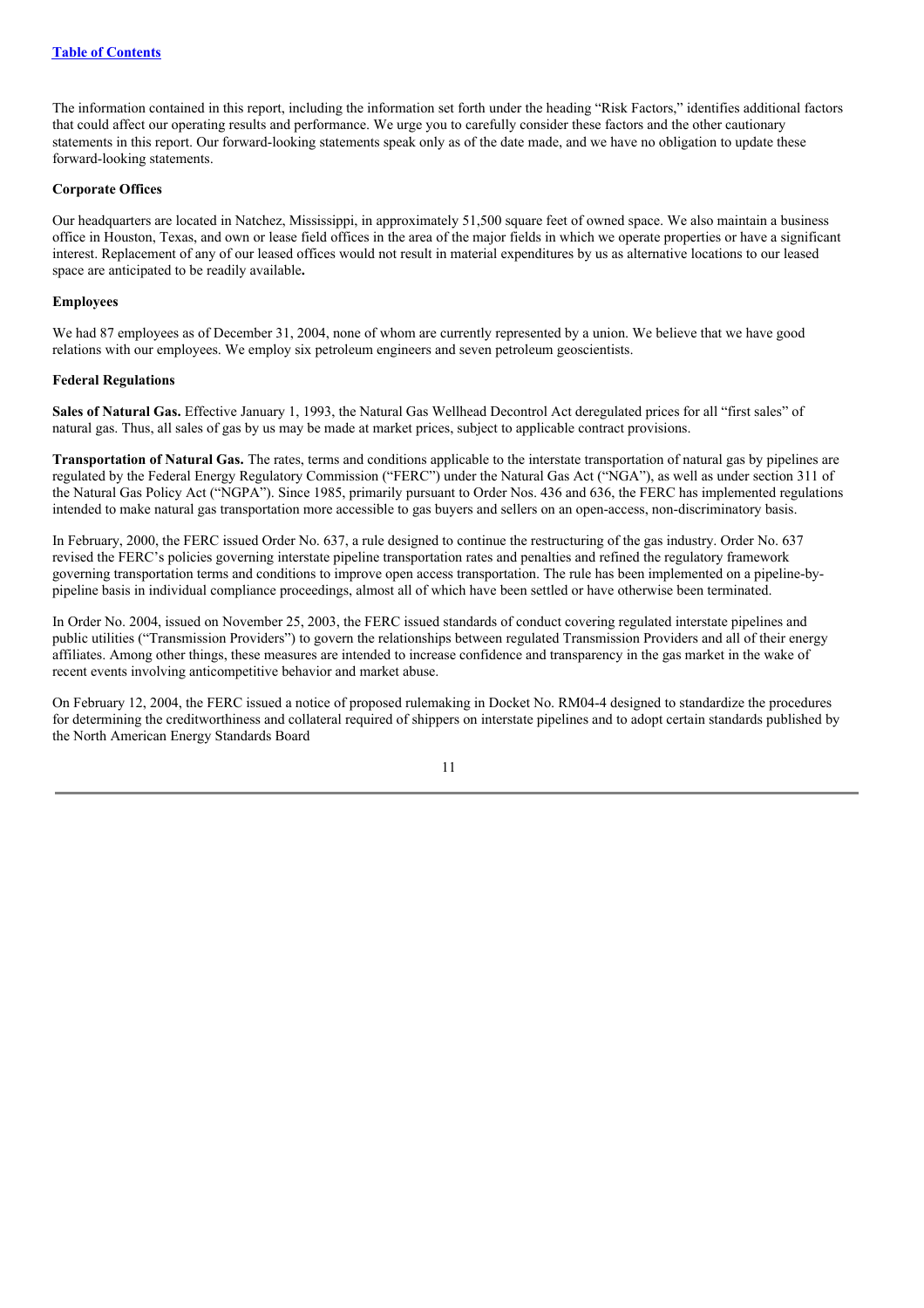with respect to shipper creditworthiness. The standards are intended to facilitate and increase transparency in the creditworthiness evaluation process.

The FERC is presently reviewing in Docket No. PL04-3, a general policy inquiry, and in individual interstate gas pipeline proceedings, whether it should adopt quality and "interchangeability" standards for natural gas delivered through interstate pipelines. In general, the issue in these proceedings is whether the FERC should impose quality standards for individual pipelines or on a broader basis or otherwise regulate the composition and quality of natural gas transported through the interstate pipeline system. At the present time the approach that the FERC will take in these proceedings and the potential impact on gas supply and on the Company are not clear. In addition, on November 22, 2004, the FERC initiated an inquiry on selective discounting for shippers by interstate natural gas pipelines. The FERC is focusing the inquiry on whether such discounting should continue to be supported by the prices paid by other customers as is the case under current FERC policy. One key issue in this inquiry is whether the existing FERC policy should be continued for shippers who have access to more than one interstate gas pipeline. Because the inquiry has not been completed, its effect on the availability of discounted interstate pipeline transportation rates for shippers of natural gas is unclear.

On October 10, 2003, the U.S. Court of Appeals for the District of Columbia Circuit affirmed a district court ruling that severely circumscribed the FERC's authority under the Outer Continental Shelf Lands Act ("OCSLA"). The court found that OCSLA confers upon the Secretary of Interior, not the FERC, authority to enforce open access conditions under OCSLA. The FERC retains authority under the Natural Gas Act ("NGA") to enforce open access transportation conditions over natural gas pipeline facilities on the Outer Continental Shelf ("OCS"), and under limited conditions over natural gas gathering facilities owned directly or indirectly by natural gas pipeline companies. The FERC has no authority under the NGA to enforce open access conditions on gathering facilities owned by companies that are not affiliated with natural gas pipeline companies. The FERC has no authority under the Interstate Commerce Act ("ICA") to regulate oil pipelines that lie wholly on the OCS. In response to the court's opinion, on April 12, 2004 the Minerals Management Service ("MMS") of the Department of Interior ("DOI") issued an Advanced Notice of Proposed Rulemaking (ANOPR") requesting comments to assist it in potentially amending its regulations regarding how the DOI should ensure that pipelines transporting oil or gas under permits, licenses, easements or rights-of-way across the OCS provide open and non-discriminatory access to both owner and non-owner shippers under OCSLA. Various parties filed comments in response to the ANOPR. The MMS has not yet issued a follow-up Notice of Proposed Rulemaking. It is not clear what regulatory regime the MMS will impose to enforce open access transportation on the OCS under OCSLA, nor what impact any particular regulatory regime may have upon the ability of the Company to obtain transportation of its natural gas and oil production to markets.

**Sales and Transportation of Crude Oil.** Sales of crude oil and condensate can be made by us at market prices not subject at this time to price controls. The price that we receive from the sale of these products will be affected by the cost of transporting the products to market. The rates, terms, and conditions applicable to the interstate transportation of oil and related products by interstate pipelines are regulated by the FERC under the ICA. Pursuant to the Energy Policy Act of 1992, which "grandfathered" certain existing rates, the FERC presently regulates interstate oil pipeline rates under a light-handed, streamlined regulatory regime where interstate pipeline rates can be adjusted annually using an index ceiling based upon the producer price index. The FERC recently modified the formula for calculating the index such that the index ceilings are now set slightly higher than under the original formula. The FERC will also, under defined circumstances, permit alternative ratemaking methodologies for interstate oil pipelines such as the use of cost of service rates, settlement rates, and market-based rates. Market-based rates will be permitted to the extent the pipeline can demonstrate that it lacks significant market power in the market in which it proposes to charge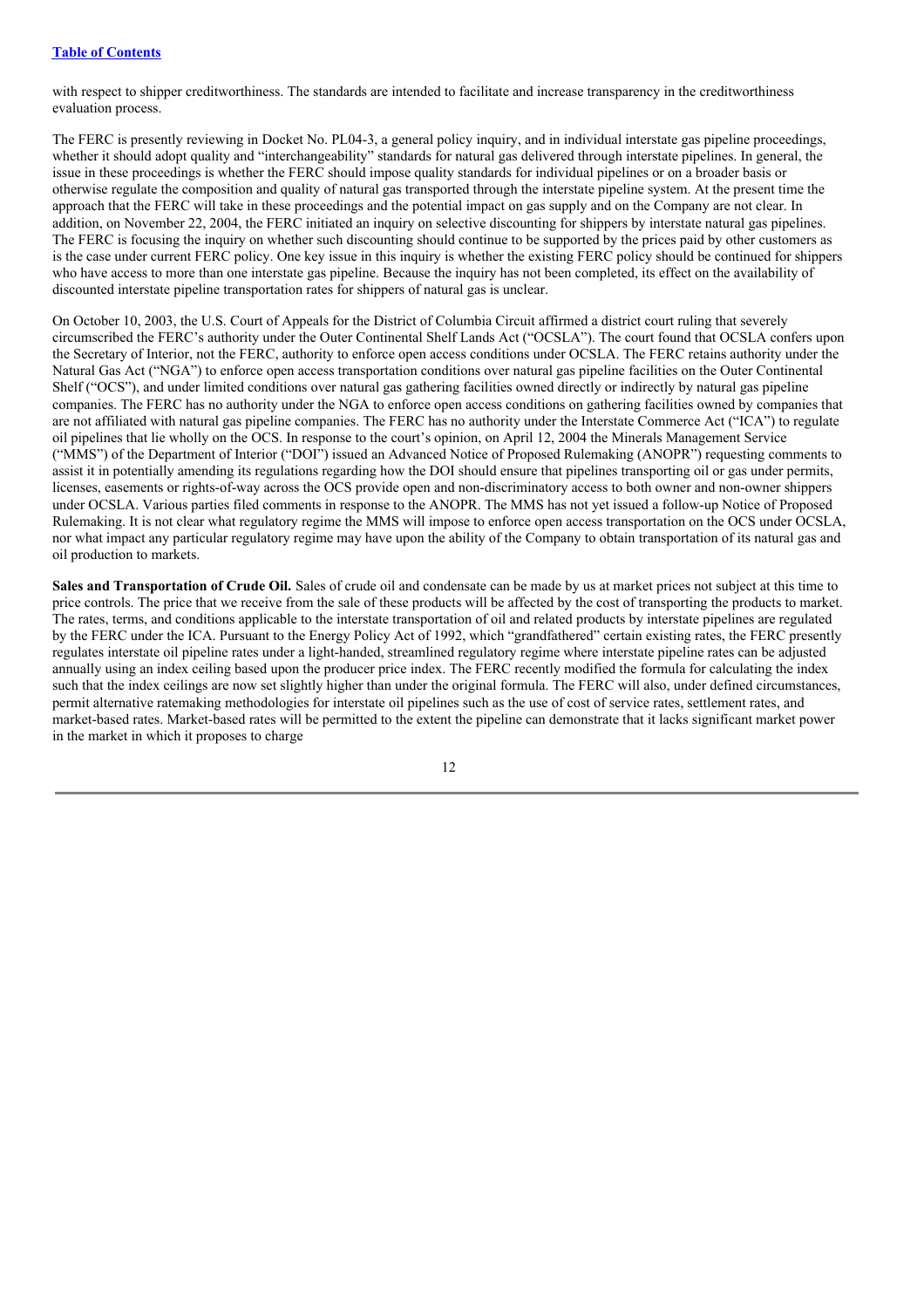market-based rates. The cumulative effect that these rules have had on moving our production to market has not been material.

As stated above, as a result of a recent decision by the U.S. Court of Appeals for the District of Columbia Circuit with respect to the transportation of oil and condensate on or across the OCS, the DOI, not the FERC, has the authority under OCSLA to enforce open access conditions on oil pipelines lying wholly on the OCS.

**Legislative Proposals.** In the past, Congress has been active in the area of natural gas regulation. There are legislative proposals pending in Congress and in various state legislatures which, if enacted, could significantly affect the petroleum industry. At the present time it is difficult to predict what proposals, if any, might actually be enacted by Congress or the various state legislatures and what effect, if any, such proposals might have on our operations.

**Federal, State or Indian Leases.** In the event we conduct operations on federal, state or Indian oil and gas leases, such operations must comply with numerous regulatory restrictions, including various nondiscrimination statutes, royalty and related valuation requirements, and certain of such operations must be conducted pursuant to on-site security regulations and other appropriate permits issued by the Bureau of Land Management ("BLM") or Minerals Management Service ("MMS") or other appropriate federal or state agencies.

The Company's OCS leases in federal waters are administered by the MMS and require compliance with detailed MMS regulations and orders. The MMS has promulgated regulations implementing restrictions on various production-related activities, including restricting the flaring or venting of natural gas. Under certain circumstances, the MMS may require our operations on federal leases to be suspended or terminated. Any such suspension or termination could materially and adversely affect our financial condition and operations. On March 15, 2000, the MMS issued a final rule effective June 1, 2000 which amends its regulations governing the calculation of royalties and the valuation of crude oil produced from federal leases. Among other matters, this rule amends the valuation procedure for the sale of federal royalty oil by eliminating posted prices as a measure of value and relying instead on arm's length sales prices and spot market prices as market value indicators. Because we sell our production in the spot market and therefore pay royalties on production from federal leases, it is not anticipated that this final rule will have any substantial impact on us.

The Mineral Leasing Act of 1920 ("Mineral Act") prohibits direct or indirect ownership of any interest in federal onshore oil and gas leases by a foreign citizen of a country that denies "similar or like privileges" to citizens of the United States. Such restrictions on citizens of a "non-reciprocal" country include ownership or holding or controlling stock in a corporation that holds a federal onshore oil and gas lease. If this restriction is violated, the corporation's lease can be canceled in a proceeding instituted by the United States Attorney General. Although the regulations of the BLM (which administers the Mineral Act) provide for agency designations of non-reciprocal countries, there are presently no such designations in effect. We own interests in numerous federal onshore oil and gas leases. It is possible that some of our stockholders may be citizens of foreign countries, which at some time in the future might be determined to be non-reciprocal under the Mineral Act.

#### **State Regulations**

Most states regulate the production and sale of oil and natural gas, including requirements for obtaining drilling permits, the method of developing new fields, the spacing and operation of wells and the prevention of waste of oil and gas resources. The rate of production may be regulated and the maximum daily

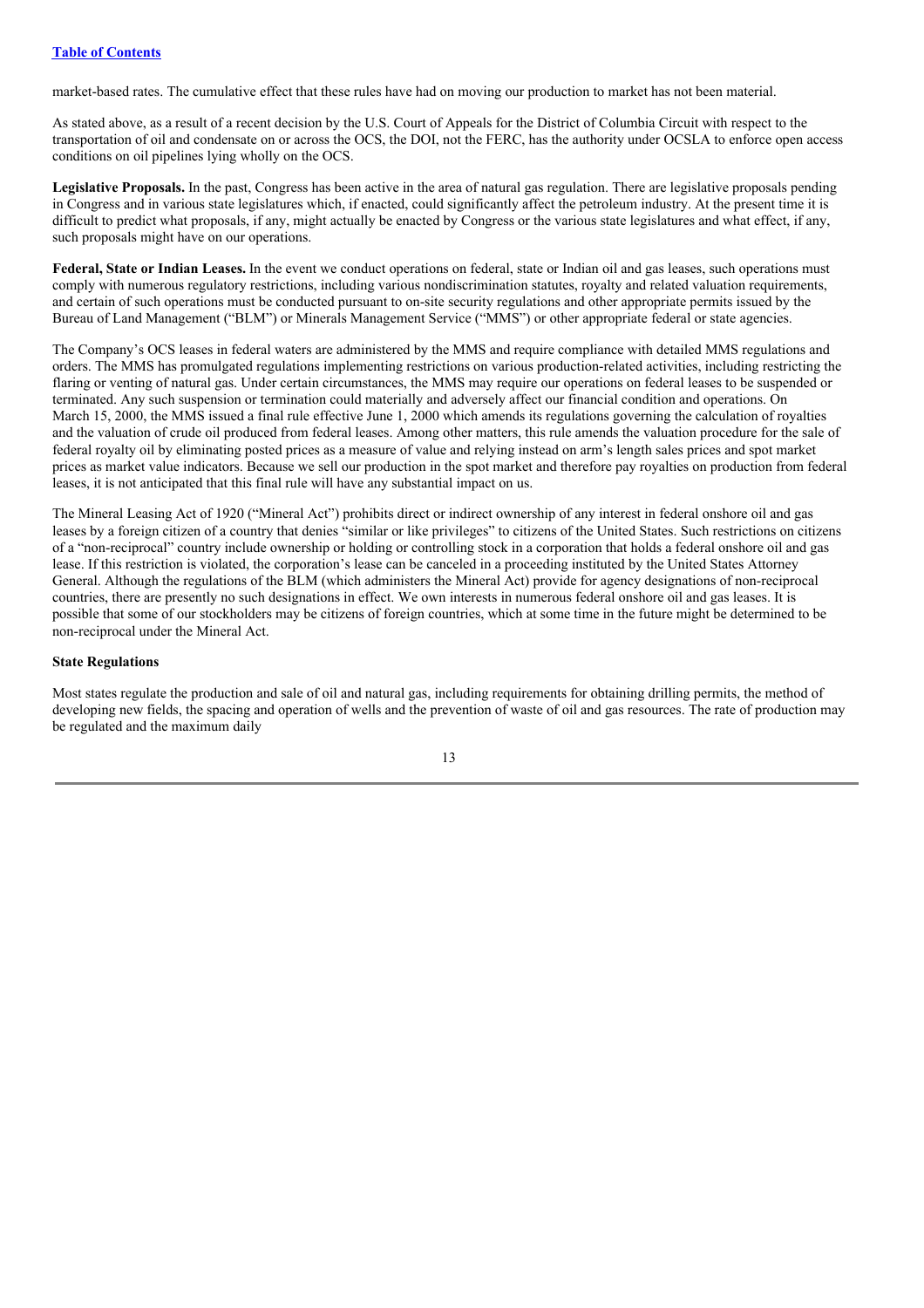production allowable from both oil and gas wells may be established on a market demand or conservation basis or both.

We may enter into agreements relating to the construction or operation of a pipeline system for the transportation of natural gas. To the extent that such gas is produced, transported and consumed wholly within one state, such operations may, in certain instances, be subject to the jurisdiction of such state's administrative authority charged with the responsibility of regulating intrastate pipelines. In such event, the rates which we could charge for gas, the transportation of gas, and the costs of construction and operation of such pipeline would be impacted by the rules and regulations governing such matters, if any, of such administrative authority. Further, such a pipeline system would be subject to various state and/or federal pipeline safety regulations and requirements, including those of, among others, the Department of Transportation. Such regulations can increase the cost of planning, designing, installing and operating such facilities. The impact of such pipeline safety regulations would not be any more adverse to us than it would be to other similar owners or operators of such pipeline facilities.

#### **Environmental Regulations**

**General.** Our activities are subject to federal, state and local laws and regulations governing environmental quality and pollution control. Although no assurances can be made, we believe that, absent the occurrence of an extraordinary event, compliance with existing federal, state and local laws, rules and regulations regulating the release of materials into the environment or otherwise relating to the protection of the environment will not have a material effect upon our capital expenditures, earnings or competitive position with respect to our existing assets and operations. We cannot predict what effect future regulation or legislation, enforcement policies, and claims for damages to property, employees, other persons and the environment resulting from our operations could have on our activities.

Our activities with respect to natural gas facilities, including the operation and construction of pipelines, plants and other facilities for transporting, processing, treating or storing natural gas and other products, are subject to stringent environmental regulation by state and federal authorities including the United States Environmental Protection Agency ("EPA"). Such regulation can increase the cost of planning, designing, installing and operating such facilities. In most instances, the regulatory requirements relate to water and air pollution control measures. Although we believe that compliance with environmental regulations will not have a material adverse effect on us, risks of substantial costs and liabilities are inherent in oil and gas production operations, and there can be no assurance that significant costs and liabilities will not be incurred. Moreover, it is possible that other developments, such as stricter environmental laws and regulations, and claims for damages to property or persons resulting from oil and gas production, would result in substantial costs and liabilities to us.

**Solid and Hazardous Waste.** We currently own or lease, and in the past owned or leased, properties that have been used for the exploration and production of oil and gas for many years. Although we have utilized operating and disposal practices that were standard in the industry at the time, hydrocarbons or other solid wastes may have been disposed or released on or under the properties owned or leased by us or on or under locations where such wastes have been taken for disposal. In addition, many of these properties have been operated by third parties. We have no control over such entities' treatment of hydrocarbons or other solid wastes and the manner in which such substances may have been disposed or released. State and federal laws applicable to oil and gas wastes and properties have gradually become stricter over time. Under new laws, we could be required to remediate property, including groundwater, containing or impacted by previously disposed wastes (including wastes disposed or released by prior owners or operators, or property

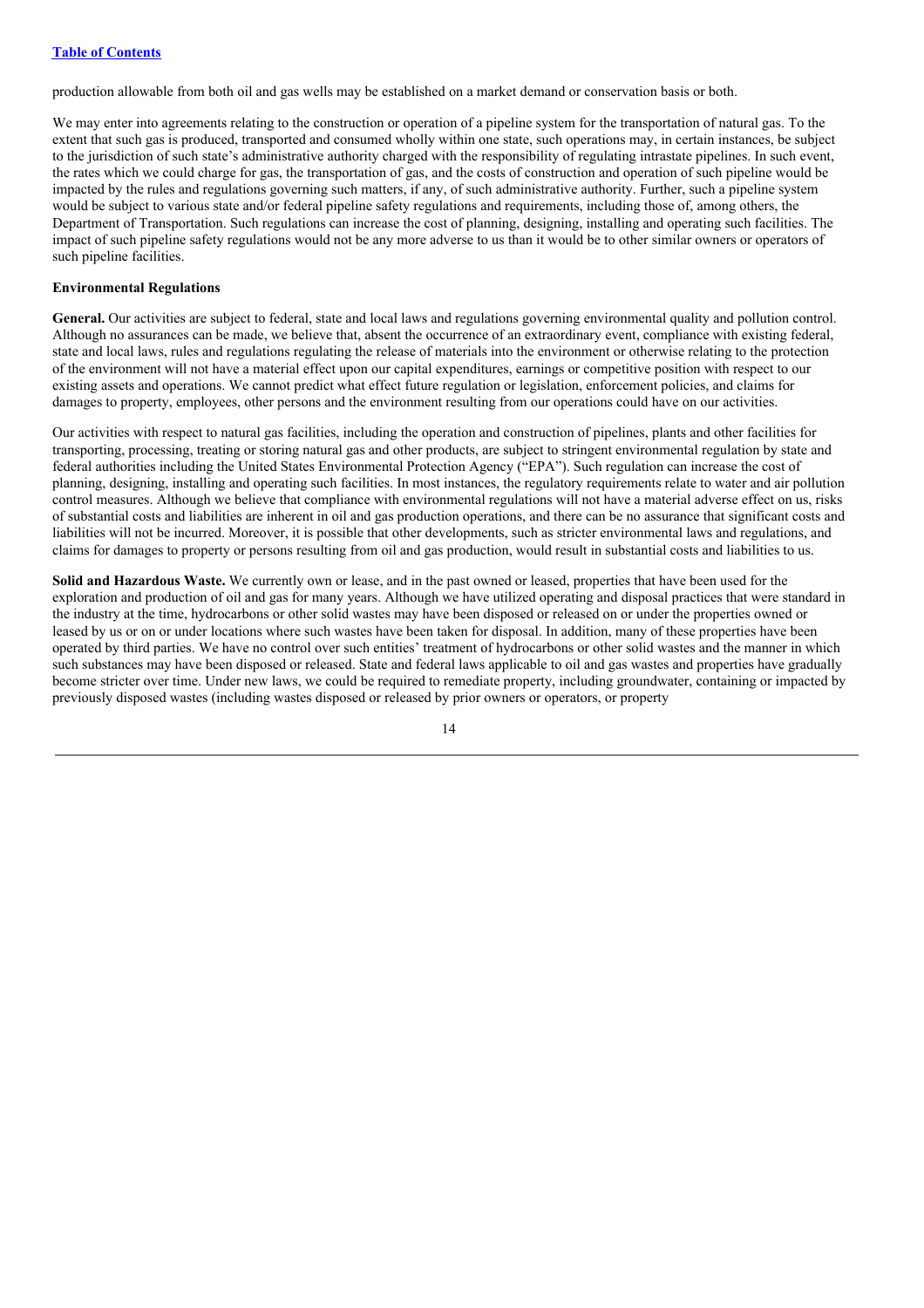contamination, including groundwater contamination by prior owners or operators) or to perform remedial plugging operations to prevent future or mitigate existing contamination.

We generate wastes, including hazardous wastes that are subject to the federal Resource Conservation and Recovery Act ("RCRA") and comparable state statutes. The EPA and various state agencies have limited the disposal options for certain wastes, including wastes designated as hazardous under the RCRA and similar state statutes ("Hazardous Wastes"). Furthermore, it is possible that certain wastes generated by our oil and gas operations that are currently exempt from treatment as Hazardous Wastes may in the future be designated as Hazardous Wastes under RCRA or other applicable statutes and, therefore, may be subject to more rigorous and costly disposal requirements.

**Superfund.** The federal Comprehensive Environmental Response, Compensation and Liability Act ("CERCLA"), also known as the "Superfund" law, generally imposes joint and several liability for costs of investigation and remediation and for natural resource damages, without regard to fault or the legality of the original conduct, on certain classes of persons with respect to the release into the environment of substances designated under CERCLA as hazardous substances ("Hazardous Substances"). These classes of persons, or so-called potentially responsible parties ("PRPs"), include the current and certain past owners and operators of a facility where there has been a release or threat of release of a Hazardous Substance and persons who disposed of or arranged for the disposal of Hazardous Substances found at a site. CERCLA also authorizes the EPA and, in some cases, third parties to take actions in response to threats to the public health or the environment and to seek to recover from the PRPs the costs of such action. Although CERCLA generally exempts "petroleum" from the definition of Hazardous Substance, in the course of its operations, we have generated and will generate wastes that may fall within CERCLA's definition of Hazardous Substance. We may also be the owner or operator of sites on which Hazardous Substances have been released. To our knowledge, neither we nor our predecessors have been designated as a PRP by the EPA under CERCLA. We also do not know of any prior owners or operators of our properties that are named as PRPs related to their ownership or operation of such properties. Certain states, including Louisiana, have comparable statutes. In the event contamination is discovered at a site on which we are or have been an owner or operator, we could be liable for costs of investigation and remediation and natural resource damages.

**Clean Water Act**. The Clean Water Act ("CWA") imposes restrictions and strict controls regarding the discharge of wastes including produced waters and other oil and natural gas wastes, into waters of the United States, a term broadly defined. These controls have become more stringent over the years, and it is probable that additional restrictions will be imposed in the future. Permits must be obtained to discharge pollutants into federal waters. The CWA provides for civil, criminal and administrative penalties for unauthorized discharges of oil and hazardous substances and of other pollutants. It imposes substantial potential liability for the costs of removal or remediation associated with discharges of oil or hazardous substances and other pollutants. State laws governing discharges to water also provide varying civil, criminal and administrative penalties and impose liabilities in the case of a discharge of petroleum or its derivatives, or other hazardous substances, into state waters. In addition, the EPA has promulgated regulations that may require us to obtain permits to discharge storm water runoff, including discharges associated with construction activities. In the event of an unauthorized discharge of wastes, we may be liable for penalties and costs.

**Oil Pollution Act.** The Oil Pollution Act of 1990 ("OPA"), which amends and augments oil spill provisions of the CWA, imposes certain duties and liabilities on certain "responsible parties" related to the prevention of oil spills and damages resulting from such spills in or threatening United States waters or adjoining shorelines. A liable "responsible party" includes the owner or operator of a facility, vessel or pipeline that is a source of an oil discharge or that poses the substantial threat of discharge, or in the case of offshore facilities, the lessee or permittee of the area in which a discharging facility is located. The OPA assigns joint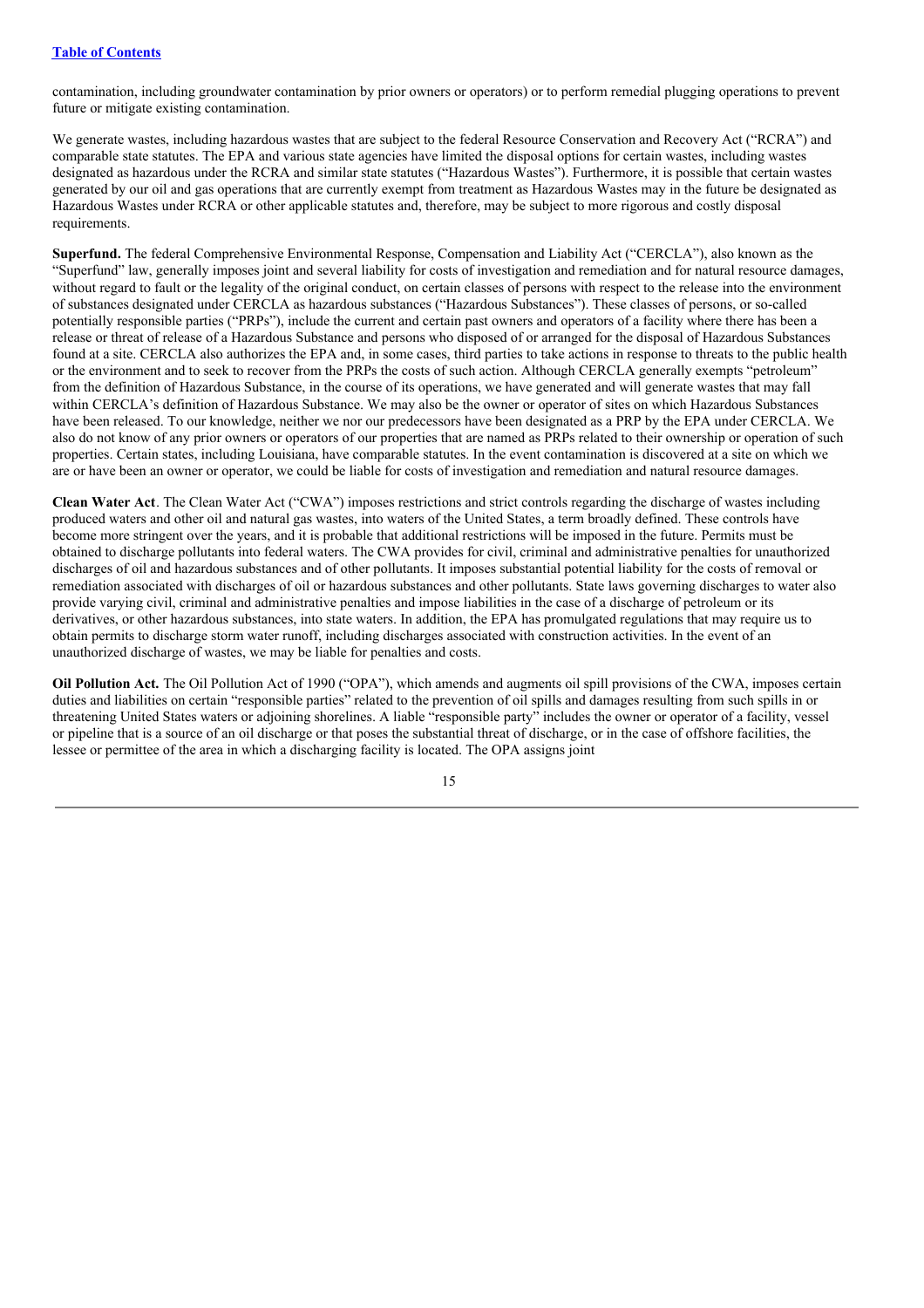and several liability, without regard to fault, to each liable party for oil removal costs and a variety of public and private damages. Although defenses and limitations exist to the liability imposed by OPA, they are limited. In the event of an oil discharge or substantial threat of discharge, we may be liable for costs and damages.

The OPA also imposes ongoing requirements on a responsible party, including proof of financial responsibility to cover at least some costs in a potential spill. Certain amendments to the OPA that were enacted in 1996 require owners and operators of offshore facilities that have a worst case oil spill potential of more than 1,000 barrels to demonstrate financial responsibility in amounts ranging from \$10 million in specified state waters and \$35 million in federal OCS waters, with higher amounts, up to \$150 million based upon worst case oil-spill discharge volume calculations. We believe that we have established adequate proof of financial responsibility for our offshore facilities.

**Air Emissions.** Our operations are subject to local, state and federal regulations for the control of emissions from sources of air pollution. Federal and state laws require new and modified sources of air pollutants to obtain permits prior to commencing construction. Major sources of air pollutants are subject to more stringent, federally imposed requirements including additional permits. Federal and state laws designed to control hazardous (toxic) air pollutants, might require installation of additional controls. Administrative enforcement actions for failure to comply strictly with air pollution regulations or permits are generally resolved by payment of monetary fines and correction of any identified deficiencies. Alternatively, regulatory agencies could bring lawsuits for civil penalties or require us to forego construction, modification or operation of certain air emission sources.

**Coastal Coordination.** There are various federal and state programs that regulate the conservation and development of coastal resources. The federal Coastal Zone Management Act ("CZMA") was passed in 1972 to preserve and, where possible, restore the natural resources of the Nation's coastal zone. The CZMA provides for federal grants for state management programs that regulate land use, water use and coastal development.

Various states, such as Alabama, Louisiana and Texas, also have coastal management programs, which provide for, among other things, the coordination among local and state authorities to protect coastal resources through regulating land use, water, and coastal development. Coastal management programs also may provide for the review of state and federal agency rules and agency actions for consistency with the goals and policies of the state coastal management plan. This review may impact agency permitting and review activities and add an additional layer of review to certain activities undertaken by us.

**OSHA and other Regulations.** We are subject to the requirements of the federal Occupational Safety and Health Act ("OSHA") and comparable state statutes. The OSHA hazard communication standard, the EPA community right-to-know regulations under Title III of CERCLA and similar state statutes require us to organize and/or disclose information about hazardous materials used, stored or produced in our operations.

Our management believes that we are in substantial compliance with current applicable environmental laws and regulations and that continued compliance with existing requirements would not have a material adverse impact on us.

#### **Commitments and Contingencies**

The Company's activities are subject to federal, state and local laws and regulations governing environmental quality and pollution control. Although no assurances can be made, the Company believes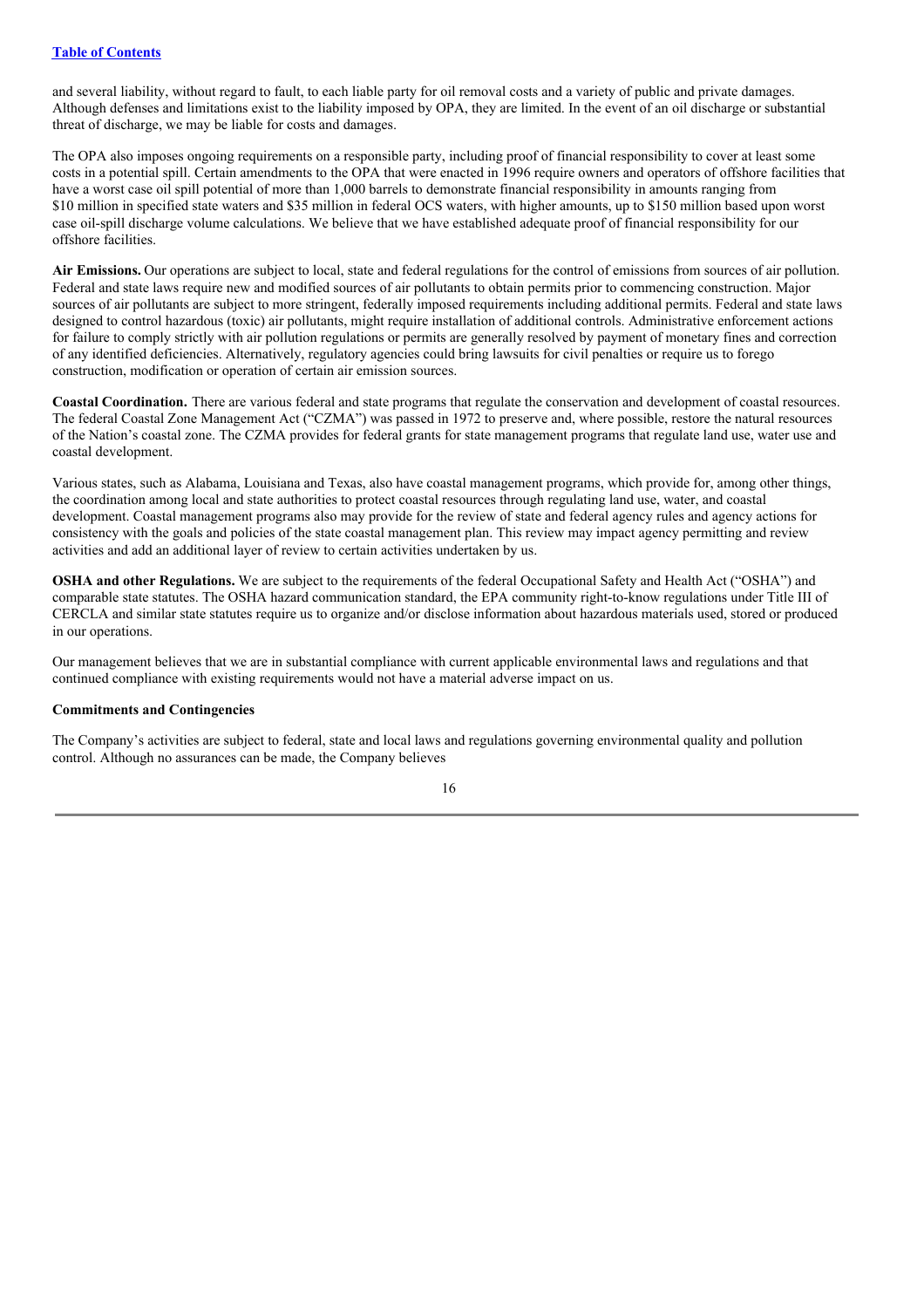that, absent the occurrence of an extraordinary event, compliance with existing federal, state and local laws, rules and regulating the release of materials in the environment or otherwise relating to the protection of the environment will not have a material effect upon the capital expenditures, earnings or the competitive position of the Company with respect to its existing assets and operations. The Company cannot predict what effect additional regulation or legislation, enforcement polices thereunder, and claims for damages to property, employees, other person, and the environment resulting from the Company's operations could have on its activities.

#### **Property Summary**

We are engaged in the exploration, development, acquisition and production of oil and gas properties and provide oil and gas property management services for other investors. Our properties are concentrated offshore in the Gulf of Mexico and onshore, primarily, in Louisiana and Alabama. We have historically increased our reserves and production by focusing primarily on low to moderate risk exploration and acquisition opportunities in the Gulf of Mexico shelf area. In 1998, we expanded our area of exploration to include the Gulf of Mexico deepwater area. As of December 31, 2004, our estimated net proved reserves totaled 19.7 million barrels of oil ("MMBbl") and 72.6 billion cubic feet of natural gas ("Bcf"), with a pre-tax present value, discounted at 10%, of the estimated future net revenues based on constant prices in effect at year-end ("Discounted Cash Flow") of \$612.6 million. Oil constitutes approximately 62% on an equivalent basis of our total estimated proved reserves and approximately 50% of our total estimated proved reserves are proved developed reserves.

Our Medusa (Mississippi Canyon Blocks 538/582) and Habanero (Garden Banks Block 341) discoveries began production in the fourth quarter of 2003. A detailed discussion of each of these properties is provided in the "Significant Properties" section of this report. These two deepwater discoveries were primarily responsible for an increase in our 2004 production by approximately 57% from 2003 levels.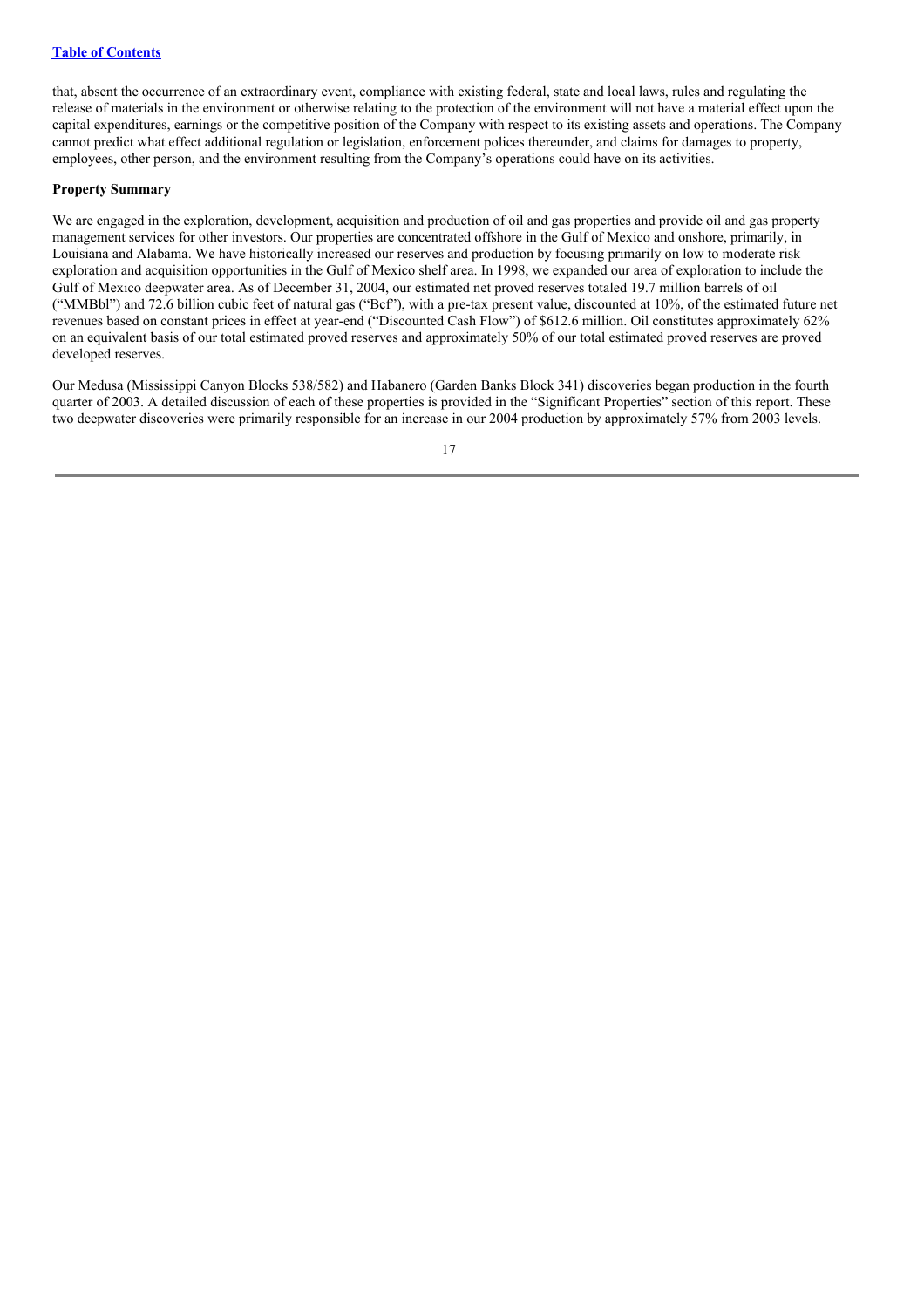# **Significant Properties**

The following table shows discounted cash flows and estimated net proved oil and gas reserves by major field, within the focus area, for our eight largest fields and for all other properties combined at December 31, 2004.

|                                               |              | <b>Estimated Net Proved Reserves</b> |               |                         | Pre-tax<br><b>Discounted</b>         |
|-----------------------------------------------|--------------|--------------------------------------|---------------|-------------------------|--------------------------------------|
|                                               | Operator     | Oil<br>(MBbls)                       | Gas<br>(MMcf) | <b>Total</b><br>(MMcfe) | Present<br>Value<br>(5000)<br>(a)(b) |
| <b>Gulf of Mexico Deepwater:</b>              |              |                                      |               |                         |                                      |
| Mississippi Canyon Blocks 538/582 "Medusa"    | Murphy       | 6,945                                | 4,970         | 46,640                  | \$155,829                            |
| Garden Banks Block 341 "Habanero"             | <b>Shell</b> | 4,070                                | 10,390        | 34,812                  | 139,153                              |
| Garden Banks Blocks 738/782/826/827 "Entrada" | <b>BP</b>    | 7,772                                | 29,126        | 75,760                  | 219,368                              |
| <b>Gulf of Mexico Shelf:</b>                  |              |                                      |               |                         |                                      |
| Mobile Blocks 863/864/907/908                 | Callon       |                                      | 4,068         | 4,068                   | 9,929                                |
| Mobile Blocks 952/953/955                     | Callon       |                                      | 9,362         | 9,362                   | 29,199                               |
| North Padre Island Block 913                  | Callon       | 2                                    | 3,457         | 3,467                   | 11,133                               |
|                                               | Kerr-        |                                      |               |                         |                                      |
| High Island Block 119                         | McGee        | 32                                   | 2,999         | 3,192                   | 18,560                               |
| <b>Onshore and Other:</b>                     |              |                                      |               |                         |                                      |
| Big Escambia Creek                            | Vintage      | 387                                  | 1,627         | 3,949                   | 8,970                                |
| Other                                         | Various      | 540                                  | 6,620         | 9,858                   | 20,454                               |
| <b>Total Net Proved Reserves</b>              |              | 19,748                               | 72,619        | 191,108                 | \$612,595                            |

(a) Represents the present value of future net cash flows before deduction of federal income taxes, discounted at 10%, attributable to estimated net proved reserves as of December 31, 2004, as set forth in the Company's reserve reports prepared by its independent petroleum reserve engineers, Huddleston & Co., Inc. of Houston, Texas.

(b) Includes a reduction for estimated plugging and abandonment costs that is reflected as a liability on our balance sheet at December 31, 2004, in accordance with Statement of Financial Accounting Standards No. 143. See the Oil and Gas Reserve table for the standardized measure of discounted future net cash flow which is a required calculation by the SEC.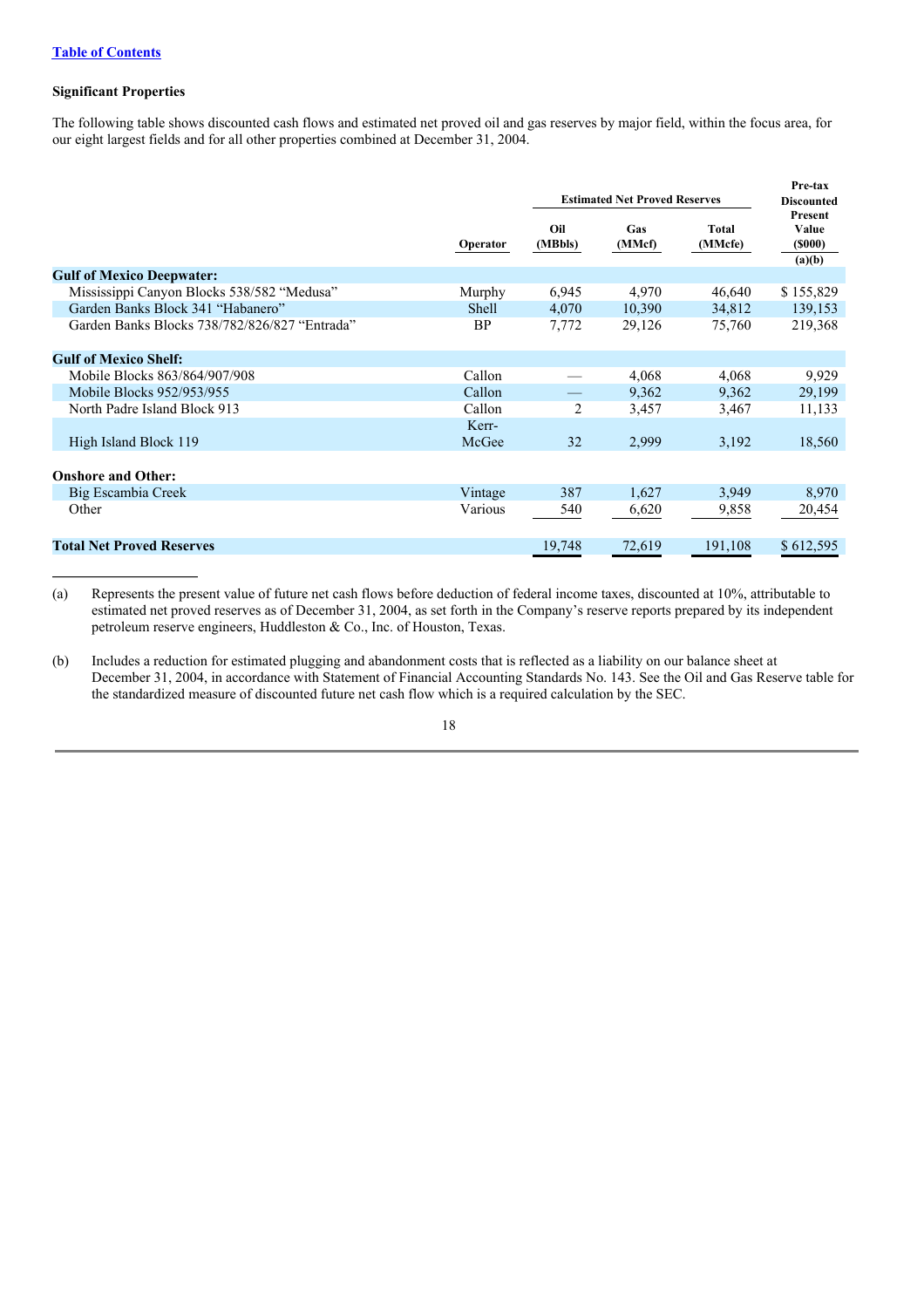#### **Gulf of Mexico Deepwater**

#### Medusa, Mississippi Canyon Blocks 538/582

Our Medusa deepwater discovery was announced in September 1999, after we drilled the initial test well in 2,235 feet of water to a total depth of 16,241 feet and encountered over 120 feet of pay in two intervals. Subsequent sidetrack drilling from the wellbore was used to determine the extent of the discovery and a second well was drilled in the first quarter of 2000 to further delineate the extent of the pay intervals. We own a 15% working interest, Murphy Exploration & Production Company, the operator, owns a 60% working interest and ENI Deepwater, LLC, owns the remaining 25% working interest.

In 2001 a drilling program began which included four development wells and one sidetrack. The program included production casing being set on six wells to provide initial production take-points and was completed in the first half of 2002. The construction of a floating production system, spar, at Medusa was completed during the second quarter of 2003. The A-1 well was completed and tied into the spar and commenced production in late November 2003. The remaining five wells were completed and commenced production in 2004. During 2004 the field produced an average of 20.5 million cubic feet of natural gas equivalent ("MMcfe") per day net to us. The field is currently producing approximately 40,000 barrels of crude oil and 40 million cubic feet of natural gas ("MMcf") per day, or 36.1 MMcfe per day net to our interest.

In December 2003, we transferred our undivided 15% working interest in the spar production facilities to Medusa Spar LLC in exchange for cash proceeds of approximately \$25 million and a 10% ownership interest in the LLC. A detailed discussion of this transaction is included in Management's Discussion and Analysis of Financial Condition and Results of Operations-"Off-Balance Sheet Arrangements".

#### Habanero, Garden Banks Block 341

During February 1999, the initial test well on our Habanero deepwater discovery encountered over 200 feet of net pay in two zones. Located in 2,000 feet of water, the well was drilled to a measured depth of 21,158 feet. We own an 11.25% working interest in the well. The well is operated by Shell Deepwater Development Inc., which owns a 55% working interest, with the remaining working interest being owned by Murphy.

A field delineation program began in mid-year 2001, which included three sidetracks of the discovery well. Production casing was set on this well through one of the sidetracks to the Habanero 52 oil and gas sand and the Habanero 55 gas sand. Also, a development well was drilled in the summer of 2003 which provides a take-point for production from the Habanero 52 oil sand. By means of a sub-sea completion and tie back to an existing production facility in the area operated by Shell, production from the Habanero 52 oil sand commenced in late November 2003 and from the Habanero 55 gas sand in January 2004. In July the #2 well producing the Habanero 52 oil sand developed mechanical difficulties with a subsurface control value and was shut-in resulting in a significant loss of production. Repairs were completed and production was restored in late December. In addition, the #1 well producing the Habanero 55 gas sand was recompleted to the Habanero 55 oil sand in December. Our net production during 2004 from the Habanero field was approximately 11.1 MMcfe per day. The field is currently producing approximately 21,000 barrels of crude oil and 35 MMcf per day, or 15.5 MMcfe per day net to our interest.

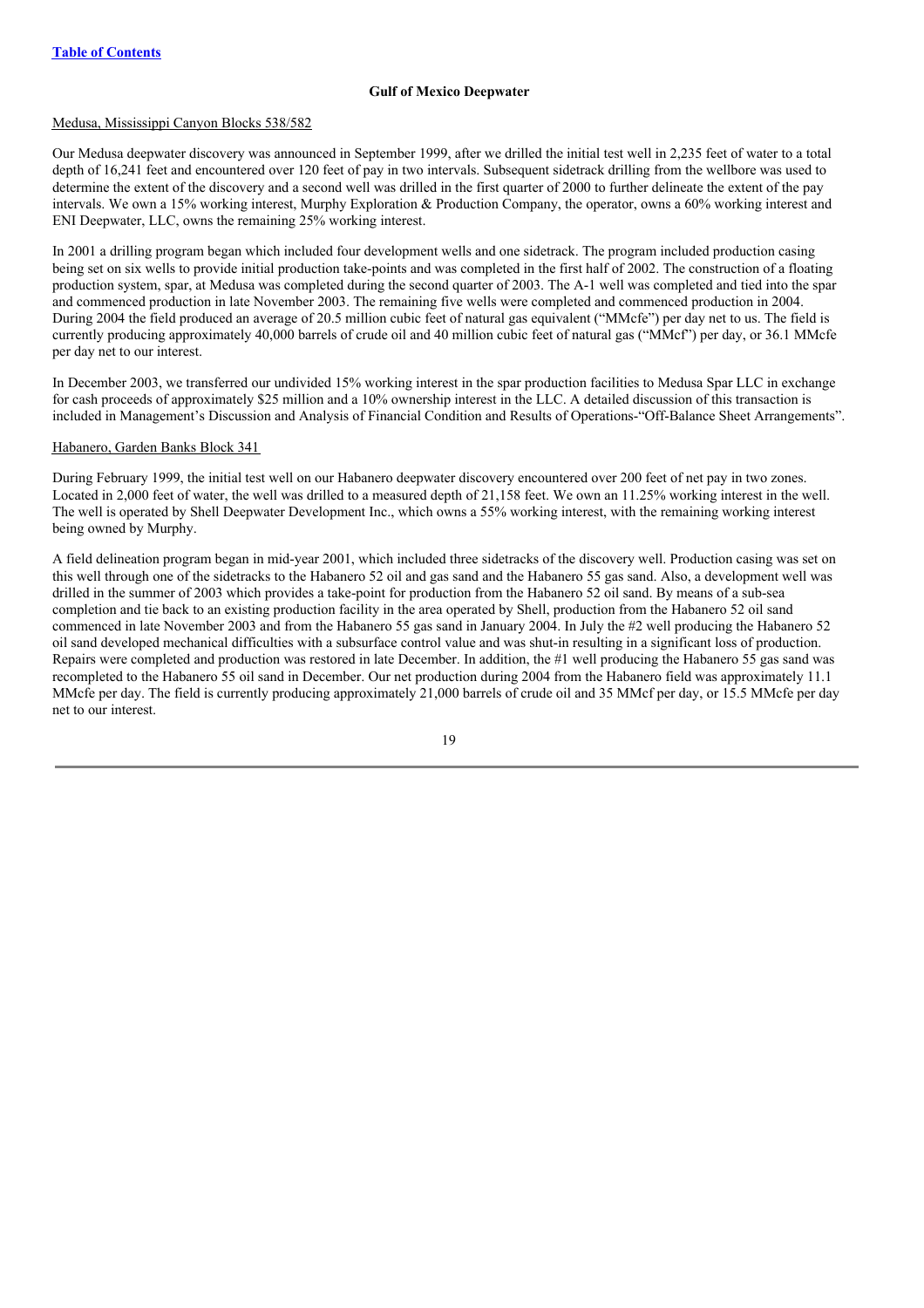# Entrada, Garden Banks Blocks 738/782/826/827

The Entrada discovery is located in approximately 4,500 feet of water in the Gulf of Mexico. Two wells and seven sidetracks have been drilled to date. The Entrada Area is characterized by a northwest plunging salt ridge with multiple stacked amplitudes trapped against the salt and various faults. We own a 20% working interest in this discovery with BP, the operator, holding the remaining working interest.

An integrated project team has been formed by the working interest owners and is reviewing various plans for development of the field. One scenario is to negotiate a tie-in of Entrada into existing production facilities. The owners of an adjacent discovery have commenced production from facilities that will enable them to be a regional off-take point in Southeastern Garden Banks. These plans include handling third party tie-ins. Production from Entrada under this scenario could possibly commence in 2007.

#### **Gulf of Mexico Shelf**

#### Mobile Blocks 863/864/ 907

We own an average 64.6% working interest in these blocks and we are the operator. The Mobile 864 unit, in which we have a 66.4% working interest, has four producing wells, unit production facilities and covers portions of these three blocks. During 2004 the unit produced an average of 2.9 MMcf per day net to us.

#### Mobile Blocks 952/953/955

We own a 100% working interest in these three blocks and we are the operator. In the fourth quarter of 2001, we initiated a production acceleration program for Mobile Blocks 952, 953 and 955, which were being produced through the Mobile Block 864 unit facilities and were production constrained. An acceleration well was successfully drilled in the fourth quarter of 2001 and stand-alone production facilities were installed and production flow lines were rerouted to the new facilities. Production commenced through the new facilities in April 2002. In order to completely produce the proved reserves of the field we drilled a development well on Mobile Block 955 during the first quarter of 2004. Production from the field for 2004 was 14.7 MMcf per day net to us.

#### High Island Block 119

An initial exploratory well and one development well were drilled and completed in 2004. First production began in the third quarter of 2004. An exploratory well in an offsetting fault block was spud late in the fourth quarter of 2004 and was completed in 2005. We own a 22% working interest and Westport Resources is the operator. Production for the fourth quarter of 2004 net to us was 3.7 MMcfe per day. Peak production should be reached by the end of the first quarter of 2005 at a rate estimated to be 50 MMcfe per day, or 8.5 MMcfe per day net to our interest.

#### North Padre Island Block 913

An exploratory well was drilled to a vertical depth of 8,082 feet in the fourth quarter of 2004 and found apparent natural gas pay in multiple intervals. Currently, the well is being completed and will be tied back to existing infrastructure on a nearby block. We are the operator and own a 50% working interest. First production is forecast to be in the third quarter of 2005.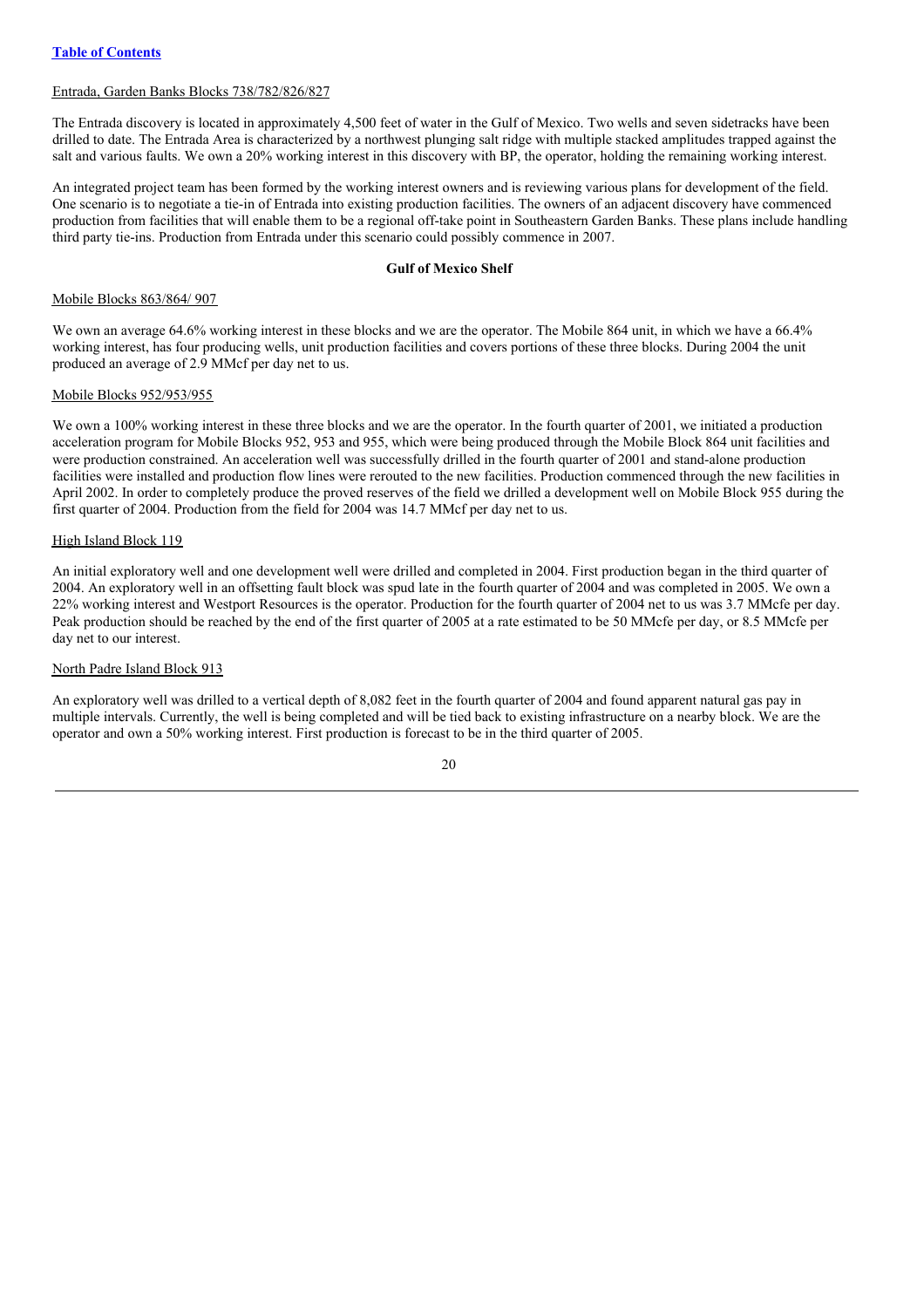# **Onshore and Other**

# Big Escambia Creek

This gas field in south Alabama produces from the Smackover formation at depths ranging from 15,100 to 15,600 feet and is operated by Vintage. We own an average working interest of 4.9% (5.5% net revenue interest), in six wells and a 2.2% average royalty interest in another five wells. This field produced 0.7 MMcfe per day net to our interest in 2004. The field has an estimated reserve life in excess of 10 years given current production rates.

# **Other**

We own various royalty and working interests in numerous onshore areas and the Gulf of Mexico other than the fields discussed above.

# **Oil and Gas Reserves**

The following table sets forth certain information about our estimated proved reserves as of the dates set forth below.

|                                                             | <b>Years Ended December 31,</b> |      |                |           |  |
|-------------------------------------------------------------|---------------------------------|------|----------------|-----------|--|
|                                                             | 2004                            | 2003 |                | 2002      |  |
|                                                             |                                 |      | (In thousands) |           |  |
| Proved developed:                                           |                                 |      |                |           |  |
| Oil (Bbls)                                                  | 10,292                          |      | 9,919          | 1,056     |  |
| Gas (Mcf)                                                   | 33,982                          |      | 31,415         | 37,631    |  |
| Mcfe                                                        | 95,735                          |      | 90,926         | 43,966    |  |
| Proved undeveloped:                                         |                                 |      |                |           |  |
| Oil (Bbls)                                                  | 9,456                           |      | 13,790         | 22,987    |  |
| Gas (Mcf)                                                   | 38,637                          |      | 43,276         | 53,908    |  |
| Mcfe                                                        | 95,373                          |      | 126,017        | 191,833   |  |
| Total proved:                                               |                                 |      |                |           |  |
| Oil (Bbls)                                                  | 19,748                          |      | 23,709         | 24,043    |  |
| Gas (Mcf)                                                   | 72,619                          |      | 74,691         | 91,539    |  |
| Mcfe                                                        | 191,108                         |      | 216,943        | 235,799   |  |
| Estimated pre-tax future net cash flows (a)                 | \$892,145                       | S    | 838,847        | \$970,199 |  |
| Pre-tax discounted present value (a)                        | \$612,595                       | S.   | 570,463        | \$623,946 |  |
| Standardized measure of discounted future net cash flows(a) | \$515,893                       | \$   | 519,026        | \$556,046 |  |

(a) Includes a reduction for estimated plugging and abandonment costs that is reflected as a liability on our balance sheet at December 31, 2004, in accordance with Statement of Financial Accounting Standards No. 143.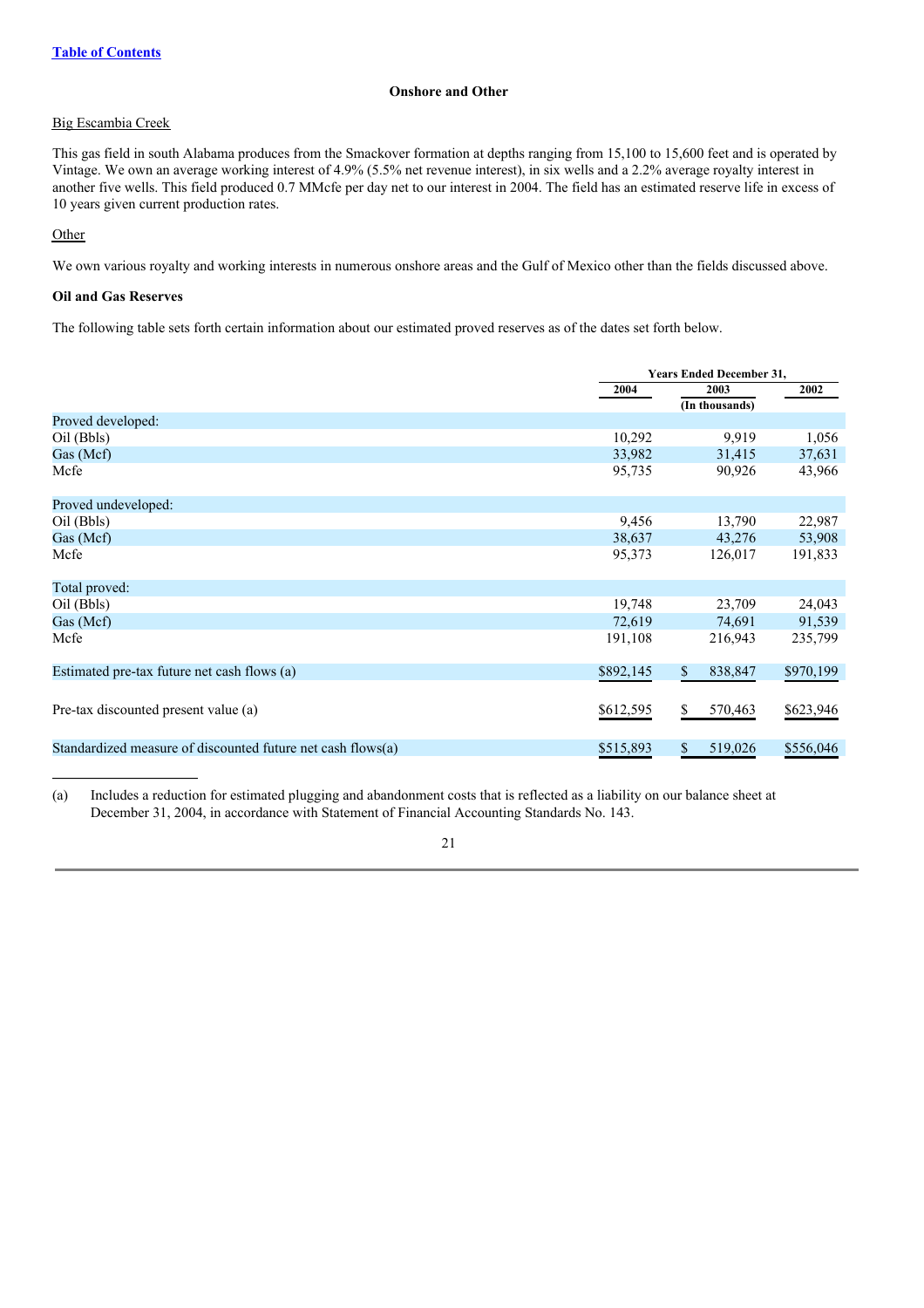Our independent reserve engineers, Huddleston & Co., Inc., prepared the estimates of the proved reserves and the future net cash flows and present value thereof attributable to such proved reserves. Reserves were estimated using oil and gas prices and production and development costs in effect on December 31 of each such year, without escalation, and were otherwise prepared in accordance with Securities and Exchange Commission regulations regarding disclosure of oil and gas reserve information.

There are numerous uncertainties inherent in estimating quantities of proved reserves, including many factors beyond our control or the control of the reserve engineers. Reserve engineering is a subjective process of estimating underground accumulations of oil and gas that cannot be measured in an exact manner. The accuracy of any reserve or cash flow estimate is a function of the quality of available data and of engineering and geological interpretation and judgment. Estimates by different engineers often vary, sometimes significantly. In addition, physical factors, such as the results of drilling, testing and production subsequent to the date of an estimate, as well as economic factors, such as an increase or decrease in product prices that renders production of such reserves more or less economic, may justify revision of such estimates. Accordingly, reserve estimates could be different from the quantities of oil and gas that are ultimately recovered.

We have not filed any reports with other federal agencies which contain an estimate of total proved net oil and gas reserves during our last fiscal year.

# **Present Activities and Productive Wells**

The following table sets forth the wells we have drilled and completed during the periods indicated. All such wells were drilled in the continental United States primarily in federal and state waters in the Gulf of Mexico.

|                |                |            | <b>Years Ended December 31,</b> |            |                |      |  |
|----------------|----------------|------------|---------------------------------|------------|----------------|------|--|
|                |                | 2004       |                                 | 2003       |                | 2002 |  |
|                | Gross          | <b>Net</b> | Gross                           | <b>Net</b> | Gross          | Net  |  |
| Development:   |                |            |                                 |            |                |      |  |
| Oil            |                |            | $\overline{2}$                  | .23        | $\overline{c}$ | .30  |  |
| Gas            | $\overline{2}$ | 1.22       |                                 |            |                |      |  |
| Non-productive |                |            |                                 |            |                | .40  |  |
| Total          |                | 1.22       |                                 | .23        |                | .70  |  |
| Exploration:   |                |            |                                 |            |                |      |  |
| Oil            |                |            | 1                               | .15        |                |      |  |
| Gas            | $\mathcal{L}$  | .72        |                                 |            |                | .22  |  |
| Non-productive |                | 1.24       |                                 | .20        |                | .50  |  |
| Total          |                | 1.96       | $\mathcal{D}$                   | .35        | ↑              | .72  |  |
|                | 22             |            |                                 |            |                |      |  |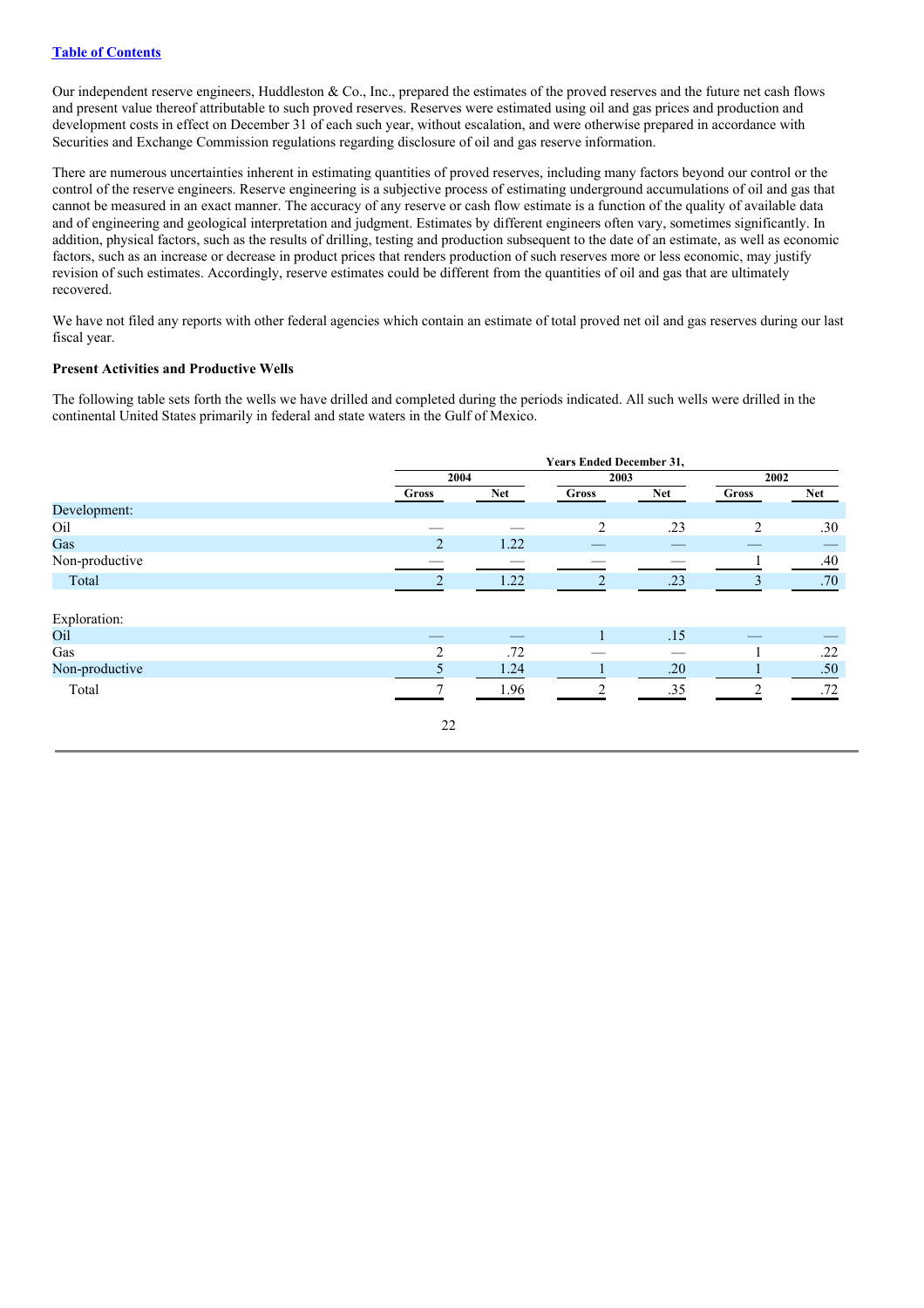The following table sets forth our productive wells as of December 31, 2004:

|                  |        | Wells  |
|------------------|--------|--------|
|                  | Gross  | Net    |
| Oil:             |        |        |
| Working interest | 46.00  | 4.06   |
| Royalty interest | 189.00 | $3.15$ |
| Total            | 235.00 | 7.21   |
| Gas:             |        |        |
| Working interest | 39.00  | 17.34  |
| Royalty interest | 214.00 | 1.69   |
| Total            | 253.00 | 19.03  |

A well is categorized as an oil well or a natural gas well based upon the ratio of oil to gas reserves on a Mcfe basis. However, some of our wells produce both oil and gas. At December 31, 2004, we had no wells with multiple completions. At December 31, 2004, we had 1 gross (0.15 net) development oil well and 1 gross (0.22 net) exploration gas well in progress.

# **Leasehold Acreage**

The following table shows our approximate developed and undeveloped (gross and net) leasehold acreage as of December 31, 2004.

| Location              |         | <b>Leasehold Acreage</b> |         |            |  |  |
|-----------------------|---------|--------------------------|---------|------------|--|--|
|                       |         | <b>Developed</b>         |         |            |  |  |
|                       | Gross   | <b>Net</b>               | Gross   | <b>Net</b> |  |  |
| Louisiana             | 6,060   | 3,952                    | 5,386   | 3,173      |  |  |
| Other states          |         |                          | 681     | 509        |  |  |
| <b>Federal</b> waters | 96,743  | 66,400                   | 266,380 | 70,802     |  |  |
| Total                 | 102,803 | 70,352                   | 272,447 | 74,484     |  |  |

As of December 31, 2004, we owned various royalty and overriding royalty interests in 1,336 net developed and 6,862 net undeveloped acres. In addition, we owned 4,157 developed and 121,843 undeveloped mineral acres.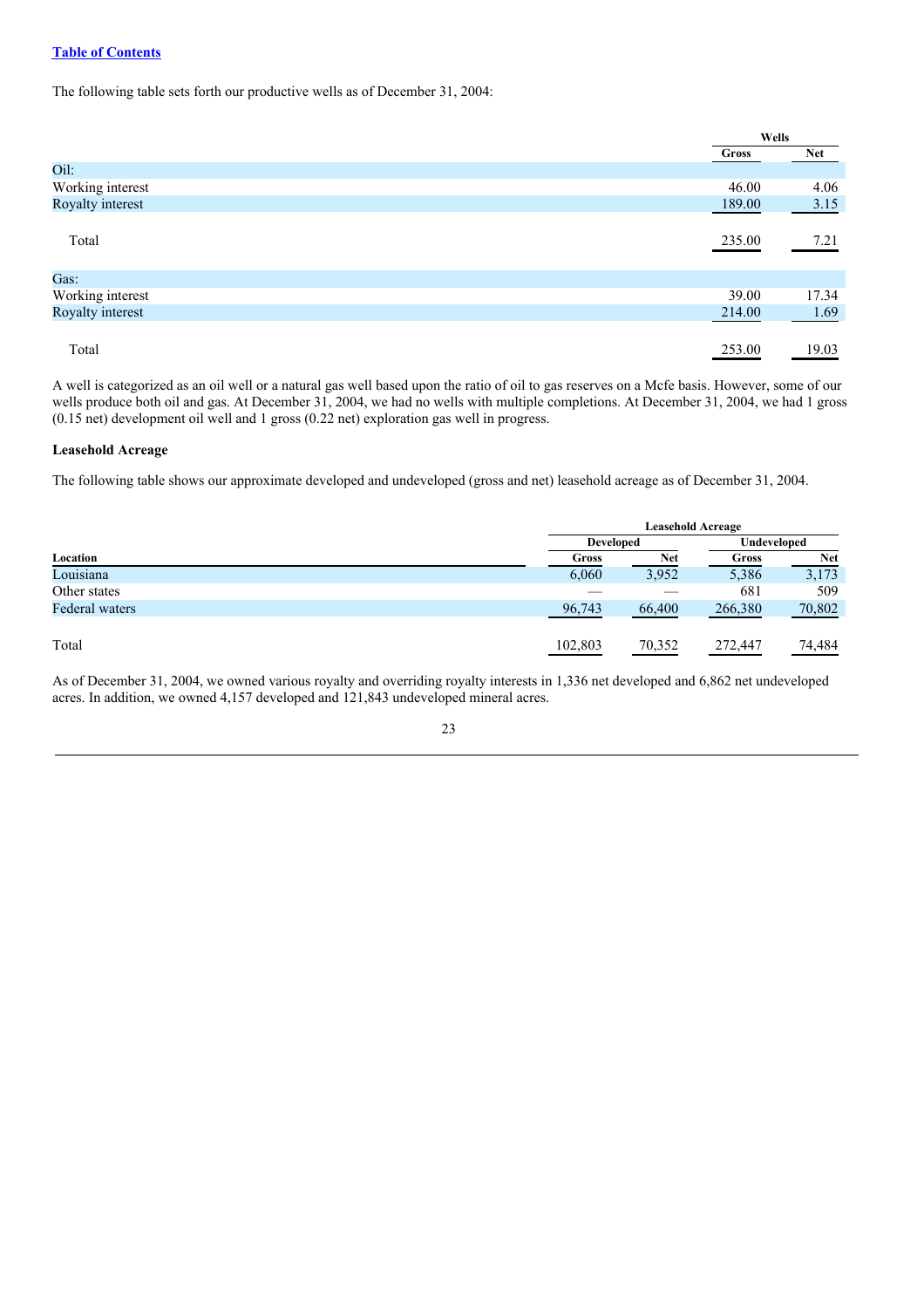# **Major Customers**

Our production is sold generally on month-to-month contracts at prevailing prices. The following table identifies customers to whom we sold a significant percentage of our total oil and gas production during each of the 12-month periods ended:

|                                |      | December 31, |       |  |
|--------------------------------|------|--------------|-------|--|
|                                | 2004 | 2003         | 2002  |  |
| Petrocom Energy Group, Ltd.    |      | $4\%$        | $4\%$ |  |
| Dynegy                         |      | $5\%$        | $7\%$ |  |
| Prior Energy Corporation       |      | 20%          |       |  |
| <b>Reliant Energy Services</b> | 6%   | 28%          | 70%   |  |
| Louis Dreyfus Energy Services  | 23%  | 27%          |       |  |
| <b>Shell Trading Company</b>   | 30%  |              |       |  |
| Plains Marketing, L.P.         | 13%  |              |       |  |
| Conoco Phillips Company        | 8%   |              |       |  |
| Chevron Texaco Natural Gas     | 6%   |              |       |  |

Because alternative purchasers of oil and gas are readily available, we believe that the loss of any of these purchasers would not result in a material adverse effect on our ability to market future oil and gas production.

### **Title to Properties**

We believe that the title to our oil and gas properties is good and defensible in accordance with standards generally accepted in the oil and gas industry, subject to such exceptions which, in our opinion, are not so material as to detract substantially from the use or value of such properties. Our properties are typically subject, in one degree or another, to one or more of the following:

- royalties and other burdens and obligations, express or implied, under oil and gas leases;
- overriding royalties and other burdens created by us or our predecessors in title;
- a variety of contractual obligations (including, in some cases, development obligations) arising under operating agreements, farmout agreements, production sales contracts and other agreements that may affect the properties or their titles;
- back-ins and reversionary interests existing under purchase agreements and leasehold assignments;
- liens that arise in the normal course of operations, such as those for unpaid taxes, statutory liens securing obligations to unpaid suppliers and contractors and contractual liens under operating agreements;
- pooling, unitization and communitization agreements, declarations and orders; and
- easements, restrictions, rights-of-way and other matters that commonly affect property.

To the extent that such burdens and obligations affect our rights to production revenues, they have been taken into account in calculating our net revenue interests and in estimating the size and value of our reserves. We believe that the burdens and obligations affecting our properties are conventional in the industry for properties of the kind owned by us.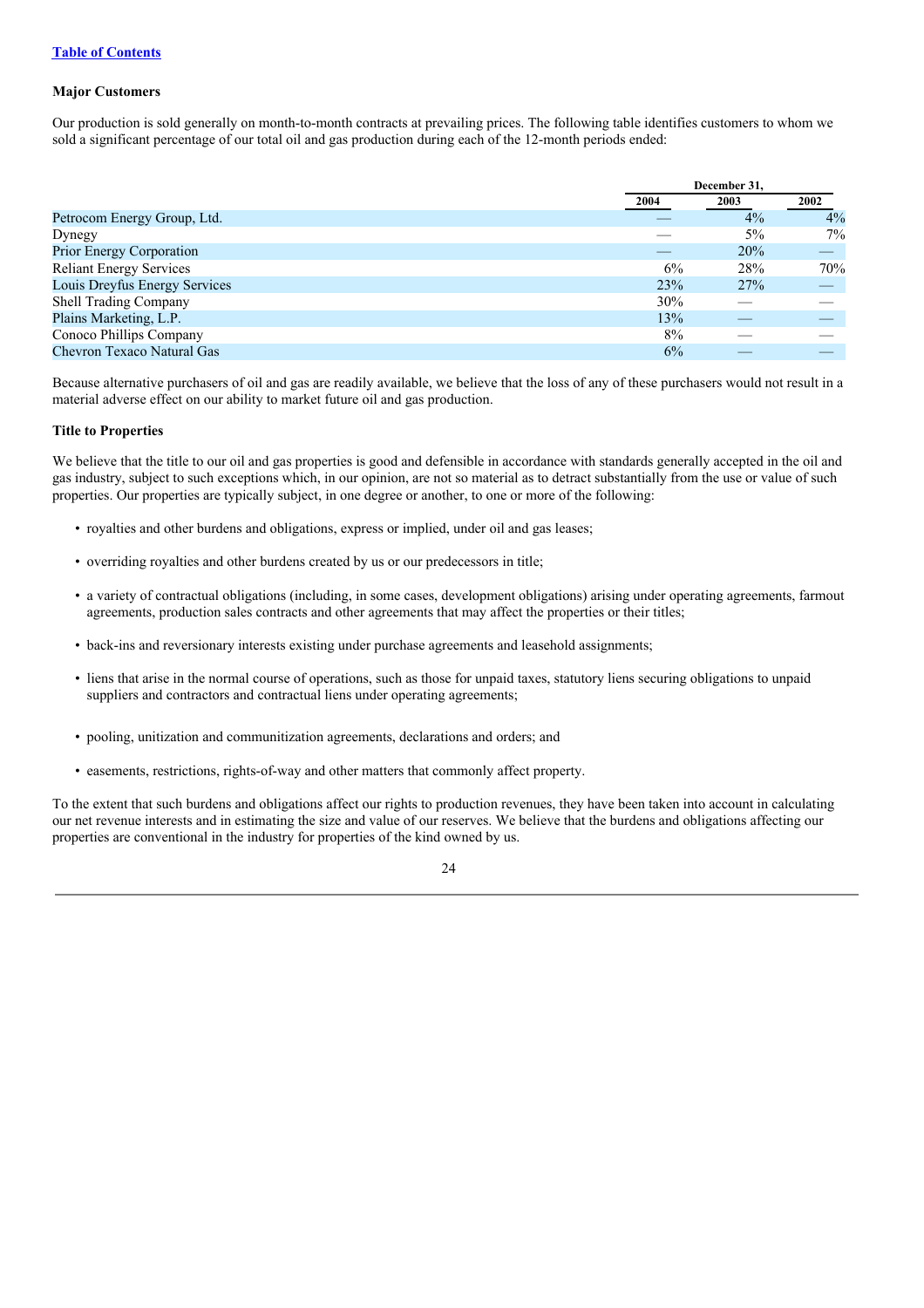# **ITEM 3. LEGAL PROCEEDINGS**

We are a defendant in various legal proceedings and claims, which arise in the ordinary course of our business. We do not believe the ultimate resolution of any such actions will have a material affect on our financial position or results of operations.

# **ITEM 4. SUBMISSION OF MATTERS TO A VOTE OF SECURITY HOLDERS**

There were no matters submitted to a vote of security holders during the fourth quarter of 2004.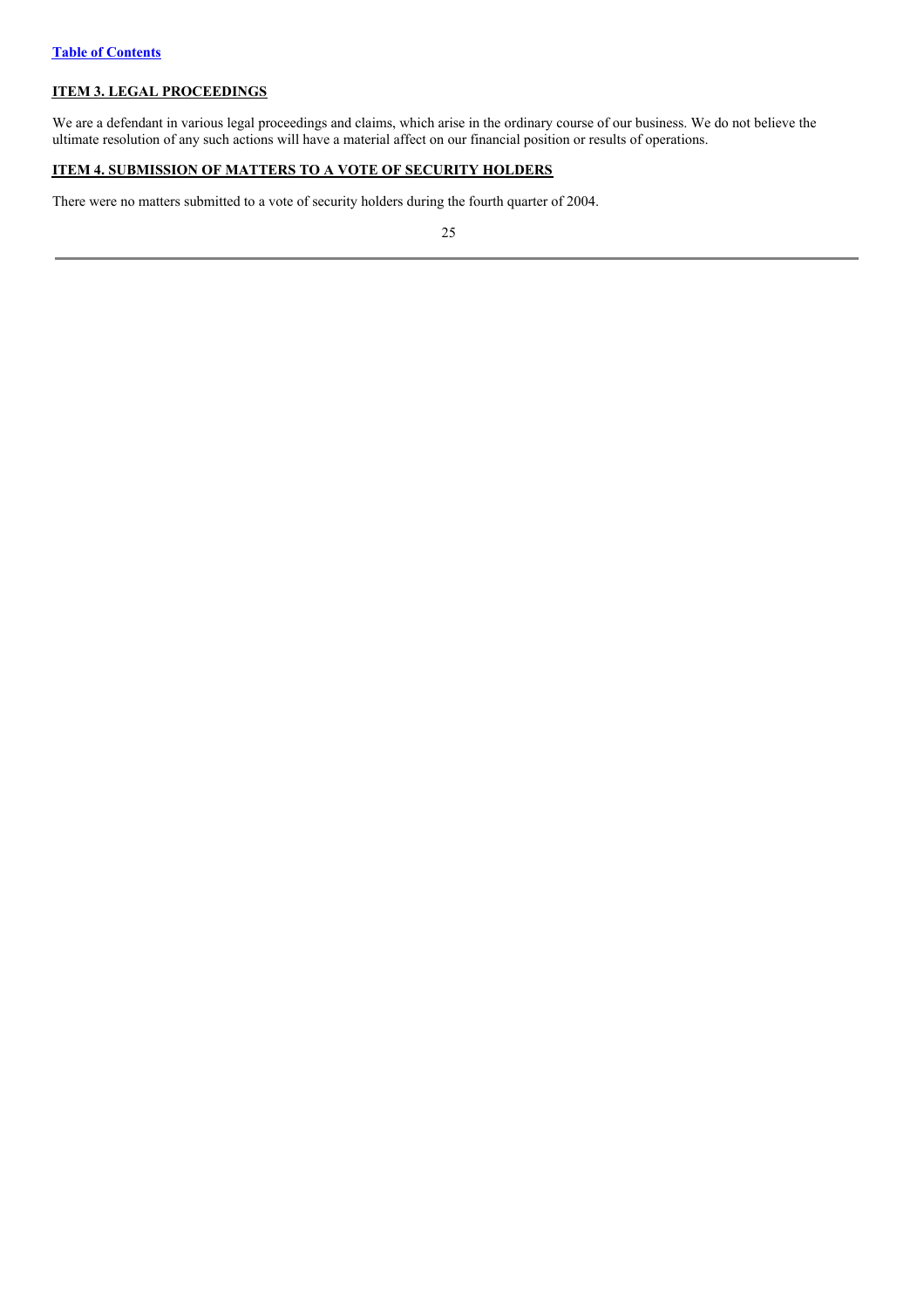# **PART II.**

#### **ITEM 5. MARKET FOR REGISTRANT'S COMMON EQUITY AND RELATED STOCKHOLDER MATTERS**

Our common stock trades on the New York Stock Exchange under the symbol "CPE". The following table sets forth the high and low sale prices per share as reported for the periods indicated.

| <b>Quarter Ended</b> | <b>High</b> | Low        |
|----------------------|-------------|------------|
| 2003:                |             |            |
| First quarter        | \$<br>4.35  | 3.35<br>S. |
| Second quarter       | 8.44        | 3.66       |
| Third quarter        | 7.95        | 5.46       |
| Fourth quarter       | 11.48       | 7.31       |
| 2004:                |             |            |
| First quarter        | \$11.23     | \$8.70     |
| Second quarter       | 14.27       | 10.15      |
| Third quarter        | 14.40       | 11.10      |
| Fourth quarter       | 14.72       | 12.30      |

As of March 3, 2005, there were approximately 4,337 common stockholders of record.

We have never paid dividends on our common stock and intend to retain our cash flow from operations, net of preferred stock dividends, for the future operation and development of our business. In addition, our primary credit facility and the terms of our outstanding subordinated debt prohibit the payment of cash dividends on our common stock.

# **ITEM 6. SELECTED FINANCIAL DATA**

The following table sets forth, as of the dates and for the periods indicated, selected financial information about us. The financial information for each of the five years in the period ended December 31, 2004 has been derived from our audited Consolidated Financial Statements for such periods. The information should be read in conjunction with "Management's Discussion and Analysis of Financial Condition and Results of Operations" and the Consolidated Financial Statements and Notes thereto. The following information is not necessarily indicative of our future results.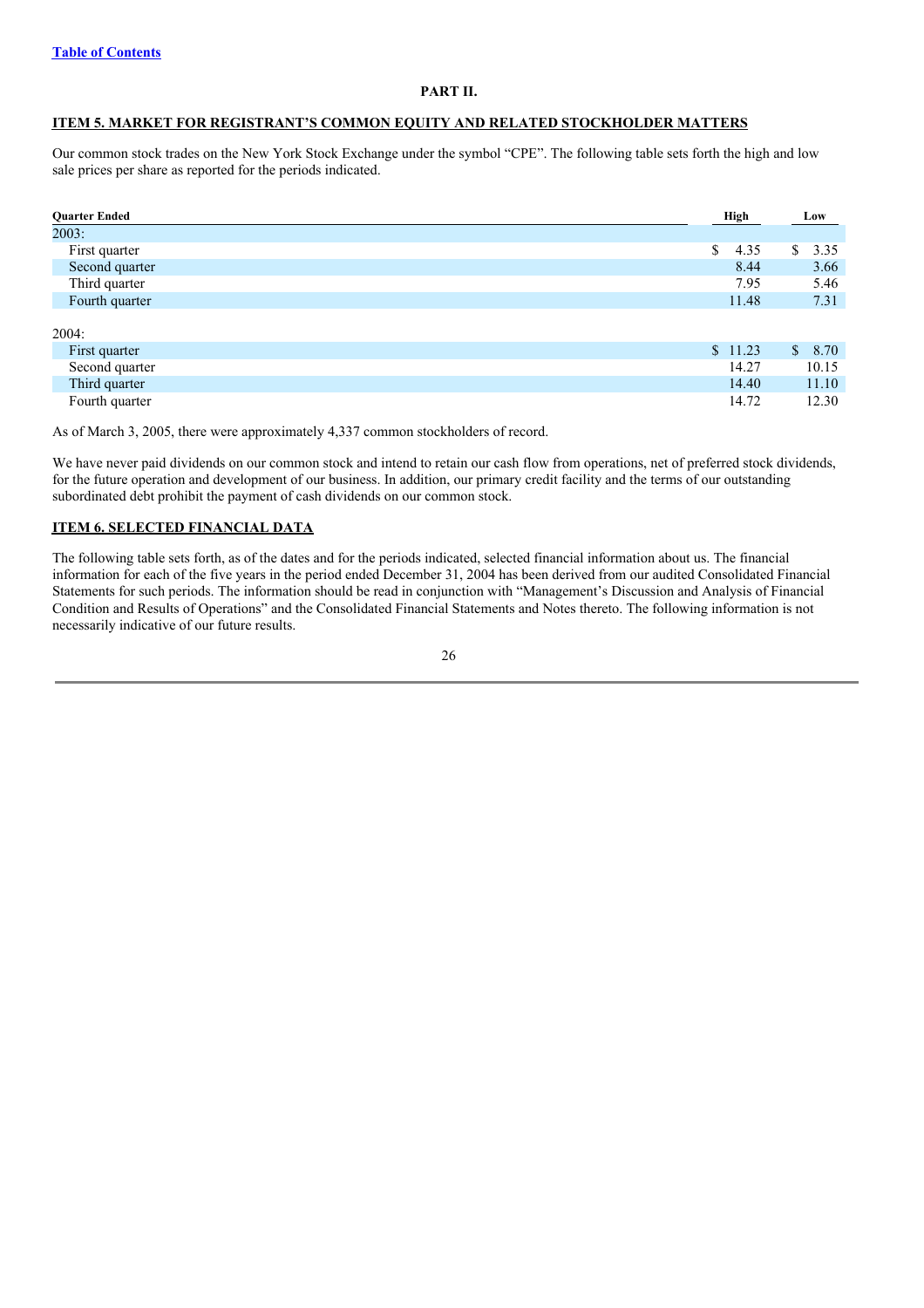# **CALLON PETROLEUM COMPANY SELECTED HISTORICAL FINANCIAL INFORMATION (In thousands, except per share amounts)**

|                                                                 | <b>Years Ended December 31,</b> |            |                         |                          |          |
|-----------------------------------------------------------------|---------------------------------|------------|-------------------------|--------------------------|----------|
|                                                                 | 2004                            | 2003       | 2002                    | 2001                     | 2000     |
| <b>Statement of Operations Data:</b>                            |                                 |            |                         |                          |          |
| Operating revenues:                                             |                                 |            |                         |                          |          |
| Oil and gas sales                                               | \$119,802                       | \$73,697   | \$61,171                | \$60,010                 | \$56,310 |
| Operating expenses:                                             |                                 |            |                         |                          |          |
| Lease operating expenses                                        | 22,308                          | 11,301     | 11,030                  | 11,252                   | 9,339    |
| Depreciation, depletion and amortization                        | 47,453                          | 28,253     | 27,096                  | 21,081                   | 17,153   |
| General and administrative                                      | 8,758                           | 4,713      | 4,705                   | 4,635                    | 4,155    |
| Accretion expense                                               | 3,400                           | 2,884      |                         |                          |          |
| Derivative expense                                              | 1,371                           | 535        | 708                     | $\qquad \qquad -$        |          |
| Total operating expenses                                        | 83,290                          | 47,686     | 43,539                  | 36,968                   | 30,647   |
| Income (loss) from operations                                   | 36,512                          | 26,011     | 17,632                  | 23,042                   | 25,663   |
| Other (income) expenses:                                        |                                 |            |                         |                          |          |
| Interest expense                                                | 20,137                          | 30,614     | 26,140                  | 12,805                   | 8,420    |
| Other (income)                                                  | (357)                           | (444)      | (1,004)                 | (1,742)                  | (1,767)  |
| Loss on early extinguishment of debt                            | 3,004                           | 5,573      |                         |                          |          |
| Gain on sale of pipeline                                        |                                 |            | (2, 454)                | $\overline{\phantom{0}}$ |          |
| Gain on sale of Enron derivatives                               |                                 |            | (2, 479)                | <u>e i</u>               |          |
| Writedown of Enron derivatives                                  |                                 |            |                         | 9,186                    |          |
| Total other (income) expenses                                   | 22,784                          | 35,743     | 20,203                  | 20,249                   | 6,653    |
| Income (loss) before income taxes                               | 13,728                          | (9, 732)   | (2,571)                 | 2,793                    | 19,010   |
| Income tax expense (benefit)                                    | (6,697)                         | 8,432      | (900)                   | 977                      | 6,463    |
| Income (loss) before Medusa Spar LLC and cumulative effect of   |                                 |            |                         |                          |          |
| change in accounting principle                                  | 20,425                          | (18, 164)  | (1,671)                 | 1,816                    | 12,547   |
| Income (loss) on Medusa Spar LLC, net of tax                    | 1,076                           | (8)        |                         |                          |          |
| Income (loss) before cumulative effect of change in accounting  |                                 |            |                         |                          |          |
| principle                                                       | 21,501                          | (18, 172)  | (1,671)                 | 1,816                    | 12,547   |
| Cumulative effect of change in accounting principle, net of tax | $\overline{\phantom{0}}$        | 181        |                         |                          |          |
| Net income (loss)                                               | 21,501                          | (17,991)   | (1,671)                 | 1,816                    | 12,547   |
| Preferred stock dividends                                       | 1,272                           | 1,277      | 1,277                   | 1,277                    | 2,403    |
|                                                                 |                                 |            | (2)                     |                          |          |
| Net income (loss) available to common shares                    | \$20,229                        | \$(19,268) | ,948)<br>$\mathbb{S}^-$ | \$<br>539                | \$10,144 |
| 27                                                              |                                 |            |                         |                          |          |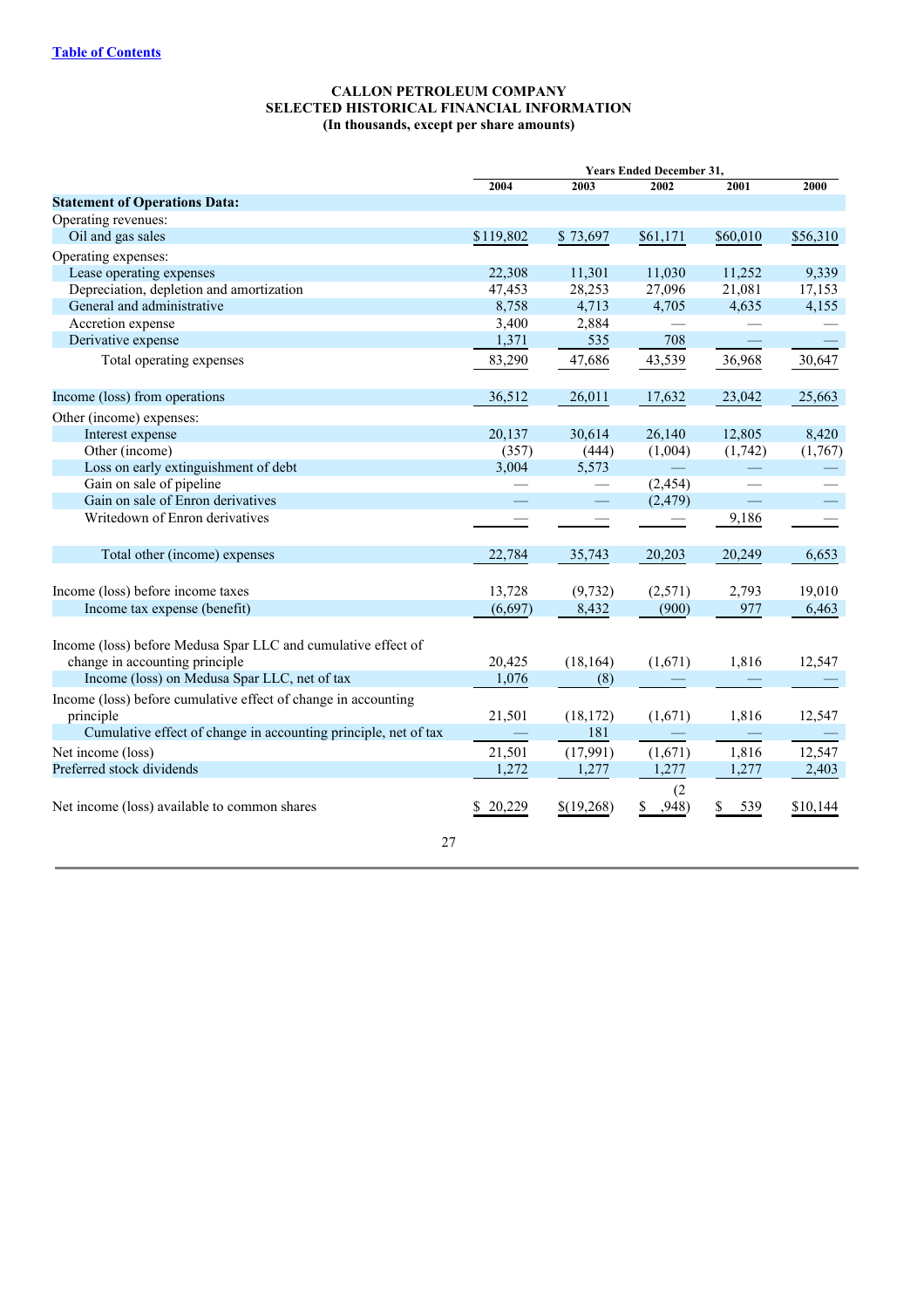## **CALLON PETROLEUM COMPANY SELECTED HISTORICAL FINANCIAL INFORMATION (In thousands, except per share amounts)**

|                                                                 | <b>Years Ended December 31,</b> |              |                         |           |              |
|-----------------------------------------------------------------|---------------------------------|--------------|-------------------------|-----------|--------------|
|                                                                 | 2004                            | 2003         | 2002                    | 2001      | 2000         |
| Net income (loss) available to common shares                    | 20,229                          | \$(19, 268)  | $\mathbb{S}$<br>(2,948) | \$<br>539 | \$<br>10,144 |
| Net income (loss) per common share:                             |                                 |              |                         |           |              |
| Basic:                                                          |                                 |              |                         |           |              |
| Net income (loss) available to common before cumulative         |                                 |              |                         |           |              |
| effect of change in accounting principle                        | \$<br>1.28                      | (1.42)<br>\$ | \$<br>(.22)             | \$<br>.04 | \$<br>.82    |
| Cumulative effect of change in accounting principle, net of tax |                                 | .01          |                         |           |              |
| Net income (loss) available to common                           | 1.28<br>S.                      | \$<br>(1.41) | $\mathbb{S}$<br>(.22)   | \$<br>.04 | .82          |
|                                                                 |                                 |              |                         |           |              |
| Diluted:                                                        |                                 |              |                         |           |              |
| Net income (loss) available to common before cumulative         |                                 |              |                         |           |              |
| effect of change in accounting principle                        | \$<br>1.22                      | \$<br>(1.42) | \$<br>(.22)             | \$<br>.04 | \$<br>.80    |
| Cumulative effect of change in accounting principle, net of tax |                                 | .01          |                         |           |              |
| Net income (loss) available to common                           | 1.22<br>\$                      | (1.41)       | \$.<br>(.22)            | \$<br>.04 | $.80\,$      |
|                                                                 |                                 |              |                         |           |              |
| Shares used in computing net income (loss) per common share:    |                                 |              |                         |           |              |
| Basic                                                           | 15,796                          | 13,662       | 13,387                  | 13,273    | 12,420       |
| Diluted                                                         | 17,678                          | 13,662       | 13,387                  | 13,366    | 12,745       |
|                                                                 |                                 |              |                         |           |              |
| <b>Balance Sheet Data (end of period):</b>                      |                                 |              |                         |           |              |
| Oil and gas properties, net                                     | \$406,690                       | \$390,163    | \$377,661               | \$343,158 | \$258,613    |
| <b>Total assets</b>                                             | \$457,523                       | \$496,032    | \$410,613               | \$372,095 | \$301,569    |
| Long-term debt, less current portion                            | \$192,351                       | \$214,885    | \$248,269               | \$161,733 | \$134,000    |
| Stockholders' equity                                            | \$198,312                       | \$133,261    | \$140,960               | \$147,224 | \$136,328    |

We use the full-cost method of accounting. Under this method of accounting, our net capitalized costs to acquire explore and develop oil and gas properties may not exceed the standardized measure of our proved reserves. If these capitalized costs exceed a ceiling amount, the excess is charged to expense.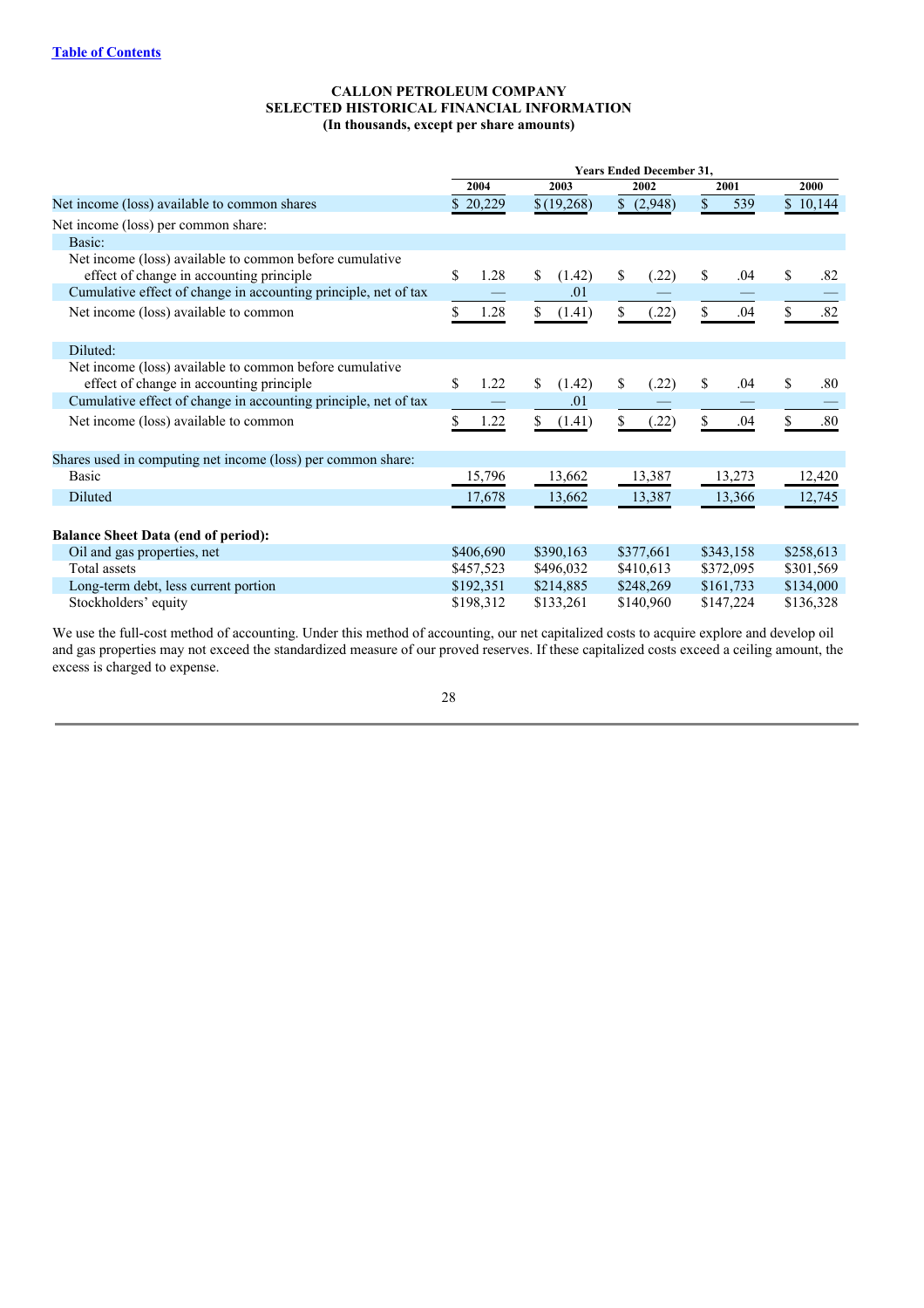# **ITEM 7. MANAGEMENT'S DISCUSSION AND ANALYSIS OF FINANCIAL CONDITION AND RESULTS OF OPERATIONS**

The following discussion is intended to assist in an understanding of our financial condition and results of operations. Our Consolidated Financial Statements and Notes thereto contain detailed information that should be referred to in conjunction with the following discussion. See Item 8. "Financial Statements and Supplementary Data."

#### **General**

We have been engaged in the exploration, development, acquisition and production of oil and gas properties since 1950. Our revenues, profitability and future growth and the carrying value of our oil and gas properties are substantially dependent on prevailing prices of oil and gas and our ability to find, develop and acquire additional oil and gas reserves that are economically recoverable. Our ability to maintain or increase our borrowing capacity and to obtain additional capital on attractive terms is also influenced by oil and gas prices.

Significant events of our financial and operating results for the year ended December 31, 2004 included:

- an increase in 2004 production and revenues of 57% and 63%, respectively, over 2003 levels;
- borrowing an additional \$15 million for a term of seven years at an interest rate of 9.75% pursuant to a senior unsecured credit agreement;
- closing a three-year senior secured credit facility with an initial borrowing base of \$60 million which can be increased to a maximum of \$175 million;
- closing the public offering of 3,450,000 shares of common stock priced at \$13.25 per share raising net proceeds of approximately \$44 million, after expenses;
- sub-debt redemptions and bank line paydown; and
- an income tax benefit of \$6.7 million as the result of reversing a valuation allowance which was established in 2003 against our deferred tax assets. See Note 3 to the Company's Consolidated Financial Statements for a more detailed discussion.

The additional borrowing pursuant to our 9.75% senior unsecured credit agreement and the public offering of shares of our common stock allowed us to redeem \$33 million of senior subordinated notes which were maturing in 2005, redeem \$10 million of 12% loans maturing in March 2005 and reduce the outstanding balance under our senior secured credit facility. In addition, excess funds were used for general corporate purposes. As a result, we expect that planned 2005 capital expenditures of approximately \$80 million will be funded with cash flows from operations. The current borrowing base is \$60 million under the senior secured credit facility and \$52.7 million was available on December 31, 2004. For a more detailed discussion of outstanding debt see Note 5 to our Consolidated Financial Statements.

Our estimated net proved oil and gas reserves decreased at December 31, 2004 to 191 Bcfe. This represents a decrease of 12% from previous year-end 2003 estimated proved reserves of 217 Bcfe.

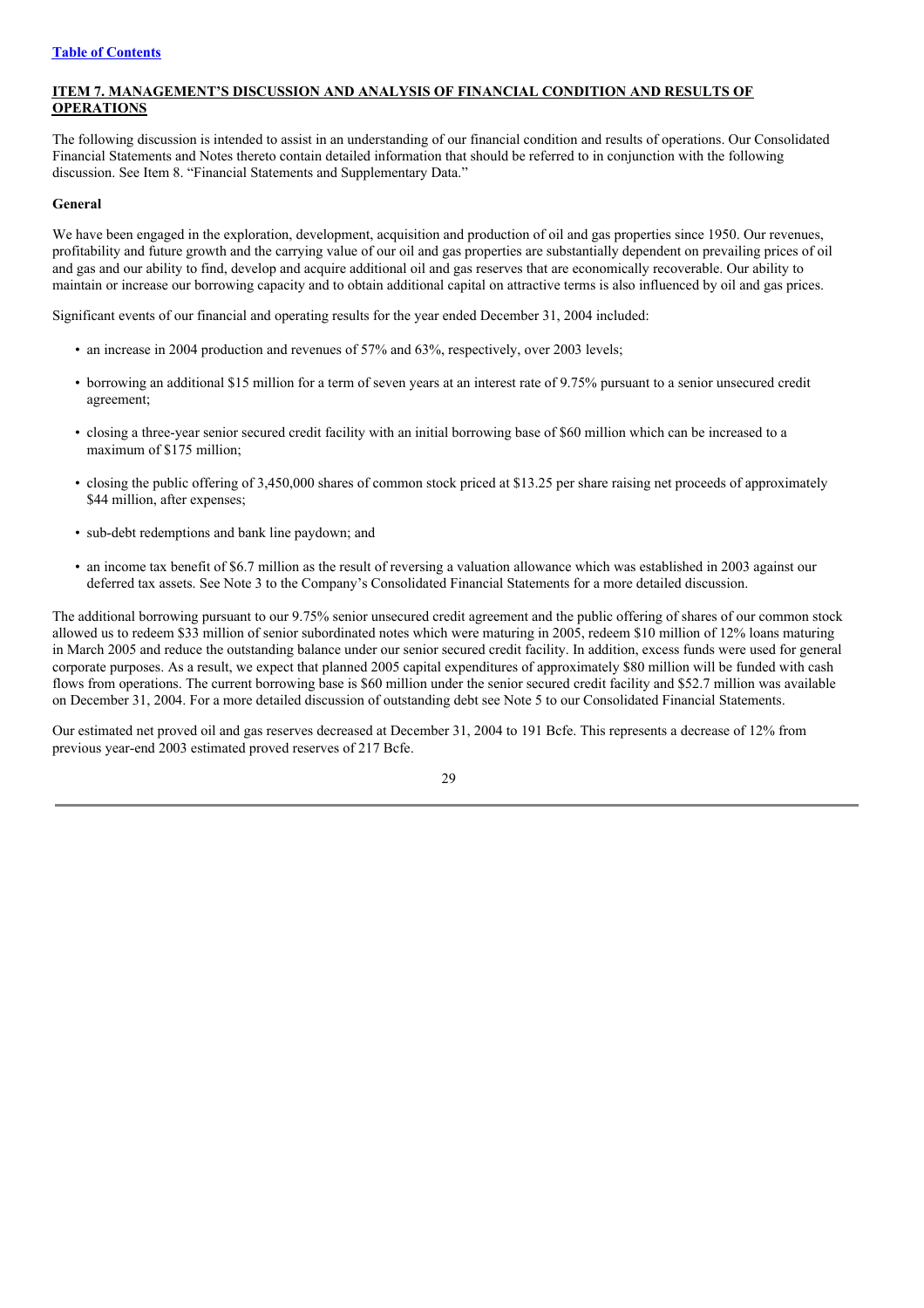Prices for oil and gas are subject to large fluctuations in response to relatively minor changes in the supply of and demand for oil and gas, market uncertainty and a variety of additional factors beyond our control. These factors include weather conditions in the United States, the condition of the United States economy, the actions of the Organization of Petroleum Exporting Countries, governmental regulation, political stability in the Middle East and elsewhere, the foreign supply of crude oil and natural gas, the price of foreign imports and the availability of alternate fuel sources. Any substantial and extended decline in the price of crude oil or natural gas would have an adverse effect on our carrying value of our proved reserves, borrowing capacity, revenues, profitability and cash flows from operations. We use derivative financial instruments (see Note 6 to our Consolidated Financial Statements and Item 7A. "Quantitative and Qualitative Disclosures About Market Risks") for price protection purposes on a limited amount of our future production and do not use them for trading purposes. On a Mcfe basis, natural gas represents 43% of the budgeted 2005 production and 38% of proved reserves at year-end 2004.

Inflation has not had a material impact on us and is not expected to have a material impact on us in the future.

#### **Summary of Significant Accounting Policies**

On December 16, 2004, the FASB issued Statement of Financial Accounting Standards No. 123 (revised 2004), ("SFAS 123R") Share-Based Payment, which is a revision of Statement of Financial Accounting Standards No. 123, ("SFAS 123") *Accounting for Stock-Based Compensation*. SFAS 123R supersedes APB Opinion No. 25, *Accounting for Stock Issued to Employees*, and amends Statement of Financial Accounting Standards No. 95, *Statement of Cash Flows*. Generally, the approach in SFAS 123R is similar to the approach described in SFAS 123. However, SFAS 123R requires all share-based payments to employees, including grants of employee stock options, to be recognized in the income statement based on their fair values. Pro forma disclosure is no longer an alternative.

SFAS 123R must be adopted no later than July 1, 2005. Early adoption will be permitted in periods in which financial statements have not yet been issued. SFAS 123R permits public companies to adopt its requirements using one of two methods below:

- A "modified prospective" method in which compensation cost is recognized beginning with the effective date (a) based on the requirements of SFAS 123R for all share-based payments granted after the effective date and (b) based on the requirements of SFAS 123 for all awards granted to employees prior to the effective date of SFAS 123R that remain unvested on the effective date; or
- A "modified retrospective" method which includes the requirements of the modified prospective method described above, but also permits entities to restate based on the amounts previously recognized under SFAS 123 for purposes of pro forma disclosures either (a) all prior periods presented or (b) prior interim periods of the year of adoption.

We expect to adopt SFAS 123R on July 1, 2005 using the modified prospective method.

As permitted by SFAS 123, we currently accounts for share-based payments to employees using Opinion 25's intrinsic value method and, as such, generally recognizes no compensation cost for employee stock options. Accordingly, the adoption of SFAS 123R's fair value method will have a significant impact on our result of operations, although it will have no impact on our overall financial position. The impact of adoption of SFAS 123R cannot be predicted at this time because it will depend on levels of share-based payments granted in the future. However, had we adopted SFAS 123R in prior periods, the impact of that standard would have approximated the impact of SFAS 123 as described in the disclosure of pro forma net income and earnings per share in Note 2 to our consolidated financial statements.

In January 2003, the FASB issued Interpretation No. 46, "Consolidation of Variable Interest Entities, an Interpretation of Accounting Research Bulletin (ARB) 51" ("FIN 46"). FIN 46 addresses consolidation by business enterprises of variable interest entities ("VIEs"). We adopted FIN 46, as revised, as of December 31, 2003, which had no impact on our results of operations or financial position.

In September 2004, the SEC issued Staff Accounting Bulletin ("SAB") No. 106 which expressed the Staff's views regarding the application of Statement of Financial Accounting Standards ("SFAS") No. 143 "Accounting for Asset Retirement Obligations" by oil and gas producing companies following full-cost accounting method. SAB No. 106 specifies that subsequent to the adoption of SFAS No. 143 an oil and gas

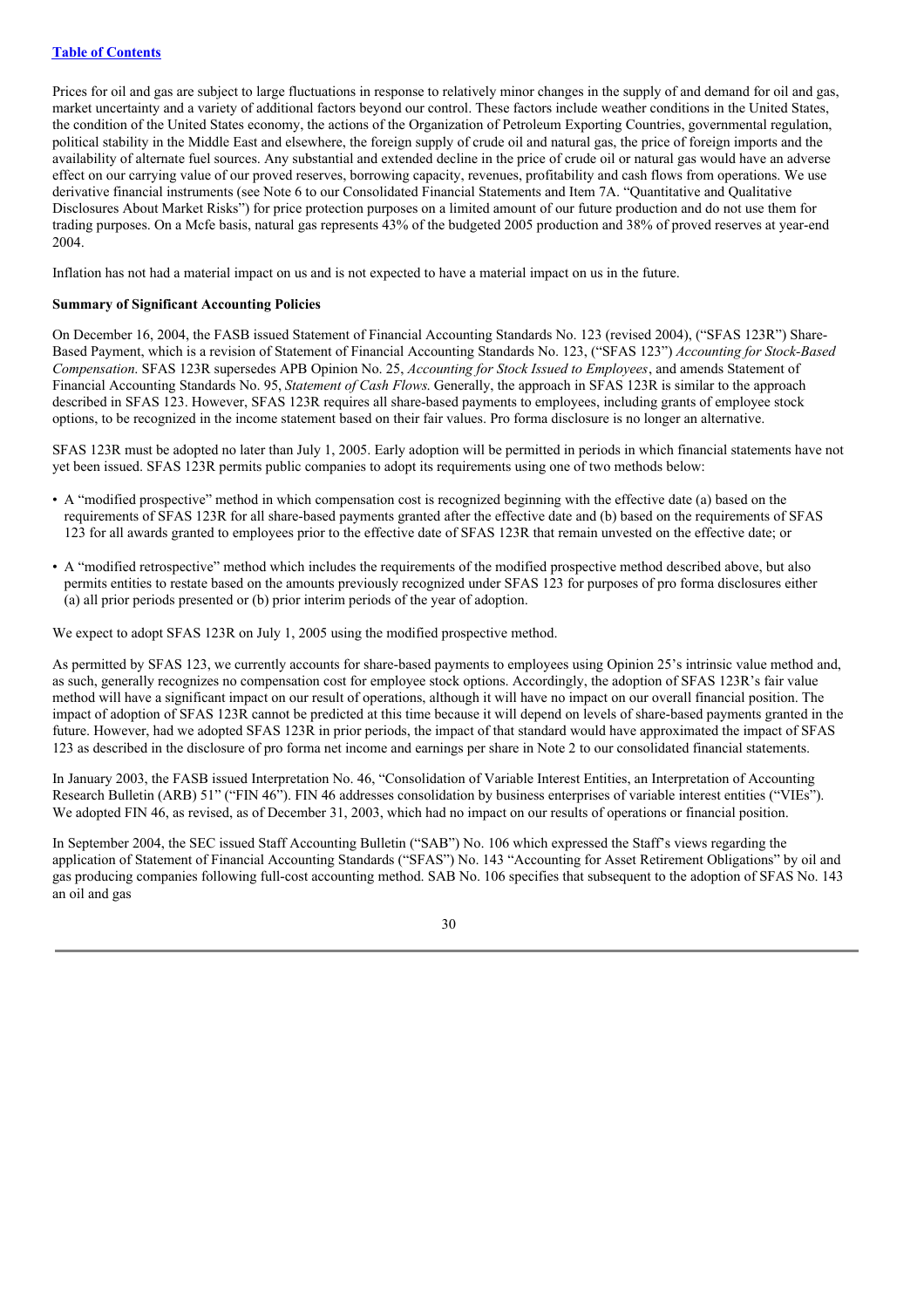company following the full-cost method of accounting should include assets recorded in connection with the recognition of an asset retirement obligation pursuant to SFAS No. 143 as part of the costs subject to the full -cost ceiling limitation. The future cash outflows associated with settling the recorded asset retirement obligations should be excluded from the computation of the present value of estimated future net revenues used in applying the ceiling test. The Company will be required to adopt the provisions of SAB No. 106 prospectively in the first quarter of 2005 which will have no impact on our results of operations or financial position.

**Property and Equipment.** We follow the full-cost method of accounting for oil and gas properties whereby all costs incurred in connection with the acquisition, exploration and development of oil and gas reserves, including certain overhead costs, are capitalized into the "full-cost pool." The amounts we capitalize into the full-cost pool are depleted (charged against earnings) using the unit-ofproduction method. The full-cost method of accounting for our proved oil and gas properties requires that we make estimates based on assumptions as to future events which could change. These estimates are described below.

*Depreciation, Depletion and Amortization (DD&A) of Oil and Gas Properties*. We calculate depletion by using the capitalized costs in our full-cost pool plus future development and abandonment costs (combined, the depletable base) and our estimated net proved reserve quantities. Capitalized costs added to the full-cost pool and other costs added to the depletable base include the following:

- the cost of drilling and equipping productive wells, dry hole costs, acquisition costs of properties with proved reserves, delay rentals and other costs related to exploration and development of our oil and gas properties;
- our payroll and general and administrative costs and costs related to fringe benefits paid to employees directly engaged in the acquisition, exploration and/or development of oil and gas properties as well as other directly identifiable general and administrative costs associated with such activities. Such capitalized costs do not include any costs related to our production of oil and gas or our general corporate overhead;
- costs associated with properties that do not have proved reserves attributed to them are excluded from the full-cost pool. These unevaluated property costs are added to the full-cost pool at such time as wells are completed on the properties, the properties are sold or we determine these costs have been impaired. Our determination that a property has or has not been impaired (which is discussed below) requires that we make assumptions about future events;
- our estimates of future costs to develop proved properties are added to the full-cost pool for purposes of the DD&A computation. We use assumptions based on the latest geologic, engineering, regulatory and cost data available to us to estimate these amounts. However, the estimates we make are subjective and may change over time. Our estimates of future development costs are periodically updated as additional information becomes available; and
- prior to the adoption of SFAS 143, estimated costs to dismantle, abandon and restore a proved property were added to the full-cost pool for the purposes of DD&A. Subsequent to the adoption of SFAS 143, effective January 1, 2003, these costs are included in the full-cost pool. Such cost estimates are periodically updated as additional information becomes available. As discussed below, specifically SFAS 143, beginning January 1, 2003, we changed the method for which we account for such costs.

Capitalized costs included in the full-cost pool are depleted and charged against earnings using the unit of production method. Under this method, we estimate our quantity of proved reserves at the beginning of each accounting period. For each barrel of oil equivalent produced during the period, we record a depletion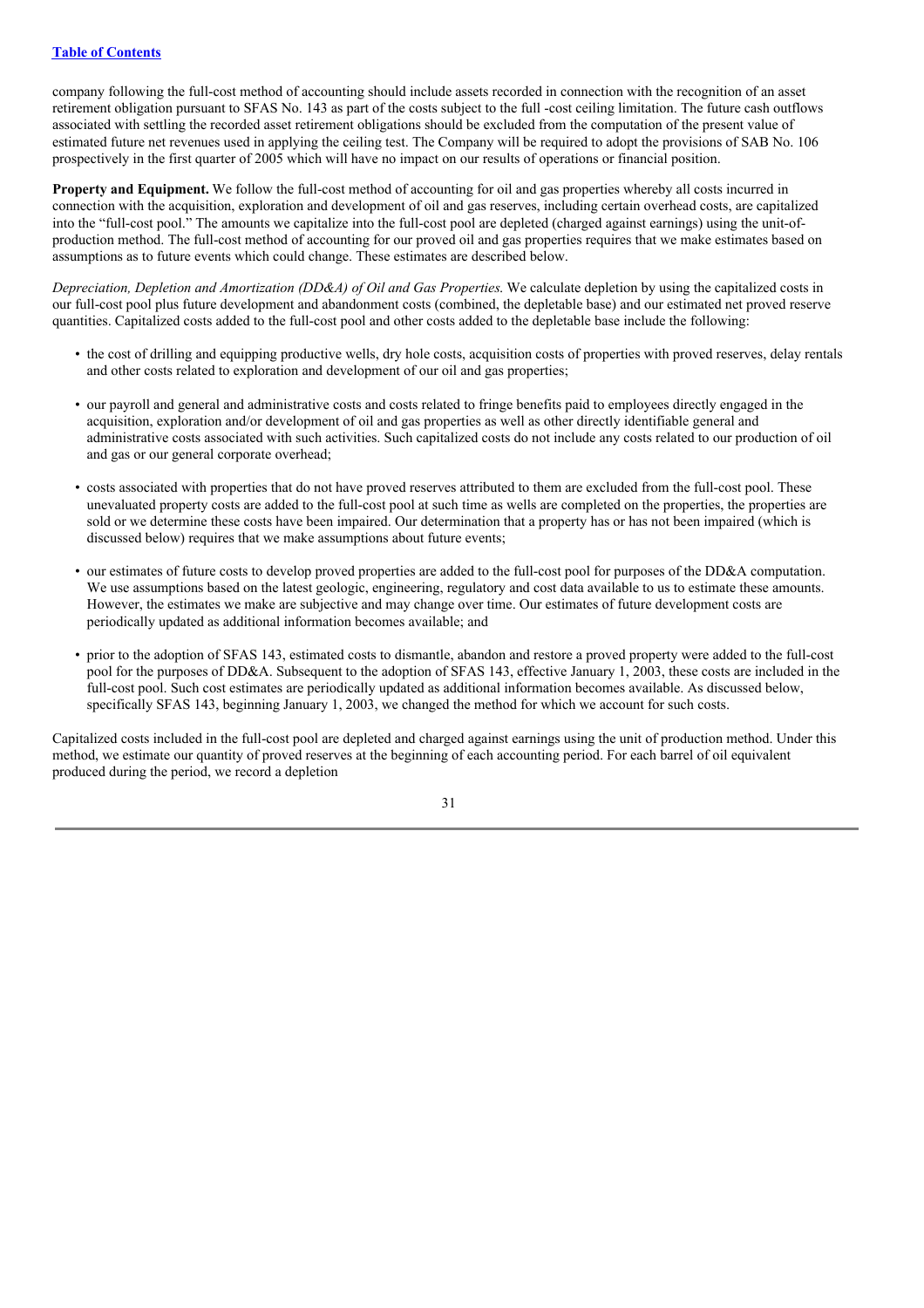charge equal to the amount included in the depletable base (net of accumulated depreciation, depletion and amortization) divided by our estimated net proved reserve quantities.

Because we use estimates and assumptions to calculate proved reserves (as discussed below) and the amounts included in the full-cost pool, our depletion calculations will change if the estimates and assumptions are not realized. Such changes may be material.

*Ceiling Test*. Under the full-cost accounting rules, capitalized costs included in the full-cost pool, net of accumulated depreciation, depletion and amortization (DD&A), cost of unevaluated properties and deferred income taxes, may not exceed the present value of our estimated future net cash flows from proved oil and gas reserves, discounted at 10%, plus the lower of cost or fair value of unproved properties included in the costs being amortized, net of related tax effects. These rules generally require that, in estimating future net cash flow, we assume that future oil and gas production will be sold at the unescalated market price for oil and gas received at the end of each fiscal quarter and that future costs to produce oil and gas will remain constant at the prices in effect at the end of the fiscal quarter. We are required to write-down and charge to earnings the amount, if any, by which these costs exceed the discounted future net cash flows, unless prices recover sufficiently before the date of our financial statements. Given the volatility of oil and gas prices, it is likely that our estimates of discounted future net cash flows from proved oil and gas reserves will change in the near term. If oil and gas prices decline significantly, even if only for a short period of time, it is possible that writedowns of oil and gas properties could occur in the future.

*Estimating Reserves and Present Values*. Our estimates of quantities of proved oil and gas reserves and the discounted present value of such reserves at the end of each quarter are based on numerous assumptions which are likely to change over time. These assumptions include:

- the prices at which we can sell our oil and gas production in the future. Oil and gas prices are volatile, but we are generally required to assume that they will not change from the prices in effect at the end of the quarter. In general, higher oil and gas prices will increase quantities of proved reserves and the present value of such reserves, while lower prices will decrease these amounts. Because our properties have relatively short productive lives, changes in prices will affect the present value more than quantities of oil and gas reserves;
- the costs to develop and produce our reserves and the costs to dismantle our production facilities when reserves are depleted. These costs are likely to change over time, but we are required to assume that costs in effect at the end of the quarter will not change. Increases in costs will reduce oil and gas quantities and present values, while decreases in costs will increase such amounts. Because our properties have relatively short productive lives, changes in costs will affect the present value more than quantities of oil and gas reserves; and
- the liability to pay royalties to the Mineral Management Service. See Note 7 of our Consolidated Financial Statements for a more detailed discussion of this potential liability.

In addition, the process of estimating proved oil and gas reserves requires that our independent and internal reserve engineers exercise judgment based on available geological, geophysical and technical information. We have described the risks associated with reserve estimation and the volatility of oil and gas prices, under "Risk Factors".

*Unproved Properties*. Costs associated with properties that do not have proved reserves, including capitalized interest, are excluded from the full-cost pool. These unproved properties are included in the line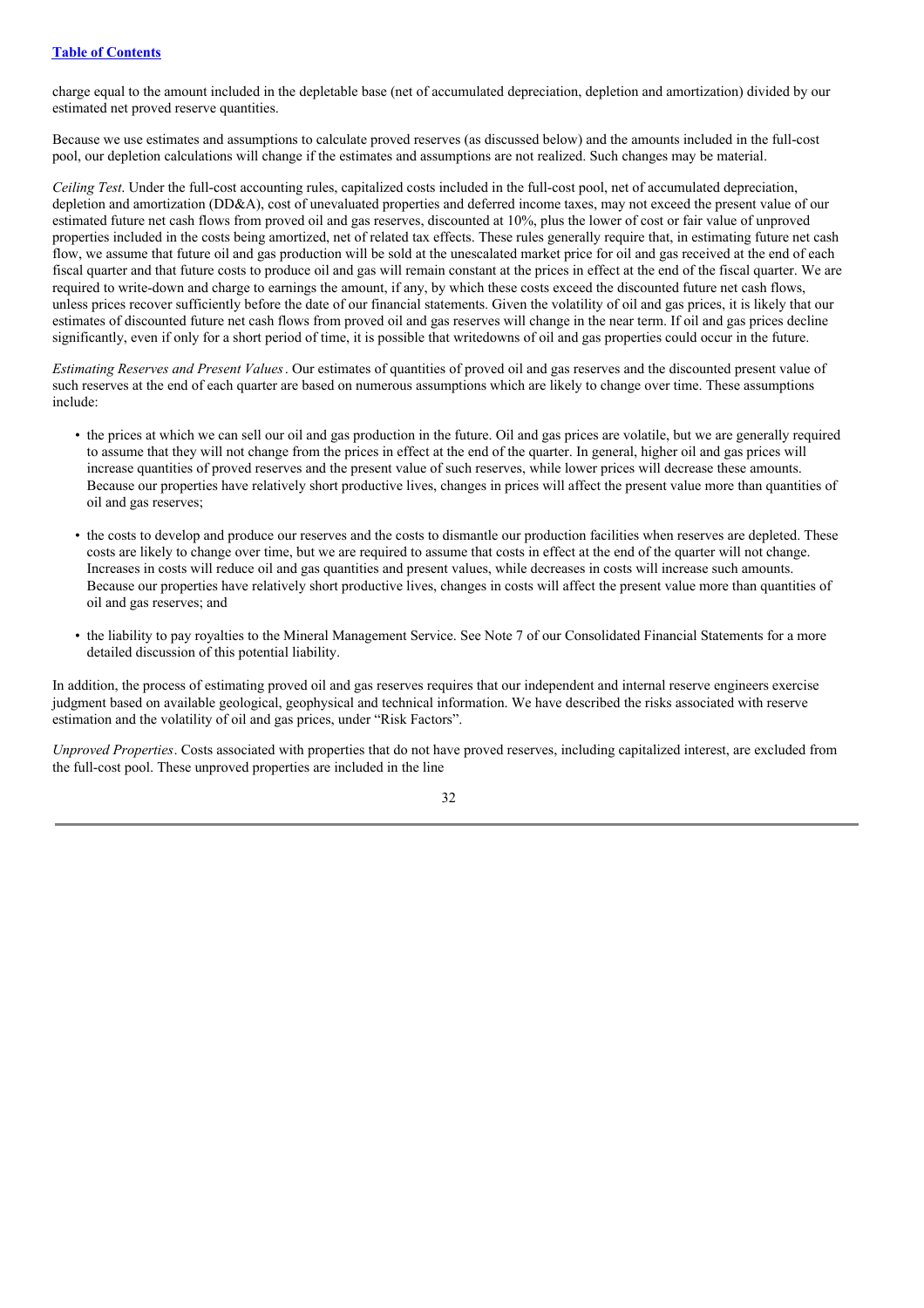item "Unevaluated properties excluded from amortization." Unproved property costs are transferred to the full-cost pool when wells are completed on the properties or the properties are sold. In addition, we are required to determine whether our unproved properties are impaired and, if so, add the costs of such properties to the full-cost pool. We determine whether an unproved property should be impaired by periodically reviewing our exploration program on a property by property basis. This determination may require the exercise of substantial judgment by our management.

**Asset Retirement Obligations.** In June 2001, the FASB issued Statement of Financial Accounting Standards No. 143, Accounting for Asset Retirement Obligations ("SFAS 143") effective for fiscal years beginning after June 15, 2002. SFAS 143 essentially requires entities to record the fair value of a liability for obligations associated with the retirement of tangible long-lived assets and the associated asset retirement costs. We adopted the statement on January 1, 2003 resulting in a cumulative effect of accounting change of \$181,000, net of tax. See Note 8 to our Consolidated Financial Statements.

**Derivatives.** We use derivative financial instruments for price protection purposes on a limited amount of our future production and do not use them for trading purposes. Such derivatives were accounted for in years prior to 2001 as hedges and have been recognized as an adjustment to oil and gas sales in the period in which they are related. We currently use the accounting treatment for derivatives specified under SFAS 133.

See Note 6 to our Consolidated Financial Statements.

**Income Taxes.** We follow the asset and liability method of accounting for deferred income taxes prescribed by Statement of Financial Accounting Standards No. 109 ("SFAS 109") "Accounting for Income Taxes". The statement provides for the recognition of a deferred tax asset for deductible temporary timing differences, capital and operating loss carryforwards, statutory depletion carryforward and tax credit carryforwards, net of a "valuation allowance". The valuation allowance is provided for that portion of the asset, for which it is deemed more likely than not, that it will not be realized.

SFAS 109 provides for the weighing of positive and negative evidence in determining whether it is more likely than not that a deferred tax asset is recoverable. We incurred losses in 2002 and 2003 and had losses on an aggregate basis for the three-year period ended December 31, 2003. Because of these cumulative losses we established a full valuation allowance of \$11.5 million as of December 31, 2003.

As a result of production from our first two deepwater projects starting in November 2003, as well as refinancing our highest cost debt in 2004, we achieved profitable operations and have income on an aggregate basis for the three-year period ended December 31, 2004. We also expect 2005 production levels to exceed 2004 levels and expect to utilize most if not all of the deferred tax asset in 2005. As a result, we have reversed the valuation allowance which had a balance of \$7.0 million as of December 31, 2004. See Note 3 to the Consolidated Financial Statements for further disclosure.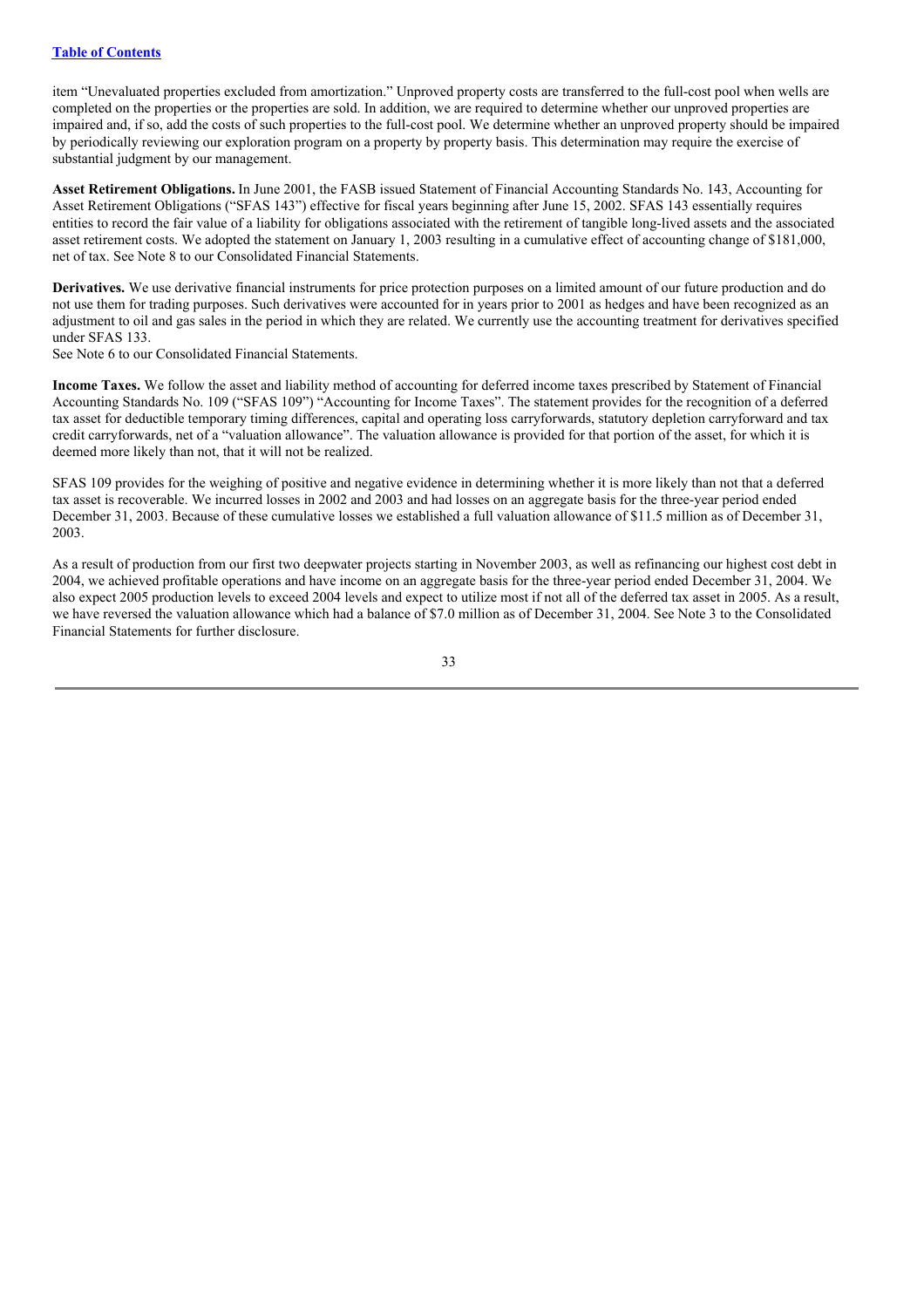# **Liquidity and Capital Resources**

Our primary sources of capital are cash flows from operations, borrowings from financial institutions and the sale of debt and equity securities. Net cash and cash equivalents decreased during 2004 to \$3.3 million, down \$5.4 million. Cash provided from operating activities during 2004 totaled \$70.9 million, up 106% from \$34.6 million in 2003. Dividends paid on preferred stock were \$1.3 million. All of our outstanding debt was restructured during December 2003 and the first half of 2004. The restructuring is discussed in the following paragraphs.

In December 2003 we borrowed \$185 million pursuant to a senior unsecured credit facility with a stated interest rate of 9.75%. In conjunction with the new senior unsecured notes, we issued detachable warrants to purchase 2.775 million shares of our common stock at an exercise price of \$10 per share and an expiration date in December 2010. This senior unsecured debt matures December 8, 2010. The net proceeds from the loans of \$181.3 million were used to redeem \$22.9 million of 10.125% senior subordinated notes due July 31, 2004  $(10.125\% \text{ notes}^{\prime\prime})$ , \$40 million of 10.25% senior subordinated notes due September 15, 2004 ( $10.25\%$  notes"), \$85 million of our 12% loans due March 31, 2005 ("12% loans") plus a 1% call premium of \$850,000 and to reduce the balance outstanding under our senior secured revolving credit facility. A charge of \$5.6 million was incurred in 2003 and a charge of approximately \$1.9 million was incurred in 2004 as a result of the early extinguishment of debt. We exercised covenant defeasance under the indentures for the 10.125% and 10.25% notes on December 8, 2003 and distributed a required 30-day redemption notice. The funds necessary to redeem the notes were placed in trust and the trustee paid the holders of the notes on January 8, 2004. The funds in trust were classified on our December 31, 2003 balance sheet as restricted cash.

During March 2004, we borrowed an additional \$15 million under our 9.75% senior unsecured credit facility bringing the total outstanding to \$200 million. The net proceeds of approximately \$14 million were primarily used to retire the remaining \$10 million of 12% loans plus a 1% call premium of \$100,000. A charge of \$559,000 was incurred as a result of early extinguishment of debt.

In March 2004, the \$200 million in aggregate principal amount of loans outstanding under the 9.75% senior unsecured credit facility were exchanged for 9.75% Senior Notes due 2010, Series A, "Series A notes", issued pursuant to a senior indenture between us and American Stock Transfer & Trust Company dated March 15, 2004. On August 12, 2004, we completed an offer to exchange our 9.75% Senior Notes due 2010, Series B, that have been registered under the Securities Act of 1933, for all outstanding Series A notes. See Note 5 of our Consolidated Financial Statements for a more detailed description of these notes.

On June 15, 2004, we closed on a three-year senior secured credit facility underwritten by Union Bank of California, N.A. The credit facility includes an initial borrowing base, determined by the lender, of \$60 million, which may be adjusted semi-annually and could increase to a maximum of \$175 million. At closing, \$21 million was advanced under the new facility for repayment of the existing debt under the expiring credit facility with Wachovia Bank, National Association. As of December 31, 2004 there was \$5.0 million outstanding under the facility and we had an aggregate of \$2.3 million in outstanding letters of credit issued under the credit facility. These letters of credit secure obligations under the outstanding hedging contracts described in Note 6 to the Consolidated Financial Statements. The outstanding letters of credit reduce the amount available for borrowings under the credit facility. As a result, \$52.7 million was available for future borrowings under the credit facility as of December 31, 2004.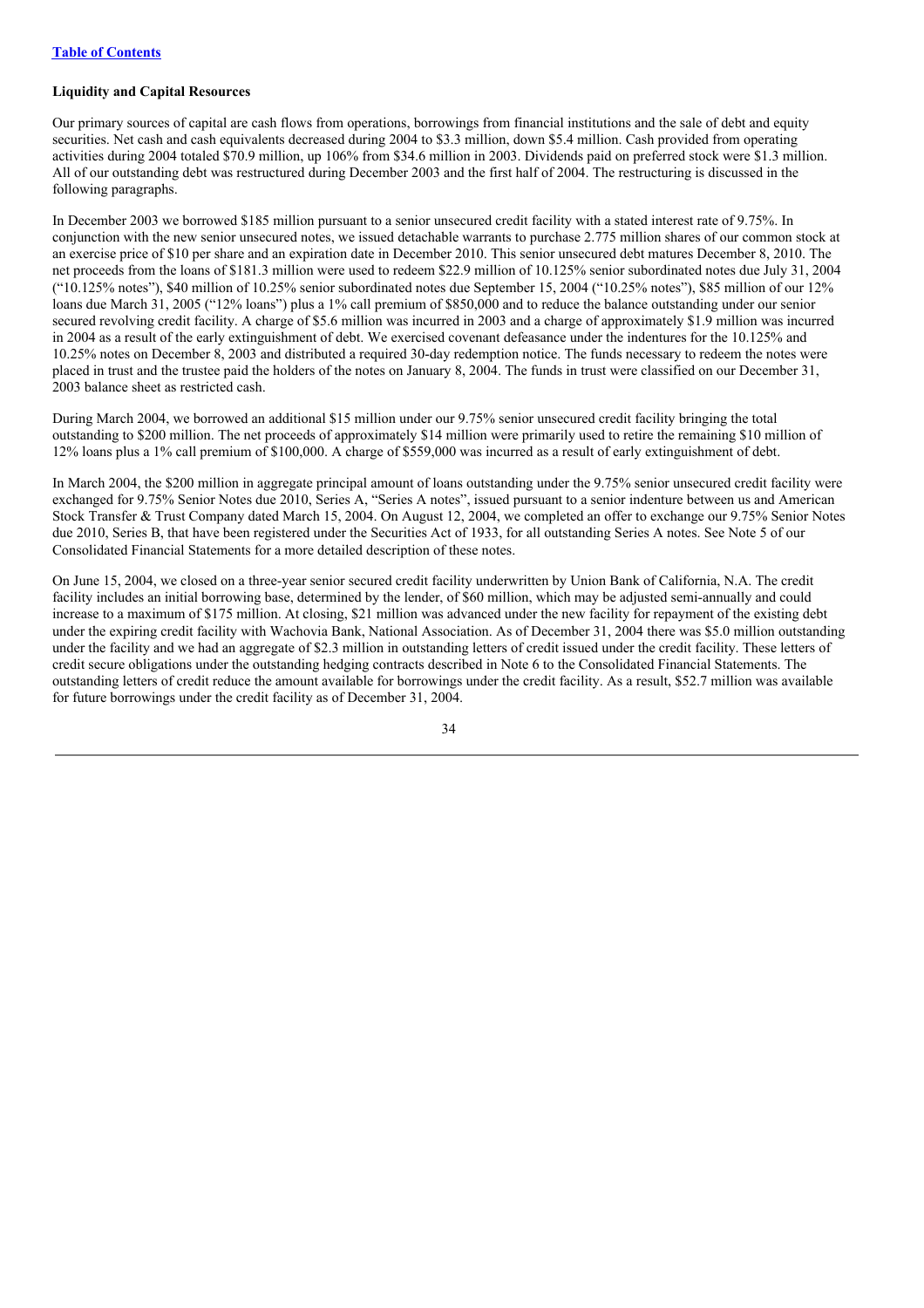On June 22, 2004, we closed the public offering of three million shares of common stock priced at \$13.25 per share raising net proceeds of approximately \$38.2 million, after expenses. In addition, we granted the underwriter, Johnson Rice & Company L.L.C., an overallotment option to purchase an additional 450,000 shares. On June 30, 2004, the underwriter exercised the over-allotment option for an additional 450,000 shares priced at \$13.25 per share, raising the net proceeds of the offering by approximately \$5.7 million, after expenses. The proceeds from the transactions were used to redeem \$33 million of our 11% Senior Subordinated Notes due December 15, 2005 to reduce the balance outstanding under our senior secured credit facility and general corporate purposes.

Outstanding debt on December 31, 2004 was \$192.9 million compared to \$308.1 million on December 31, 2003. Restricted cash in the amount of \$62.9 million was used to payoff 2004 Senior Subordinated Notes on January 8, 2004 which were included in outstanding debt on December 31, 2003. The senior secured credit facility and our senior notes contain various covenants including restrictions on additional indebtedness and payment of cash dividends as well as maintenance of certain financial ratios. We were in compliance with these covenants at December 31, 2004.

In December 2003, we announced the formation of a limited liability company, Medusa Spar LLC, which now owns a 75% undivided ownership interest in the deepwater spar production facilities on our Medusa Field in the Gulf of Mexico. We contributed a 15% undivided ownership interest in the production facility to the LLC in return for approximately \$25 million in cash and a 10% ownership interest in the LLC. Our cash proceeds were used to reduce the balance outstanding under our senior secured credit facility. The LLC will earn a tariff based upon production volume throughput from the Medusa area. We are obligated to process our share of production from the Medusa Field and any future discoveries in the area through the spar production facilities. The LLC used the cash proceeds from \$83.7 million of non-recourse financing and a cash contribution by one of the LLC owners to acquire its 75% interest in the spar. On December 31, 2004, \$64.1 million of this financing was outstanding. The balance of the LLC is owned by Oceaneering International, Inc. (NYSE:OII) and Murphy Oil Corporation (NYSE:MUR). We are accounting for our 10% ownership interest in the LLC under the equity method.

Our planned capital expenditures for 2005 total \$80 million. We anticipate that cash flow generated during 2005 will fund these expenditures and the current portion of our asset retirement obligation in the amount of \$13.3 million. Availability under our senior secured credit facility will also be available if necessary. Capitalized interest and general and administrative expenses are included in the \$80 million.

Capital expenditure plans for 2005 include:

- the completion and development of two 2004 shelf discoveries;
- the non-discretionary drilling of approximately 13 deep shelf and onshore exploratory wells we developed using our 3-D seismic and AVO technology;
- drilling of a development well on our deepwater Entrada discovery;
- drilling of two deepwater Medusa satellite prospects and one deepwater exploratory well;
- lease and seismic acquisition; and
- capitalized interest and overhead.

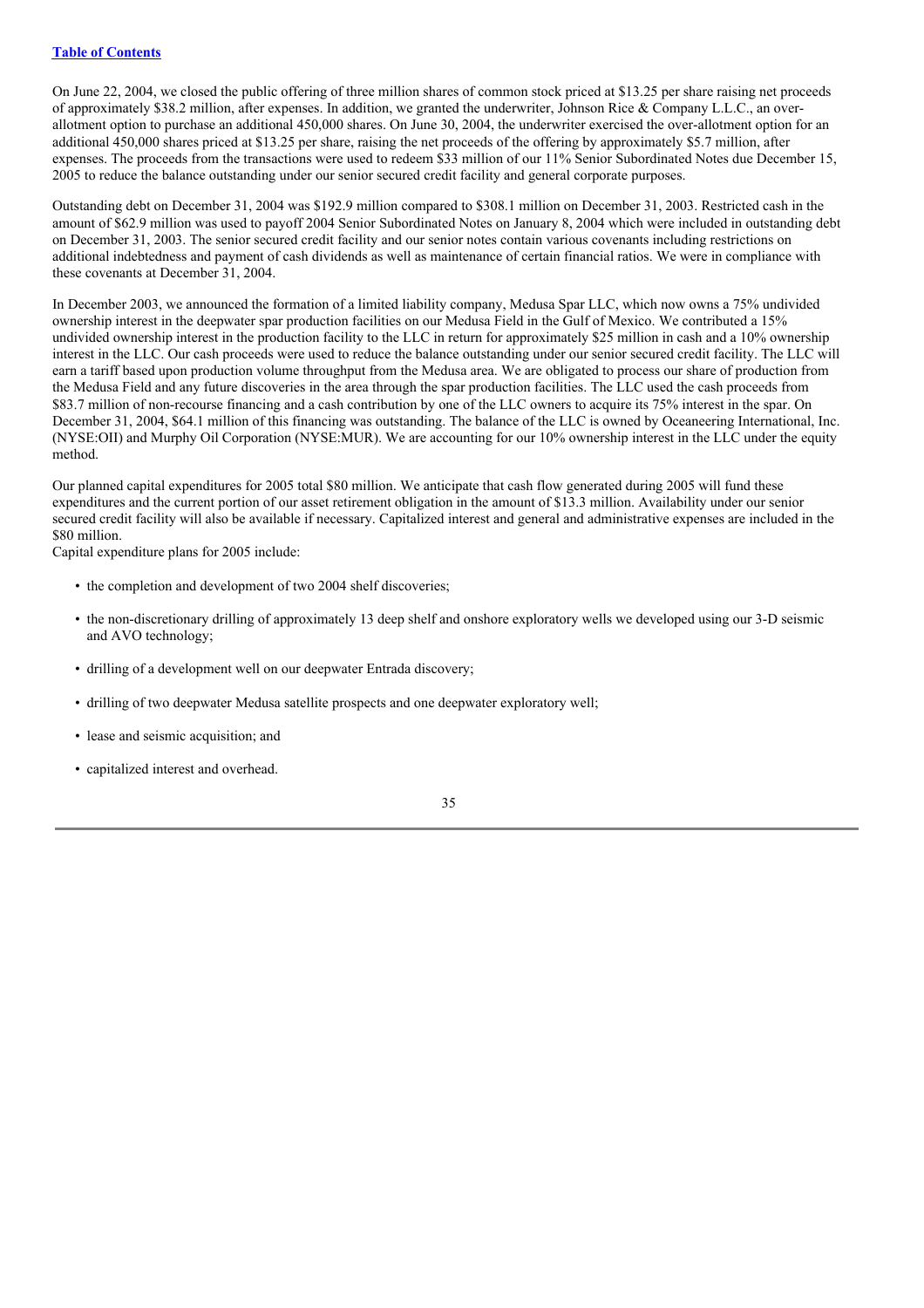The following table describes our outstanding contractual obligations (in thousands) as of December 31, 2004:

| Contractual<br><b>Obligations</b>       | <b>Total</b> | <b>Less Than</b><br><b>One Year</b> | <b>One-Three</b><br>Years | <b>Four-Five</b><br>Years | After-Five<br>Years |
|-----------------------------------------|--------------|-------------------------------------|---------------------------|---------------------------|---------------------|
| Senior Secured Credit Facility          | 5.000        | \$                                  | 5.000                     |                           |                     |
| 9.75% Senior Notes                      | 200,000      |                                     |                           |                           | 200,000             |
| Capital lease (future minimum payments) | 2.531        | 822                                 | 787                       | 457                       | 465                 |
| Throughput Commitments:                 |              |                                     |                           |                           |                     |
| Medusa Spar, LLC                        | 17.508       | 4.824                               | 6.988                     | 5,696                     |                     |
| Medusa Oil Pipeline                     | 860          | 254                                 | 311                       | 132                       | 163                 |

#### **Hurricane Ivan**

On September 13, 2004, several of our fields were shut-in due to Hurricane Ivan. Two of our major fields, Medusa which is located in Mississippi Canyon Blocks 538 and 582 and Mobile Bay Blocks 952, 953 and 955, incurred damage as a result of the hurricane.

The Medusa spar production facility incurred minor damage, but a platform work-over rig owned by a third party incurred significant damage and had to be removed from the Medusa spar production facility. After debris clean up and repairs, partial production was restored on October 13, 2004 and pre-hurricane production levels were achieved by October 22, 2004.

Mobile Bay Blocks 952, 953 and 955 incurred minor damage and wells were brought on-line as repairs were completed. Partial production was restored on September 24, 2004 and the field reached pre-hurricane production levels by October 17, 2004.

Production from Medusa and Mobile Bay Blocks 952, 953 and 955 represented approximately 60% of our production for the eight months ended August 31, 2004.

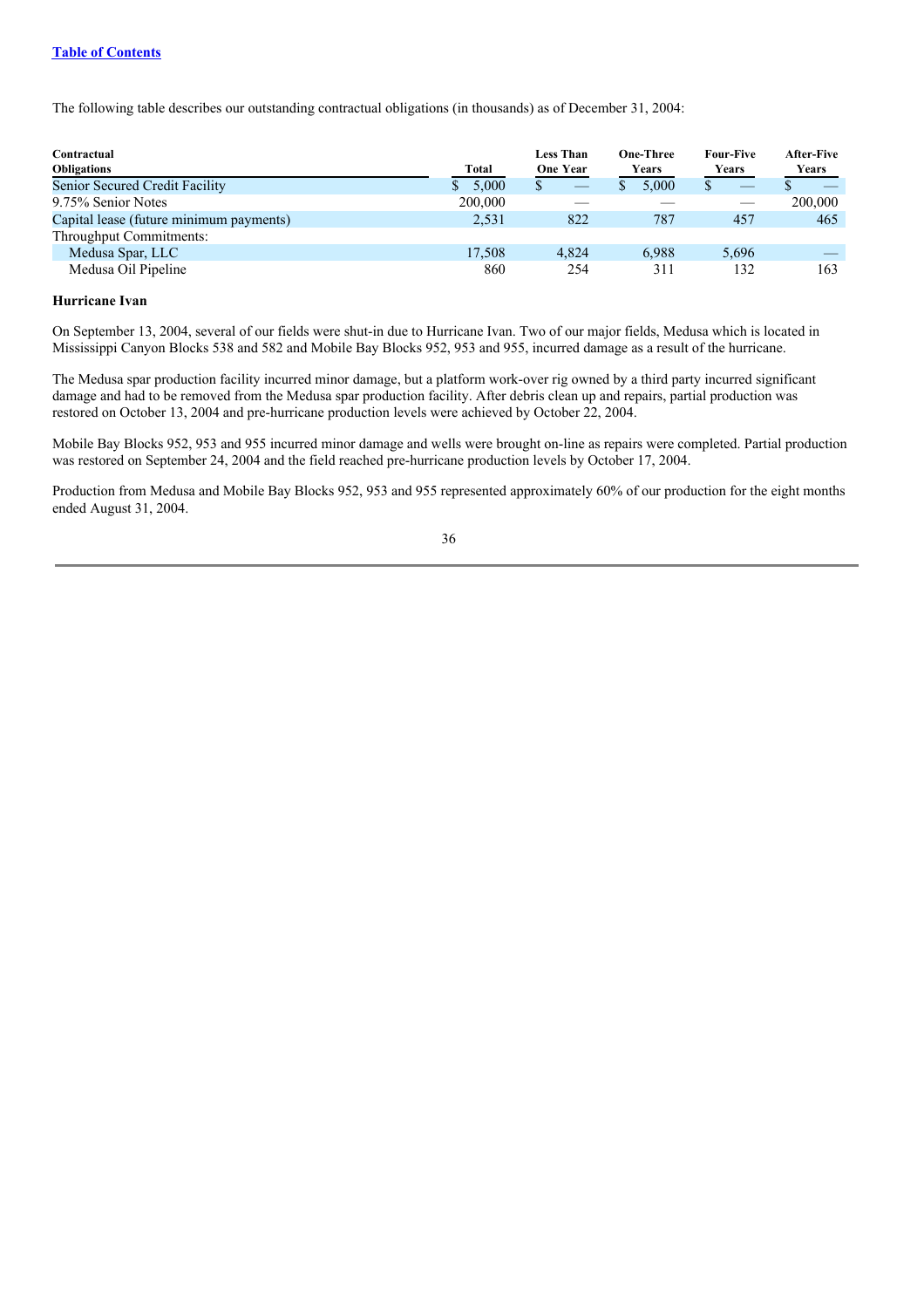## **Results of Operations**

The following table sets forth certain operating information with respect to our oil and gas operations for each of the three years in the period ended December 31, 2004.

|                                                     |                       | December 31,          |                        |  |
|-----------------------------------------------------|-----------------------|-----------------------|------------------------|--|
|                                                     | 2004                  | 2003                  | 2002(b)                |  |
| Production:                                         |                       |                       |                        |  |
| Oil (MBbls)                                         | 1,736                 | 268                   | 226                    |  |
| Gas (MMcf)                                          | 11,387                | 12,315                | 14,215                 |  |
| Total production (MMcfe)                            | 21,801                | 13,923                | 15,571                 |  |
| Average daily production (MMcfe)                    | 59.6                  | 38.1                  | 42.7                   |  |
| Average sales price (a):                            |                       |                       |                        |  |
| Oil (per Bbl)                                       | 28.71<br>\$           | \$28.72               | \$23.11                |  |
| Gas (per Mcf)                                       | \$<br>6.15            | \$<br>5.36            | 3.94<br>\$             |  |
| Total (per Mcfe)                                    | \$<br>5.50            | $\mathbb{S}$<br>5.29  | $\mathbb{S}$<br>3.93   |  |
| Oil and Gas revenues (in thousands):                |                       |                       |                        |  |
| Gas revenue                                         | \$69,976              | \$66,001              | \$55,949               |  |
| Oil revenue                                         | 49,826                | 7,696                 | 5,222                  |  |
| Total                                               | \$119,802             | \$73,697              | \$61,171               |  |
| Oil and gas production costs (in thousands):        |                       |                       |                        |  |
| Lease operating expenses                            | \$22,308              | \$11,301              | \$11,030               |  |
| Additional per Mcfe data:                           |                       |                       |                        |  |
| Sales price                                         | $\mathcal{S}$<br>5.50 | $\mathcal{S}$<br>5.29 | 3.93<br>$\mathbb{S}^-$ |  |
| Lease operating expenses                            | 1.02                  | .81                   | .71                    |  |
| Operating margin                                    | \$<br>4.48            | $\mathbb{S}$<br>4.48  | 3.22<br>S.             |  |
| Depletion                                           | \$<br>2.18            | \$<br>2.03            | \$<br>1.73             |  |
| Accretion                                           | \$<br>.16             | \$<br>.21             | \$                     |  |
| General and administrative (net of management fees) | \$<br>.40             | \$<br>.34             | \$<br>.30              |  |

(a) Average sales price includes hedging gains and losses.

(b) Production volumes include 1,200 MMcf for the year 2002 at an average price of \$2.08 per Mcf associated with a volumetric production payment.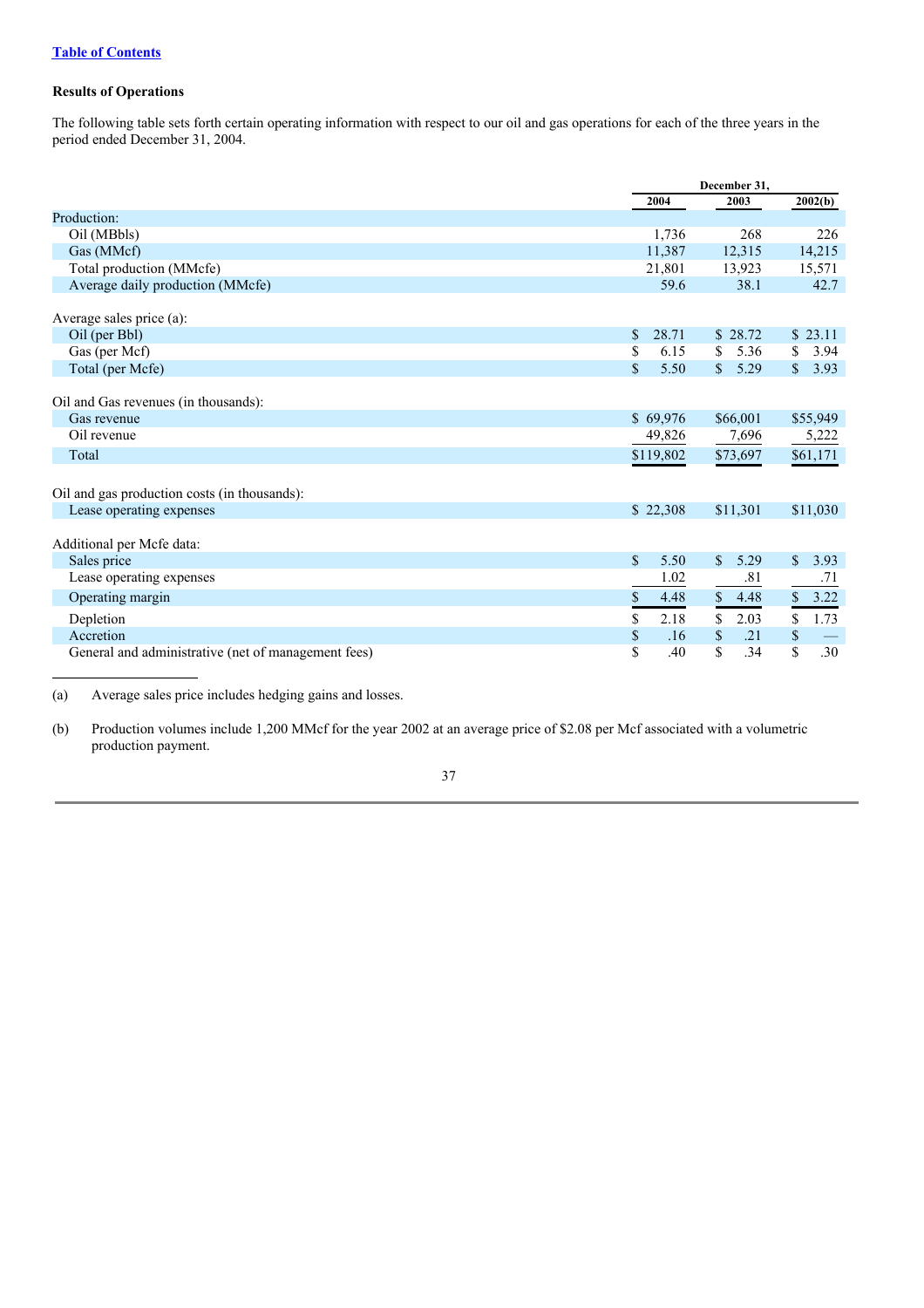## **Off-Balance Sheet Arrangements**

In December 2003, we announced the formation of a limited liability company, Medusa Spar LLC, which now owns a 75% undivided ownership interest in the deepwater spar production facilities on our Medusa Field in the Gulf of Mexico. We contributed a 15% undivided ownership interest in the production facility to Medusa Spar LLC in return for approximately \$25 million in cash and a 10% ownership interest in the LLC. The LLC will earn a tariff based upon production volume throughput from the Medusa area. We are obligated to process our share of production from the Medusa Field and any future discoveries in the area through the spar production facilities. This arrangement allows us to defer the cost of the spar production facility over the life of the Medusa Field. Our cash proceeds were used to reduce the balance outstanding under our senior secured credit facility. The LLC used the cash proceeds from \$83.7 million of non-recourse financing and a cash contribution by one of the LLC owners to acquire its 75% interest in the spar. On December 31, 2004, \$64.1 million of the financing was outstanding. The balance of Medusa Spar LLC is owned by Oceaneering International, Inc. (NYSE:OII) and Murphy Oil Corporation (NYSE:MUR). We are accounting for our 10% ownership interest in the LLC under the equity method.

### **Comparison of Results of Operations for the Years Ended December 31, 2004 and 2003**

#### **Oil and Gas Revenues**

Total production for 2004 increased by 57% versus 2003 and total oil and gas revenues increased 63% from \$73.7 million in 2003 to \$119.8 million in 2004. Increased production was primarily due to our deepwater discoveries, Medusa and Habanero, which began producing late in the fourth quarter of 2003.

Gas production during 2004 totaled 11.4 Bcf and generated \$70.0 million in revenues compared to 12.3 Bcf and \$66.0 million in revenues during the same period in 2003. Average gas prices realized for 2004 were \$6.15 per Mcf compared to \$5.36 per Mcf during the same period last year. The decrease in production was primarily due to downtime for Hurricane Ivan and the normal and expected decline in production from our Mobile area fields and older properties. These factors were partially offset by production from Medusa and Habanero.

Oil production during 2004 totaled 1,736,000 barrels and generated \$49.8 million in revenues compared to 268,000 barrels and \$7.7 million in revenues for the same period in 2003. Average oil prices realized in 2004 were \$28.71 per barrel compared to \$28.72 per barrel in 2003. The increase in production was due to the initial production from our deepwater discoveries, Medusa and Habanero, which began producing late in the fourth quarter of 2003. The production increase was offset slightly by downtime for Hurricane Ivan and normal and expected declines in production from older properties.

#### **Lease Operating Expenses**

Lease operating expenses for 2004 increased by 97% to \$22.3 million compared to \$11.3 million for the same period in 2003. The increase was primarily due to lease operating expenses related to our deepwater discoveries, Medusa and Habanero, which began producing late in the fourth quarter of 2003.

## **Depreciation, Depletion and Amortization**

Depreciation, depletion and amortization for 2004 and 2003 were \$47.5 million and \$28.3 million, respectively. The 68% increase was primarily due to higher production volumes for 2004 compared to 2003.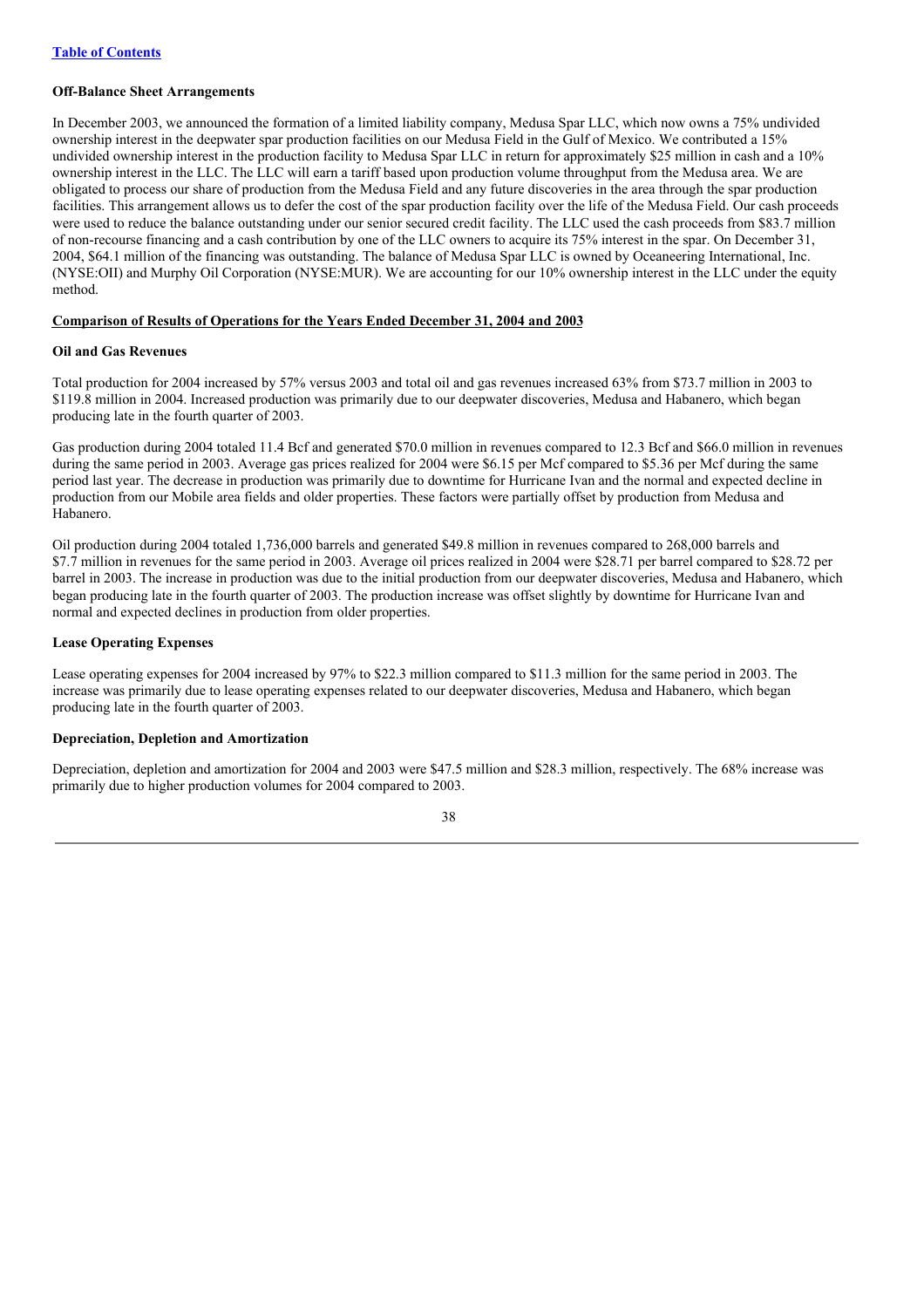## **Accretion Expense**

Accretion expense for 2004 and 2003 of \$3.4 million and \$2.9 million, respectively, represents accretion for our asset retirement obligations. The increase was due to the addition of plugging and abandonment obligations. See Note 8 to the Consolidated Financial **Statements** 

## **General and Administrative**

General and administrative expenses for 2004, net of amounts capitalized, were \$8.8 million compared to \$4.7 million incurred in 2003. There was a charge in general and administrative expenses of \$2.6 million in the first quarter of 2004 for the early retirement of two executive officers of the Company. Also reduced capitalized overhead, higher directors' fees, and increased independent and internal audit costs resulting from implementation of Sarbanes – Oxley 404 contributed to the increase in general and administrative expenses.

## **Interest Expense**

Interest expense decreased by 34% in 2004 to \$20.1 million compared to \$30.6 million in 2003. This is a result of lower debt levels and lower interest rates due to the restructuring of debt in December 2003 and during the six-month period ended June 30, 2004 in additional to an equity offering completed in the second quarter of 2004. In addition, amortization of deferred financing costs and bond discounts decreased due to the write-off of unamortized deferred financing costs and bond discounts associated with the early extinguishment of debt.

## **Loss on Early Extinguishment of Debt**

A loss of \$3.0 million and \$5.6 million was incurred in 2004 and 2003, respectively. Both were incurred for the write-off of deferred financing costs, pre-payment premiums and bond discounts associated with the early extinguishment of debt.

## **Income Taxes**

The income tax benefit of \$6.7 million in 2004 resulted primarily from the reversal of the valuation allowance established in 2003 against our deferred tax asset. As a result of production from our first two deepwater projects starting in November 2003, as well as refinancing its highest cost debt in 2004, we achieved profitable operations and have income on an aggregate basis for the three-year period ended December 31, 2004. Callon also expects 2005 production levels to exceed 2004 levels and expects to utilize most if not all of the deferred tax asset in 2005. As a result, we reversed the valuation allowance. See Note 3 to our Consolidated Financial Statements for a more detailed discussion.

## **Comparison of Results of Operations for the Years Ended December 31, 2003 and 2002**

### **Oil and Gas Revenues**

Total oil and gas revenues increased 20% from \$61.2 million in 2002 to \$73.7 million in 2003 while total production for 2003 decreased by 11% versus 2002. Realized oil and gas prices were substantially higher when compared to the same period in 2002 and accounted for the increase in revenue. Gas revenues for 2002 included \$9.2 million of non-cash revenue related to the Enron derivatives discussed in Note 6 to the Consolidated Financial Statements.

Gas production during 2003 totaled 12.3 Bcf and generated \$66.0 million in revenues compared to 14.2 Bcf and \$55.9 million in revenues during the same period in 2002. Average gas prices for 2003 were \$5.36 per Mcf compared to \$3.94 per Mcf during the same period in 2002. The decrease in production was primarily

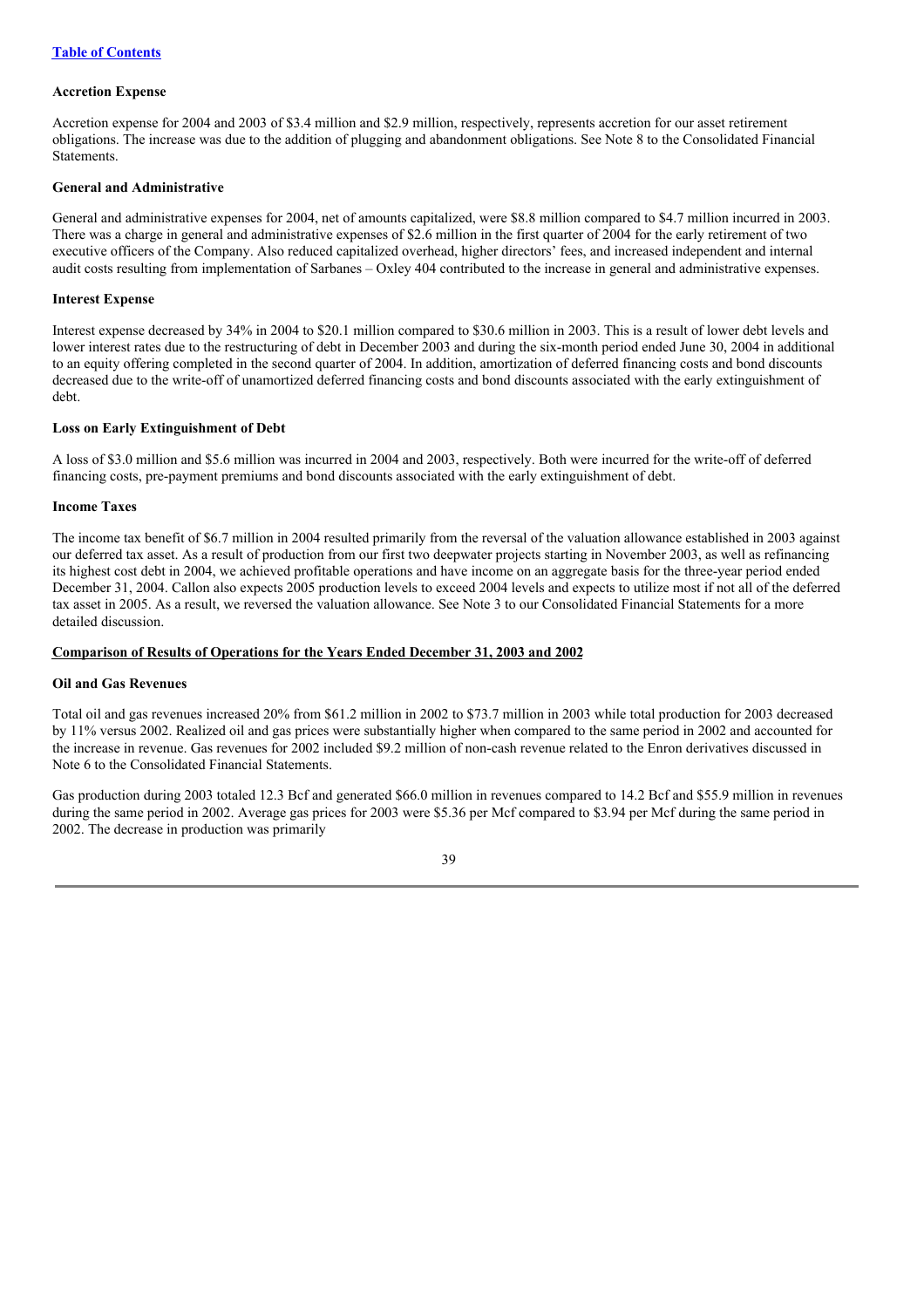### **Table of [Contents](#page-0-0)**

due to the depletion of the lowest productive zone of the East Cameron Block 294 field. The well at East Cameron Block 294 was returned to production after a recompletion to a behind pipe zone in the third quarter of 2003. Also, the sale of the North and Northwest Dauphin Island fields in the fourth quarter of 2002 and the normal and expected declines in production from other properties contributed to the variance.

Oil production during 2003 totaled 268,000 barrels and generated \$7.7 million in revenues compared to 226,000 barrels and \$5.2 million in revenues for the same period in 2002. Average oil prices received in 2003 were \$28.72 per barrel compared to \$23.11 per barrel in 2002. The increase in production was due to the initial production from our deepwater discoveries, Medusa and Habanero, which began producing late in the fourth quarter of 2003. This was offset slightly by downtime for maintenance to the facility and equipment at the Big Escambia Creek Field formally operated by ExxonMobil Corporation, currently operated by Vintage, and normal and expected declines in production from older properties.

### **Lease Operating Expenses**

Lease operating expenses for 2003 increased by 2% to \$11.3 million compared to \$11.0 million for the same period in 2002. The increase was primarily due to the increase in lease operating expenses for the Mobile Block 864 area resulting from the implementation of the accelerated production program in the second quarter of 2002 and lease operating expenses related to our deepwater discoveries, Medusa and Habanero, which began producing late in the fourth quarter of 2003. The increase was slightly offset as a result of the sale of North and Northwest Dauphin Island fields in the fourth quarter of 2002 which reduced lease operating expenses for 2003.

## **Depreciation, Depletion and Amortization**

Depreciation, depletion and amortization for 2003 and 2002 were \$28.3 million and \$27.1 million, respectively. The 4% increase was due primarily to the downward reserve revisions for our Boomslang Field at Ewing Bank Block 994 at the end of 2002. This decrease in estimated proved reserves increased the depletable cost per unit of production.

#### **Accretion Expense**

Accretion expense of \$2.9 million represents accretion for our asset retirement obligations for 2003.

#### **General and Administrative**

General and administrative expenses for 2003, net of amounts capitalized, were \$4.7 million and flat with the amount incurred in 2002.

#### **Interest Expense**

Interest expense increased by 17% in 2003 to \$30.6 million compared to \$26.1 million in 2002. This was a result of higher debt levels.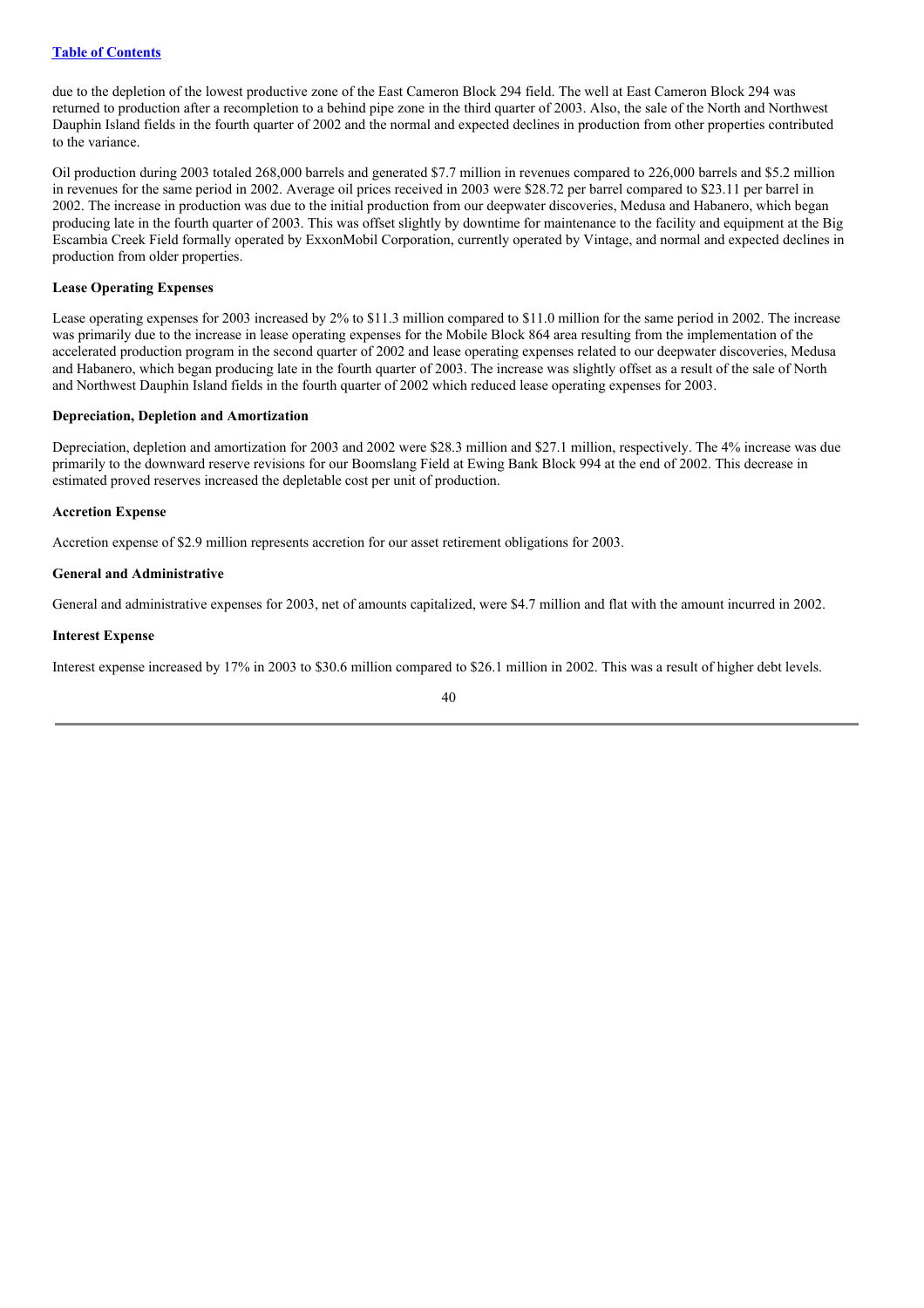## **Loss on Early Extinguishment of Debt**

A loss of \$5.6 million was incurred in December of 2003 for the write-off of deferred financing costs and bond discounts associated with the early extinguishment of \$85 million of the 12% loans due in 2005 plus a 1% pre-payment premium.

### **Income Taxes**

The income tax expense of \$8.4 million in 2003 was primarily due to a charge of \$11.5 million to establish a valuation allowance against our deferred tax asset. We incurred losses in 2002 and 2003 and had losses on an aggregate basis for the three-year period ended December 31, 2003. Because of these cumulative losses we established a full valuation allowance. See Note 3 to our Consolidated Financial Statements for a more detailed discussion.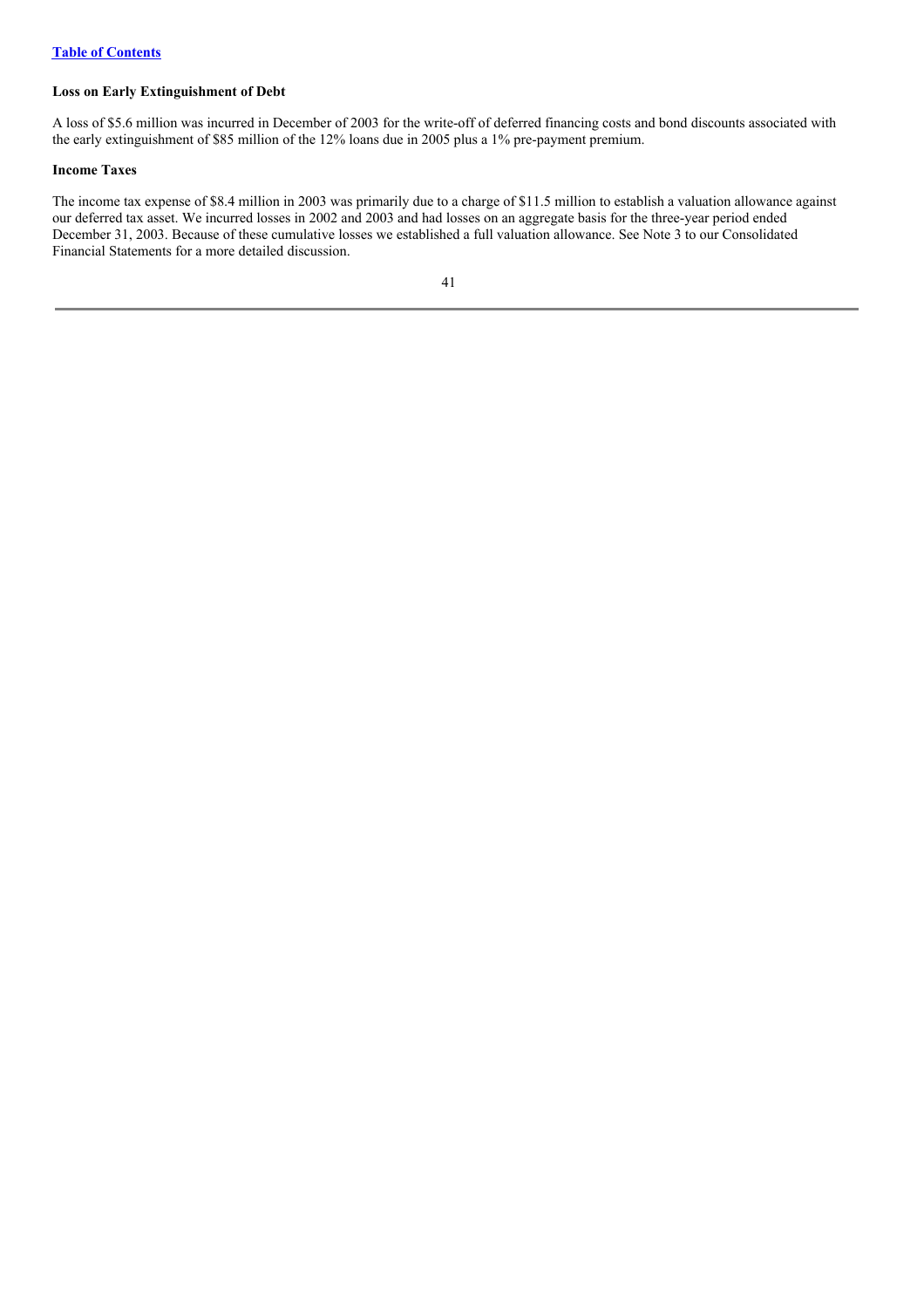## **ITEM 7A. QUANTITATIVE AND QUALITATIVE DISCLOSURES ABOUT MARKET RISKS**

The Company's revenues are derived from the sale of its crude oil and natural gas production. In recent months, the prices for oil and gas have increased; however, they remain extremely volatile and sometimes experience large fluctuations as a result of relatively small changes in supplies, weather conditions, economic conditions and government actions. The Company enters into derivative financial instruments to hedge oil and gas price risks for the production volumes to which the hedge relates. The derivatives reduce the Company's exposure on the hedged volumes to decreases in commodity prices and limit the benefit the Company might otherwise have received from any increases in commodity prices on the hedged volumes.

The Company also enters into price "collars" to reduce the risk of changes in oil and gas prices. Under these arrangements, no payments are due by either party so long as the market price is above the floor price set in the collar and below the ceiling. If the price falls below the floor, the counter-party to the collar pays the difference to the Company and if the price is above the ceiling, the counter-party receives the difference from the Company. Another type of hedging contract Callon has entered into is a put contract. Under a put, if the price falls below the set floor price, the counter-party to the contract pays the difference to the Company. The Company enters into these various agreements to reduce the effects of volatile oil and gas prices and does not enter into hedge transactions for speculative purposes. See Note 6 to the Consolidated Financial Statements for a description of the Company's hedged position at December 31, 2004. There have been no significant changes in market risks faced by the Company since the end of 2004.

Based on projected annual sales volumes for 2005 (excluding forecast production increases over 2004), a 10% decline in the prices Callon receives for its crude oil and natural gas production would have an approximate \$13.3 million impact on our revenues.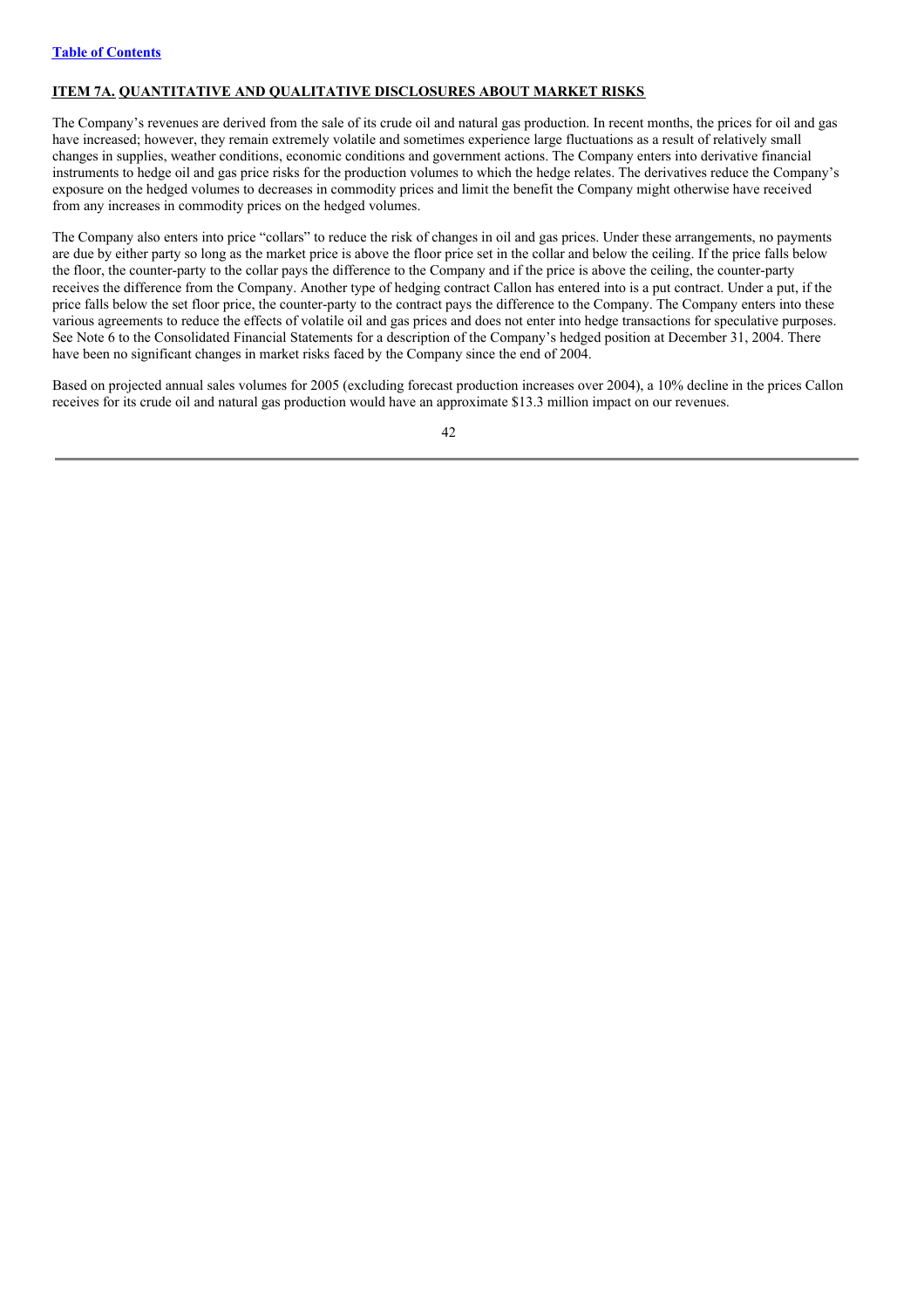## **Table of [Contents](#page-0-0)**

# **ITEM 8. FINANCIAL STATEMENTS AND SUPPLEMENTARY DATA**

|                                                                                                                   | Page |
|-------------------------------------------------------------------------------------------------------------------|------|
| Report of Independent Registered Public Accounting Firm                                                           | 44   |
| Consolidated Balance Sheets as of December 31, 2004 and 2003                                                      | 45   |
| Consolidated Statements of Operations for Each of the Three Years in the Period Ended December 31, 2004           | 46   |
| Consolidated Statements of Stockholders' Equity for Each of the Three Years in the Period Ended December 31, 2004 | 47   |
| Consolidated Statements of Cash Flows for Each of the Three Years in the Period Ended December 31, 2004           | 48   |
| Notes to Consolidated Financial Statements                                                                        | 49   |
| 43                                                                                                                |      |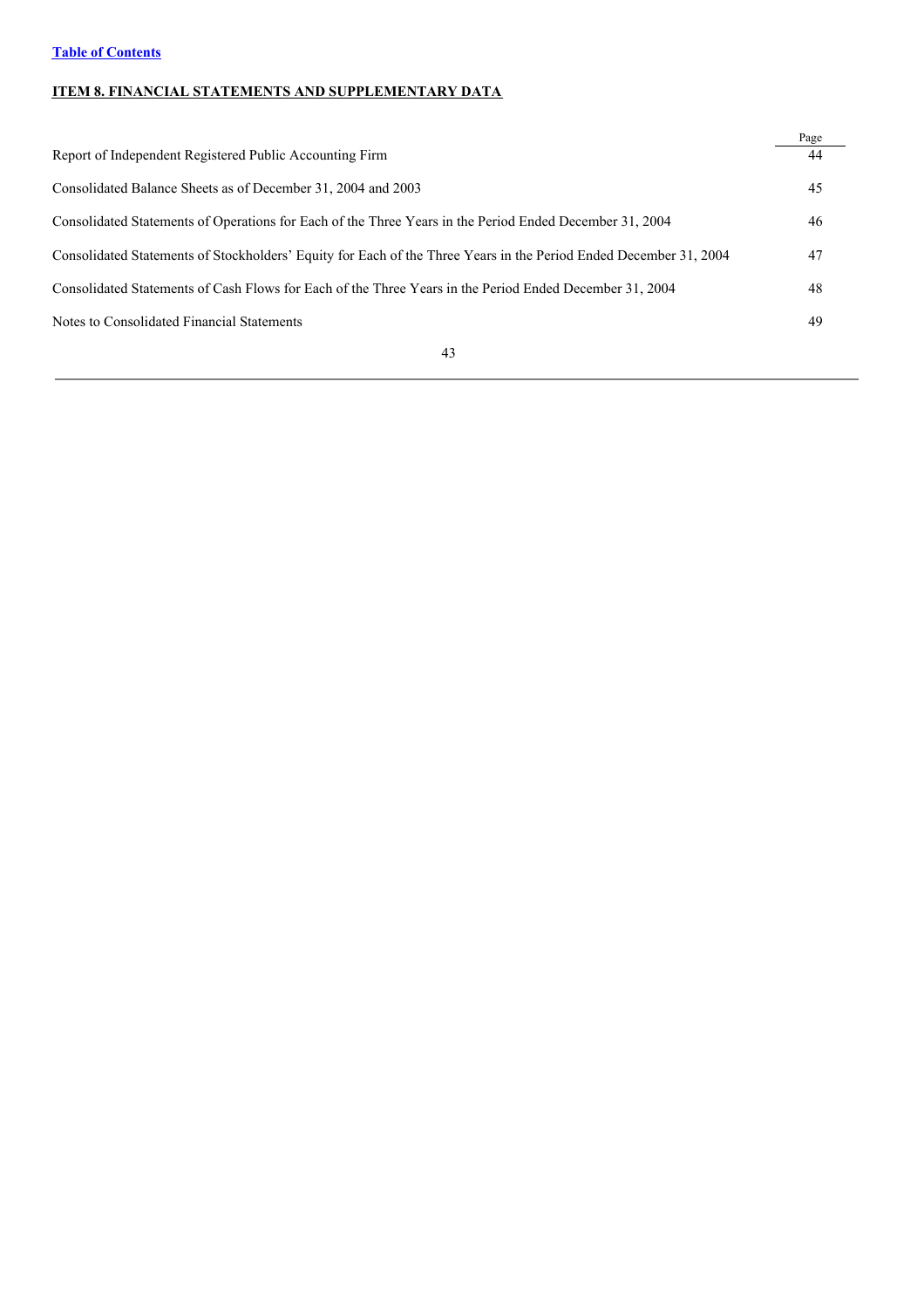## Report of Independent Registered Public Accounting Firm

The Stockholders and Board of Directors Callon Petroleum Company

We have audited the accompanying consolidated balance sheets of Callon Petroleum Company as of December 31, 2004 and 2003, and the related consolidated statements of operations, stockholders' equity and cash flows for each of the three years in the period ended December 31, 2004. These financial statements are the responsibility of the Company's management. Our responsibility is to express an opinion on these financial statements based on our audits.

We conducted our audits in accordance with the standards of the Public Company Accounting Oversight Board (United States). Those standards require that we plan and perform the audit to obtain reasonable assurance about whether the financial statements are free of material misstatement. An audit includes examining, on a test basis, evidence supporting the amounts and disclosures in the financial statements. An audit also includes assessing the accounting principles used and significant estimates made by management, as well as evaluating the overall financial statement presentation. We believe that our audits provide a reasonable basis for our opinion.

In our opinion, the financial statements referred to above present fairly, in all material respects, the consolidated financial position of Callon Petroleum Company as of December 31, 2004 and 2003, and the results of its operations and its cash flows for each of the three years in the period ended December 31, 2004, in conformity with accounting principles generally accepted in the United States.

As discussed in Note 1 to the financial statements, effective January 1, 2003, the Company adopted Statement of Financial Accounting Standards No. 143, "Accounting for Asset Retirement Obligations".

We also have audited, in accordance with the standards of the Public Company Accounting Oversight Board (United States), the effectiveness of Callon Petroleum Company's internal control over financial reporting as of December 31, 2004, based on criteria established in Internal Control—Integrated Framework issued by the Committee of Sponsoring Organizations of the Treadway Commission and our report dated March 8, 2005, expressed an unqualified opinion thereon.

/s/Ernst & Young LLP

New Orleans, Louisiana March 8, 2005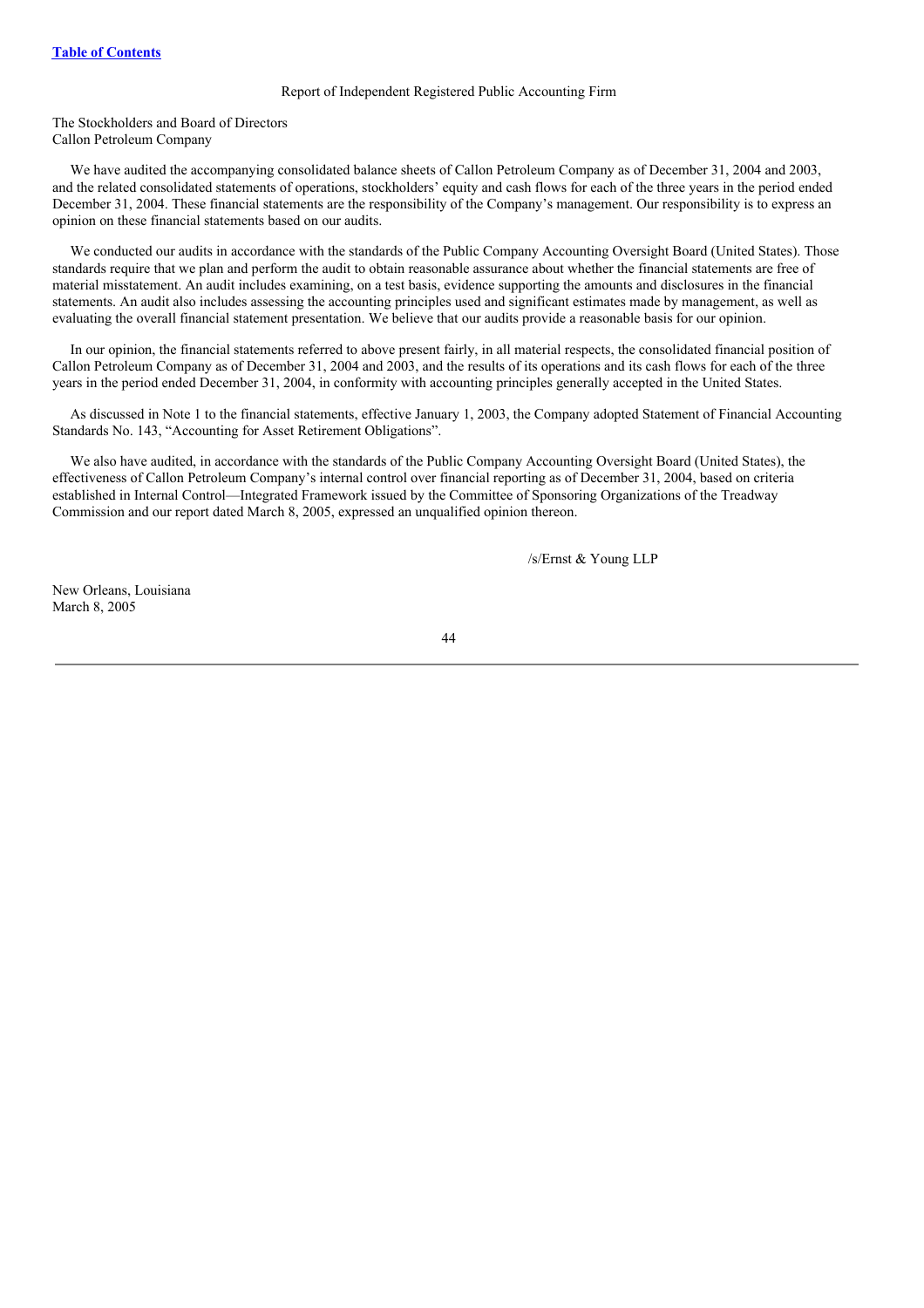## **CALLON PETROLEUM COMPANY CONSOLIDATED BALANCE SHEETS (In thousands, except share data)**

|                                                                                               | December 31,          |                       |
|-----------------------------------------------------------------------------------------------|-----------------------|-----------------------|
|                                                                                               | 2004                  | 2003                  |
| <b>ASSETS</b>                                                                                 |                       |                       |
| Current assets:                                                                               |                       |                       |
| Cash and cash equivalents                                                                     | $\mathbb{S}$<br>3,266 | 8,700<br>$\mathbb{S}$ |
| Restricted cash                                                                               |                       | 63,345                |
| Accounts receivable                                                                           | 14,928                | 10,117                |
| Deferred tax asset-current                                                                    | 5,676                 |                       |
| Restricted investments-current                                                                | 2,055                 |                       |
| Fair market value of derivatives                                                              | 1,570                 |                       |
| Other current assets                                                                          | 581                   | 3,606                 |
| Total current assets                                                                          | 28,076                | 85,768                |
|                                                                                               |                       |                       |
|                                                                                               |                       |                       |
| Oil and gas properties, full-cost accounting method:                                          |                       |                       |
| <b>Evaluated</b> properties                                                                   | 862,101               | 802,912               |
| Less accumulated depreciation, depletion and amortization                                     | (494, 453)            | (447,000)             |
|                                                                                               | 367,648               | 355,912               |
|                                                                                               |                       |                       |
| Unevaluated properties excluded from amortization                                             | 39,042                | 34,251                |
| Total oil and gas properties                                                                  | 406,690               | 390,163               |
|                                                                                               |                       |                       |
|                                                                                               |                       |                       |
| Other property and equipment, net                                                             | 1,541                 | 1,547                 |
| Deferred tax asset                                                                            | 2,986                 |                       |
| Long-term gas balancing receivable                                                            | 725                   | 1,101                 |
| Restricted investments                                                                        | 5,687                 | 7,420                 |
| Investment in Medusa Spar LLC                                                                 | 9,787                 | 8,471                 |
| Other assets, net                                                                             | 2,031                 | 1,562                 |
|                                                                                               |                       |                       |
| Total assets                                                                                  | \$457,523             | \$496,032             |
|                                                                                               |                       |                       |
| <b>LIABILITIES AND STOCKHOLDERS' EQUITY</b>                                                   |                       |                       |
| Current liabilities:                                                                          |                       |                       |
| Accounts payable and accrued liabilities                                                      | \$15,728              | 15,855<br>\$          |
| Fair market value of derivatives                                                              | 2,993                 | 165                   |
| Undistributed oil and gas revenues                                                            | 1,162                 | 897                   |
| Accrued net profits interest payable                                                          | 1,927                 | 1,886                 |
| Suspended Medusa oil royalties                                                                | 5,430                 |                       |
| Asset retirement obligations-current                                                          | 13,300                | 8,571                 |
| Current maturities of long-term debt                                                          | 576                   | 93,223                |
| Total current liabilities                                                                     | 41,116                | 120,597               |
|                                                                                               |                       |                       |
|                                                                                               |                       |                       |
| Long-term debt                                                                                | 192,351               | 214,885               |
| Asset retirement obligations                                                                  | 24,982                | 25,120                |
| Other long-term liabilities                                                                   | 762                   | 2,169                 |
| <b>Total liabilities</b>                                                                      | 259,211               | 362,771               |
|                                                                                               |                       |                       |
| Stockholders' equity:                                                                         |                       |                       |
| Preferred Stock, \$.01 par value; 2,500,000 shares authorized; 596,671 shares of Convertible  |                       |                       |
| Exchangeable Preferred Stock, Series A issued and outstanding at December 31, 2004 with a     |                       |                       |
| liquidation preference of \$14,916,775                                                        |                       |                       |
|                                                                                               | 6                     | 6                     |
| Common Stock, \$.01 par value; 30,000,000 shares authorized; 17,616,596 shares and 13,935,311 |                       |                       |
| shares outstanding at December 31, 2004 and 2003, respectively                                | 176                   | 139                   |
| Unearned compensation-restricted stock                                                        | (5,352)               | (372)                 |
| Capital in excess of par value                                                                | 220,664               | 169,036               |
| Other comprehensive loss                                                                      | (1,883)               | (20)                  |
| Retained earnings (deficit)                                                                   | (15,299)              | (35, 528)             |
|                                                                                               | 198,312               |                       |
| Total stockholders' equity                                                                    |                       | 133,261               |
|                                                                                               |                       |                       |
| Total liabilities and stockholders' equity                                                    | \$457,523             | \$496,032             |

The accompanying notes are an integral part of these financial statements.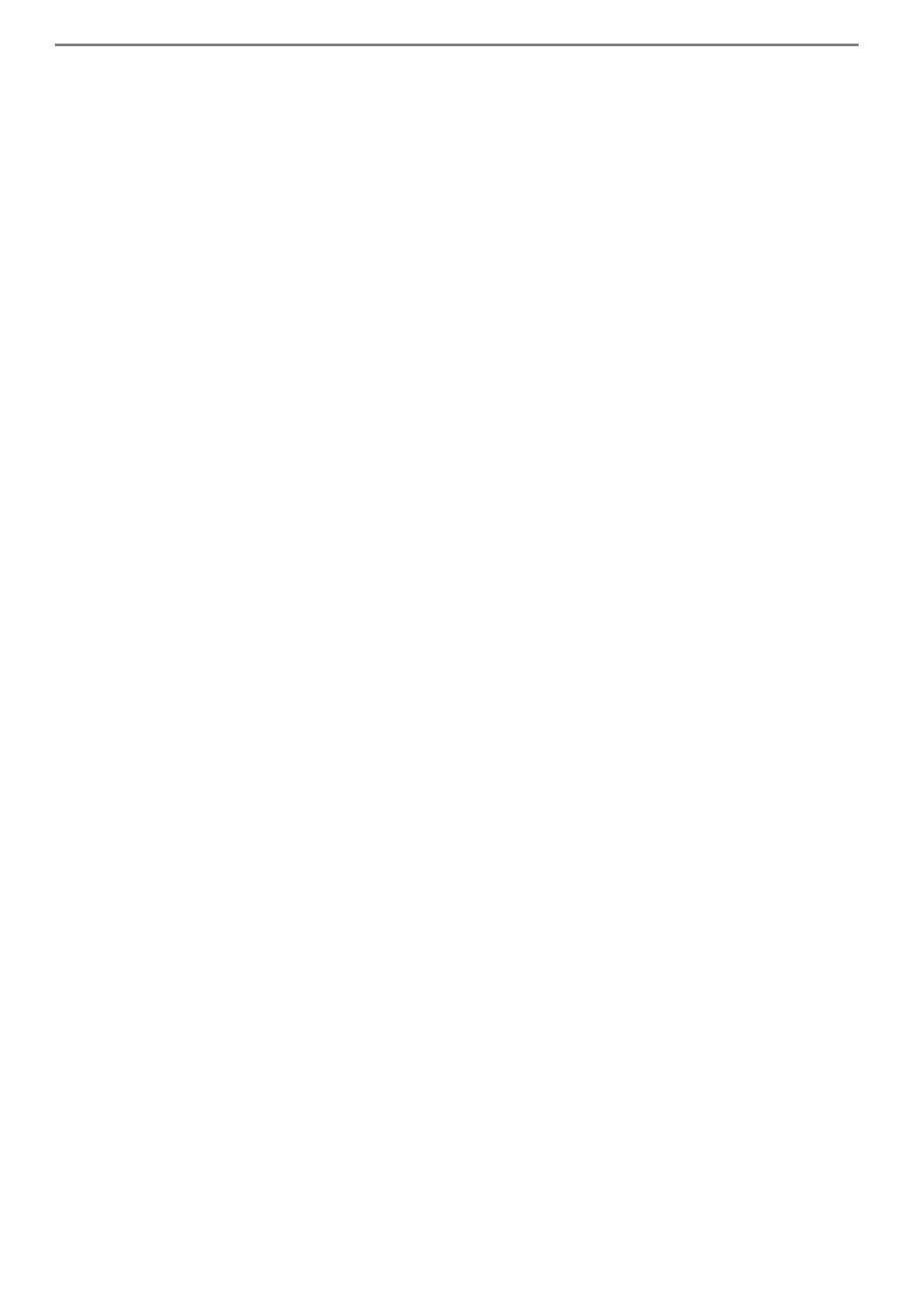### **Callon Petroleum Company Consolidated Statements of Operations For the Years Ended December 31, 2004, 2003 and 2002 (In thousands, except per share amounts)**

|                                                                                                     | 2004       | 2003                   | 2002      |
|-----------------------------------------------------------------------------------------------------|------------|------------------------|-----------|
| Operating revenues:                                                                                 |            |                        |           |
| Oil and gas sales                                                                                   | \$119,802  | \$73,697               | \$61,171  |
| Operating expenses:                                                                                 |            |                        |           |
| Lease operating expenses                                                                            | 22,308     | 11,301                 | 11,030    |
| Depreciation, depletion and amortization                                                            | 47,453     | 28,253                 | 27,096    |
| General and administrative                                                                          | 8,758      | 4,713                  | 4,705     |
| Accretion expense                                                                                   | 3,400      | 2,884                  |           |
| Derivative expense                                                                                  | 1,371      | 535                    | 708       |
| Total operating expenses                                                                            | 83,290     | 47,686                 | 43,539    |
| Income from operations                                                                              | 36,512     | 26,011                 | 17,632    |
| Other (income) expenses:                                                                            |            |                        |           |
| Interest expense                                                                                    | 20,137     | 30,614                 | 26,140    |
| Other (income)                                                                                      | (357)      | (444)                  | (1,004)   |
| Loss on early extinguishment of debt                                                                | 3,004      | 5,573                  |           |
| Gain on sale of pipeline                                                                            |            |                        | (2, 454)  |
| Gain on sale of Enron derivatives                                                                   |            |                        | (2, 479)  |
| Total other (income) expenses                                                                       | 22,784     | 35,743                 | 20,203    |
| Income (loss) before income taxes                                                                   | 13,728     | (9, 732)               | (2,571)   |
| Income tax expense (benefit)                                                                        | (6,697)    | 8,432                  | (900)     |
| Income (loss) before Medusa Spar LLC and cumulative effect of change in accounting<br>principle     | 20,425     | (18, 164)              | (1,671)   |
| Income (loss) on Medusa Spar LLC, net of tax                                                        | 1,076      | (8)                    |           |
| Income (loss) before cumulative effect of change in accounting principle                            | 21,501     | (18, 172)              | (1,671)   |
| Cumulative effect of change in accounting principle, net of tax                                     |            | 181                    |           |
|                                                                                                     |            |                        |           |
| Net income (loss)                                                                                   | 21,501     | (17,991)               | (1,671)   |
| Preferred stock dividends                                                                           | 1,272      | 1,277                  | 1,277     |
| Net income (loss) available to common shares                                                        | \$20,229   | \$(19,268)             | \$(2,948) |
| Net income (loss) per common share:                                                                 |            |                        |           |
| <b>Basic</b>                                                                                        |            |                        |           |
| Net income (loss) available to common before cumulative effect of change in accounting              |            |                        |           |
| principle                                                                                           | \$<br>1.28 | (1.42)<br>$\mathbb{S}$ | \$ (0.22) |
| Cumulative effect of change in accounting principle, net of tax                                     |            | 0.01                   |           |
| Net income (loss) available to common                                                               | 1.28<br>\$ | \$ (1.41)              | \$ (0.22) |
|                                                                                                     |            |                        |           |
| Diluted                                                                                             |            |                        |           |
| Net income (loss) available to common before cumulative effect of change in accounting<br>principle | \$<br>1.22 | \$<br>(1.42)           | \$ (0.22) |
| Cumulative effect of change in accounting principle, net of tax                                     |            | 0.01                   |           |
| Net income (loss) available to common                                                               | \$<br>1.22 | (1.41)                 | \$ (0.22) |
| Shares used in computing net income (loss):                                                         |            |                        |           |
| <b>Basic</b>                                                                                        | 15,796     | 13,662                 | 13,387    |
| Diluted                                                                                             | 17,678     | 13,662                 | 13,387    |
|                                                                                                     |            |                        |           |

The accompanying notes are an integral part of these financial statements.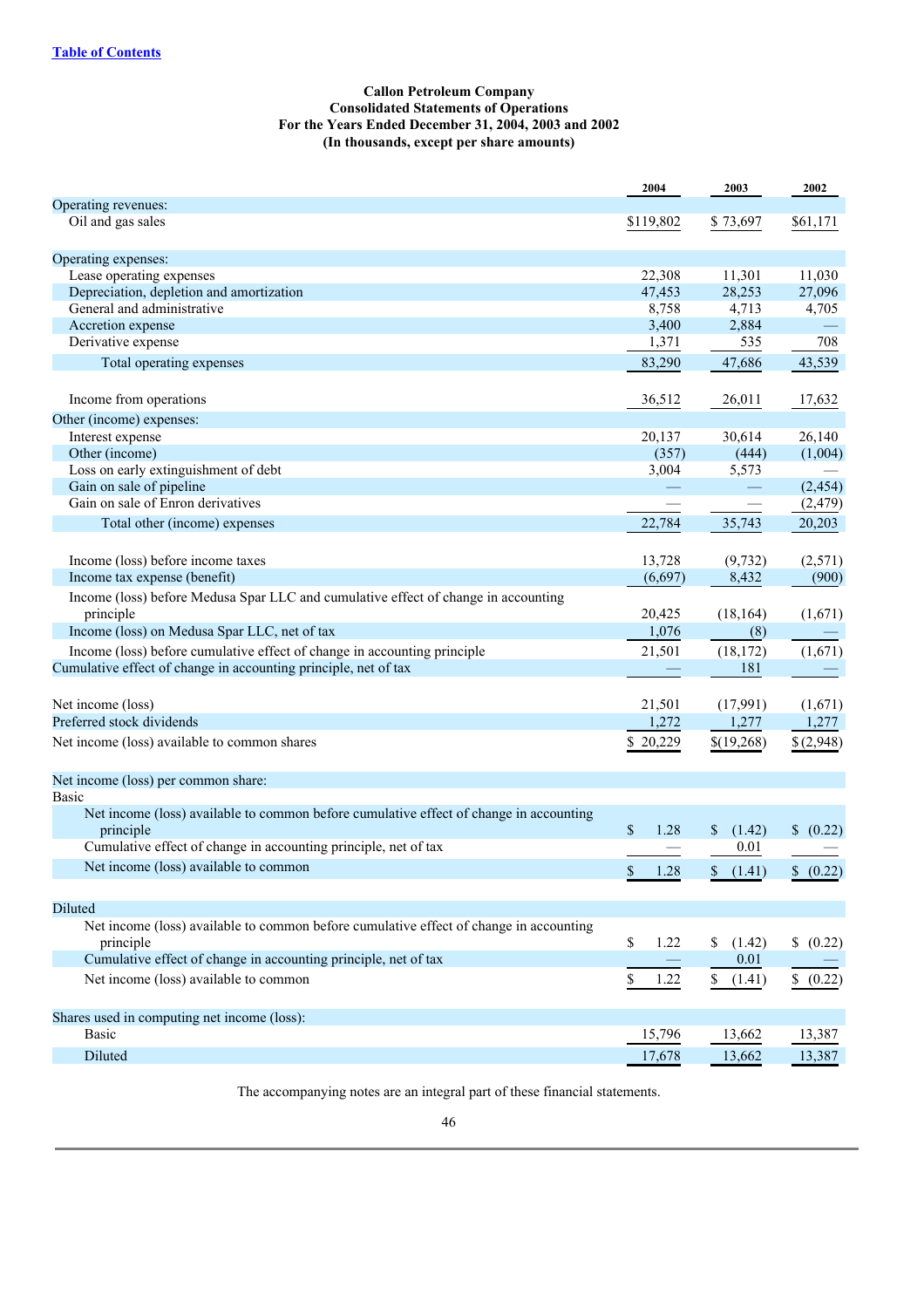### **CALLON PETROLEUM COMPANY CONSOLIDATED STATEMENTS OF STOCKHOLDERS' EQUITY (In thousands)**

|                                                               | Preferred<br>Stock |   |             | Common<br>Stock |             | Unearned<br>Restricted<br>Stock<br>Compensation | Capital in<br>Excess of<br>Par Value | Accumulated<br>Other<br>Comprehensive<br>Income (Loss) | Retained<br>Earnings<br>(Deficit) | Total<br>Stock-<br>holders'<br>Equity |
|---------------------------------------------------------------|--------------------|---|-------------|-----------------|-------------|-------------------------------------------------|--------------------------------------|--------------------------------------------------------|-----------------------------------|---------------------------------------|
| Balances, December 31, 2001                                   | \$                 | 6 | \$          | 134             | \$          |                                                 | \$154,425                            | \$<br>5,971                                            | \$(13,312)                        | \$147,224                             |
| Comprehensive income (loss):<br>Net loss                      |                    |   |             |                 |             |                                                 |                                      |                                                        |                                   |                                       |
| Other comprehensive loss                                      |                    |   |             |                 |             |                                                 |                                      | (6, 440)                                               | (1,671)                           |                                       |
| Total comprehensive loss                                      |                    |   |             |                 |             |                                                 |                                      |                                                        |                                   | (8, 111)                              |
| Preferred stock dividends                                     |                    |   |             |                 |             |                                                 |                                      |                                                        | (1,277)                           | (1, 277)                              |
| Shares issued pursuant to employee<br>benefit and option plan |                    |   |             | $\mathbf{1}$    |             |                                                 | 770                                  |                                                        |                                   | 771                                   |
| Employee stock purchase plan                                  |                    |   |             |                 |             |                                                 | 79                                   |                                                        |                                   | 79                                    |
| Tax benefits related to stock                                 |                    |   |             |                 |             |                                                 |                                      |                                                        |                                   |                                       |
| compensation plans                                            |                    |   |             |                 |             |                                                 | (29)                                 |                                                        |                                   | (29)                                  |
| Restricted stock                                              |                    |   |             | $\mathfrak{Z}$  |             | (826)                                           | 1,849                                |                                                        |                                   | 1,026                                 |
| Warrants                                                      |                    |   |             | $\mathbf{1}$    |             |                                                 | 1,276                                |                                                        |                                   | 1,277                                 |
| Balances, December 31, 2002                                   |                    | 6 |             | 139             |             | (826)                                           | 158,370                              | (469)                                                  | (16,260)                          | 140,960                               |
| Comprehensive income (loss):                                  |                    |   |             |                 |             |                                                 |                                      |                                                        |                                   |                                       |
| Net loss                                                      |                    |   |             |                 |             |                                                 |                                      |                                                        | (17,991)                          |                                       |
| Other comprehensive income                                    |                    |   |             |                 |             |                                                 |                                      | 449                                                    |                                   |                                       |
| Total comprehensive loss                                      |                    |   |             |                 |             |                                                 |                                      |                                                        |                                   | (17, 542)                             |
| Preferred stock dividends                                     |                    |   |             |                 |             |                                                 |                                      |                                                        | (1,277)                           | (1,277)                               |
| Shares issued pursuant to employee                            |                    |   |             |                 |             |                                                 |                                      |                                                        |                                   |                                       |
| benefit and option plan                                       |                    |   |             | 1               |             |                                                 | 427                                  |                                                        |                                   | 428                                   |
| Employee stock purchase plan                                  |                    |   |             |                 |             |                                                 | 127                                  |                                                        |                                   | 127                                   |
| Restricted stock                                              |                    |   |             | (1)             |             | 454                                             | (516)                                |                                                        |                                   | (63)                                  |
| Warrants                                                      |                    |   |             |                 |             |                                                 | 10,628                               |                                                        |                                   | 10,628                                |
| Balances, December 31, 2003                                   |                    | 6 |             | 139             |             | (372)                                           | 169,036                              | (20)                                                   | (35,528)                          | 133,261                               |
| Comprehensive income (loss):<br>Net income                    |                    |   |             |                 |             |                                                 |                                      |                                                        | 21,501                            |                                       |
| Other comprehensive (loss)                                    |                    |   |             |                 |             |                                                 |                                      | (1, 863)                                               |                                   |                                       |
| Total comprehensive income                                    |                    |   |             |                 |             |                                                 |                                      |                                                        |                                   | 19,638                                |
| Preferred stock dividend                                      |                    |   |             | ÷,              |             |                                                 |                                      |                                                        | (1,272)                           | (1,272)                               |
| Sale of common stock                                          |                    |   |             | 35              |             |                                                 | 44,012                               |                                                        |                                   | 44,047                                |
| Shares issued pursuant to employee<br>benefit and option plan |                    |   |             | $\mathbf{1}$    |             |                                                 | 720                                  |                                                        |                                   | 721                                   |
| Employee stock purchase plan                                  |                    |   |             |                 |             |                                                 | 208                                  |                                                        |                                   | 209                                   |
| Tax benefits related to stock                                 |                    |   |             |                 |             |                                                 |                                      |                                                        |                                   |                                       |
| compensation plans                                            |                    |   |             |                 |             |                                                 | 1,214                                |                                                        |                                   | 1,214                                 |
| Restricted stock                                              |                    |   |             |                 |             | (4,980)                                         | 5,474                                |                                                        |                                   | 494                                   |
|                                                               |                    |   |             |                 |             |                                                 |                                      |                                                        |                                   |                                       |
| Balances, December 31, 2004                                   | \$                 | 6 | $\mathbb S$ | 176             | $\mathbb S$ | (5, 352)                                        | \$220,664                            | \$<br>(1,883)                                          | \$(15,299)                        | \$198,312                             |

The accompanying notes are an integral part of these financial statements.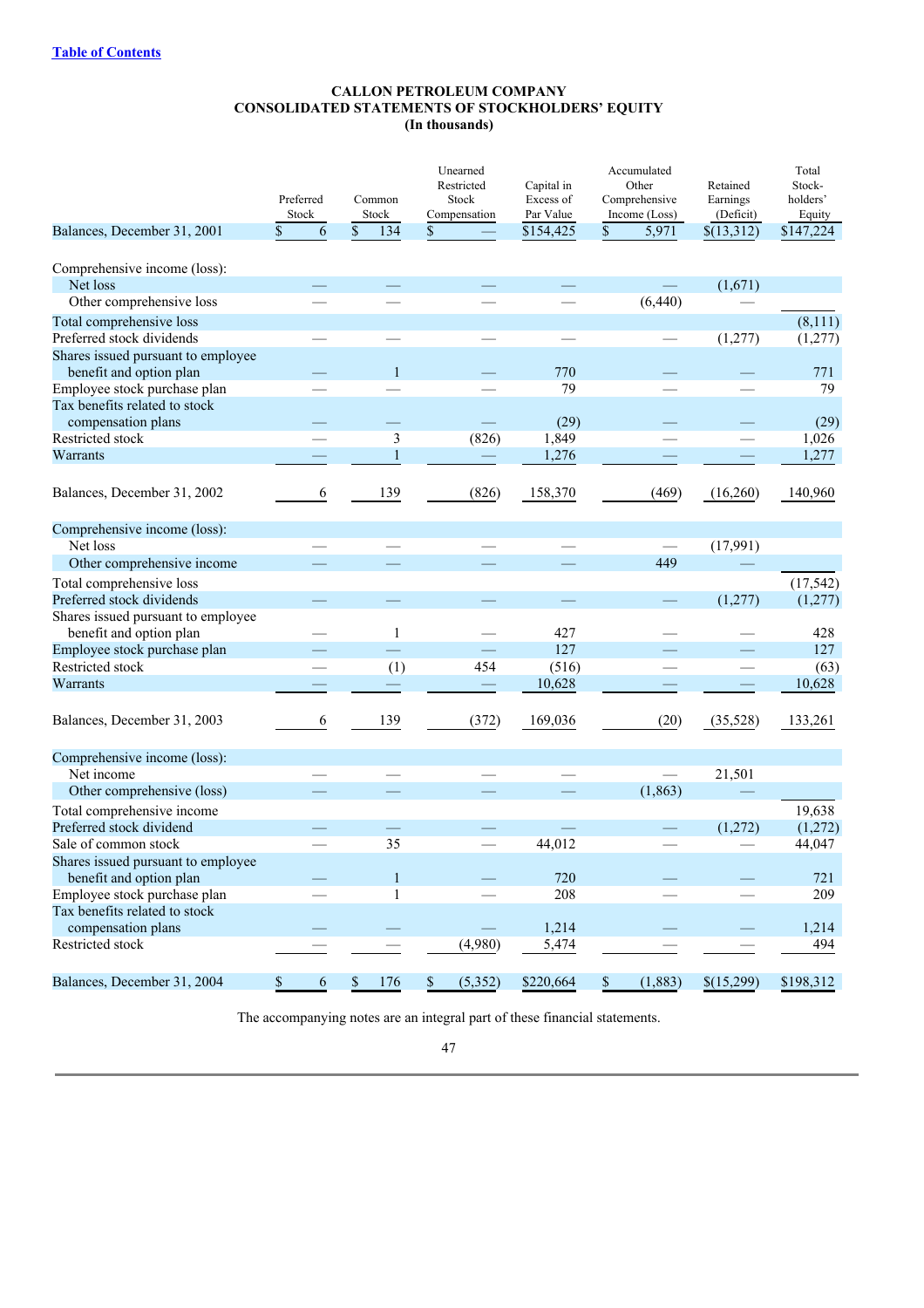## **CALLON PETROLEUM COMPANY CONSOLIDATED STATEMENTS OF CASH FLOWS For the Years Ended December 31, 2004, 2003 and 2002 (In thousands)**

|                                                                                      | 2004        | 2003        | 2002                          |
|--------------------------------------------------------------------------------------|-------------|-------------|-------------------------------|
| Cash flows from operating activities:                                                |             |             |                               |
| Net income (loss)                                                                    | 21,501<br>S | \$(17,991)  | (1,671)                       |
| Adjustments to reconcile net income (loss) to cash provided by operating activities: |             |             |                               |
| Depreciation, depletion and amortization                                             | 48,164      | 29,264      | 27,774                        |
| Accretion expense                                                                    | 3,400       | 2,884       |                               |
| Amortization of deferred financing costs                                             | 1,929       | 6,568       | 5,521                         |
| Non-cash loss on extinguishment of debt                                              | 2,910       | 4,423       |                               |
| Amortization of deferred production payment revenue                                  |             |             | (2,406)                       |
| Income from investment in Medusa Spar, LLC                                           | (1,076)     | 느           |                               |
| Cumulative effect of change in accounting principle                                  |             | (181)       |                               |
| Non-cash derivative income                                                           |             |             | (9,186)                       |
| Non-cash derivative expense                                                          | (135)       | 487         | 708                           |
| Deferred income tax expense (benefit)                                                | (6,697)     | 8,432       | (900)                         |
| Gain on sale of pipeline                                                             |             |             | (2, 454)                      |
| Non-cash charge related to compensation plans                                        | 1,225       | 858         | 1,267                         |
| Changes in current assets and liabilities:                                           |             |             |                               |
| Accounts receivable, trade                                                           | (4, 495)    | (1,438)     | (4,967)                       |
| Other current assets                                                                 | 971         | (2,667)     | (104)                         |
| <b>Current liabilities</b>                                                           | 2,903       | 5,185       | 3,198                         |
| Investment in derivative contracts                                                   |             |             | (1,687)                       |
| Change in gas balancing receivable                                                   | 376         | (340)       | (288)                         |
| Change in gas balancing payable                                                      |             |             |                               |
|                                                                                      | 400         | (491)       | (390)                         |
| Change in other long-term liabilities                                                | (20)        | (15)        | 67                            |
| Change in other assets, net                                                          | (448)       | (349)       | (2,315)                       |
| Cash provided (used) by operating activities                                         | 70,908      | 34,629      | 12,167                        |
|                                                                                      |             |             |                               |
| Cash flows from investing activities:                                                |             |             |                               |
| Capital expenditures                                                                 | (64, 649)   | (50,705)    | (66, 023)                     |
| Distribution from Medusa Spar, LLC                                                   | 339         | 24,908      |                               |
| Proceeds from sale of pipeline and other facilities                                  |             | 1,500       | 6,784                         |
| Proceeds from sale of mineral interests                                              |             | 982         | 4,492                         |
| Cash provided (used) by investing activities                                         | (64,310)    | (23,315)    | (54, 747)                     |
|                                                                                      |             |             |                               |
| Cash flows from financing activities:                                                |             |             |                               |
| Change in accounts payable and accrued liability to be refinanced                    |             | (3,861)     | (5,697)                       |
| Increase in debt                                                                     | 90,000      | 198,000     | 109,900                       |
| Payments on debt                                                                     | (205,915)   | (133,000)   | (58,085)                      |
| Restricted cash                                                                      | 63,345      | (63, 345)   |                               |
| Debt issuance cost                                                                   | (984)       | (3,745)     | (2,291)                       |
| Issuance of common stock                                                             | 44,047      |             | $\overbrace{\phantom{12333}}$ |
| Equity issued related to employee stock plans                                        | 199         | 127         | 79                            |
| Capital leases                                                                       | (1, 452)    | (1,320)     | (1,129)                       |
| Cash dividends on preferred stock                                                    |             |             |                               |
|                                                                                      | (1,272)     | (1,277)     | (1,277)                       |
| Cash provided (used) by financing activities                                         | (12,032)    | (8,421)     | 41,500                        |
| Net increase (decrease) in cash and cash equivalents                                 | (5, 434)    | 2,893       | (1,080)                       |
| Cash and short-term investments:                                                     |             |             |                               |
| Balance, beginning of period                                                         | 8,700       | 5,807       | 6,887                         |
|                                                                                      |             |             |                               |
| Balance, end of period                                                               | \$<br>3,266 | \$<br>8,700 | 5,807<br>\$                   |

The accompanying notes are an integral part of these financial statements.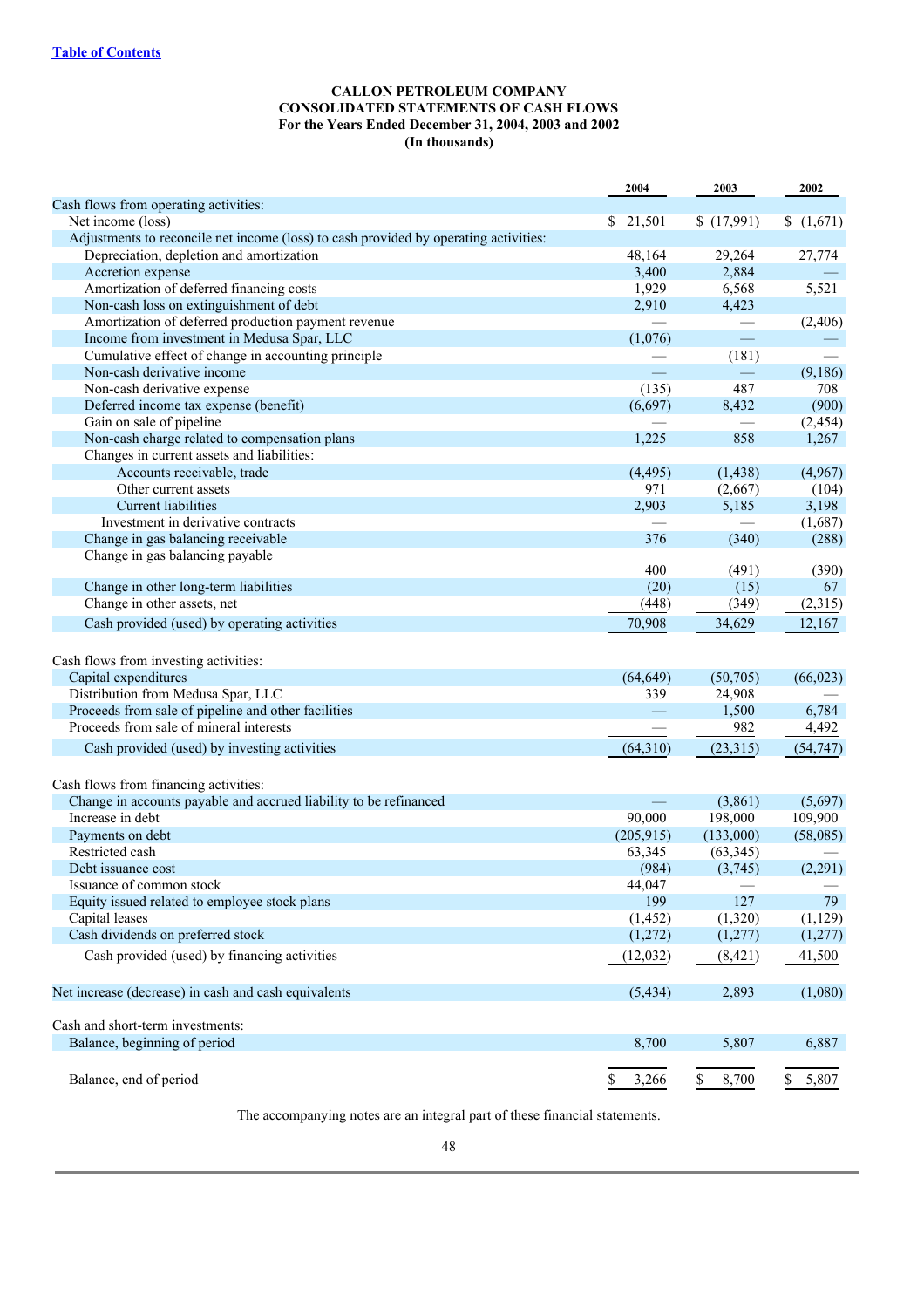## **CALLON PETROLEUM COMPANY NOTES TO CONSOLIDATED FINANCIAL STATEMENTS**

### **1. ORGANIZATION**

#### **General**

Callon Petroleum Company ("the Company" or "Callon") was organized under the laws of the state of Delaware in March 1994 to serve as the surviving entity in the consolidation and combination of several related entities (referred to herein collectively as the "Constituent Entities"). The combination of the businesses and properties of the Constituent Entities with the Company was completed on September 16, 1994 ("Consolidation").

As a result of the Consolidation, all of the businesses and properties of the Constituent Entities are owned (directly or indirectly) by the Company. Certain registration rights were granted to the stockholders of certain of the Constituent Entities. See Note 7.

The Company and its predecessors have been engaged in the acquisition, development and exploration of crude oil and natural gas since 1950. The Company's properties are geographically concentrated in Louisiana, Alabama and offshore Gulf of Mexico.

### **2. SUMMARY OF SIGNIFICANT ACCOUNTING POLICIES**

#### **Principles of Consolidation and Reporting**

The Consolidated Financial Statements include the accounts of the Company, and its subsidiary, Callon Petroleum Operating Company ("CPOC"). CPOC also has subsidiaries, namely Callon Offshore Production, Inc. and Mississippi Marketing, Inc. All intercompany accounts and transactions have been eliminated. Certain prior year amounts have been reclassified to conform to presentation in the current year.

#### **Use of Estimates**

The preparation of financial statements in conformity with generally accepted accounting principles requires management to make estimates and assumptions that affect the reported amounts of assets and liabilities and disclosure of contingent assets and liabilities at the date of the financial statements and the reported amounts of revenues and expenses during the reporting period. Actual results could differ from those estimates.

#### **Accounting Pronouncements**

On December 16, 2004, the FASB issued Statement of Financial Accounting Standards No. 123 (revised 2004), ("SFAS 123R") Share-Based Payment, which is a revision of Statement of Financial Accounting Standards No. 123, ("SFAS 123") *Accounting for Stock-Based Compensation*. SFAS 123R supersedes APB Opinion No. 25, *Accounting for Stock Issued to Employees*, and amends Statement of Financial Accounting Standards No. 95, *Statement of Cash Flows*. Generally, the approach in SFAS 123R is similar to the approach described in SFAS 123. However, SFAS 123R requires all share-based payments to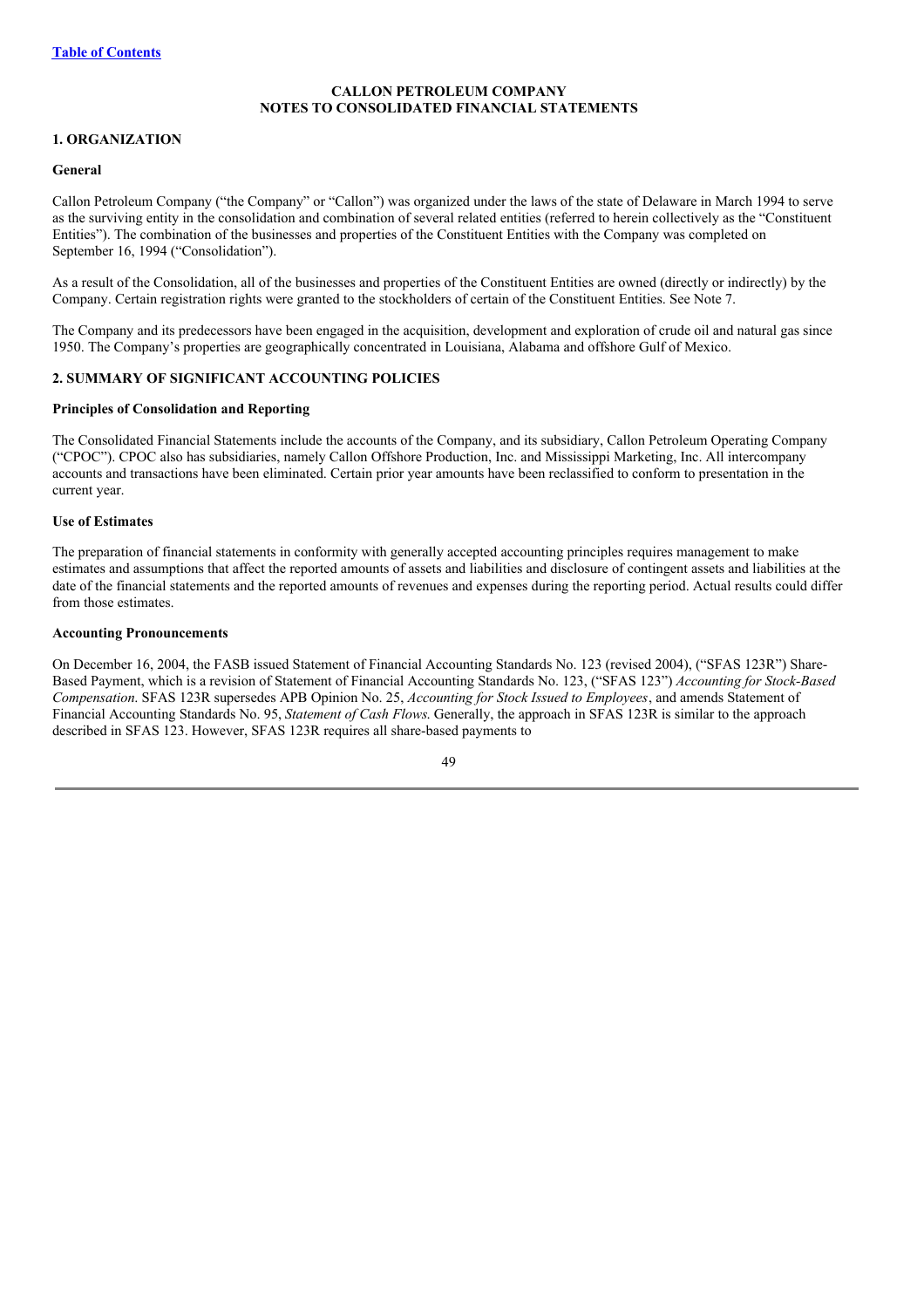## **Table of [Contents](#page-0-0)**

employees, including grants of employee stock options, to be recognized in the income statement based on their fair values. Pro forma disclosure is no longer an alternative.

SFAS 123R must be adopted no later than July 1, 2005. Early adoption will be permitted in periods in which financial statements have not yet been issued. SFAS 123R permits public companies to adopt its requirements using one of two methods below:

- A "modified prospective" method in which compensation cost is recognized beginning with the effective date (a) based on the requirements of SFAS 123R for all share-based payments granted after the effective date and (b) based on the requirements of SFAS 123 for all awards granted to employees prior to the effective date of SFAS 123R that remain unvested on the effective date; or
- A "modified retrospective" method which includes the requirements of the modified prospective method described above, but also permits entities to restate based on the amounts previously recognized under SFAS 123 for purposes of pro forma disclosures either (a) all prior periods presented or (b) prior interim periods of the year of adoption.

The Company expects to adopt SFAS 123R on July 1, 2005 using the modified prospective method.

As permitted by SFAS 123, the Company currently accounts for share-based payments to employees using Opinion 25's intrinsic value method and, as such, generally recognizes no compensation cost for employee stock options. Accordingly, the adoption of SFAS 123R's fair value method will have a significant impact on our result of operations, although it will have no impact on our overall financial position. The impact of adoption of SFAS 123R cannot be predicted at this time because it will depend on levels of share-based payments granted in the future. However, had we adopted SFAS 123R in prior periods, the impact of that standard would have approximated the impact of SFAS 123 as described in the disclosure of pro forma net income and earnings per share below under Stock-Based Compensation.

In January 2003, the FASB issued Interpretation No. 46, "Consolidation of Variable Interest Entities, an Interpretation of Accounting Research Bulletin (ARB) 51" ("FIN 46"). FIN 46 addresses consolidation by business enterprises of variable interest entities ("VIEs"). The primary objective of FIN 46 is to provide guidance on the identification of, and financial reporting for, entities over which control is achieved through means other than voting rights; such entities are known as VIEs. The Company adopted FIN 46, as revised, as of December 31, 2003, which had no impact on the Company's results of operations or financial position.

In September 2004, the Securities and Exchange Commission issued Staff Accounting Bulletin ("SAB") No. 106 which expressed the Staff's views regarding the application of Statement of Financial Accounting Standards ("SFAS") No. 143 "Accounting for Asset Retirement Obligations" by oil and gas producing companies following the full-cost accounting method. SAB No. 106 specifies that subsequent to the adoption of SFAS No. 143 an oil and gas company following the full-cost method of accounting should include assets recorded in connection with the recognition of an asset retirement obligation pursuant to SFAS No. 143 as part of the costs subject to the full-cost ceiling limitation. The future cash outflows associated with settling the recorded asset retirement obligations should be excluded from the computation of the present value of estimated future net revenues used in applying the ceiling test. The Company will be required to adopt the provisions of SAB No. 106 prospectively in the first quarter of 2005 which will have no impact on the Company's results of operation or financial position.

### **Property and Equipment**

The Company follows the full-cost method of accounting for oil and gas properties whereby all costs incurred in connection with the acquisition, exploration and development of oil and gas reserves, including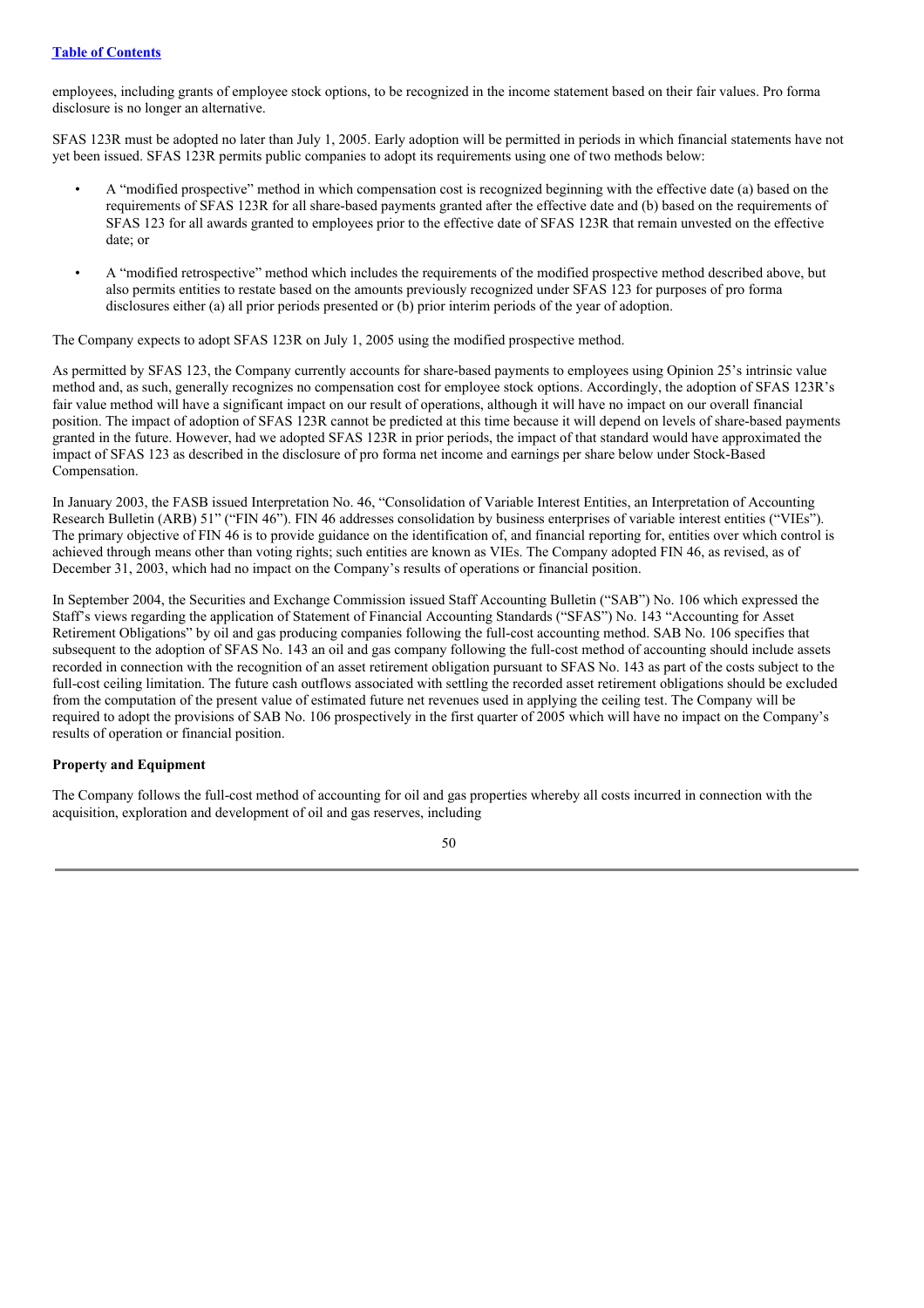certain overhead costs, are capitalized. Such amounts include the cost of drilling and equipping productive wells, dry hole costs, lease acquisition costs, delay rentals, interest capitalized on unevaluated leases and other costs related to exploration and development activities. General and administrative costs capitalized include salaries and related fringe benefits paid to employees directly engaged in the acquisition, exploration and/or development of oil and gas properties as well as other directly identifiable general and administrative costs associated with such activities. Such capitalized costs (\$7.2 million in 2004, \$8.4 million in 2003 and \$9.6 million in 2002) do not include any costs related to production or general corporate overhead. Costs associated with unevaluated properties, including capitalized interest on such costs, are excluded from amortization. Unevaluated property costs are transferred to evaluated property costs at such time as wells are completed on the properties, the properties are sold or management determines that these costs have been impaired.

Costs of properties, including future development and future site restoration, dismantlement and abandonment costs, which have proved reserves and properties which have been determined to be worthless, are depleted using the unit-of-production method based on proved reserves. If the total capitalized costs of oil and gas properties, net of accumulated amortization and deferred taxes relating to oil and gas properties, exceed the sum of (1) the estimated future net revenues from proved reserves at current prices and discounted at 10% and (2) the lower of cost or market of unevaluated properties (the full-cost ceiling amount), net of tax effects, then such excess is charged to expense during the period in which the excess occurs. See Note 9.

Upon the acquisition or discovery of oil and gas properties, management estimates the future net costs to be incurred to dismantle, abandon and restore the property using available geological, engineering and regulatory data. Such cost estimates are periodically updated for changes in conditions and requirements. Such estimated amounts are considered as part of the full-cost pool subject to amortization upon acquisition or discovery. Until January 1, 2003, such costs were capitalized as oil and gas properties as the actual restoration, dismantlement and abandonment activities took place. As discussed below under Asset Retirement Obligations, beginning January 1, 2003, the Company changed the method for which we account for such costs upon adoption of SFAS 143 and these costs are now included in the full cost pool. For purposes of the full-cost ceiling test, the Company nets the Asset Retirement Obligation liability against the net capitalized costs of oil and gas properties and includes the future cash outflows associated with asset retirement obligations in the valuation of the full-cost ceiling amount.

Depreciation of other property and equipment is provided using the straight-line method over estimated lives of three to 20 years. Depreciation of pipeline and other facilities is provided using the straight-line method over estimated lives of 15 to 27 years. Depreciation expense of \$346,000, \$578,000 and \$696,000 relating to other property and equipment was included in general and administrative expenses in the Company's statements of operations for the years ended December 31, 2004, 2003 and 2002, respectively. The accumulated depreciation on other property and equipment was \$10.4 million and \$10.2 million as of December 31, 2004 and 2003, respectively.

### **Investment in Medusa Spar LLC**

In December 2003, the Company announced the formation of a limited liability company, Medusa Spar LLC, which now owns a 75% undivided ownership interest in the deepwater spar production facilities on Callon's Medusa Field in the Gulf of Mexico. The Company contributed a 15% undivided ownership interest in the production facility to Medusa Spar LLC in return for approximately \$25 million in cash and a 10% ownership interest in the LLC. The LLC will earn a tariff based upon production volume throughput from the Medusa area. Callon is obligated to process our share of production from the Medusa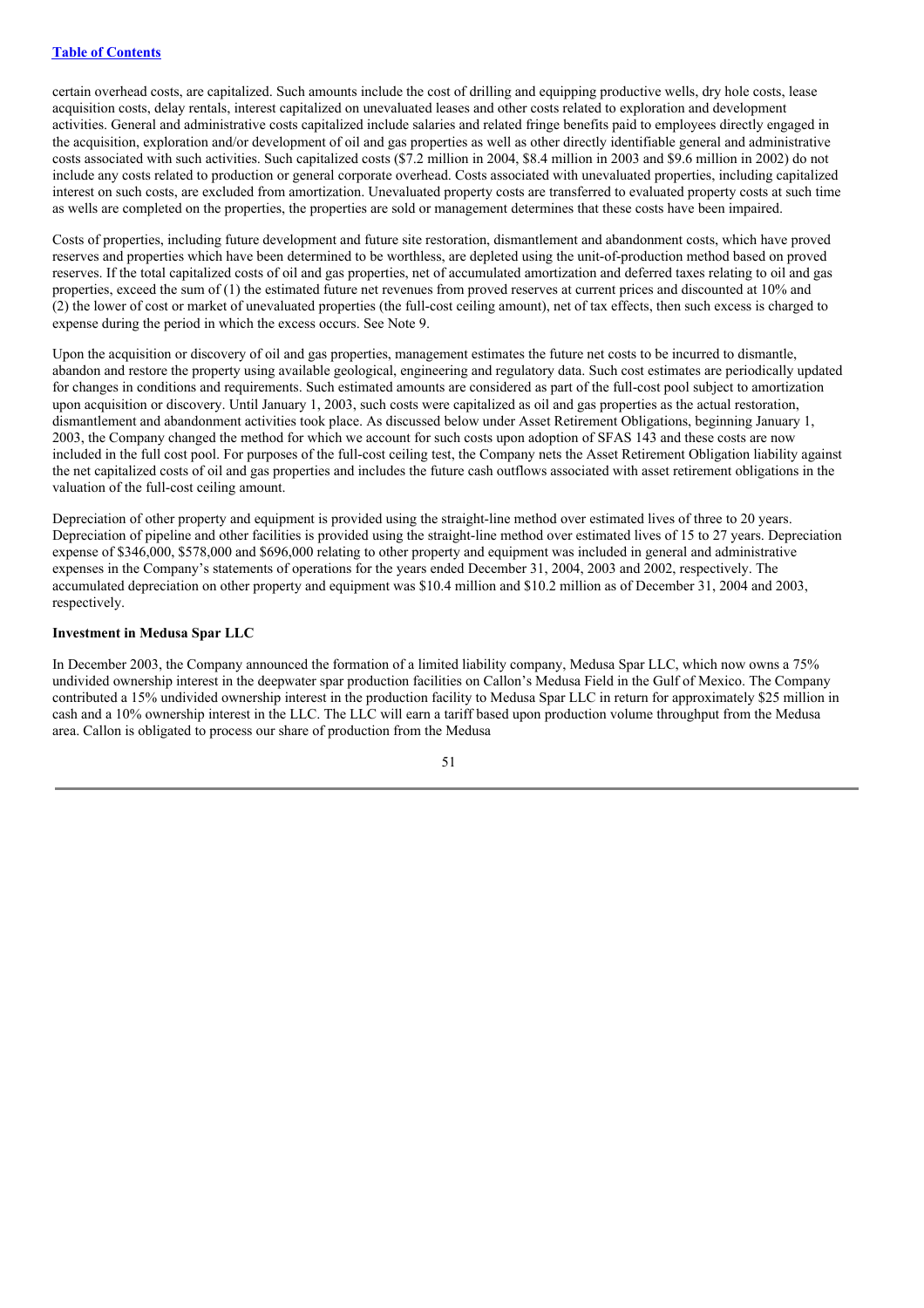#### **Table of [Contents](#page-0-0)**

Field and any future discoveries in the area through the spar production facilities. This arrangement allows Callon to defer the cost of the spar production facility over the life of the Medusa Field. The Company's cash proceeds were used to reduce the balance outstanding under its senior secured credit facility. The LLC used the cash proceeds from \$83.7 million of non-recourse financing and a cash contribution by one of the LLC owners to acquire its 75% interest in the spar. On December 31, 2004, \$64.1 million of the financing was outstanding. The balance of Medusa Spar LLC is owned by Oceaneering International, Inc. (NYSE:OII) and Murphy Oil Corporation (NYSE:MUR). The Company is accounting for our 10% ownership interest in the LLC under the equity method.

#### **Asset Retirement Obligations**

In June 2001, the FASB issued Statement of Financial Accounting Standards No. 143, Accounting for Asset Retirement Obligations ("SFAS 143") effective for fiscal years beginning after June 15, 2002. SFAS 143 essentially requires entities to record the fair value of a liability for obligations associated with the retirement of tangible long-lived assets and the associated asset retirement costs. Callon adopted SFAS 143 on January 1, 2003 resulting in a cumulative effect of accounting change of \$181,000, net of tax. See Note 8.

#### **Natural Gas Imbalances**

The Company follows the entitlement method of accounting for its proportionate share of gas production on a well-by-well basis, recording a receivable to the extent that a well is in an "undertake" position and conversely recording a liability to the extent that a well is in an "overtake" position. Gas balancing receivables were \$725,000 and \$1.1 million as of December 31, 2004 and 2003, respectively. Gas balancing payables were \$594,000 and \$193,000 as of December 31, 2004 and 2003, respectively.

#### **Derivatives**

The Company uses derivative financial instruments for price protection purposes on a limited amount of its future production and does not use them for trading purposes. Such derivatives are accounted for under SFAS 133. See Note 6

#### **Income Tax**

The Company follows the asset and liability method of accounting for deferred income taxes prescribed by Statement of Financial Accounting Standards No. 109 ("SFAS 109") "Accounting for Income Taxes". The statement provides for the recognition of a deferred tax asset for deductible temporary timing differences, capital and operating loss carryforwards, statutory depletion carryforward and tax credit carryforwards, net of a "valuation allowance". The valuation allowance is provided for that portion of the asset, for which it is deemed more likely than not, that it will not be realized. See Note 3.

## **Accounts Receivable**

Accounts receivable consists primarily of accrued oil and gas production receivables. The balance in the reserve for doubtful accounts included in accounts receivable was \$103,000 at December 31, 2004 and 2003. Net charge offs recorded against the reserve for doubtful accounts were \$40,000 in 2003. There were no provisions to expense in the three-year period ended December 31, 2004.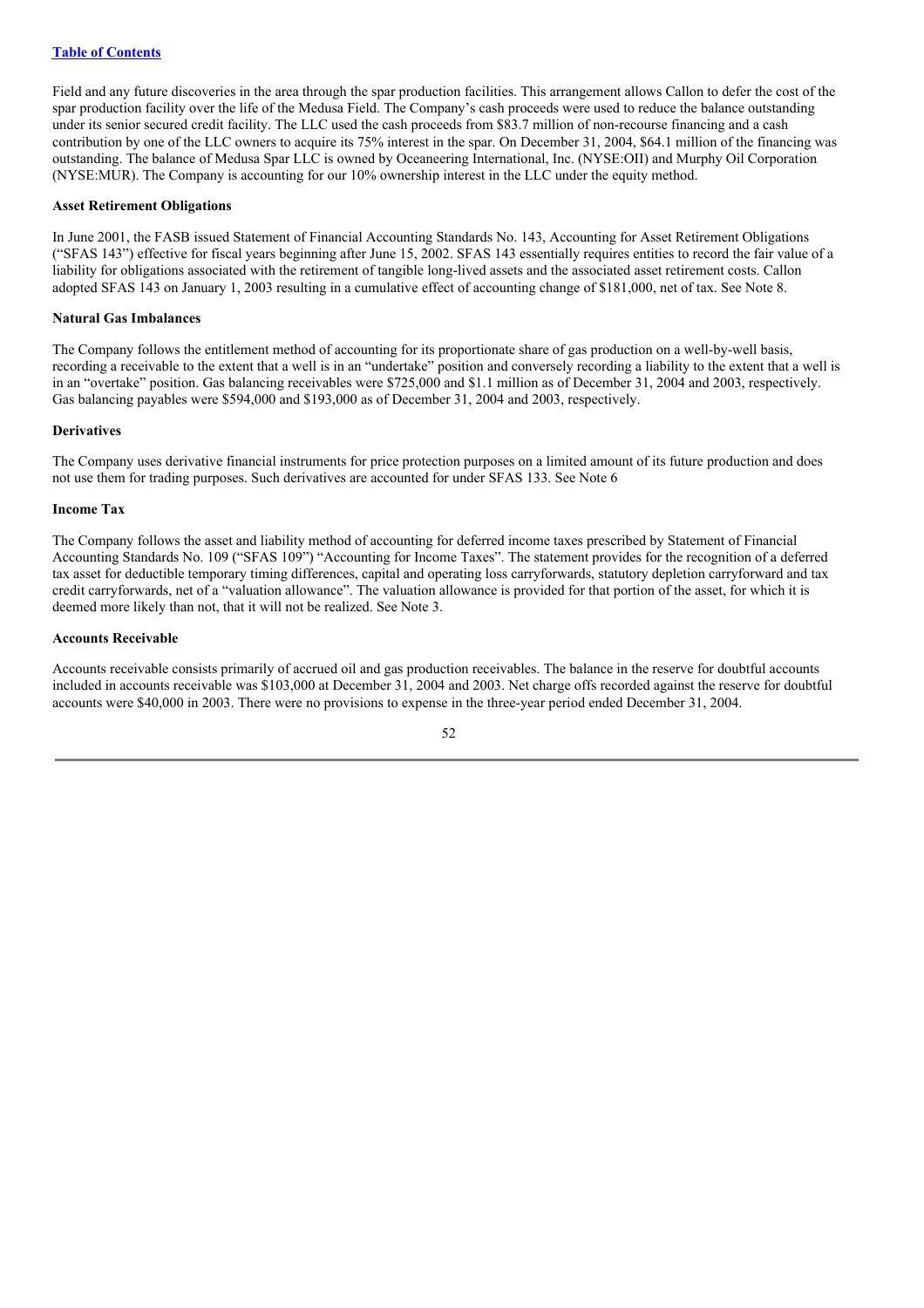## **Accounts Payable and Accrued Liabilities to be Refinanced**

Amounts included in the Consolidated Balance Sheet represent capital expenditures in accounts payable and accrued liabilities that were refinanced with the availability under the Company's senior secured credit facility subsequent to a specific Balance Sheet date. As of December 31, 2004, there were no capital expenditures to be refinanced in the following month. Amounts in 2003 were classified as short term because of the maturity of the credit facility on June 30, 2004.

### **Sale of Production Payment Interest**

In June 1999, the Company acquired a working interest in the Mobile Block 864 Area where the Company already owned an interest. Concurrent with this acquisition, the seller received a volumetric production payment, valued at approximately \$14.8 million, from production attributable to a portion of the Company's interest in the area over a 39-month period. The Company recorded deferred revenue associated with the sale of this production payment interest because a substantial obligation for future performance existed. Under the terms of the sale, the Company was obligated to deliver the production volumes free and clear of royalties, lease operating expenses, production taxes and all capital costs. The production payment was amortized, beginning in June 1999, to oil and gas sales on the units-ofproduction method as associated hydrocarbons were delivered, and expired in July 2002.

#### **Stock-Based Compensation**

The Company's pro forma net income (loss) and net income (loss) per share of common stock for the 12-month periods ended December 31, 2004, 2003 and 2002 had compensation costs been recorded using the fair value method in accordance with SFAS 123, as amended by SFAS 148, are presented below pursuant to the disclosure requirements of SFAS 148 (in thousands except per share data):

|                                                                                          | 2004     | 2003                                  | 2002    |
|------------------------------------------------------------------------------------------|----------|---------------------------------------|---------|
|                                                                                          |          | (In thousands, except per share data) |         |
| Net income (loss) available to common shares, as reported                                | \$20,229 | (19,268)<br>S.                        | (2,948) |
| Stock-based compensation expense included in net income as reported, net of tax          | 348      |                                       | 270     |
| Deduct: Total stock-based compensation expense under fair value based method, net of tax | (549)    | (247)                                 | (907)   |
| Pro forma net income (loss) available to common shares                                   | \$20,028 | (19, 498)                             | (3,585) |
| Basic earnings (loss) per share:<br>As Reported                                          | 1.28     | (1.41)                                | (.22)   |
| Pro Forma                                                                                | 1.27     | (1.43)                                | (.27)   |
| Diluted earnings (loss) per share: As Reported                                           | 1.22     | (1.41)                                | (.22)   |
| Pro Forma                                                                                | 1.20     | (1.43)                                | (.27)   |

See Note 12 for descriptions and additional disclosures related to the plans.

53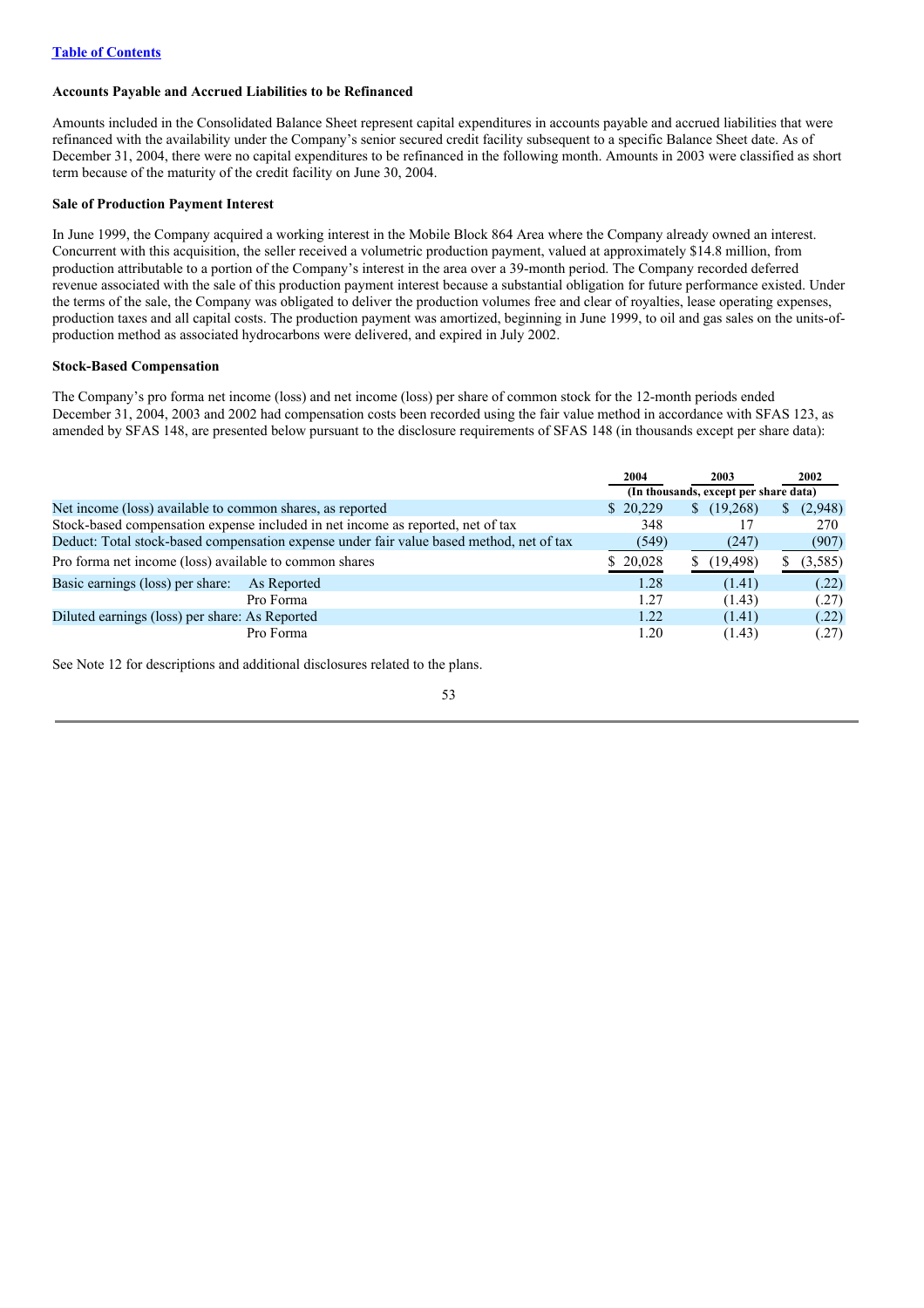## **Major Customers**

The Company's production is sold generally on month-to-month contracts at prevailing prices. The following table identifies customers to whom it sold a significant percentage of its total oil and gas production during each of the 12-month periods ended:

|                                |      | December 31. |       |  |
|--------------------------------|------|--------------|-------|--|
|                                | 2004 | 2003         | 2002  |  |
| Petrocom Energy Group, Ltd.    |      | $4\%$        | $4\%$ |  |
| Dynegy                         |      | $5\%$        | $7\%$ |  |
| Prior Energy Corporation       |      | 20%          |       |  |
| <b>Reliant Energy Services</b> | 6%   | 28%          | 70%   |  |
| Louis Dreyfus Energy Services  | 23%  | 27%          |       |  |
| <b>Shell Trading Company</b>   | 30%  |              |       |  |
| Plains Marketing, L.P.         | 13%  |              |       |  |
| Conoco Phillips Company        | 8%   |              |       |  |
| Chevron Texaco Natural Gas     | 6%   |              |       |  |

Because alternative purchasers of oil and gas are readily available, the Company believes that the loss of any of these purchasers would not result in a material adverse effect on its ability to market future oil and gas production.

### **Statements of Cash Flows**

For purposes of the Consolidated Financial Statements, the Company considers all highly liquid investments purchased with an original maturity of three months or less to be cash equivalents.

The Company paid no federal income taxes for the three years in the period ended December 31, 2004. During the years ended December 31, 2004, 2003 and 2002, the Company made cash payments for interest of \$23,197,000, \$27,913,000 and \$25,507,000, respectively.

#### **Per Share Amounts**

Basic income or loss per common share was computed by dividing net income or loss by the weighted average number of shares of common stock outstanding during the year. Diluted income or loss per common share was determined on a weighted average basis using common shares issued and outstanding adjusted for the effect of stock options considered common stock equivalents computed using the treasury stock method and the effect of the convertible preferred stock (if dilutive). The conversion of the preferred stock was not included in the annual calculation for 2003 and 2002 due to its antidilutive effect on diluted income or loss per common share. In addition, below are the shares relating to stock options, warrants and restricted stock that were not included in diluted shares for the twelve-month periods ended December 31, 2003 and 2002 due to the fact that the Company had a loss for these periods. The Company had net income for the period ended December 31, 2004 and all such shares were included as described below.

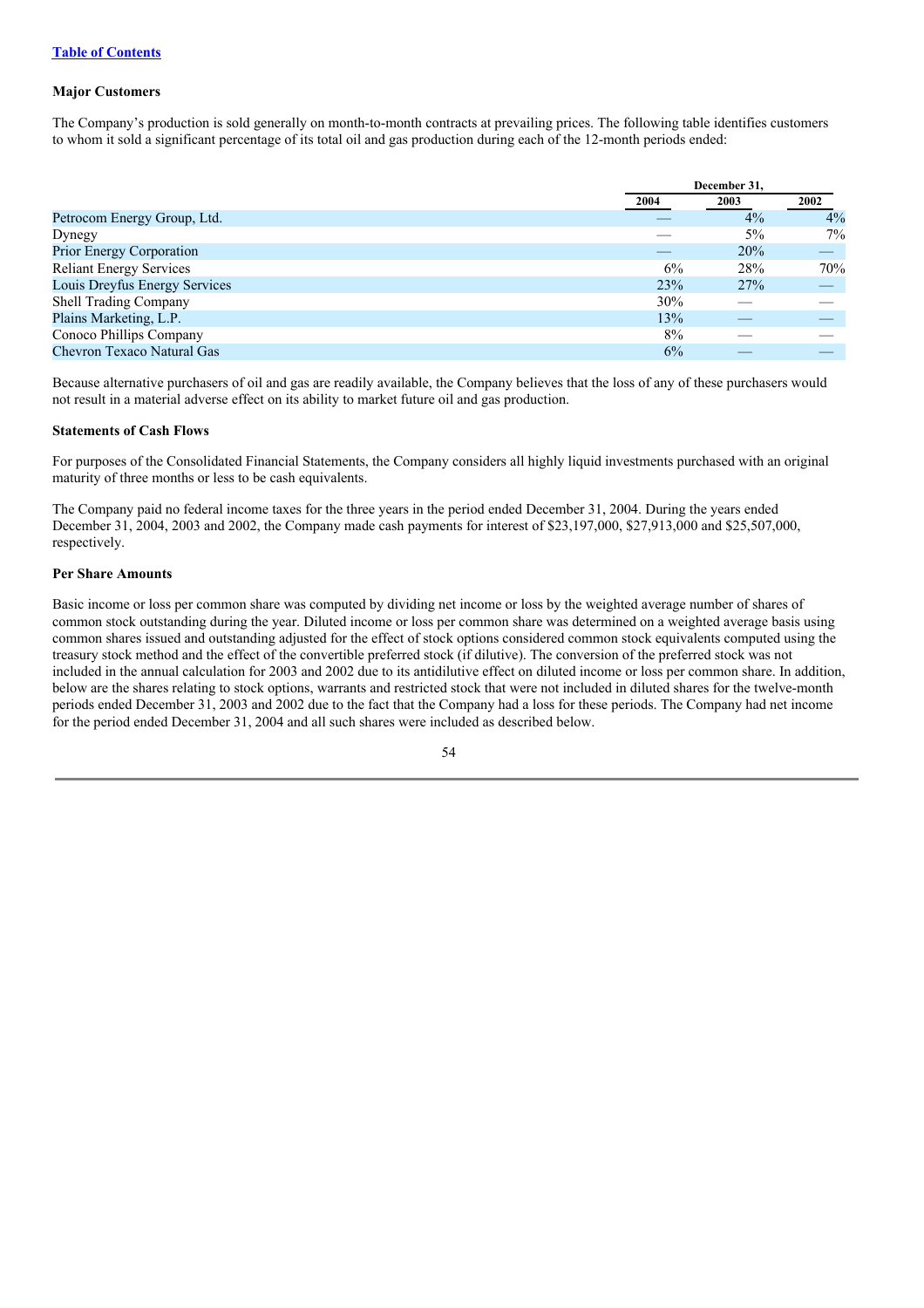|                         |      | <b>Twelve Months Ended December 31,</b><br>(in thousands) |
|-------------------------|------|-----------------------------------------------------------|
|                         | 2003 | 2002                                                      |
| Stock options           | 63   |                                                           |
| Warrants                | 424  | 372                                                       |
| <b>Restricted Stock</b> | 248  | 1 ລລ                                                      |

A reconciliation of the basic and diluted per share computation is as follows (in thousands, except per share amounts):

|                                                                                                      | 2004     | 2003                    | 2002        |
|------------------------------------------------------------------------------------------------------|----------|-------------------------|-------------|
| (a) Net income (loss) available to common shares                                                     | \$20,229 | \$(19,268)              | \$(2,948)   |
| Preferred dividends assuming conversion of preferred stock (if dilutive)                             | 1,272    |                         |             |
| (b) Income (loss) available to common shares assuming conversion of preferred stock (if<br>dilutive) | \$21,501 | \$(19,268)              | \$(2,948)   |
| (c) Weighted average shares outstanding                                                              | 15,796   | 13,662                  | 13,387      |
| Dilutive impact of stock options                                                                     | 233      |                         |             |
| Dilutive impact of restricted stock                                                                  | 75       |                         |             |
| Dilutive impact of warrants                                                                          | 894      |                         |             |
| Convertible preferred stock (if dilutive)                                                            | 680      |                         |             |
| (d) Total diluted shares                                                                             | 17,678   | 13,662                  | 13,387      |
| Stock options and warrants excluded due to the exercise price being greater than the stock price     | 89       | 2,297                   | 2,250       |
| Basic income (loss) per share $(a, c)$                                                               | 1.28     | <sup>\$</sup><br>(1.41) | (.22)<br>S. |
| Diluted income (loss) per share $(b,d)$                                                              | 1.22     | \$<br>(1.41)            | \$<br>(22)  |

## **Fair Value of Financial Instruments**

Fair value of cash, cash equivalents, accounts receivable, accounts payable, the capital lease and the senior secured credit facility approximates book value at December 31, 2004 and 2003. Fair value of long-term debt (specifically, the 9.75% Senior Notes) had an estimated fair value of 106% of face value at December 31, 2004. Fair value of long-term debt (specifically, the 10.125%, the 10.25%, and the 11% Senior Subordinated Notes and the 12% loans) had an estimated fair value of 100% of face value at December 31, 2003.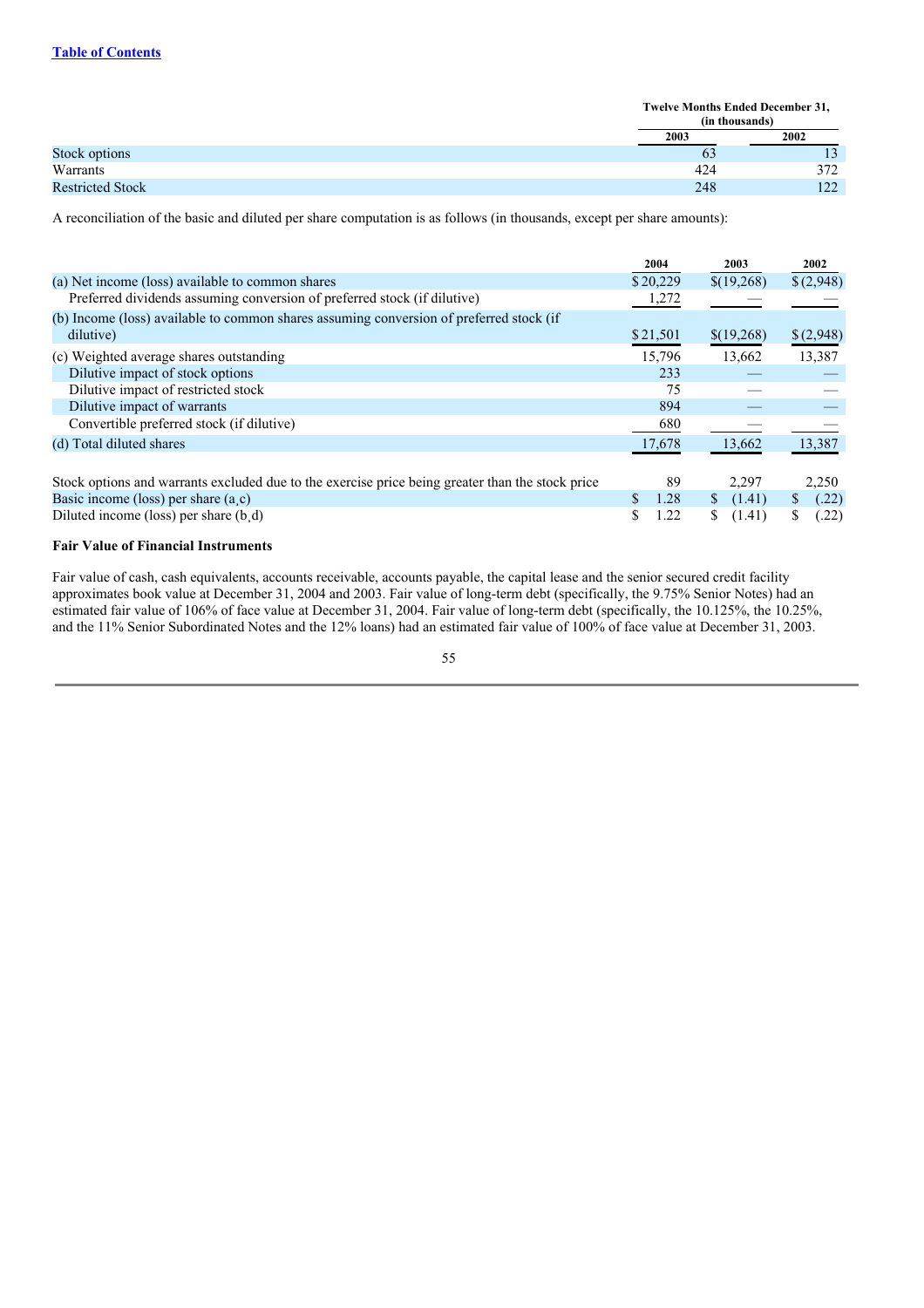## **3. INCOME TAXES**

The Company has recorded a net deferred tax asset at December 31, 2004 and 2003 and a valuation allowance at December 31, 2003 as follows:

|                                             | December 31,   |           |
|---------------------------------------------|----------------|-----------|
|                                             | 2004           | 2003      |
|                                             | (In thousands) |           |
| Federal net operating loss carryforwards    | \$56,271       | \$61,805  |
| Statutory depletion carryforward            | 4,124          | 4,255     |
| Alternative minimum tax credit carryforward | 326            |           |
| Temporary differences:                      |                |           |
| Oil and gas properties                      | (66,200)       | (66, 725) |
| Pipeline and other facilities               |                |           |
| Non-oil and gas property                    | (77)           | (16)      |
| Other                                       | 1,988          | 2,031     |
| SFAS 143-Asset Retirement Obligations       | 11,544         | 10,563    |
| Permanent differences:                      |                |           |
| Employee benefits                           | 787            | (428)     |
| Other                                       | (101)          | 17        |
| Total tax asset                             | 8,662          | 11,502    |
| Valuation allowance                         |                | (11,502)  |
| Net tax asset                               | \$8,662        |           |

SFAS 109 provides for the weighing of positive and negative evidence in determining whether it is more likely than not that a deferred tax asset is recoverable. The Company incurred losses in 2002 and 2003 and had losses on an aggregate basis for the three-year period ended December 31, 2003. Because of these cumulative losses the Company established a full valuation allowance of \$11.5 million as of December 31, 2003.

As a result of production from the Company's first two deepwater projects starting in November 2003, as well as refinancing its highest cost debt in 2004, the Company achieved profitable operations and has income on an aggregate basis for the three-year period ended December 31, 2004. Callon also expects 2005 production levels to exceed 2004 levels and expects to utilize most if not all of the deferred tax asset in 2005. As a result, the Company reversed the valuation allowance which had a balance of \$7.0 million as of December 31, 2004.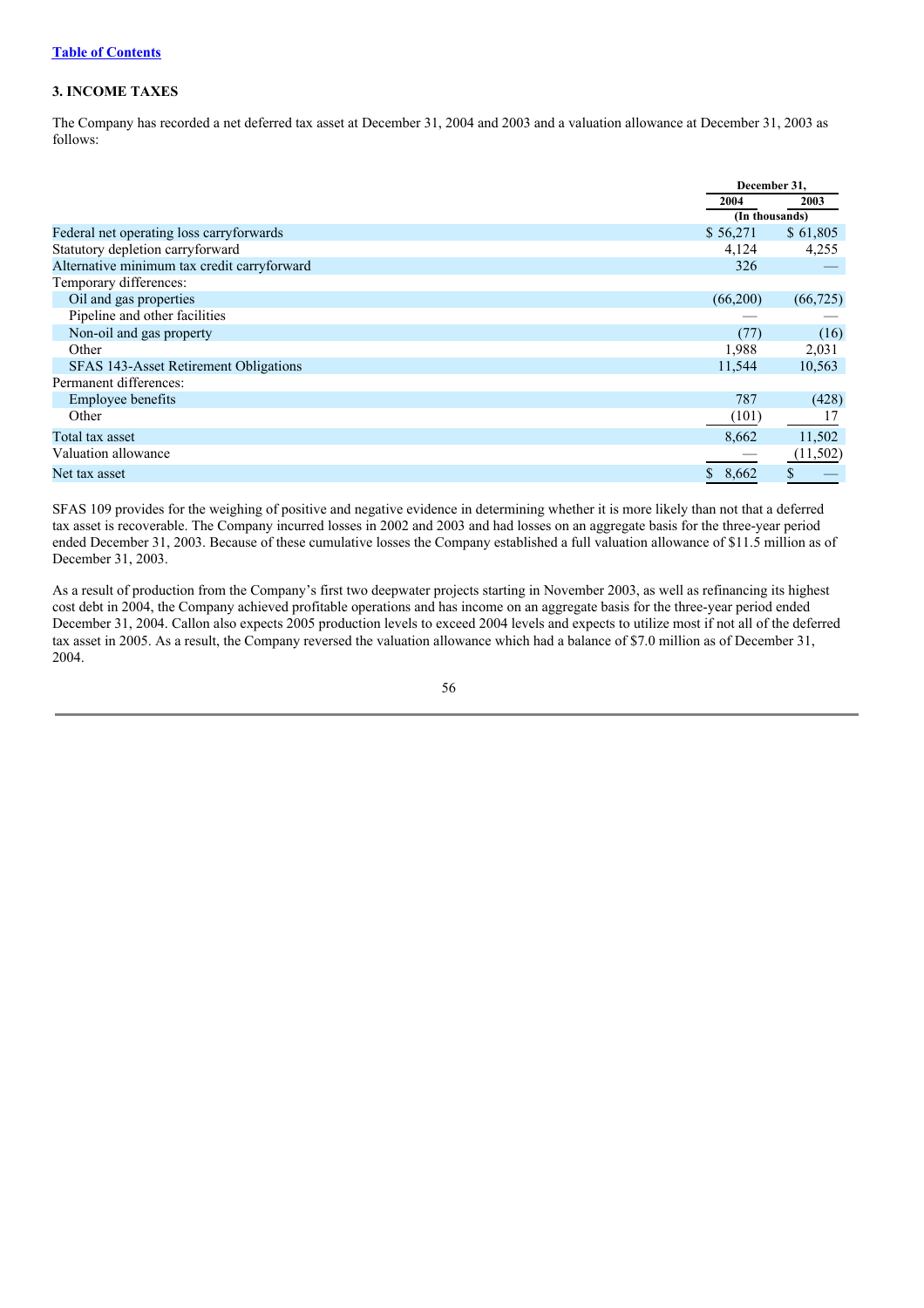Below is a reconciliation of the reported amount of income tax expense attributable to continuing operations for the year to the amount of income tax expense that would result from applying domestic federal statutory tax rates to pretax income from continuing operations.

|                                                                                |          | <b>Year Ended December 31.</b> |        |  |
|--------------------------------------------------------------------------------|----------|--------------------------------|--------|--|
|                                                                                | 2004     | 2003                           | 2002   |  |
| Income tax expense (benefit) computed at the statutory federal income tax rate | 35%      | (35%)                          | (35%)  |  |
| Change in valuation allowance                                                  | (84%)    | 118%                           |        |  |
| Write off of NOL's                                                             |          | $4\%$                          |        |  |
|                                                                                |          |                                |        |  |
| Effective income tax rate                                                      | $(49\%)$ | 87%                            | $35\%$ |  |

If not utilized, the Company's federal net operating loss carryforwards will expire in 2013 through 2018. The Company has significant state net operating loss carryforwards that are not included in the deferred tax asset above, as the Company does not anticipate generating taxable state income in the states in which these loss carryforwards apply. The Company has very limited state taxable income as primarily all of its revenue is generated in federal waters not subject to state income taxes.

## **4. OTHER COMPREHENSIVE INCOME**

A recap of the Company's 2004, 2003 and 2002 other comprehensive income (net of tax of \$1.0 million, \$242,000, and \$3.5 million, respectively) is shown below (in thousands):

|                                         |           | <b>Years Ended December 31,</b> |            |  |  |
|-----------------------------------------|-----------|---------------------------------|------------|--|--|
|                                         | 2004      | 2003                            | 2002       |  |  |
| Other comprehensive income (loss):      |           |                                 |            |  |  |
| Change in fair value of derivatives     | \$(1,863) | 449                             | (469)      |  |  |
| Amortization of Enron derivatives       |           |                                 | (5,971)    |  |  |
| Total other comprehensive income (loss) | \$(1,863) | 449                             | \$ (6,440) |  |  |
|                                         |           |                                 |            |  |  |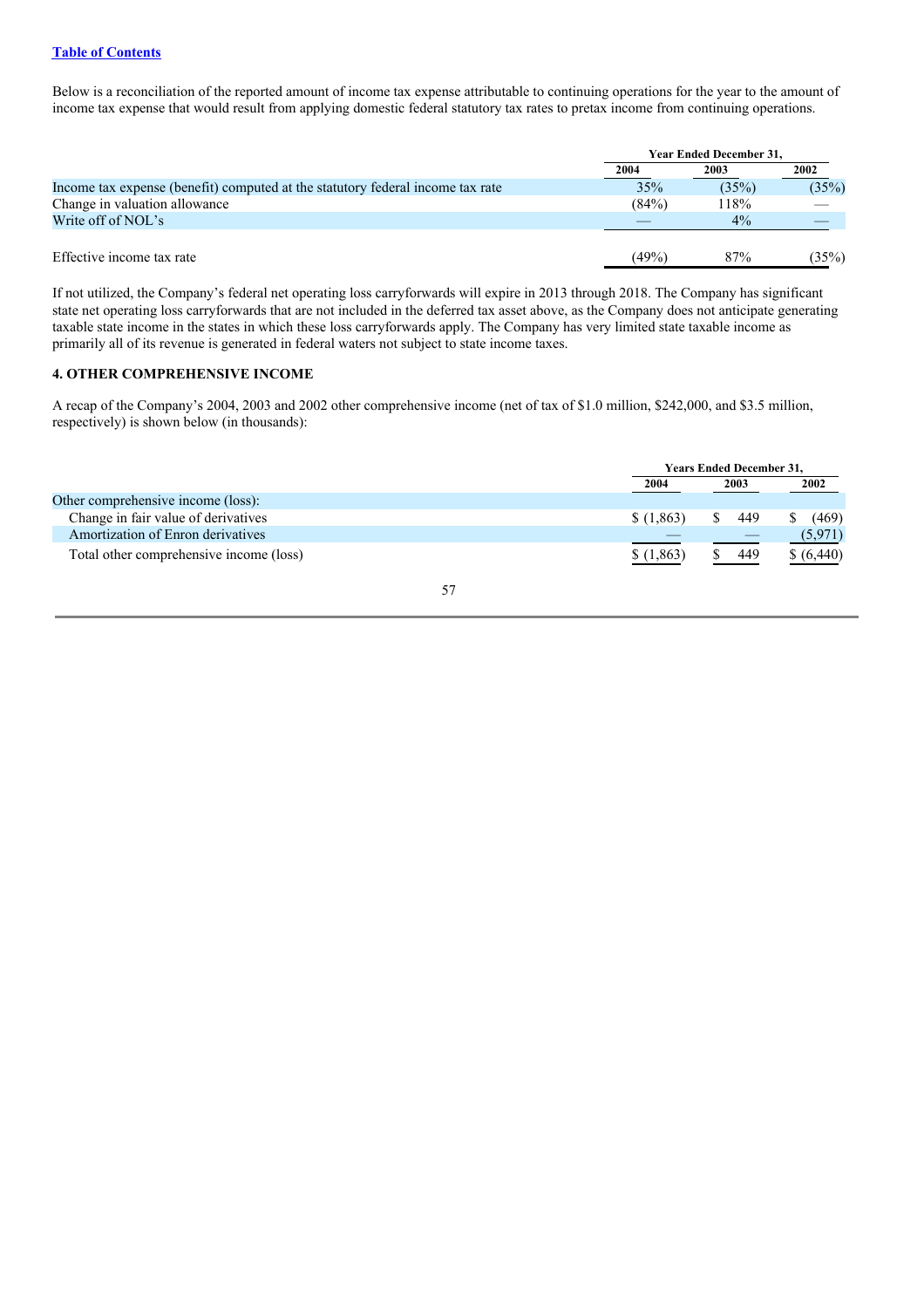## **5. LONG-TERM DEBT**

Long-term debt consisted of the following at:

|             | December 31,   |
|-------------|----------------|
| 2004        | 2003           |
|             | (In thousands) |
| 5,000<br>S. | \$30,000       |
|             |                |
|             | 21,772*        |
|             | $40,000*$      |
|             | 9,490          |
|             | 33,000         |
| 186,216     | 170,684        |
| 1,711       | 3,162          |
|             |                |
| 192,927     | 308,108        |
|             | 93,223*        |
|             |                |
| \$192,351   | \$214,885      |
|             | 576            |

\* \$62.9 million of 2004 senior subordinated notes are in this current portion and were retired on January 8, 2004.

**Senior Secured Credit Facility**. On June 15, 2004, the Company closed on a three-year senior secured credit facility underwritten by Union Bank of California, N.A. ("Union Bank") to replace the Company's credit facility with Wachovia Bank, National Association ("Wachovia Bank") which was expiring June 30, 2004. The credit facility includes an initial borrowing base of \$60 million, which may be adjusted semi-annually and can be increased to a maximum of \$175 million. Borrowings under the credit facility are secured by mortgages covering the Company's five largest fields. The credit facility bears interest at 0.25% above a defined base rate depending on utilization of the borrowing base or, at the option of the Company, LIBOR plus 1.5% to 2.25% based on utilization of the borrowing base. Under the senior secured credit facility, a commitment fee of 0.25% or 0.375% per annum, depending on the amount of the unused portion of the borrowing base, is payable quarterly.

The range of interest rates on the senior secured credit facilities for both Union Bank and Wachovia Bank combined were 3.09% to 5.50% for the 12 months ended December 31, 2004. The weighted average interest rate for the senior secured credit facilities debt outstanding at December 31, 2004 and 2003 was 4.16% and 15%, respectively.

As of December 31, 2004 there was \$5.0 million outstanding under the facility and Callon had an aggregate of \$2.3 million in outstanding letters of credit issued under the credit facility. These letters of credit secure obligations under the outstanding hedging contracts described in Note 6 to the Consolidated Financial Statements. The outstanding letters of credit reduce the amount available for borrowings under the credit facility. As a result, \$52.7 million was available for future borrowings under the credit facility as of December 31, 2004.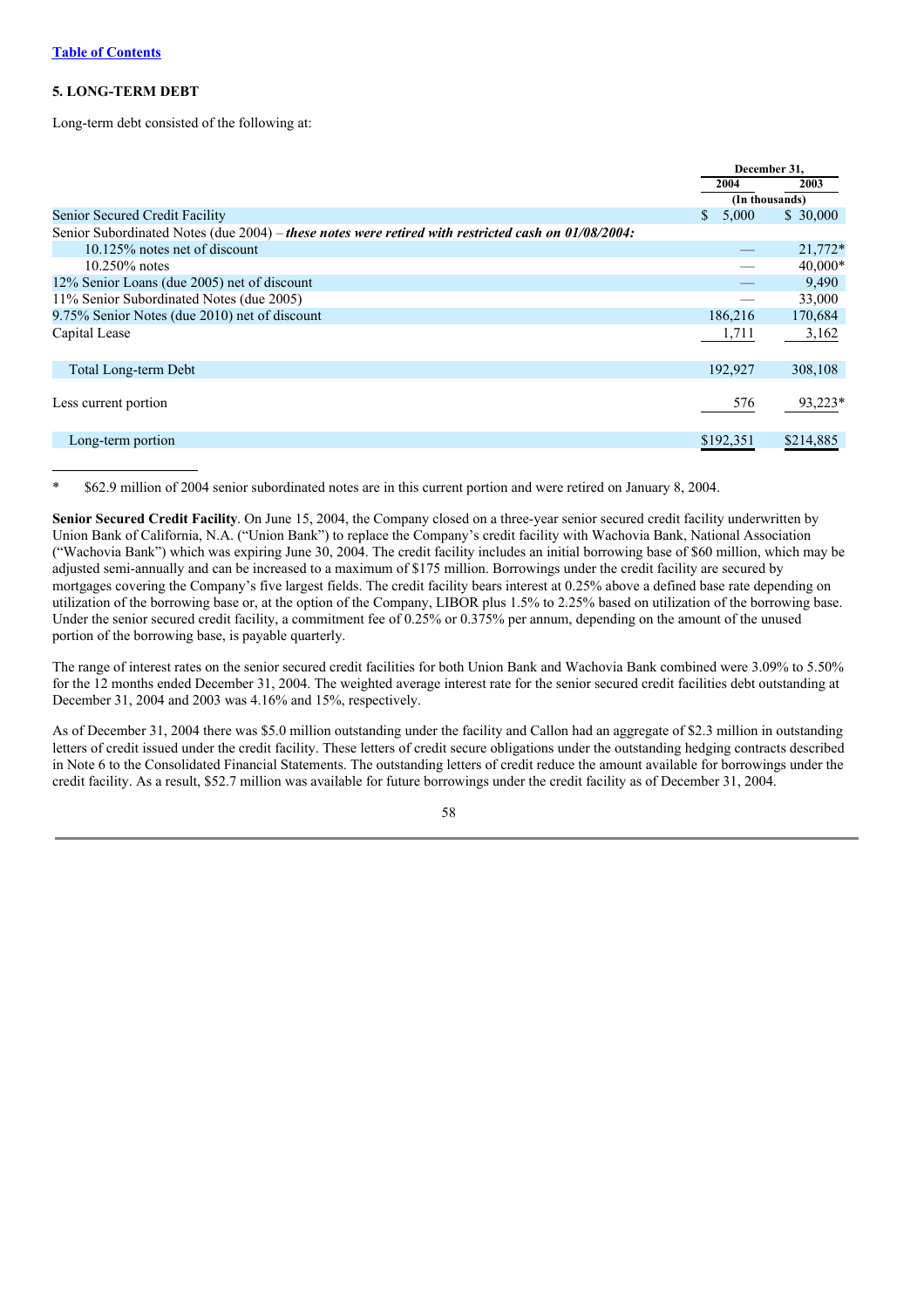**Restructured Debt**. In December 2003 and in the first half of 2004, the Company completed several transactions which restructured all debt that was maturing through 2005. The transactions were

- borrowing \$185 million pursuant to a senior unsecured credit facility for a term of seven years at an interest rate of 9.75% in December 2003;
- the formation of Medusa Spar LLC in which the Company contributed its 15% ownership in the deepwater spar production facilities in return for a 10% interest in Medusa Spar LLC and approximately \$25 million in cash;
- borrowing an additional \$15 million for a term of seven years at an interest rate of 9.75% pursuant to a senior unsecured credit agreement in the first quarter of 2004;
- closing a three-year senior secured credit facility with an initial borrowing base of \$60 million in June 2004 which can be increased by the lender to \$175 million; and
- closing the public offering of 3,450,000 shares of common stock priced at \$13.25 per share raising net proceeds of approximately \$44 million, after expenses, in June 2004.

Below is a list of the debt which was extinguished and restructured with the funds raised from the transactions above.

- the Company's \$22.9 million, 10.125% senior subordinated notes due in 2004
- the Company's \$40 million, 10.25% senior subordinated notes due in 2004
- the Company's \$95 million, 12% senior unsecured credit facility due in 2005
- the Company's \$33 million, 11% senior subordinated notes due in 2005

All of the above debt was extinguished before maturity which resulted in a loss on early extinguishment of debt for the twelve-month periods ended December 31, 2004 and 2003 of \$3.0 million and \$5.6 million, respectively. In addition to restructuring the Company's debt, Callon reduced the balance outstanding on its senior secured credit facility.

**9.75% Senior Notes (due 2010).** In December 2003 the Company borrowed \$185 million pursuant to a senior unsecured credit facility. The loans under the credit facility have a stated interest rate of 9.75% and a seven-year maturity. The net proceeds of \$181.3 million were used to redeem \$22.9 million of 10.125% senior subordinated notes due July 31, 2004, \$40 million of 10.25% senior subordinated notes due September 15, 2004 and \$85 million of our 12% loan due March 31, 2005 issued pursuant to a senior unsecured credit agreement dated July 29, 2001 plus a 1% pre-payment premium of \$850,000, and to reduce the balance outstanding under the Company's senior secured credit facility. In conjunction with the new senior unsecured notes, the Company issued detachable warrants to purchase 2.775 million shares of it's common stock at an exercise price of \$10 per share and an expiration date in December 2010. The warrants were valued at \$10.6 million and were treated as a discount on the debt. This senior unsecured debt matures December 8, 2010 and has an effective interest rate of 11.4%. The Company recorded the issuance of these new securities at a fair value of \$171 million. Deferred costs of \$14 million associated with the notes will be amortized over the life of the notes.

During March 2004, Callon borrowed an additional \$15 million under its 9.75% senior unsecured credit facility bringing the total outstanding under the facility to \$200 million. The net proceeds of approximately \$14 million were primarily used to retire the remaining \$10 million of 12% senior loans due March 31, 2005 plus a 1% call premium of \$100,000. The Company recorded the issuance of these additional new securities at a fair value of \$14 million. Deferred costs of \$1 million associated with the notes will be amortized over the life of the notes.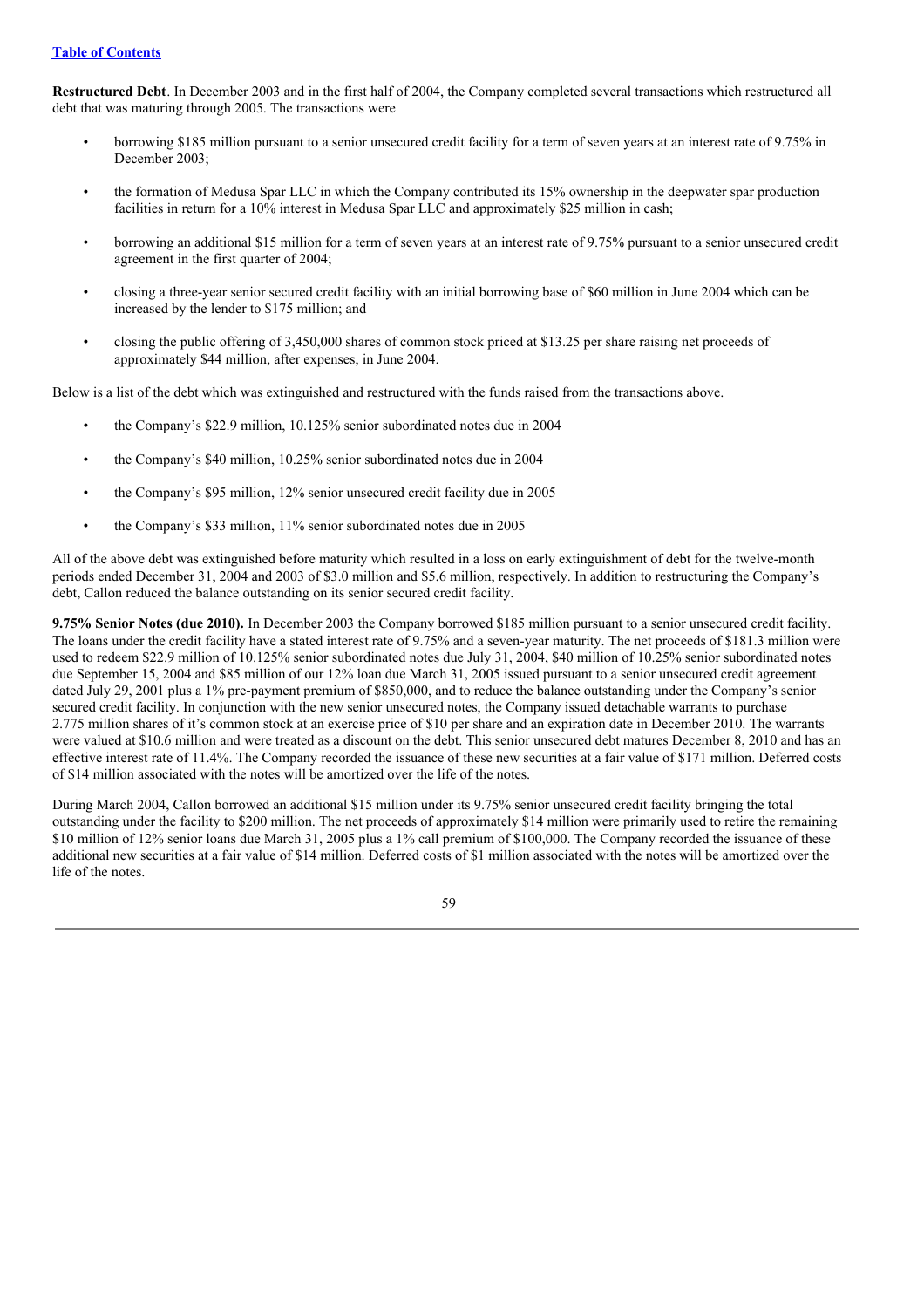In March 2004, the \$200 million in aggregate principal amount of loans outstanding under the 9.75% senior unsecured credit facility were exchanged for 9.75% Senior Notes due 2010, Series A, "Series A notes", issued pursuant to a senior indenture between Callon and American Stock Transfer & Trust Company dated March 15, 2004. On August 12, 2004, the Company completed an offer to exchange its 9.75% Senior Notes due 2010, Series B, that have been registered under the Securities Act of 1933, for all outstanding Series A notes.

**Capital Lease**. In December 2001, the Company entered into a 10-year gas processing agreement associated with a production facility on Callon's Mobile Block 952 Field with Hanover Compression Limited Partnership, which is being accounted for as a capital lease. Total minimum obligations are \$8.4 million with interest representing approximately \$2.8 million and the present value minimum obligations representing \$5.6 million.

**Restrictive Covenants**. The senior secured credit facility and the senior notes contain various covenants including restrictions on additional indebtedness and payment of cash dividends as well as maintenance of certain financial ratios. The Company was in compliance with these covenants at December 31, 2004.

## *Future minimum lease payments and debt maturities (in thousands) are as follows:*

| Year            | <b>Capital Lease</b><br><b>Payments</b> | Debt                           |
|-----------------|-----------------------------------------|--------------------------------|
| 2005            | 822<br>Φ                                | J                              |
| 2006            | 439                                     |                                |
| 2007            | 348                                     | 5,000                          |
| 2008            | 228                                     | $\overbrace{\hspace{25mm}}^{}$ |
| 2009            | 229                                     | $-$                            |
| Thereafter<br>. | 465                                     | 200,000                        |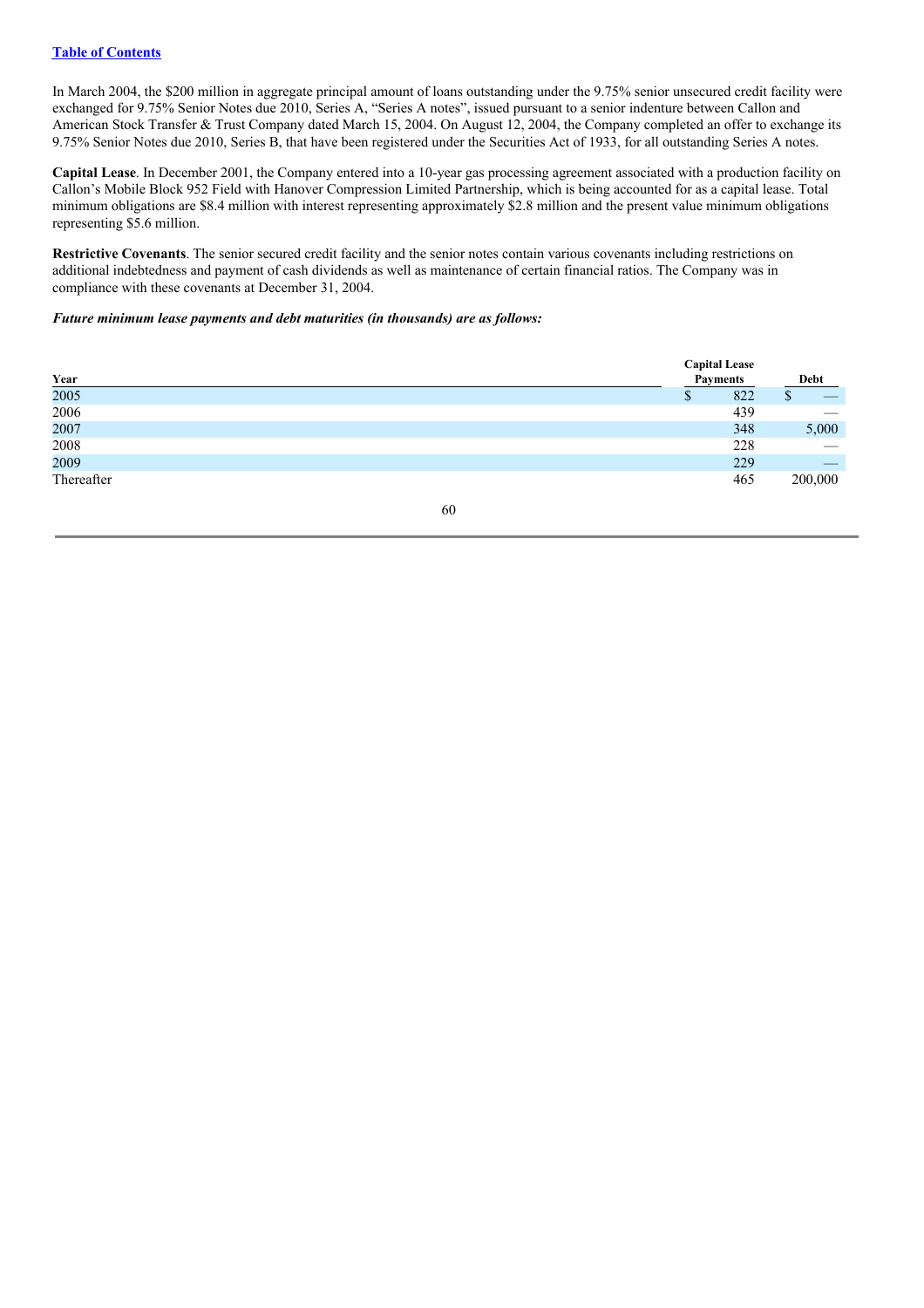## **6. DERIVATIVES**

The Company periodically uses derivative financial instruments to manage oil and gas price risk. Settlements on commodity price contracts are generally based upon the difference between the contract price or prices specified in the derivative instrument and a NYMEX price or other cash or futures index price.

The Company's derivative contracts that are accounted for as cash flow hedges under SFAS 133 are recorded at fair market value and the changes in fair value are recorded through other comprehensive income (loss), net of tax, in stockholders' equity. The cash settlements on these contracts are recorded as an increase or decrease in oil and gas sales. Cash settlements on the derivative contracts for the twelvemonth periods ended December 31, 2004 and 2003 resulted in a reduction of oil and gas sales in the amount of \$13.8 million and \$2.9 million, respectively, and an increase in oil and gas sales of \$9.2 million for the twelve-month period ended December 31, 2002.

The changes in fair value of the Company's derivative contracts that are not designated as effective cash flow hedges are recorded through the statement of operations as derivative expense. In addition, the change in fair value relating to the ineffective portion of cash flow hedges is recorded as derivative expense. The following table summarizes derivative expense for the periods presented (in thousands):

|                                                                                              | December 31. |       |      |
|----------------------------------------------------------------------------------------------|--------------|-------|------|
|                                                                                              | 2004         | 2003  | 2002 |
| Ineffective portion of hedges qualifying for hedge accounting included in derivative expense | \$(1.209)    |       |      |
| Non-designated derivative contracts included in derivative expense                           | (162)        | (535) | 708) |
|                                                                                              | \$(1,371)    | (535) | 708) |
|                                                                                              |              |       |      |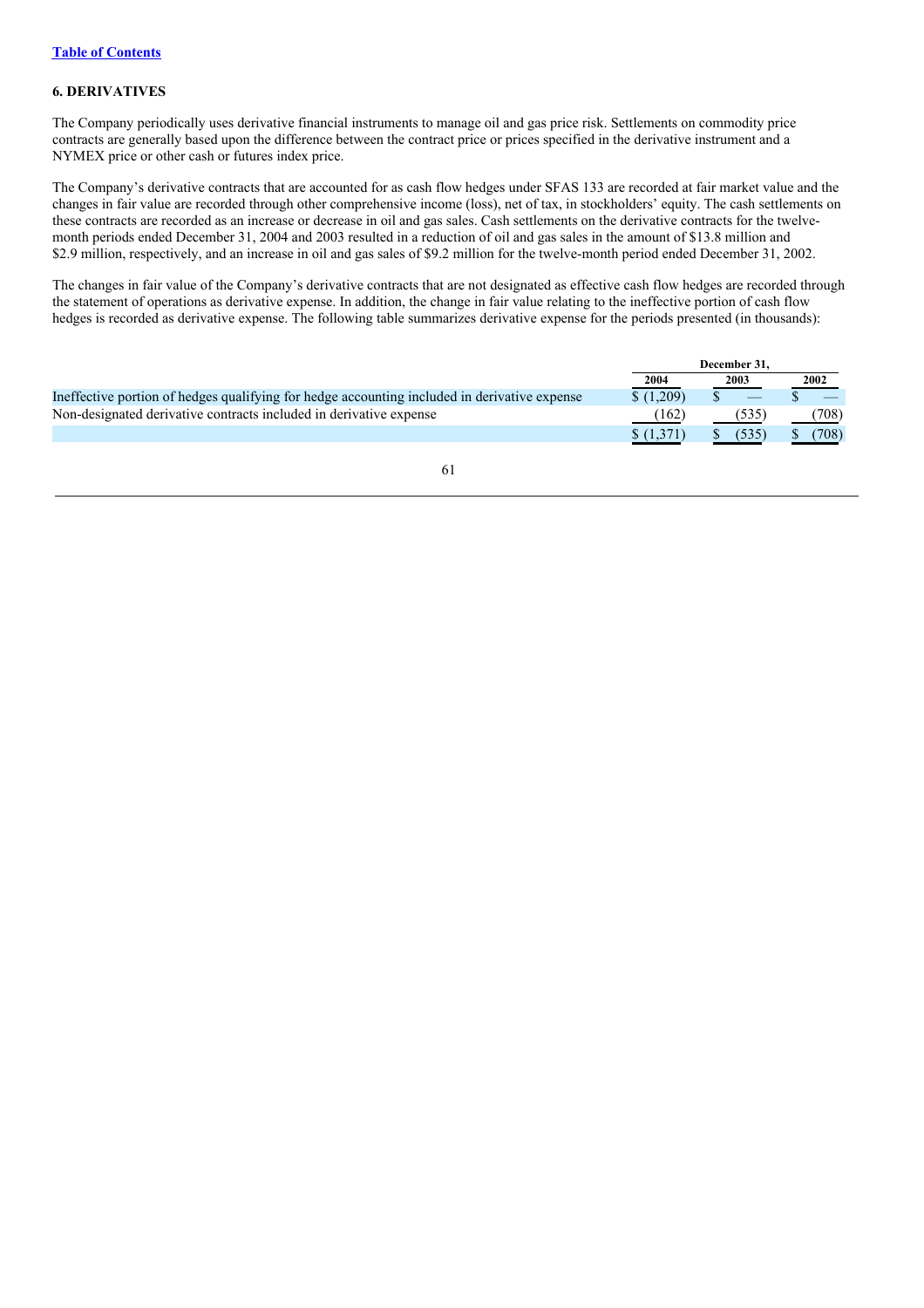## **Table of [Contents](#page-0-0)**

The fair value of all the oil and a portion of the gas derivative contracts at December 31, 2004 was a current liability of \$2,993,000. The fair value of the remaining portion of the gas derivative contracts was a current asset of \$1,570,000.

Listed in the table below are the outstanding derivative contracts as of December 31, 2004:

Swaps

| Product          | Volumes per<br>Month | Quantity<br>Type | Average<br>Price | Period      |
|------------------|----------------------|------------------|------------------|-------------|
| Oil              | 30,000               | <b>Bbls</b>      | \$ 31.29         | 01/05       |
| Oil              | 15,000               | <b>Bbls</b>      | \$30.00          | 01/05-03/05 |
| $D_{3,14\alpha}$ |                      |                  |                  |             |

Puts

| Product<br>Oil<br>Oil | Volumes per<br>Month<br>50,000<br>7.000 | <b>Quantity</b><br>Type<br><b>Bbls</b><br><b>Bbls</b> | Average<br>Price<br>\$35.00<br>\$35.00 | Period<br>$02/05 - 06/05$<br>$01/05 - 12/05$ |
|-----------------------|-----------------------------------------|-------------------------------------------------------|----------------------------------------|----------------------------------------------|
| Natural Gas           | 270,000                                 | <b>MMBtu</b>                                          | <sup>S</sup><br>5.00                   | $04/05 - 10/05$                              |
| Natural Gas           | 120,000                                 | <b>MMBtu</b>                                          | 5.00<br>S.                             | $01/05 - 10/05$                              |
| Natural Gas           | 100,000                                 | <b>MMBtu</b>                                          | 5.00<br>S.                             | $04/05 - 12/05$                              |
| Natural Gas           | 300,000                                 | <b>MMBtu</b>                                          | 6.50<br>S                              | $01/05 - 03/05$                              |

Collars

|                 |             |                 | Average                | Average                |                 |
|-----------------|-------------|-----------------|------------------------|------------------------|-----------------|
|                 | Volumes per | <b>Quantity</b> | Floor                  | Ceiling                |                 |
| Product         | Month       | Type            | Price                  | Price                  | Period          |
| O <sub>il</sub> | 45,000      | <b>Bbls</b>     | \$29.33                | \$32.17                | 01/05           |
| O <sub>il</sub> | 15,000      | <b>Bbls</b>     | \$32.50                | \$40.00                | $01/05 - 12/05$ |
| O <sub>il</sub> | 15,208      | <b>Bbls</b>     | \$40.00                | \$50.00                | $01/05 - 12/05$ |
| O <sub>il</sub> | 15,000      | <b>Bbls</b>     | \$32.50                | \$40.00                | $02/05 - 12/05$ |
| O <sub>il</sub> | 15,000      | <b>Bbls</b>     | \$35.00                | \$43.50                | $03/05 - 12/05$ |
|                 |             |                 |                        |                        |                 |
| Natural Gas     | 300,000     | <b>MMBtu</b>    | S.<br>5.00             | \$<br>6.91             | $01/05 - 03/05$ |
| Natural Gas     | 190,000     | <b>MMBtu</b>    | \$<br>5.00             | \$12.80                | $01/05 - 03/05$ |
| Natural Gas     | 100,000     | <b>MMBtu</b>    | \$<br>5.00             | \$<br>7.75             | $04/05 - 10/05$ |
| Natural Gas     | 200,000     | <b>MMBtu</b>    | 5.75<br>$\mathbb{S}^-$ | $\mathbb{S}^-$<br>7.75 | $04/05 - 10/05$ |
|                 |             |                 |                        |                        |                 |

## **7. COMMITMENTS AND CONTINGENCIES**

As described in Note 11, abandonment trusts (the "Trusts") have been established for future abandonment obligations of those oil and gas properties of the Company burdened by a net profits interest. The management of the Company believes the Trusts will be sufficient to offset those future abandonment liabilities; however, the Company is responsible for any abandonment expenses in excess of the Trusts' balances. As of December 31, 2004, total estimated site restoration, dismantlement and abandonment costs were approximately \$7.8 million, net of expected salvage value. Substantially all such costs are expected to be funded through the Trusts' funds, all of which will be accessible to the Company when abandonment work begins. In addition, as a working interest owner and/or operator of oil and gas properties, the Company is responsible for the cost of abandonment of such properties. See Notes 2 and 8.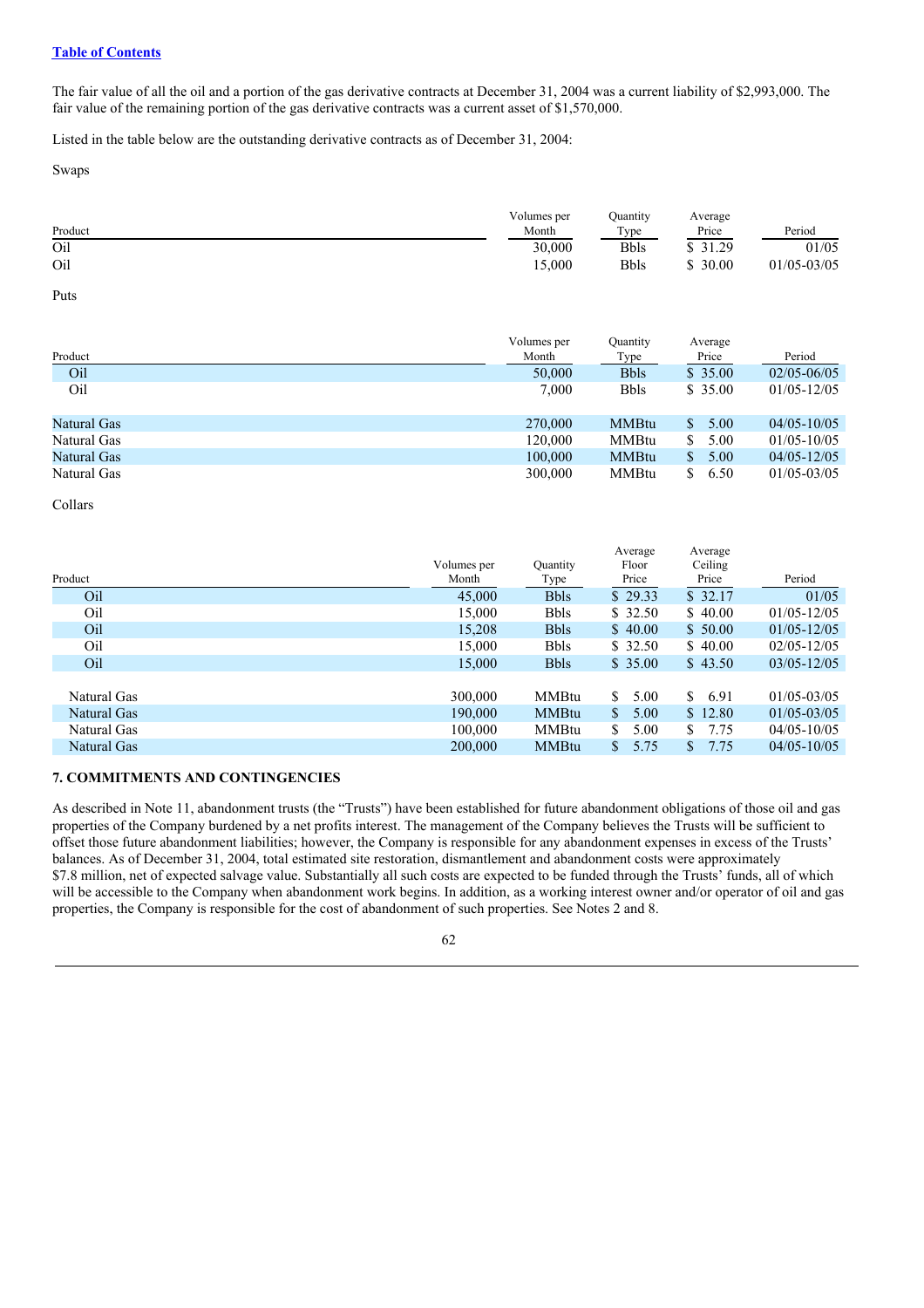From time to time, the Company, as part of the Consolidation and other capital transactions, entered into registration rights agreements whereby certain parties to the transactions are entitled to require the Company to register common stock of the Company owned by them with the Securities and Exchange Commission for sale to the public in firm commitment public offerings and generally to include shares owned by them, at no cost, in registration statements filed by the Company. Costs of the offering will not include broker's discounts and commissions, which will be paid by the respective sellers of the common stock.

The Company is involved in various claims and lawsuits incidental to its business. In the opinion of management, the ultimate liability thereunder, if any, will not have a material adverse effect on the financial position or results of operations of the Company.

The Company's Medusa deepwater property is eligible for royalty suspensions pursuant to the Deep Water Royalty Relief Act. However, the federal offshore leases covering this property contains "price threshold" provisions for oil and gas prices. Under these "price threshold" provisions, if the average monthly New York Mercantile Exchange (NYMEX) sales price for oil or gas during a fiscal year exceeds the price threshold for oil or gas, respectively, then royalties on the associated production must be paid to the Minerals Management Service (MMS) at the rate stipulated in the lease. The price thresholds are adjusted annually by the implicit price deflator for the GDP. The determination of whether or not royalties are due as a result of the average NYMEX price exceeding the price threshold is made during the first quarter of the succeeding year. Any royalty payments due must be made shortly after this determination is made. If a royalty payment is due for all production during a year as a result of exceeding the price threshold, the lessee is required to make monthly royalty payments during the succeeding fiscal year for the succeeding year's production. If at the end of any year the average NYMEX price is below the price threshold, the lessee can apply for a refund for any associated royalties paid during that year and the lessee will not be required to pay royalties monthly during the succeeding year for the succeeding year's production.

The thresholds and the average NYMEX prices are calculated by the MMS. The average NYMEX price for 2004 was \$41.38 per barrel of oil and \$6.18 per MMBtu of natural gas. For the year ended December 31, 2004 the thresholds were \$34.23 per barrel of oil and \$4.28 per MMBtu of natural gas, subject to finalization of the adjustment for the 2004 GDP implicit price deflator. The Company was required to make monthly royalty payments for 2004 gas production. The Company accrued payments for 2004 oil royalties and will be required to pay these royalties to the MMS in the first quarter of 2005 after finalization of the price threshold. The Company will be required to make monthly royalty payments for both oil and gas production for 2005.

In the year succeeding the year in which any of the Company's properties became subject to royalties as the result of the average NYMEX price exceeding the price threshold, the portion of reserves attributable to potential future royalties would not be included in a year-end reserve report. However, if the average NYMEX prices were below the price thresholds in subsequent years, our reserves would be increased to reflect reserves previously attributed to future royalties. As a result, reported oil and gas reserves could materially increase or decrease, depending on the relation of price thresholds versus the average NYMEX prices. The reduction in revenues resulting from an obligation to pay these royalties and subsequent reduction of proved reserves could have a material adverse effect on the Company's results of operations and financial condition. The Company's reserve report as of December 31, 2004 excluded oil and gas reserves for Medusa that are subject to MMS royalties as a result of the average 2004 NYMEX prices for oil and gas exceeding the price thresholds.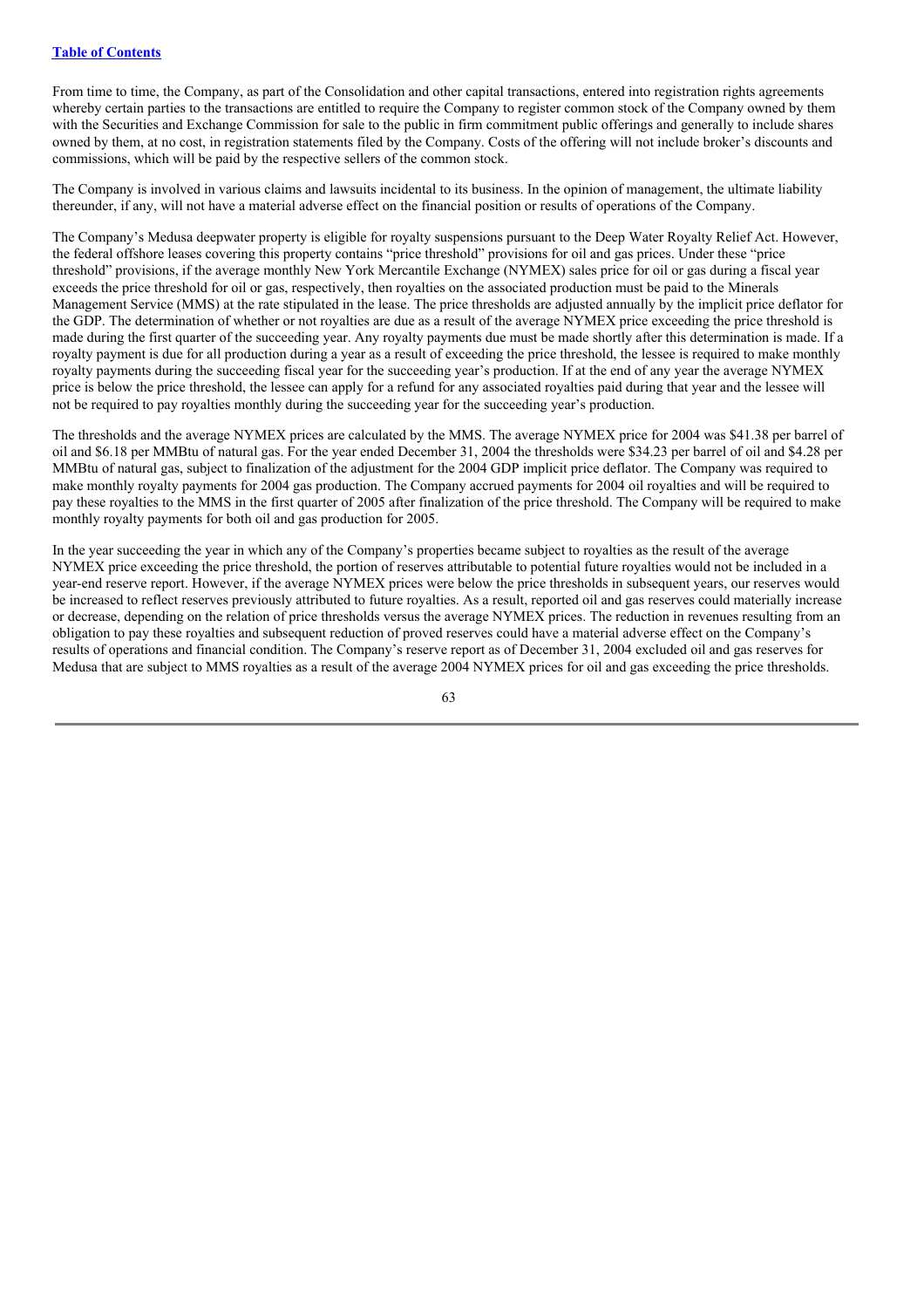The Company's activities are subject to federal, state and local laws and regulations governing environmental quality and pollution control. Although no assurances can be made, the Company believes that, absent the occurrence of an extraordinary event, compliance with existing federal, state and local laws, rules and regulating the release of materials in the environment or otherwise relating to the protection of the environment will not have a material effect upon the capital expenditures, earnings or the competitive position of the Company with respect to its existing assets and operations. The Company cannot predict what effect additional regulation or legislation, enforcement polices thereunder, and claims for damages to property, employees, other persons and the environment resulting from the Company's operations could have on its activities.

#### **8. ASSET RETIREMENT OBLIGATIONS**

As discussed in Note 2, the Company adopted SFAS 143 on January 1, 2003. The impact of adopting the statement resulted in a gain of \$181,000, net of tax, which was reported as a cumulative effect of change in accounting principle.

Approximately \$30.3 million was recorded as the present value of asset retirement obligations on January 1, 2003 with the adoption of SFAS 143 related to the Company's oil and gas properties. Interest is accreted on this amount and reported as accretion expense in the Consolidated Statements of Operations.

Assets, primarily short-term U.S. Government securities, of approximately \$7.7 million at December 31, 2004, of which \$2.1 million is current, are recorded as restricted investments. These assets are held in abandonment trusts dedicated to pay future abandonment costs of oil and gas properties in which the Company has sold a net profits interest. If there is any excess of trust assets over abandonment costs, the excess will be distributed to the net profits interest owners.

The following table summarizes the activity for the Company's asset retirement obligation:

|                                                    | <b>Twelve Months Ended</b> |                   |   |                   |  |
|----------------------------------------------------|----------------------------|-------------------|---|-------------------|--|
|                                                    |                            | December 31, 2004 |   | December 31, 2003 |  |
| Asset retirement obligation at beginning of period | ъ                          | 33,691            | S |                   |  |
| Liability recognized upon adoption                 |                            |                   |   | 30,251            |  |
| Accretion expense                                  |                            | 3,400             |   | 2,884             |  |
| Net profits interest accretion                     |                            | 459               |   | 371               |  |
| Liabilities incurred                               |                            | 3,065             |   | 3,649             |  |
| Liabilities settled                                |                            | (2,076)           |   | (2,847)           |  |
| Revisions to estimate                              |                            | (257)             |   | (617)             |  |
| Asset retirement obligation at end of period       |                            | 38,282            |   | 33,691            |  |
| Less: current retirement obligation                |                            | (13,300)          |   | (8,571)           |  |
| Long-term retirement obligation                    |                            | 24,982            |   | 25,120            |  |

Pro forma net income and earnings per share are not presented for the 12 months ended December 31, 2002 because the pro forma application of SFAS 143 to the prior periods would not result in pro forma net income and earnings per share materially different from the actual amounts reported for the periods in the accompanying Consolidated Statements of Operations.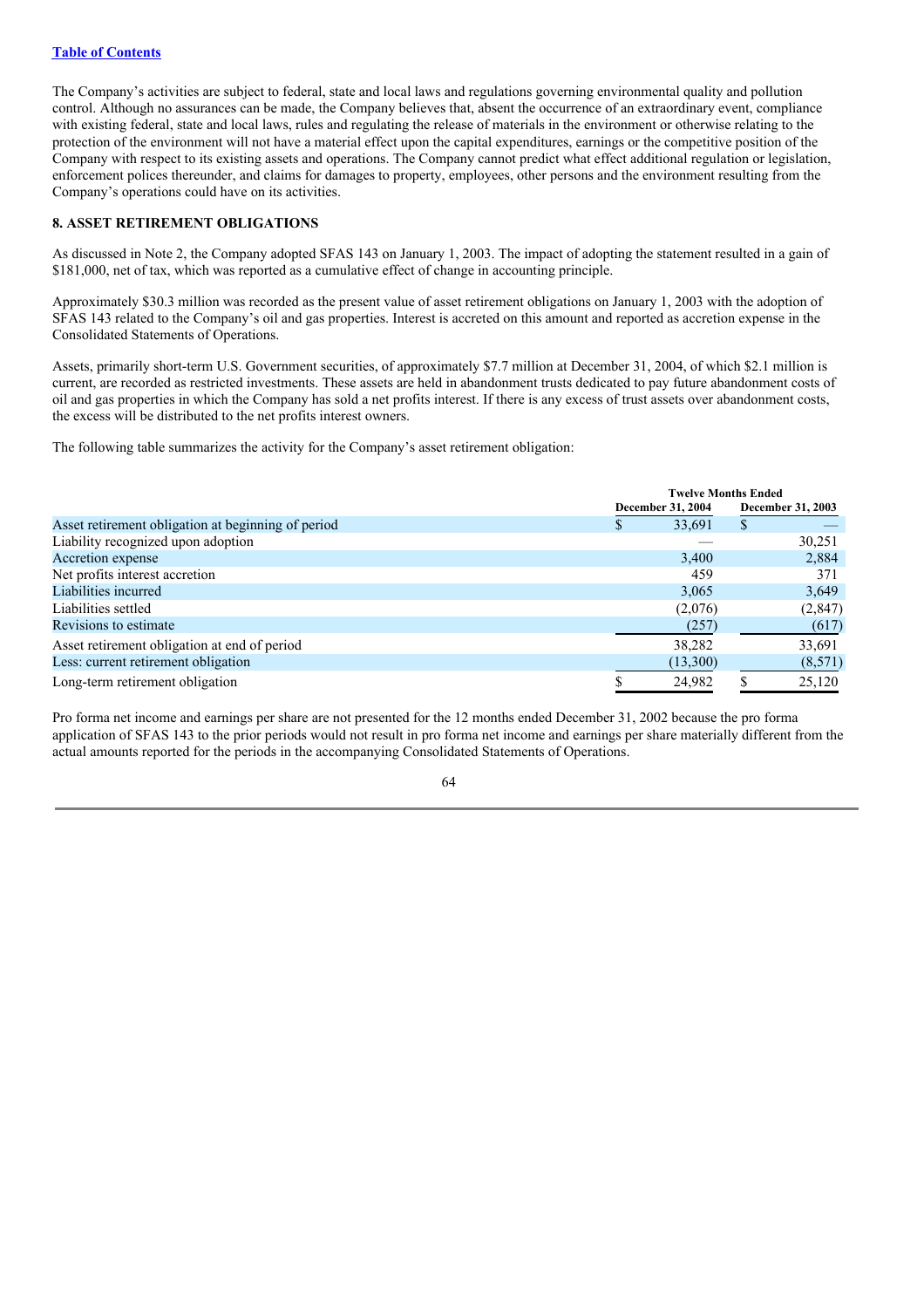## **9. OIL AND GAS PROPERTIES**

The following table discloses certain financial data relating to the Company's oil and gas activities, all of which are located in the United **States**.

|                                                       |           | <b>Years Ended December 31.</b> |           |  |  |
|-------------------------------------------------------|-----------|---------------------------------|-----------|--|--|
|                                                       | 2004      | 2003                            | 2002      |  |  |
|                                                       |           | (In thousands)                  |           |  |  |
| Capitalized costs incurred:                           |           |                                 |           |  |  |
| <b>Evaluated Properties-</b>                          |           |                                 |           |  |  |
| Beginning of period balance                           | \$802,912 | \$762,918                       | \$704,937 |  |  |
| Property acquisition costs                            | 1,355     | 1,154                           | 1,471     |  |  |
| <b>Exploration costs</b>                              | 26,749    | 21,390                          | 17,851    |  |  |
| Development costs                                     | 32,004    | 33,972                          | 43,151    |  |  |
| SFAS 143-Asset Retirement Obligation                  | (918)     | 18,002                          |           |  |  |
| Medusa Spar transaction                               |           | (33, 542)                       |           |  |  |
| Sale of mineral interests                             | (1)       | (982)                           | (4, 492)  |  |  |
| End of period balance                                 | \$862,101 | \$802,912                       | \$762,918 |  |  |
| Unevaluated Properties (excluded from amortization) - |           |                                 |           |  |  |
| Beginning of period balance                           | \$34,251  | \$40,997                        | \$37,560  |  |  |
| <b>Additions</b>                                      | 16,367    | 5,228                           | 5,802     |  |  |
| Capitalized interest                                  | 4,577     | 4,862                           | 5,289     |  |  |
| Transfers to evaluated                                | (16, 153) | (16, 836)                       | (7,654)   |  |  |
| End of period balance                                 | \$39,042  | \$34,251                        | \$40,997  |  |  |
| Accumulated depreciation, depletion and amortization- |           |                                 |           |  |  |
| Beginning of period balance                           | \$447,000 | \$426,254                       | \$399,339 |  |  |
| Provision charged to expense                          | 47,453    | 28,195                          | 26,915    |  |  |
| Cumulative effect of change in accounting Principle   |           | (7, 449)                        |           |  |  |
| End of period balance                                 | \$494,453 | \$447,000                       | \$426,254 |  |  |

Unevaluated property costs, primarily lease acquisition costs incurred at federal and state lease sales, unevaluated drilling costs, capitalized interest and general and administrative costs being excluded from the amortizable evaluated property base, consisted of \$10.2 million incurred in 2004, \$7.5 million incurred in 2003 and \$21.3 million incurred in 2002 and prior. These costs are directly related to the acquisition and evaluation of unproved properties and major development projects. The excluded costs and related reserves are included in the amortization base as the properties are evaluated and proved reserves are established or impairment is determined. The Company expects that the majority of these costs will be evaluated over the next three to five-year period.

Depletion per unit-of-production (thousand cubic feet of gas equivalent) amounted to \$2.18, \$2.03 and \$1.73 for the years ended December 31, 2004, 2003, and 2002, respectively.

Under the full-cost accounting rules of the SEC, the Company reviews the carrying value of its proved oil and gas properties each quarter. Under these rules, capitalized costs of proved oil and gas properties net of accumulated depreciation, depletion and amortization (DD&A) and deferred income taxes, may not exceed the present value of estimated future net cash flows from proved oil and gas reserves, discounted at 10 percent, plus the lower of cost or fair value of unproved properties included in the costs being amortized, net of related tax effects. These rules generally require pricing future oil and gas production at the unescalated market price for oil and gas at the end of each fiscal quarter and require a write-down if the "ceiling" is exceeded, unless prices recover sufficiently before the date of the auditor's report. Given the volatility of oil and gas prices, it is reasonably possible that the Company's estimate of discounted future net cash flows from proved oil and gas reserves could change in the near term. If oil and gas prices decline significantly, even if only for a short period of time, it is possible that writedowns of oil and gas properties could occur in the future.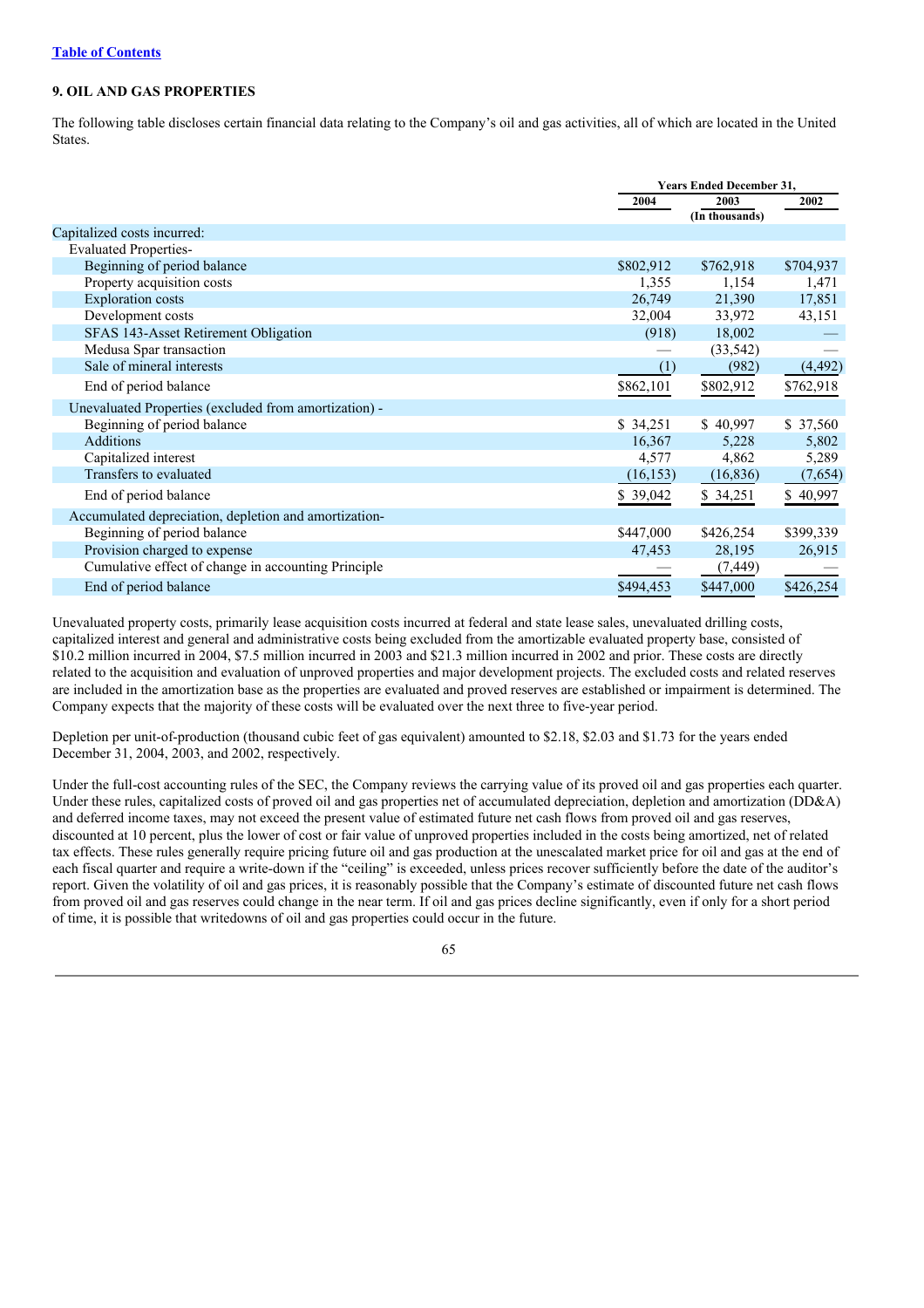of related tax effects. These rules generally require pricing future oil and gas production at the unescalated market price for oil and gas at the end of each fiscal quarter and require a write-down if the "ceiling" is exceeded, unless prices recover sufficiently before the date of the auditor's report. Given the volatility of oil and gas prices, it is reasonably possible that the Company's estimate of discounted future net cash flows from proved oil and gas reserves could change in the near term. If oil and gas prices decline significantly, even if only for a short period of time, it is possible that writedowns of oil and gas properties could occur in the future.

## **10. CONSOLIDATING CONDENSED FINANCIAL INFORMATION**

Certain of the Company's subsidiaries have fully and unconditionally guaranteed the payment of all obligations under the Company's \$200 million 9.75% Senior Notes due 2010 and the \$175 million senior secured credit facility. The following tables present the consolidating condensed financial information of Callon Petroleum Company, as the parent company, and guarantor subsidiaries of Callon Petroleum Company balance sheets as of December 31, 2004 and December 31, 2003, and statements of income and cash flows for the twelve-month periods ended December 31, 2004, December 31, 2003 and December 31, 2002.

#### **Callon Petroleum Company Consolidating Condensed Guarantor Subsidiaries and Parent Company Financial Information As of December 31, 2004 and December 31, 2003 And For The Twelve-Month Periods Ended December 31, 2004, December 31, 2003 and December 31, 2002 Unaudited (In thousands)**

|                                            |    | Callon Petroleum<br>Company<br>(Parent<br>Obligor) | Guarantor<br>Subsidiaries | Consolidating<br>and<br>Eliminating<br>Entries<br>As of December 31, 2004 | Callon Petroleum<br>Company<br>Consolidated |
|--------------------------------------------|----|----------------------------------------------------|---------------------------|---------------------------------------------------------------------------|---------------------------------------------|
| <b>Balance Sheet</b>                       |    |                                                    |                           |                                                                           |                                             |
| Current assets                             | \$ | 728                                                | 27,348<br>$\mathbf{s}$    | <sup>\$</sup>                                                             | \$<br>28,076                                |
| Intercompany receivables                   |    | 297,480                                            |                           | (297, 480)                                                                |                                             |
| Investment in subsidiaries                 |    | 90,253                                             | 1,903                     | (92, 156)                                                                 |                                             |
| Oil and gas properties                     |    | 1,463                                              | 405,227                   |                                                                           | 406,690                                     |
| Other assets                               |    | 2,357                                              | 20,400                    |                                                                           | 22,757                                      |
| <b>Total</b> assets                        | \$ | 392,281                                            | \$454,878                 | \$ (389,636)                                                              | \$<br>457,523                               |
| Current liabilities                        | \$ | 634                                                | \$<br>40,482              |                                                                           | 41,116                                      |
| Intercompany payables                      |    |                                                    | 297,480                   | (297, 480)                                                                |                                             |
| Long-term debt, less current maturities    |    | 191,216                                            | 1,135                     |                                                                           | 192,351                                     |
| Other accrued liabilities                  |    | 236                                                | 25,508                    |                                                                           | 25,744                                      |
| Stockholders' equity                       |    | 200,195                                            | 90,273                    | (92, 156)                                                                 | 198,312                                     |
| Total liabilities and stockholders' equity | S  | 392,281                                            | \$454,878                 | \$ (389,636)                                                              | \$<br>457,523                               |
|                                            | 66 |                                                    |                           |                                                                           |                                             |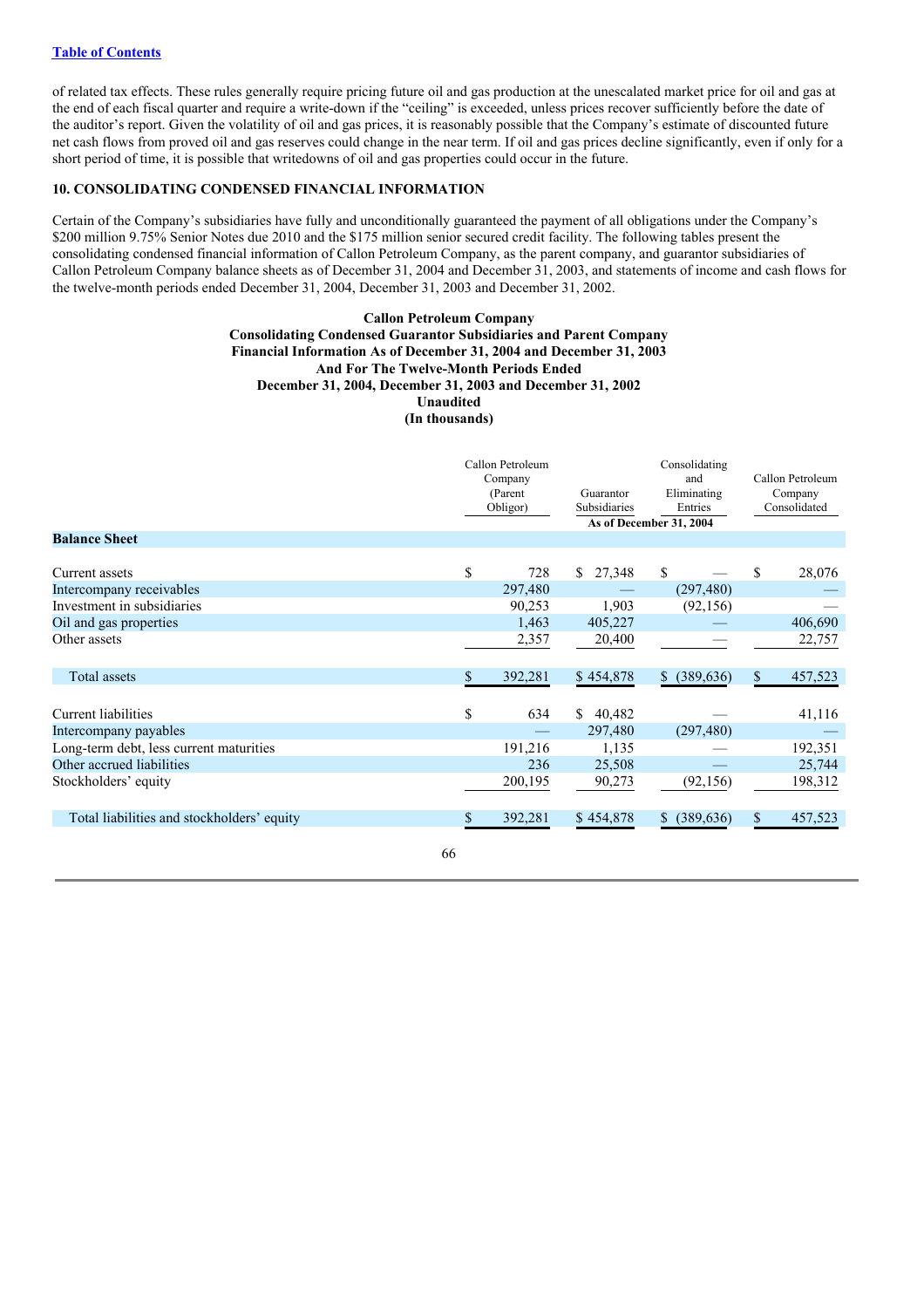## **Table of [Contents](#page-0-0)**

|                                                        |    | Callon Petroleum<br>Company<br>(Parent<br>Obligor) | Guarantor<br>Subsidiaries | Consolidating<br>and<br>Eliminating<br>Entries<br>As of December 31, 2003 |               | Callon Petroleum<br>Company<br>Consolidated |
|--------------------------------------------------------|----|----------------------------------------------------|---------------------------|---------------------------------------------------------------------------|---------------|---------------------------------------------|
| <b>Balance Sheet</b>                                   |    |                                                    |                           |                                                                           |               |                                             |
| Current assets                                         | \$ | 64,300                                             | \$21,468                  | \$                                                                        | \$            | 85,768                                      |
| Intercompany receivables<br>Investment in subsidiaries |    | 317,394                                            |                           | (317, 394)                                                                |               |                                             |
|                                                        |    | 54,247                                             | 2,039                     | (56, 286)                                                                 |               |                                             |
| Oil and gas properties<br>Other assets                 |    | 3,129                                              | 387,034                   |                                                                           |               | 390,163                                     |
| Total assets                                           | S  | 1,557<br>440,627                                   | 18,544<br>\$429,085       | \$ (373,680)                                                              | \$            | 20,101<br>496,032                           |
| Current liabilities                                    | \$ | 93,846                                             | \$26,751                  | \$                                                                        | <sup>\$</sup> | 120,597                                     |
| Intercompany payables                                  |    |                                                    | 317,394                   | (317, 394)                                                                |               |                                             |
| Long-term debt, less current maturities                |    | 213,173                                            | 1,712                     |                                                                           |               | 214,885                                     |
| Other accrued liabilities                              |    | 327                                                | 26,962                    |                                                                           |               | 27,289                                      |
| Stockholders' equity                                   |    | 133,281                                            | 56,266                    | (56, 286)                                                                 |               | 133,261                                     |
| Total liabilities and stockholders' equity             |    | 440,627                                            | \$429,085                 | \$(373,680)                                                               | \$            | 496,032                                     |
|                                                        | 67 |                                                    |                           |                                                                           |               |                                             |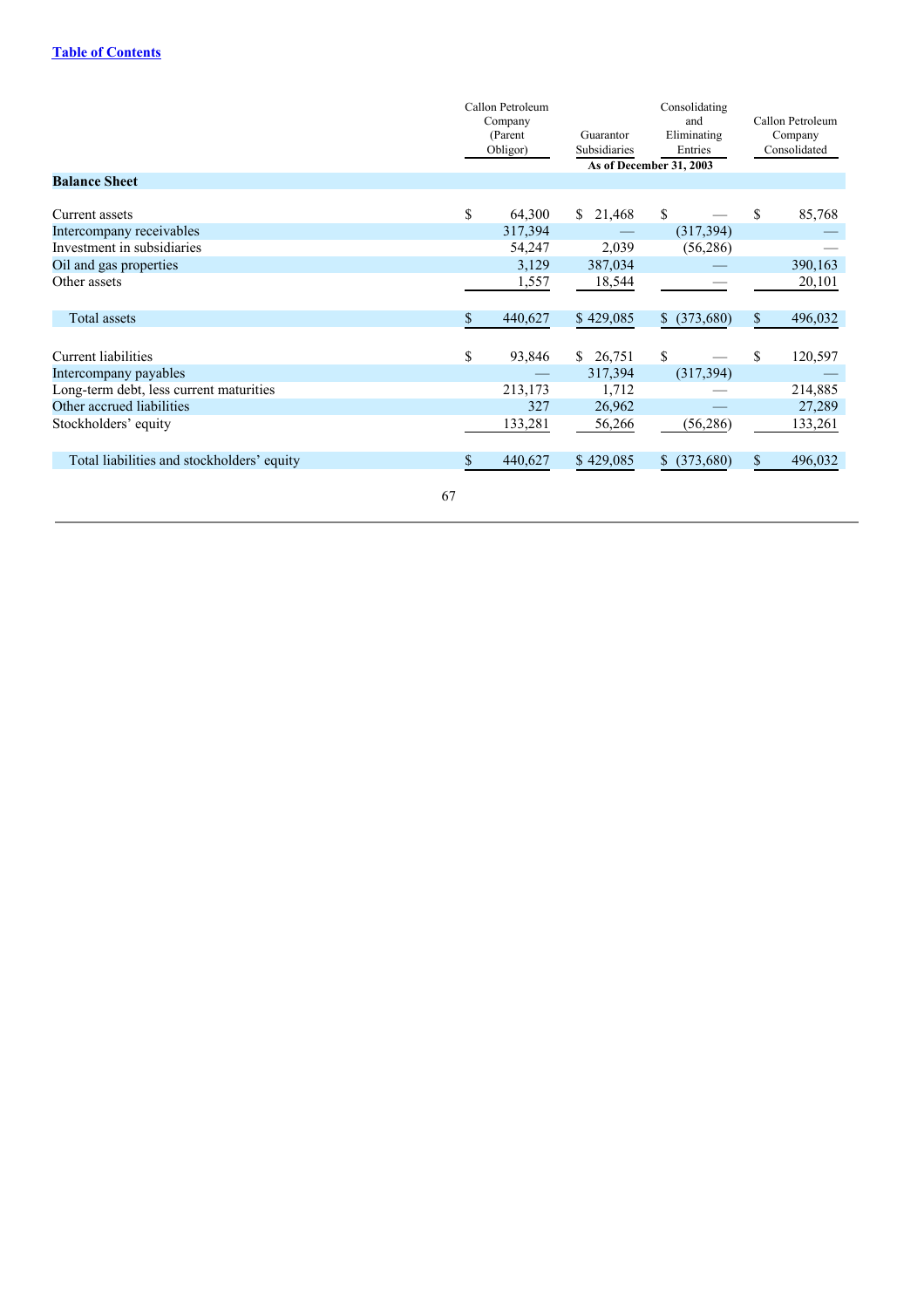|                                          | Callon Petroleum<br>Company<br>(Parent<br>Obligor) | Guarantor<br>Subsidiaries | Consolidating<br>and<br>Eliminating<br>Entries<br>For The Twelve Months Ended December 31, 2004 |          | Callon Petroleum<br>Company<br>Consolidated |         |
|------------------------------------------|----------------------------------------------------|---------------------------|-------------------------------------------------------------------------------------------------|----------|---------------------------------------------|---------|
| <b>Statement of Income</b>               |                                                    |                           |                                                                                                 |          |                                             |         |
| Operating revenues:                      |                                                    |                           |                                                                                                 |          |                                             |         |
| Oil and gas sales                        | \$<br>4,614                                        | \$115,188                 | <sup>\$</sup>                                                                                   |          | \$                                          | 119,802 |
| Total operating revenues                 | 4,614                                              | 115,188                   |                                                                                                 |          |                                             | 119,802 |
| Operating expenses:                      |                                                    |                           |                                                                                                 |          |                                             |         |
| Lease operating expenses                 | 472                                                | 21,836                    |                                                                                                 |          |                                             | 22,308  |
| Depreciation, depletion and amortization | 1,772                                              | 45,681                    |                                                                                                 |          |                                             | 47,453  |
| General and administrative               | 1,652                                              | 7,106                     |                                                                                                 |          |                                             | 8,758   |
| Accretion expense                        | 13                                                 | 3,387                     |                                                                                                 |          |                                             | 3,400   |
| Derivative expense                       |                                                    | 1,371                     |                                                                                                 |          |                                             | 1,371   |
| Total operating expenses                 | 3,909                                              | 79,381                    |                                                                                                 |          |                                             | 83,290  |
| Income from operations                   | 705                                                | 35,807                    |                                                                                                 |          |                                             | 36,512  |
| Other (income) expenses:                 |                                                    |                           |                                                                                                 |          |                                             |         |
| Interest expense                         | 403                                                | 19,734                    |                                                                                                 |          |                                             | 20,137  |
| Other income                             | (252)                                              | (105)                     |                                                                                                 |          |                                             | (357)   |
| Loss on early extinguishment of debt     | 60                                                 | 2,944                     |                                                                                                 |          |                                             | 3,004   |
| Equity in earnings of subsidiaries       | (21,007)                                           |                           |                                                                                                 | 21,007   |                                             |         |
| Total other (income) expenses            | (20,796)                                           | 22,573                    |                                                                                                 | 21,007   |                                             | 22,784  |
| Income (loss) before income taxes        | 21,501                                             | 13,234                    |                                                                                                 | (21,007) |                                             | 13,728  |
| Income tax expense (benefit)             |                                                    | (6,697)                   |                                                                                                 |          |                                             | (6,697) |
| Income (loss) before Medusa Spar LLC     | 21,501                                             | 19,931                    |                                                                                                 | (21,007) |                                             | 20,425  |
| Income from Medusa Spar LLC, net of tax  |                                                    | 1,076                     |                                                                                                 |          |                                             | 1,076   |
| Net Income (loss)                        | 21,501                                             | 21,007                    |                                                                                                 | (21,007) |                                             | 21,501  |
| Preferred stock dividends                | 1,272                                              |                           |                                                                                                 |          |                                             | 1,272   |
| Net income                               | \$<br>20,229                                       | \$21,007                  | $\mathbb{S}$                                                                                    | (21,007) | \$                                          | 20,229  |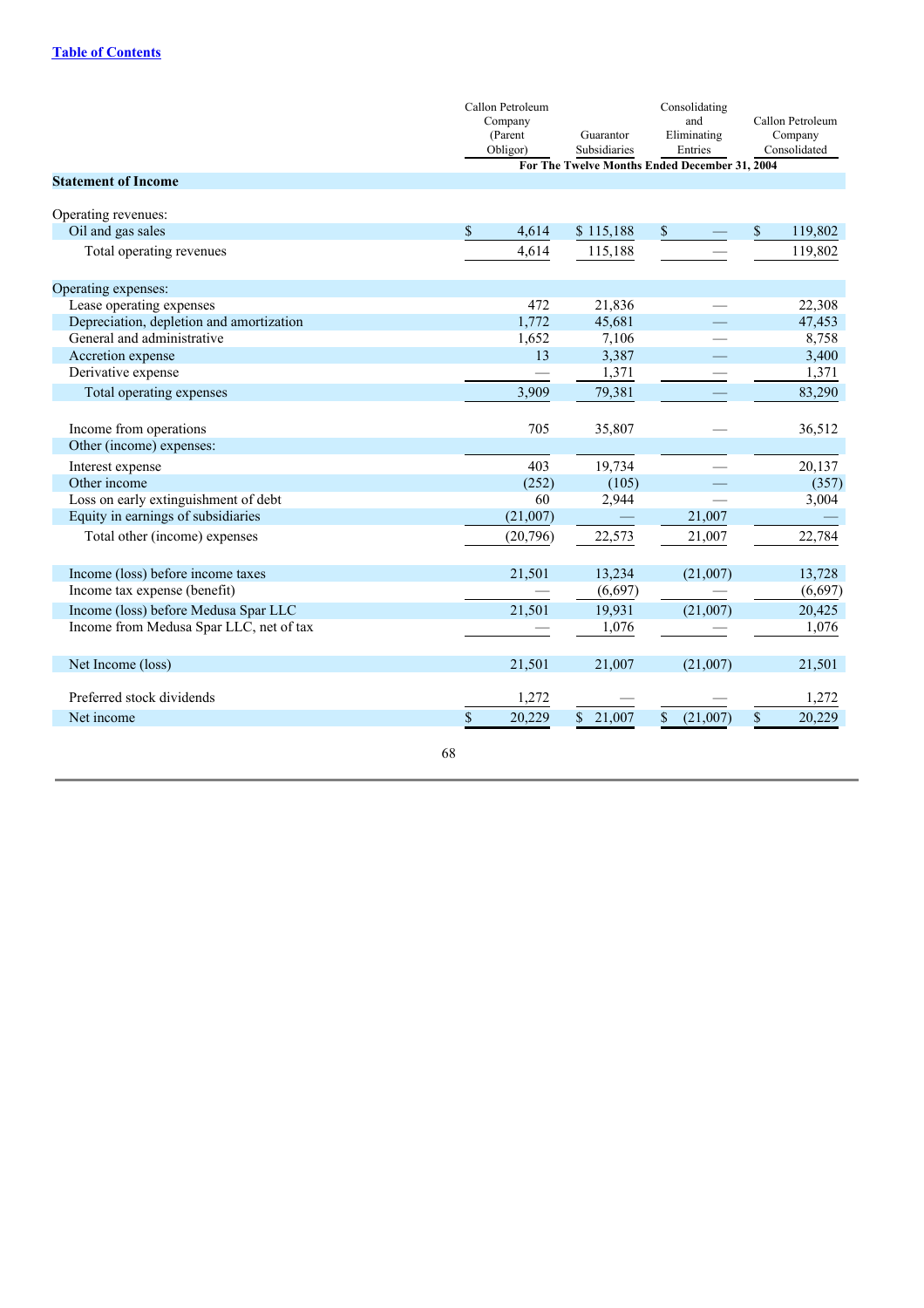|                                                                 | Callon Petroleum<br>Company<br>(Parent<br>Guarantor<br>Obligor)<br>Subsidiaries<br>For The Twelve Months Ended December 31, 2003 |           |              | Consolidating<br>and<br>Eliminating<br>Entries | Callon Petroleum<br>Company<br>Consolidated |           |  |
|-----------------------------------------------------------------|----------------------------------------------------------------------------------------------------------------------------------|-----------|--------------|------------------------------------------------|---------------------------------------------|-----------|--|
| <b>Statement of Income</b>                                      |                                                                                                                                  |           |              |                                                |                                             |           |  |
| Operating revenues:                                             |                                                                                                                                  |           |              |                                                |                                             |           |  |
| Oil and gas sales                                               | \$                                                                                                                               | 4,108     | 69,589<br>\$ | \$                                             | \$                                          | 73,697    |  |
| Total operating revenues                                        |                                                                                                                                  |           |              |                                                |                                             |           |  |
|                                                                 |                                                                                                                                  | 4,108     | 69,589       |                                                |                                             | 73,697    |  |
| Operating expenses:                                             |                                                                                                                                  |           |              |                                                |                                             |           |  |
| Lease operating expenses                                        |                                                                                                                                  | 452       | 10,849       |                                                |                                             | 11,301    |  |
| Depreciation, depletion and amortization                        |                                                                                                                                  | 1,624     | 26.629       |                                                |                                             | 28,253    |  |
| General and administrative                                      |                                                                                                                                  | 1,260     | 3,453        |                                                |                                             | 4,713     |  |
| Accretion expense                                               |                                                                                                                                  | 20        | 2,864        |                                                |                                             | 2,884     |  |
| Derivative expense                                              |                                                                                                                                  |           | 535          |                                                |                                             | 535       |  |
| Total operating expenses                                        |                                                                                                                                  | 3,356     | 44,330       |                                                |                                             | 47,686    |  |
|                                                                 |                                                                                                                                  |           |              |                                                |                                             |           |  |
| Income from operations                                          |                                                                                                                                  | 752       | 25,259       |                                                |                                             | 26,011    |  |
| Other (income) expenses:                                        |                                                                                                                                  |           |              |                                                |                                             |           |  |
| Interest expense                                                |                                                                                                                                  | 704       | 29,910       |                                                |                                             | 30,614    |  |
| Other income                                                    |                                                                                                                                  | (199)     | (245)        |                                                |                                             | (444)     |  |
| Loss on early extinguishment of debt                            |                                                                                                                                  | 128       | 5,445        |                                                |                                             | 5,573     |  |
| Equity in earnings of subsidiaries                              |                                                                                                                                  | 20,697    |              | (20,697)                                       |                                             |           |  |
| Total other (income) expenses                                   |                                                                                                                                  | 21,330    | 35,110       | (20, 697)                                      |                                             | 35,743    |  |
| Income (loss) before income taxes                               |                                                                                                                                  | (20, 578) | (9,851)      | 20,697                                         |                                             | (9, 732)  |  |
| Income tax expense (benefit)                                    |                                                                                                                                  | (2,553)   | 10,985       |                                                |                                             | 8,432     |  |
| Income (loss) before Medusa Spar LLC and cumulative effect of   |                                                                                                                                  |           |              |                                                |                                             |           |  |
| change in accounting principle                                  |                                                                                                                                  | (18,025)  | (20, 836)    | 20,697                                         |                                             | (18, 164) |  |
| Loss from Medusa Spar LLC, net of tax                           |                                                                                                                                  |           | (8)          |                                                |                                             | (8)       |  |
| Income (loss) before cumulative effect of change in accounting  |                                                                                                                                  |           |              |                                                |                                             |           |  |
| principle                                                       |                                                                                                                                  | (18,025)  | (20, 844)    | (20, 697)                                      |                                             | (18, 172) |  |
| Cumulative effect of change in accounting principle, net of tax |                                                                                                                                  | 34        | 147          |                                                |                                             | 181       |  |
|                                                                 |                                                                                                                                  |           |              |                                                |                                             |           |  |
| Net Income (loss)                                               |                                                                                                                                  | (17,991)  | (20,697)     | 20,697                                         |                                             | (17,991)  |  |
| Preferred stock dividends                                       |                                                                                                                                  | 1,277     |              |                                                |                                             | 1,277     |  |
| Net income                                                      | \$                                                                                                                               | (19,268)  | \$ (20,697)  | \$<br>20,697                                   | \$                                          | (19,268)  |  |
|                                                                 |                                                                                                                                  |           |              |                                                |                                             |           |  |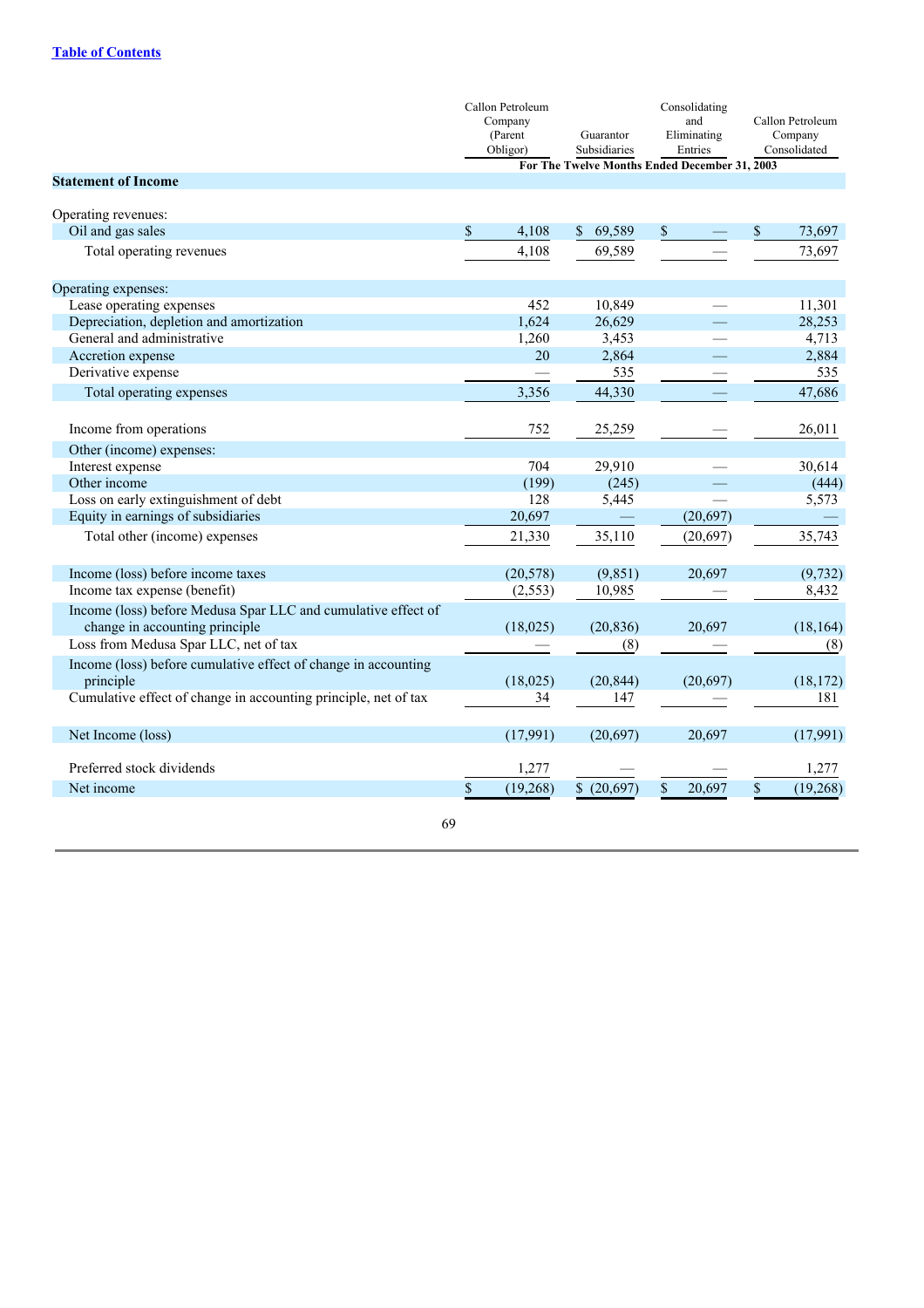|                                                                 | Callon Petroleum<br>Company<br>(Parent<br>Obligor) |         | Guarantor<br>Subsidiaries | Consolidating<br>and<br>Eliminating<br>Entries<br>For The Twelve Months Ended December 31, 2002 |          | Callon Petroleum<br>Company<br>Consolidated |         |
|-----------------------------------------------------------------|----------------------------------------------------|---------|---------------------------|-------------------------------------------------------------------------------------------------|----------|---------------------------------------------|---------|
| <b>Statement of Income</b>                                      |                                                    |         |                           |                                                                                                 |          |                                             |         |
|                                                                 |                                                    |         |                           |                                                                                                 |          |                                             |         |
| Operating revenues:<br>Oil and gas sales                        |                                                    | 3,064   | 58,107<br>\$              |                                                                                                 |          |                                             | 61,171  |
|                                                                 | \$                                                 |         |                           | \$                                                                                              |          | \$                                          |         |
| Total operating revenues                                        |                                                    | 3,064   | 58,107                    |                                                                                                 |          |                                             | 61,171  |
| Operating expenses:                                             |                                                    |         |                           |                                                                                                 |          |                                             |         |
| Lease operating expenses                                        |                                                    | 1,273   | 9,757                     |                                                                                                 |          |                                             | 11,030  |
| Depreciation, depletion and amortization                        |                                                    | 1,579   | 25,517                    |                                                                                                 |          |                                             | 27,096  |
| General and administrative                                      |                                                    | 1,163   | 3,542                     |                                                                                                 |          |                                             | 4,705   |
| Accretion expense                                               |                                                    |         |                           |                                                                                                 |          |                                             |         |
| Derivative expense                                              |                                                    |         | 708                       |                                                                                                 |          |                                             | 708     |
| Total operating expenses                                        |                                                    | 4,015   | 39,524                    |                                                                                                 |          |                                             | 43,539  |
| Income from operations                                          |                                                    | (951)   | 18,583                    |                                                                                                 |          |                                             | 17,632  |
| Other (income) expenses:                                        |                                                    |         |                           |                                                                                                 |          |                                             |         |
| Interest expense                                                |                                                    | 836     | 25,304                    |                                                                                                 |          |                                             | 26,140  |
| Other income                                                    |                                                    | (1,623) | (4,314)                   |                                                                                                 |          |                                             | (5,937) |
| Loss on early extinguishment of debt                            |                                                    |         |                           |                                                                                                 |          |                                             |         |
| Equity in earnings of subsidiaries                              |                                                    | 1,565   |                           |                                                                                                 | (1, 565) |                                             |         |
| Total other (income) expenses                                   |                                                    | 778     | 20,990                    |                                                                                                 | (1, 565) |                                             | 20,203  |
| Income (loss) before income taxes                               |                                                    | (1,729) | (2, 407)                  |                                                                                                 | 1,565    |                                             | (2,571) |
| Income tax expense (benefit)                                    |                                                    | (58)    | (842)                     |                                                                                                 |          |                                             | (900)   |
|                                                                 |                                                    |         |                           |                                                                                                 |          |                                             |         |
| Income (loss) before cumulative effect of change in accounting  |                                                    |         |                           |                                                                                                 |          |                                             |         |
| principle                                                       |                                                    | (1,671) | (1, 565)                  |                                                                                                 | 1,565    |                                             | (1,671) |
| Cumulative effect of change in accounting principle, net of tax |                                                    |         |                           |                                                                                                 |          |                                             |         |
| Net Income (loss)                                               |                                                    | (1,671) | (1, 565)                  |                                                                                                 | 1,565    |                                             | (1,671) |
| Preferred stock dividends                                       |                                                    | 1,277   |                           |                                                                                                 |          |                                             | 1,277   |
| Net income                                                      | \$                                                 | (2,948) | (1,565)                   | $\mathbb{S}$                                                                                    | 1,565    | $\mathbb{S}$                                | (2,948) |
|                                                                 |                                                    |         |                           |                                                                                                 |          |                                             |         |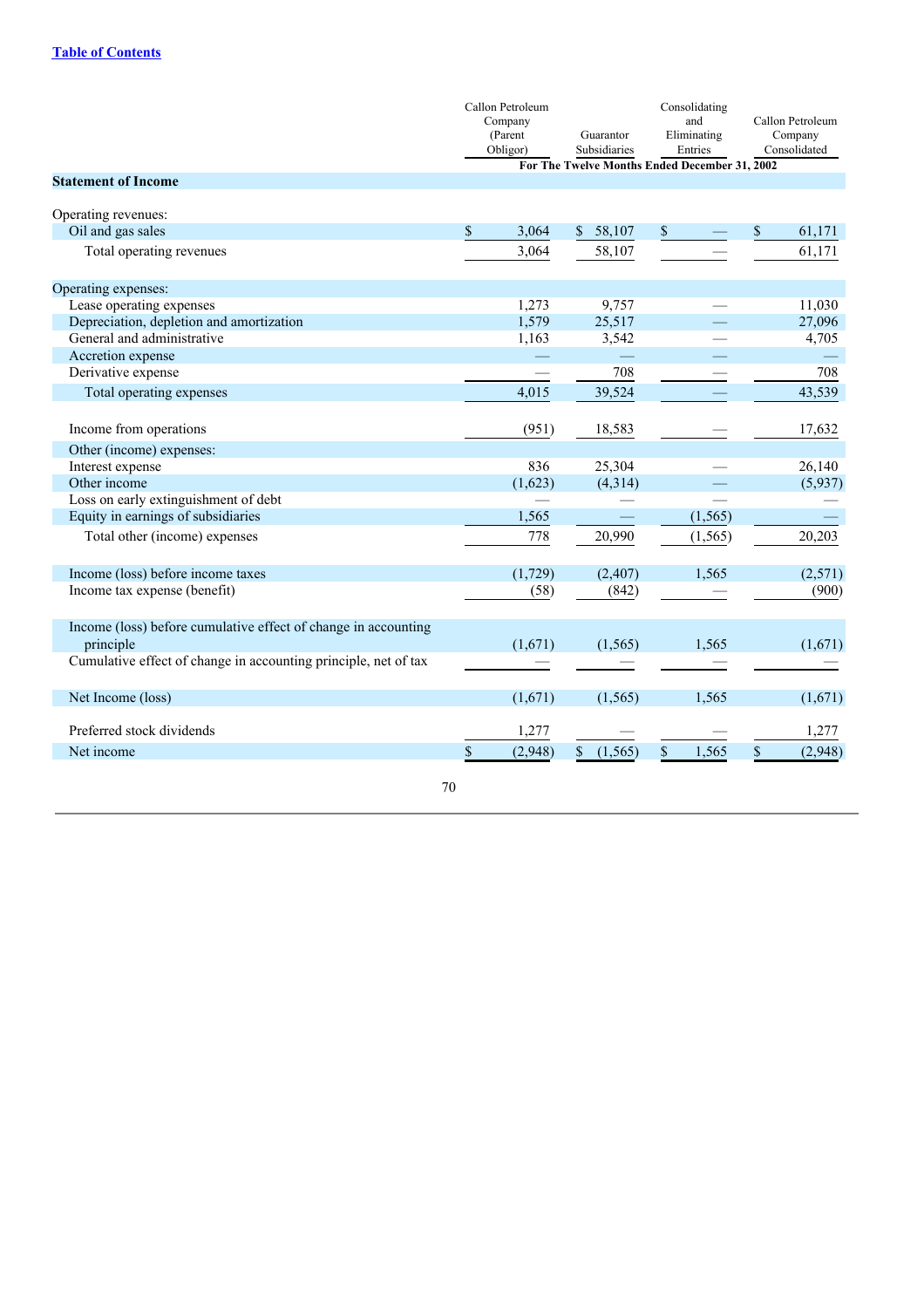|                                                                                                         | Callon Petroleum<br>Company<br>(Parent<br>Obligor) |                                                    | Guarantor<br>Subsidiaries | Consolidating<br>and<br>Eliminating<br>Entries<br>For The Twelve Months Ended December 31, 2004 |    | Callon Petroleum<br>Company<br>Consolidated    |                                             |
|---------------------------------------------------------------------------------------------------------|----------------------------------------------------|----------------------------------------------------|---------------------------|-------------------------------------------------------------------------------------------------|----|------------------------------------------------|---------------------------------------------|
| <b>Statement of Cash Flow</b>                                                                           |                                                    |                                                    |                           |                                                                                                 |    |                                                |                                             |
| Net cash provided (used in) operating activities                                                        | \$                                                 | 10,315                                             | \$                        | 60,593                                                                                          | \$ |                                                | \$<br>70,908                                |
| Net cash provided by (used in) investing activities                                                     |                                                    | (210)                                              |                           | (64,100)                                                                                        |    |                                                | (64,310)                                    |
| Net cash provided by (used in) financing activities                                                     |                                                    | (10, 580)                                          |                           | (1, 452)                                                                                        |    |                                                | (12, 032)                                   |
| Net increase (decrease) in cash and cash equivalents                                                    |                                                    | (475)                                              |                           | (4,959)                                                                                         |    |                                                | (5, 434)                                    |
| Cash and cash equivalents at beginning of the period                                                    |                                                    | 486                                                |                           | 8,214                                                                                           |    |                                                | 8,700                                       |
| Cash and cash equivalents at end of the period                                                          | \$                                                 | 11                                                 | \$                        | 3,255                                                                                           | \$ |                                                | \$<br>3,266                                 |
|                                                                                                         |                                                    | Callon Petroleum<br>Company<br>(Parent<br>Obligor) |                           | Guarantor<br>Subsidiaries<br>For The Twelve Months Ended December 31, 2003                      |    | Consolidating<br>and<br>Eliminating<br>Entries | Callon Petroleum<br>Company<br>Consolidated |
| <b>Statement of Cash Flow</b>                                                                           |                                                    |                                                    |                           |                                                                                                 |    |                                                |                                             |
|                                                                                                         |                                                    |                                                    |                           |                                                                                                 |    |                                                |                                             |
| Net cash provided (used in) operating activities<br>Net cash provided by (used in) investing activities | \$                                                 | 3,547<br>(12)                                      | \$                        | 31,082<br>(23, 303)                                                                             | \$ |                                                | \$<br>34,629<br>(23,315)                    |
| Net cash provided by (used in) financing activities                                                     |                                                    | (3,240)                                            |                           | (5,181)                                                                                         |    |                                                | (8,421)                                     |
| Net increase (decrease) in cash and cash equivalents                                                    |                                                    | 295                                                |                           | 2,598                                                                                           |    |                                                | 2,893                                       |
| Cash and cash equivalents at beginning of the period                                                    |                                                    | 191                                                |                           | 5,616                                                                                           |    |                                                | 5,807                                       |
| Cash and cash equivalents at end of the period                                                          | \$                                                 | 486                                                | S                         | 8,214                                                                                           | \$ |                                                | \$<br>8,700                                 |
|                                                                                                         |                                                    | Callon Petroleum<br>Company<br>(Parent<br>Obligor) |                           | Guarantor<br>Subsidiaries<br>For The Twelve Months Ended December 31, 2002                      |    | Consolidating<br>and<br>Eliminating<br>Entries | Callon Petroleum<br>Company<br>Consolidated |
| <b>Statement of Cash Flow</b>                                                                           |                                                    |                                                    |                           |                                                                                                 |    |                                                |                                             |
| Net cash provided (used in) operating activities                                                        | \$                                                 | (52,696)                                           | \$                        | 64,863                                                                                          | \$ |                                                | \$<br>12,167                                |
| Net cash provided by (used in) investing activities                                                     |                                                    | 4,044                                              |                           | (58, 791)                                                                                       |    |                                                | (54, 747)                                   |
| Net cash provided by (used in) financing activities                                                     |                                                    | 48,326                                             |                           | (6,826)                                                                                         |    |                                                | 41,500                                      |
| Net increase (decrease) in cash and cash equivalents                                                    |                                                    | (326)                                              |                           | (754)                                                                                           |    |                                                | (1,080)                                     |
| Cash and cash equivalents at beginning of the period                                                    |                                                    | 517                                                |                           | 6,370                                                                                           |    |                                                | 6,887                                       |
| Cash and cash equivalents at end of the period                                                          | \$                                                 | 191                                                | \$                        | 5,616                                                                                           | \$ |                                                | \$<br>5,807                                 |
|                                                                                                         | 71                                                 |                                                    |                           |                                                                                                 |    |                                                |                                             |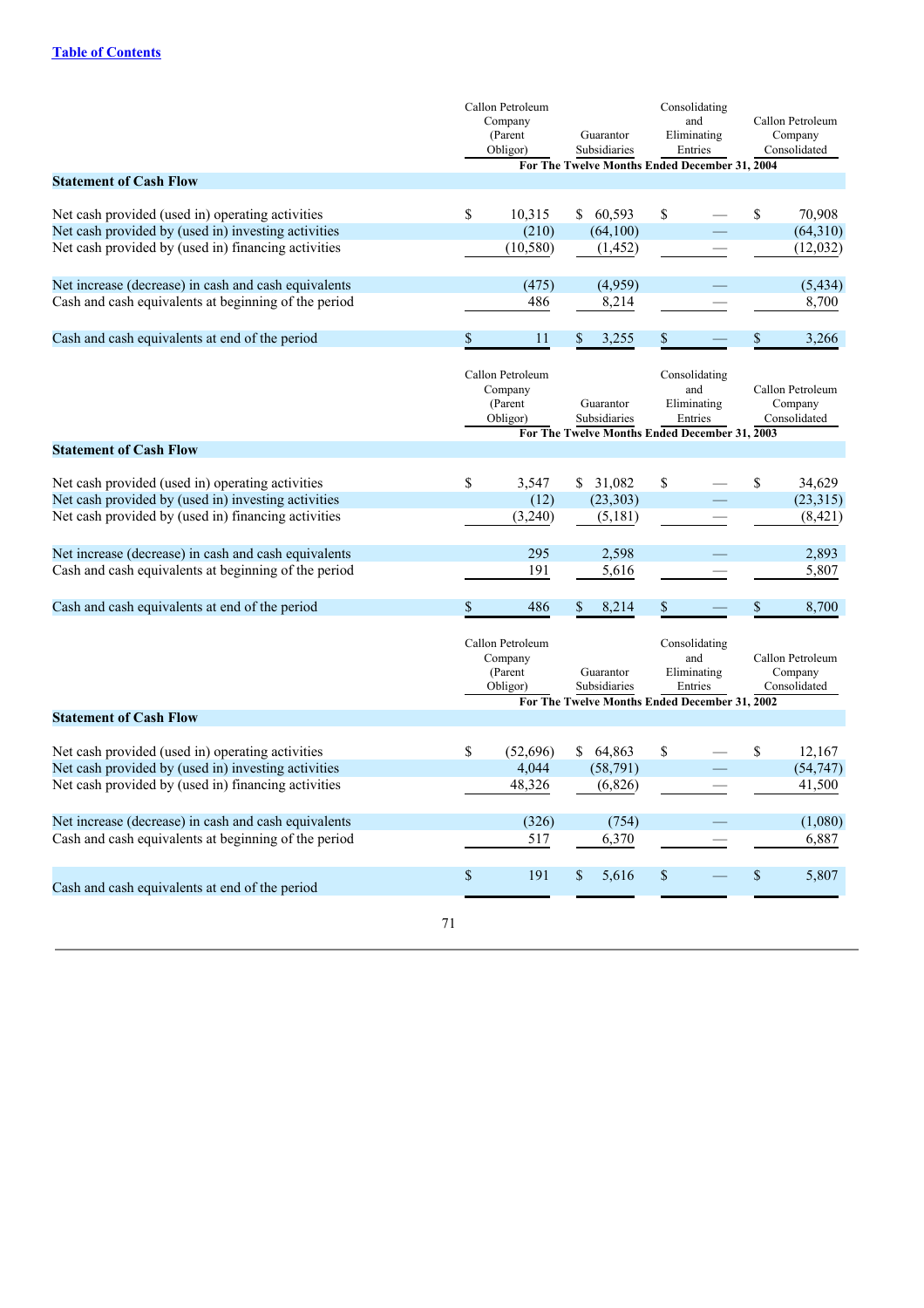# **11. NET PROFITS INTEREST**

From 1989 through 1994, the Constituent Entities entered into separate agreements to purchase certain oil and gas properties with gross contract acquisition prices of \$170,000,000 (\$150,000,000 net as of closing dates) and in simultaneous transactions, entered into agreements to sell overriding royalty interests ("ORRI") in the acquired properties. These ORRI are in the form of net profits interests ("NPI") equal to a significant percentage of the excess of gross proceeds over production costs, as defined, from the acquired oil and gas properties. A net deficit incurred in any month can be carried forward to subsequent months until such deficit is fully recovered. The Company has the right to abandon the purchased oil and gas properties if it deems the properties to be uneconomical.

The Company has, pursuant to the purchase agreements, created abandonment trusts (see Note 7) whereby funds are provided out of gross production proceeds from the properties for the estimated amount of future abandonment obligations related to the working interests owned by the Company. The Trusts are administered by unrelated third party trustees for the benefit of the Company's working interest in each property. The Trust agreements limit disbursement of funds to the satisfaction of abandonment obligations. Any funds remaining in the Trusts after all restoration, dismantlement and abandonment obligations have been met will be distributed to the owners of the properties in the same ratio as contributions to the Trusts. Estimated future revenues and costs associated with the NPI and the Trusts are also excluded from the oil and gas reserve disclosures at Note 14. As of December 31, 2004 and 2003, the Trusts' assets (all cash and investments) totaled \$7,742,000 and \$7,420,000 respectively, all of which will be available to the Company to pay its portion, as working interest owner, of the restoration, dismantlement and abandonment costs discussed at Note 7. SFAS 143, discussed in Note 2 and 8, does not allow the Abandonment Trusts' assets to be used to offset the associated abandonment liability. The Company did not record any income or loss associated with the Trust asset or abandonment liability as a result of adoption of SFAS 143.

At the time of acquisition of properties by the Company, the property owners estimated the future costs to be incurred for site restoration, dismantlement and abandonment, net of salvage value. A portion of the amounts necessary to pay such estimated costs was deposited in the Trusts upon acquisition of the properties, and the remainder is deposited from time to time out of the proceeds from production. The determination of the amount deposited upon the acquisition of the properties and the amount to be deposited as proceeds from production was based on numerous factors, including the estimated reserves of the properties.

As operator, the Company receives all of the revenues and incurs all of the production costs for the purchased oil and gas properties but retains only that portion applicable to its net ownership share. As a result, the payables and receivables associated with operating the properties included in the Company's Consolidated Balance Sheets include both the Company's and all other outside owners' shares. However, revenues and production costs associated with the acquired properties reflected in the accompanying Consolidated Statements of Operations represent only the Company's share, after reduction for the NPI.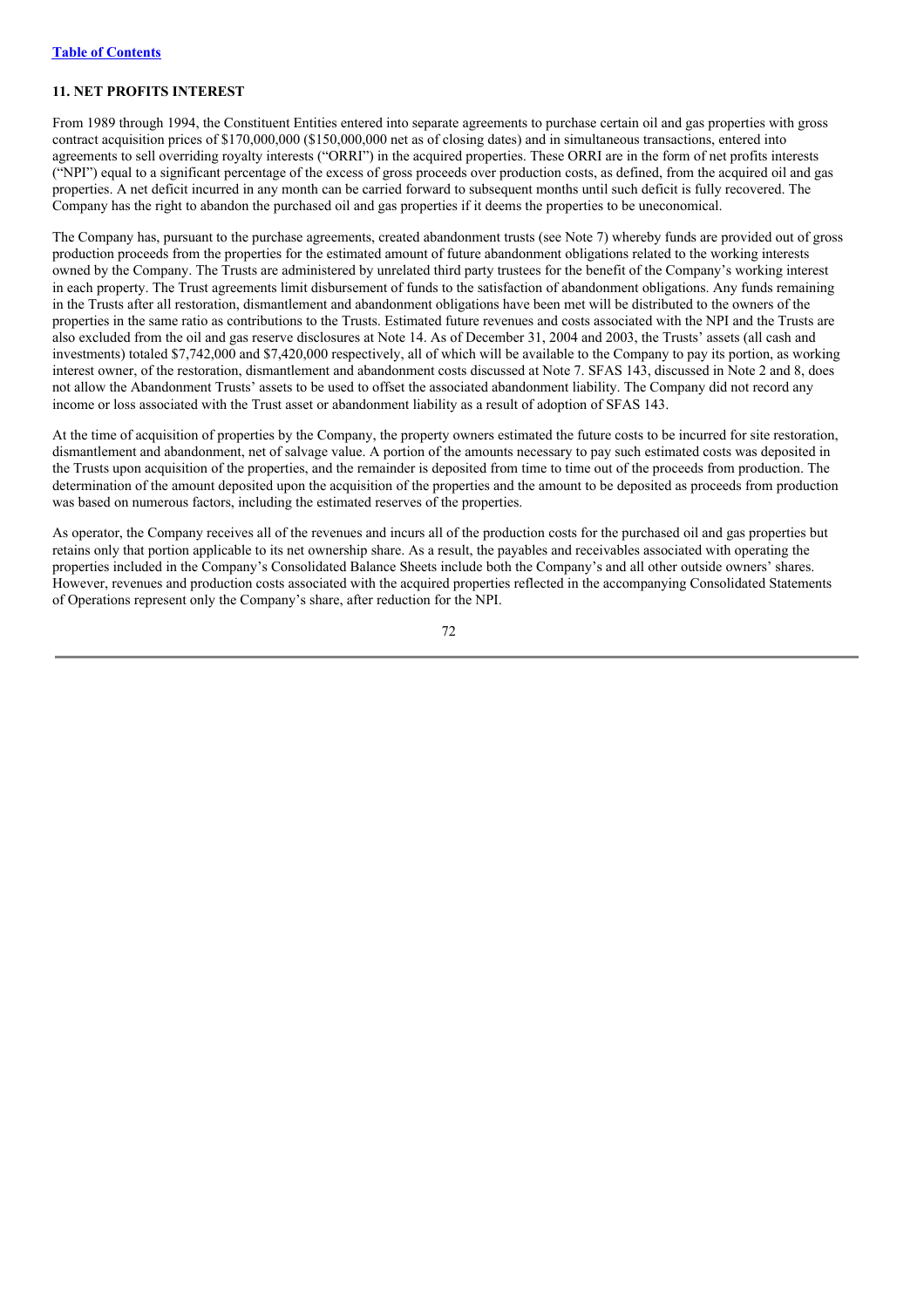# **12. EMPLOYEE BENEFIT PLANS**

The Company has adopted a series of incentive compensation plans designed to align the interest of the executives and employees with those of its stockholders. The following is a brief description of each plan:

The Savings and Protection Plan provides employees with the option to defer receipt of a portion of their compensation and the Company may, at its discretion, match a portion of the employee's deferral with cash and Company Common Stock. The Company may also elect, at its discretion, to contribute a non-matching amount in cash and Company Common Stock to employees. The amounts held under the Savings and Protection Plan are invested in various funds maintained by a third party in accordance with the directions of each employee. An employee is fully vested, including Company discretionary contributions, immediately upon participation in the Savings and Protection Plan. The total amounts contributed by the Company, including the value of the common stock contributed, were \$528,000, \$562,000 and \$611,000 in the years 2004, 2003 and 2002, respectively.

The 1994 Stock Incentive Plan (the "1994 Plan"), approved by the shareholders in 1994, provides for 600,000 shares of Common Stock to be reserved for issuance pursuant to such plan. Under the 1994 Plan, the Company may grant both stock options qualifying under Section 422 of the Internal Revenue Code and options that are not qualified as incentive stock options, as well as performance shares. These options have an expiration date of 10 years from the date of grant.

On August 23, 1996, the Board of Directors of the Company approved and adopted the Callon Petroleum Company 1996 Stock Incentive Plan (the "1996 Plan"). The 1996 Plan was approved by the shareholders in 1997 and provides for the same types of awards as the 1994 Plan and is limited to a maximum of 1,200,000 shares (as amended from the original 900,000 shares) of common stock that may be subject to outstanding awards. Unvested options are subject to forfeiture upon certain termination of employment events and expire 10 years from the date of grant.

The Company granted 533,000 stock options to employees on March 23, 2000 and 120,000 stock options to directors on July 25, 2000 at \$10.50 per share. The March 23, 2000 grant was subject to shareholder approval of an amendment to the 1996 Stock Incentive Plan. The amendment, which was approved on May 9, 2000 at the Annual Meeting of Shareholders, increased the number of shares reserved for issuance under the 1996 plan to 2,200,000 shares. The excess of the market price over the exercise price on the approval date of the amendment was amortized over the three-year vesting period of the options. Compensation costs of \$27,000 and \$416,000 were recognized in 2003, and 2002, respectively, related to these options.

In 2004, the Company awarded 430,000 performance shares from the 1994 and 1996 Plans. These shares vest to the recipients over a five-year period (one-fifth in each year) beginning in July 2005. The deferred compensation portion of this grant will be amortized to expense over the vesting period. The non-cash amortization expense in 2004 was \$532,000. In addition, 25,000 stock options were awarded to directors at \$12.40 from the 1994 Plan.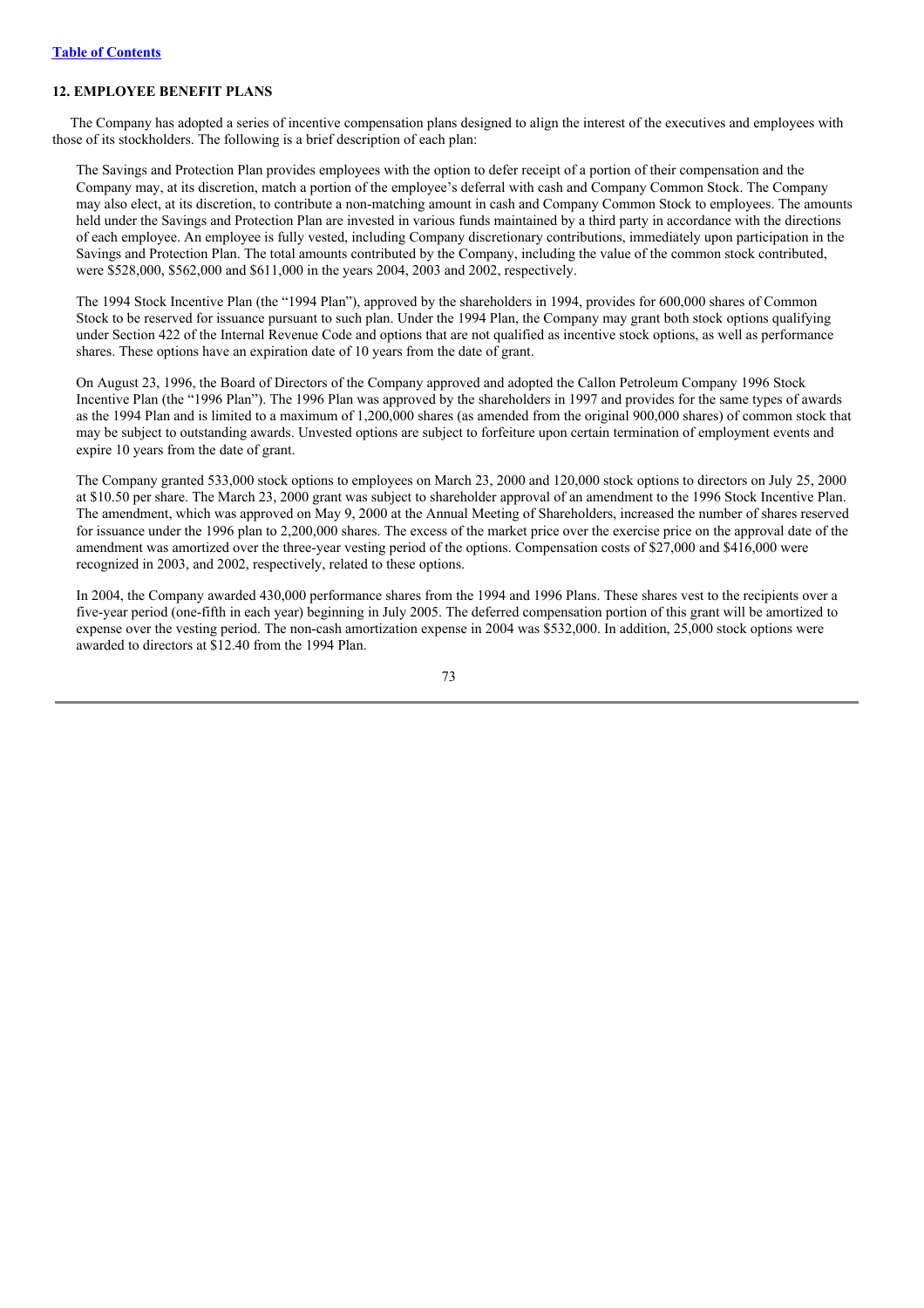On February 14, 2002, the Board of Directors of the Company approved and adopted the 2002 Stock Incentive Plan (the "2002 Plan"). Pursuant to the 2002 Plan, 350,000 shares of common stock shall be reserved for issuance upon the exercise of options or for grants of stock options, stock appreciation rights or units, bonus stock, or performance shares or units. This Plan qualified as a "broadly based" plan under the provisions of the New York Stock Exchange's rules and regulations and therefore did not require shareholder approval. Because the 2002 Plan is a broadly based plan, the aggregate number of shares underlying awards granted to officers and directors cannot exceed 50% of the total number of shares underlying the awards granted to all employees during any three-year period.

In 2002, the Company awarded 300,000 shares of restricted stock from the 1996 and the 2002 Plan and 70,500 from treasury shares to be issued as vested. The issuance of the restricted stock using treasury shares did not require shareholder approval pursuant to the New York Stock Exchange's rules and regulations, and therefore shareholder approval was not sought. These shares will generally vest to the recipients over a three-year period (one-third in each year) beginning in November 2002. The deferred compensation portion of this grant will be amortized to expense over the vesting period. The non-cash amortization expense in 2004, 2003 and 2002 was \$374,000, \$454,000 and \$496,000, respectively.

In 1997, the Board of Directors authorized the implementation of the Callon Petroleum Company 1997 Employee Stock Purchase Plan (the "1997 Purchase Plan"), which was approved by the Company's shareholders at the 1997 Annual Meeting. The Plan provides eligible employees of the Company with the opportunity to acquire a proprietary interest in the Company through participation in a payroll deduction-based employee stock purchase plan. An aggregate of 250,000 shares of common stock have been reserved for issuance over the 10-year term of the 1997 Purchase Plan. The purchase price per share at which common stock will be purchased on the participant's behalf on each purchase date within an offering period is equal to 85 percent of the fair market value per share of common stock. As of December 31, 2004 there were no remaining shares available for purchase.

A summary of the status of the Company's stock option plans for the three most recent years and changes during the years then ended is presented in the table and narrative below:

|                                                               | 2004          |                            | 2003          |                            | 2002          |                            |  |
|---------------------------------------------------------------|---------------|----------------------------|---------------|----------------------------|---------------|----------------------------|--|
|                                                               | <b>Shares</b> | Wtd Avg<br><b>Ex Price</b> | <b>Shares</b> | Wtd Avg<br><b>Ex Price</b> | <b>Shares</b> | Wtd Avg<br><b>Ex Price</b> |  |
| Outstanding, beginning of year                                | 2,450,867     | $\mathbb{S}$<br>9.84       | 2,520,417     | 9.90<br>\$                 | 2,332,667     | \$10.84                    |  |
| Granted (at market)                                           | 25,000        | 12.40                      | 30,000        | 5.12                       | 310,000       | 4.45                       |  |
| Exercised                                                     | (437,918)     | 9.74                       | (500)         | 4.10                       |               |                            |  |
| Forfeited                                                     | (525,350)     | 9.80                       | (99,050)      | 9.74                       | (122, 250)    | 14.10                      |  |
| Expired                                                       |               |                            |               |                            |               |                            |  |
| Outstanding, end of year                                      | 1,512,599     | 9.93<br>\$                 | 2,450,867     | 9.84<br>S.                 | 2,520,417     | 9.90                       |  |
| Exercisable, end of year                                      | 1,446,486     | \$10.20                    | 2,262,067     | \$10.31                    | 2,224,334     | \$10.57                    |  |
| Weighted average fair value of options granted (at<br>market) | 4.48          |                            | 2.97          |                            | 2.44          |                            |  |
|                                                               |               | 74                         |               |                            |               |                            |  |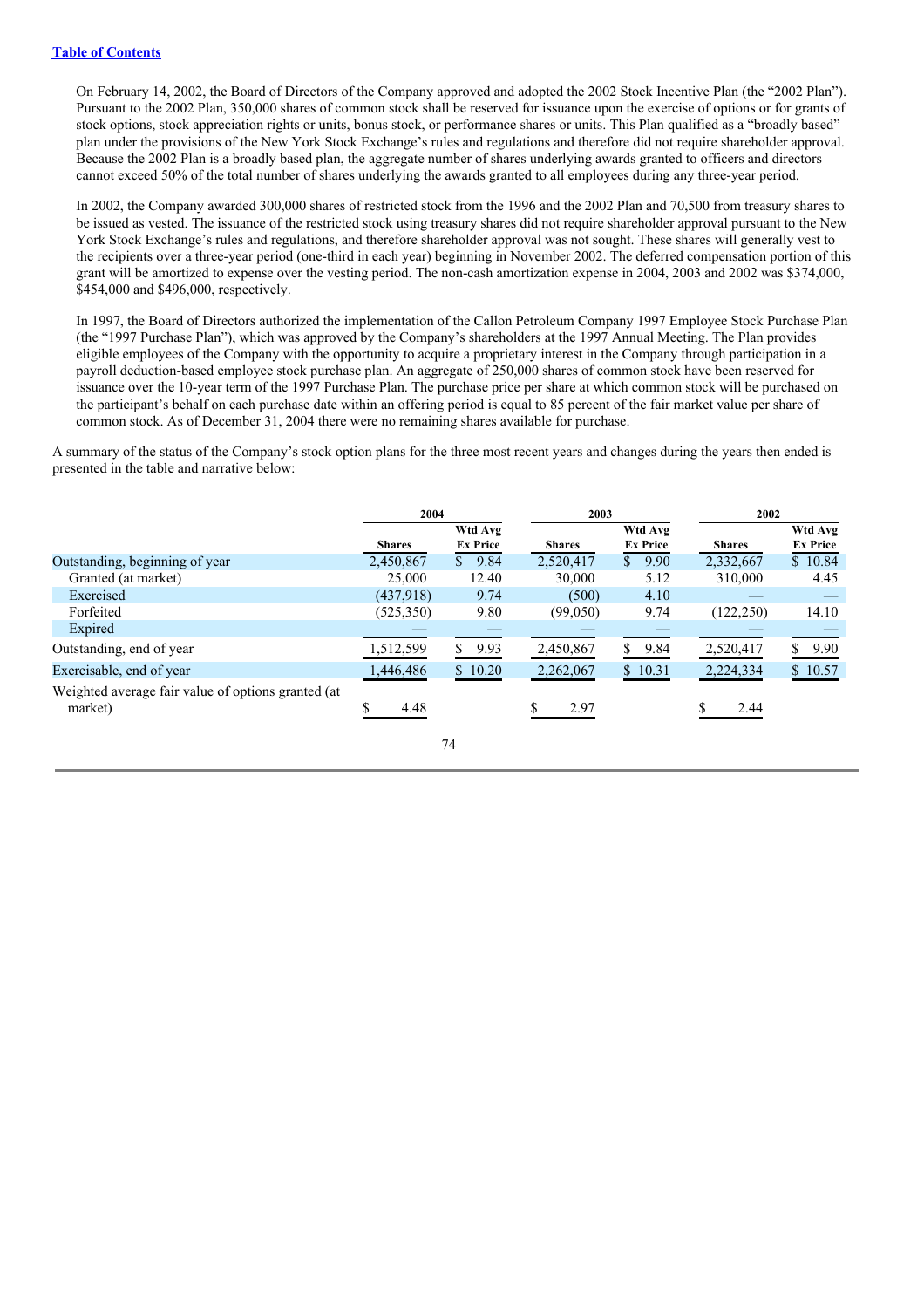#### **Table of [Contents](#page-0-0)**

The following table sets forth additional information regarding options outstanding at December 31, 2004. Contractual life and exercise prices represent weighted averages for options outstanding and options exercisable.

|                            |             | Options Outstanding |          | Options Exercisable |          |
|----------------------------|-------------|---------------------|----------|---------------------|----------|
| Range of                   | Number      | Contractual         | Exercise | Number              | Exercise |
| exercise prices            | Outstanding | Life (years)        | Price    | Exercisable         | Price    |
| \$ 3.70 to<br>6.41         | 237,999     | $\tau$ .<br>ن.      | 4.56     | 171.886             | 4.72     |
| $$9.00 \text{ to } $12.40$ | ,209,600    | 3.9                 | 10.76    | .209.600            | 10.76    |
| \$13.56 to<br>15.31        | 65.000      | 32<br>ے ۔           | 14.16    | 65,000              | 14.16    |

The fair value of each option grant is estimated on the date of grant using the Black-Scholes option pricing model with the following weighted average assumptions used for options granted during the years presented are as follows:

|                         | 2004  | 2003    | 2002  |
|-------------------------|-------|---------|-------|
| Risk free interest rate | 3.7%  | $4.0\%$ | 3.7%  |
| Expected life (years)   | 5.0   |         | 5.0   |
| Expected volatility     | 45.1% | 65.3%   | 61.0% |
| Expected dividends      |       |         |       |

# **13. EQUITY TRANSACTIONS**

On June 22, 2004, we closed the public offering of three million shares of common stock priced at \$13.25 per share raising net proceeds of approximately \$38.2 million, after expenses. In addition, we granted the underwriter, Johnson Rice & Company L.L.C., an overallotment option to purchase an additional 450,000 shares. On June 30, 2004, the underwriter exercised the over-allotment option for an additional 450,000 shares priced at \$13.25 per share, raising the net proceeds of the offering by approximately \$5.7 million, after expenses. The proceeds from the transactions were used to redeem \$33 million of the 11% Senior Subordinated Notes due December 15, 2005 and for general corporate purposes.

In November 1995, the Company sold 1,315,500 shares of \$2.125 Convertible Exchangeable Preferred Stock, Series A, and \$0.01 par value per share (the Preferred Stock") for net proceeds of \$30.9 million. Annual dividends are \$2.125 per share and are cumulative. The net proceeds of the issuance of the Preferred Stock, after underwriters discount and expenses, were \$30,899,000. Each share has a liquidation preference of \$25.00, plus accrued and unpaid dividends. Dividends on the Preferred Stock are cumulative from the date of issuance and are payable quarterly, commencing January 15, 1996. The Preferred Stock is convertible at any time, at the option of the holders thereof, unless previously redeemed, into shares of Common Stock of the Company at an initial conversion price of \$11 per share of Common Stock, subject to adjustments under certain conditions.

The Preferred Stock is redeemable at any time on or after December 31, 1998, in whole or in part at the option of the Company at a redemption price of \$26.488 per share beginning at December 31, 1998 and at premiums declining to the \$25.00 liquidation preference by the year 2005 and thereafter, plus accrued and unpaid dividends. The Preferred Stock is also exchangeable, in whole, but not in part, at the option of the Company on or after January 15, 1998 for the Company's 8.5% Convertible Subordinated Debentures due 2010 (the "Debentures") at a rate of \$25.00 principal amount of Debentures for each share of Preferred

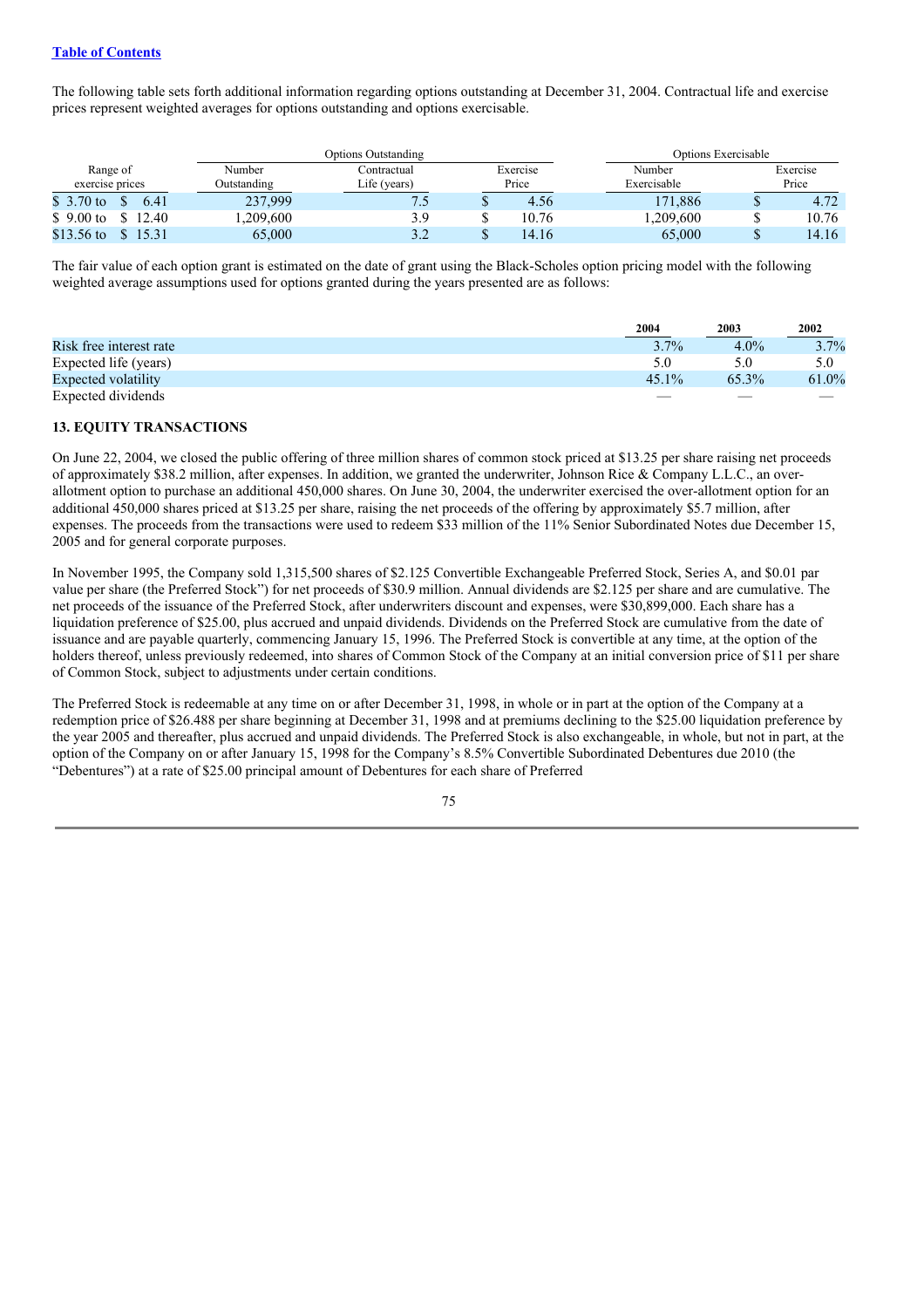#### **Table of [Contents](#page-0-0)**

Stock. The Debentures will be convertible into Common Stock of the Company on the same terms as the Preferred Stock and will pay interest semi-annually.

In a December 1998 private transaction, a preferred stockholder elected to convert 59,689 shares of Preferred Stock into 136,867 shares of the Company's Common Stock. In 1999 certain other preferred stockholders, through private transactions, agreed to convert 210,350 shares of Preferred Stock into 502,637 shares of the Company's Common Stock under similar terms. Likewise in 2000, 444,600 shares of Preferred Stock were converted into 1,036,098 shares of the Company's Common Stock. Any non-cash premium negotiated in excess of the conversion rate was recorded as additional preferred stock dividends and excluded from the Consolidated Statements of Cash Flows.

The Company adopted a stockholder rights plan on March 30, 2000, designed to assure that the Company's stockholders receive fair and equal treatment in the event of any proposed takeover of the Company and to guard against partial tender offers, squeeze-outs, open market accumulations, and other abusive tactics to gain control without paying all stockholders a fair price. The rights plan was not adopted in response to any specific takeover proposal. Under the rights plan, the Company declared a dividend of one right ("Right") on each share of the Company's Common Stock. Each Right will entitle the holder to purchase one one-thousandth of a share of a Series B Preferred Stock, par value \$0.01 per share, at an exercise price of \$90 per one one-thousandth of a share.

The Rights are not currently exercisable and will become exercisable only in the event a person or group acquires, or engages in a tender or exchange offer to acquire, beneficial ownership of 15 percent or more (one existing stockholder was granted an exception for up to 21 percent) of the Company's Common Stock. After the Rights become exercisable, each Right will also entitle its holder to purchase a number of common shares of the Company having a market value of twice the exercise price. The dividend distribution was made to stockholders of record at the close of business on April 10, 2000. The Rights will expire on March 30, 2010.

### **14. SUPPLEMENTAL OIL AND GAS RESERVE DATA (UNAUDITED)**

The Company's proved oil and gas reserves at December 31, 2004, 2003 and 2002 have been estimated by independent petroleum consultants in accordance with guidelines established by the Securities and Exchange Commission ("SEC"). Accordingly, the following reserve estimates are based upon existing economic and operating conditions. These estimates have been adjusted to exclude reserves attributable to the volumetric production payment described in Note 2.

There are numerous uncertainties inherent in establishing quantities of proved reserves. The following reserve data represents estimates only and should not be construed as being exact. In addition, the standardized measure of discounted future net cash flows should not be construed as the current market value of the Company's oil and gas properties or the cost that would be incurred to obtain equivalent reserves. See Note 7 regarding the Deep Water Royalty Relief Act and the loss of reserves.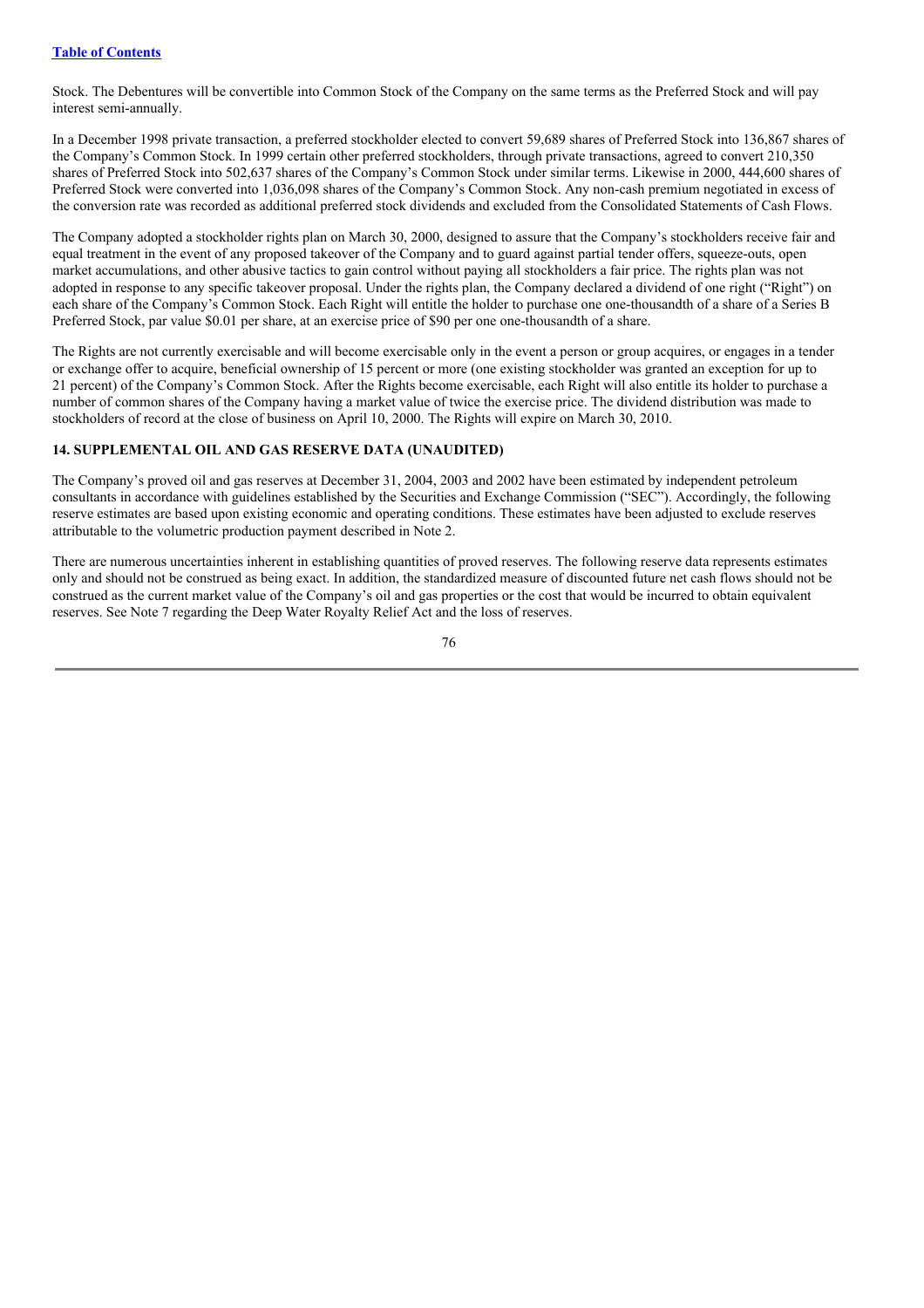# **Estimated Reserves**

Changes in the estimated net quantities of crude oil and natural gas reserves, all of which are located onshore and offshore in the continental United States, are as follows:

### **Reserve Quantities**

|                                            |            | <b>Years Ended December 31,</b> |             |  |  |  |
|--------------------------------------------|------------|---------------------------------|-------------|--|--|--|
|                                            | 2004       | 2003                            | 2002        |  |  |  |
| Proved developed and undeveloped reserves: |            |                                 |             |  |  |  |
| Crude Oil (MBbls):                         |            |                                 |             |  |  |  |
| Beginning of period                        | 23,709     | 24,043                          | 30,209      |  |  |  |
| Revisions to previous estimates            | (2,370)(b) | (1)                             | (8,699)(a)  |  |  |  |
| Purchase of reserves in place              |            |                                 |             |  |  |  |
| Sales of reserves in place                 |            | (65)                            |             |  |  |  |
| Extensions and discoveries                 | 145        |                                 | 2,759(a)    |  |  |  |
| Production                                 | (1,736)    | (268)                           | (226)       |  |  |  |
| End of period                              | 19,748     | 23,709                          | 24,043      |  |  |  |
| Natural Gas (MMcf):                        |            |                                 |             |  |  |  |
| Beginning of period                        | 74,691     | 91,539                          | 120,299     |  |  |  |
| Revisions to previous estimates            | 2,138      | (6,407)(b)                      | (19,284)(a) |  |  |  |
| Purchase of reserves in place              |            |                                 |             |  |  |  |
| Sales of reserves in place                 |            | (49)                            |             |  |  |  |
| Extensions and discoveries                 | 7,177      | 1,923                           | 3,584(a)    |  |  |  |
| Production                                 | (11,387)   | (12,315)                        | (13,060)    |  |  |  |
| End of period                              | 72,619     | 74,691                          | 91,539      |  |  |  |
| Proved developed reserves:                 |            |                                 |             |  |  |  |
| Crude Oil (MBbls):                         |            |                                 |             |  |  |  |
| Beginning of period                        | 9,919      | 1,056                           | 885         |  |  |  |
| End of period                              | 10,292     | 9,919                           | 1,056       |  |  |  |
|                                            |            |                                 |             |  |  |  |
| Natural Gas (MMcf):                        |            |                                 |             |  |  |  |
| Beginning of period                        | 31,415     | 37,631                          | 51,221      |  |  |  |
| End of period                              | 33,982     | 31,415                          | 37,631      |  |  |  |

(a) For the year ended December 31, 2002, revisions to previous estimates and extensions and discoveries were adjusted from the amounts reported in the Company's Annual Report on Form 10-K dated March 27, 2003 to reflect the subsequent changes in properties that were part of property acquisitions or exploratory drilling programs and should have been classified as extensions instead of revisions.

(b) Includes Medusa royalty adjustment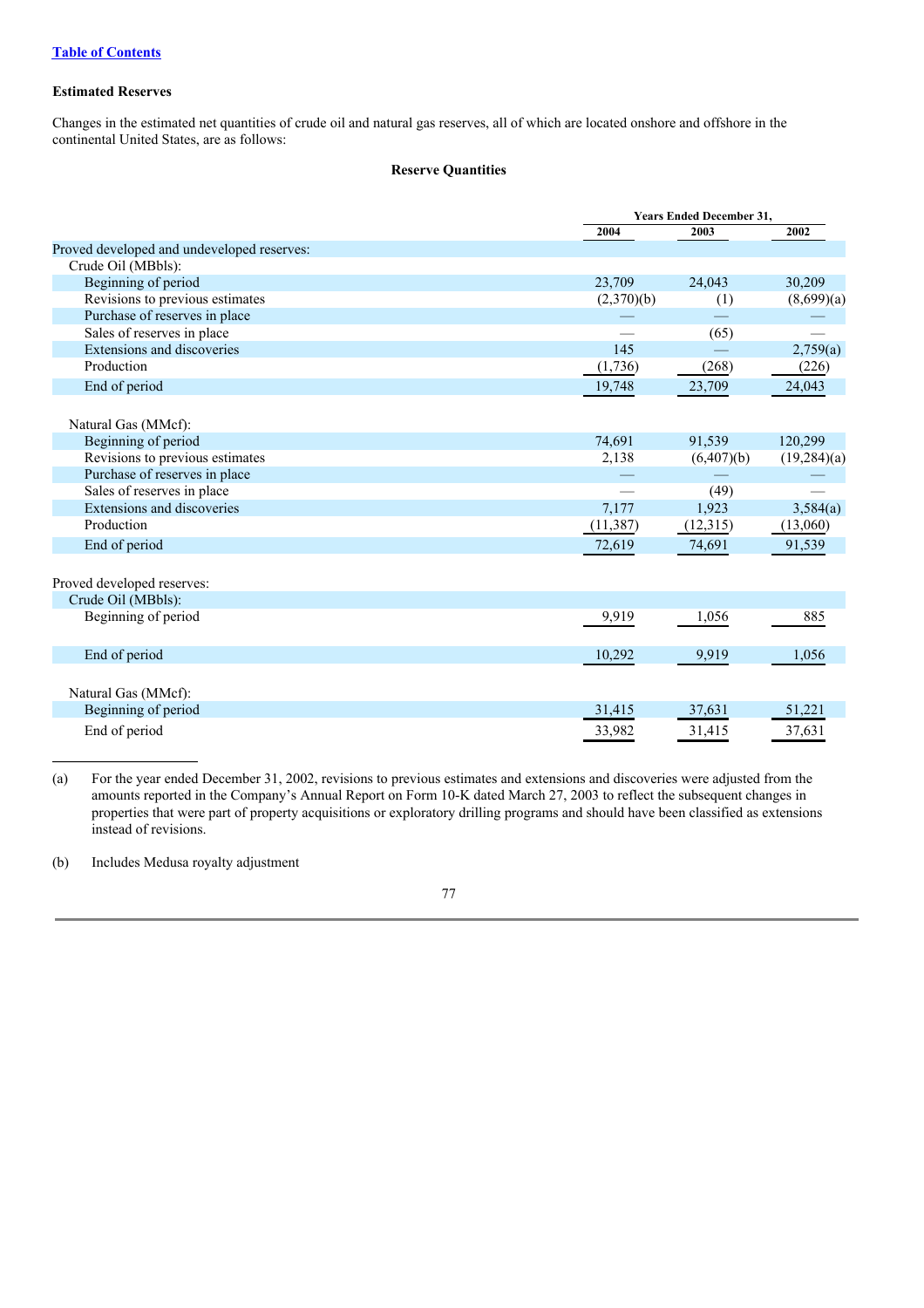# **Standardized Measure**

The following tables present the Company's standardized measure of discounted future net cash flows and changes therein relating to proved oil and gas reserves and were computed using reserve valuations based on regulations prescribed by the SEC. These regulations provide that the oil, condensate and gas price structure utilized to project future net cash flows reflects current prices (approximately \$6.51 per Mcf for natural gas and \$36.72 per Bbl for oil for the 2004 disclosures, \$5.99 per Mcf and \$30.50 per Bbl for 2003 disclosures, and \$4.80 per Mcf and \$34.22 per Bbl for 2002 disclosures) at each date presented and have not been escalated. Future production, development and net abandonment costs are based on current costs without escalation. The resulting net future cash flows have been discounted to their present values based on a 10% annual discount factor.

# **Standardized Measure**

|                                                          |             | <b>Years Ended December 31.</b> |             |  |  |
|----------------------------------------------------------|-------------|---------------------------------|-------------|--|--|
|                                                          | 2004        | 2003                            |             |  |  |
|                                                          |             | (In thousands)                  |             |  |  |
| Future cash inflows                                      | \$1,198,096 | \$1,170,118                     | \$1,261,571 |  |  |
| Future costs -                                           |             |                                 |             |  |  |
| Production                                               | (231,616)   | (219, 421)                      | (165, 559)  |  |  |
| Development and net abandonment                          | (74, 335)   | (111, 850)                      | (125, 813)  |  |  |
| Future net inflows before income taxes                   | 892,145     | 838,847                         | 970.199     |  |  |
| Future income taxes                                      | (166, 284)  | (89, 567)                       | (119,020)   |  |  |
| Future net cash flows                                    | 725,861     | 749,280                         | 851,179     |  |  |
| 10% discount factor                                      | (209,968)   | (230, 254)                      | (295,133)   |  |  |
| Standardized measure of discounted future net cash flows | \$515,893   | 519,026                         | 556,046     |  |  |

#### **Changes in Standardized Measure**

|                                                                                         | <b>Years Ended December 31.</b> |    |                |            |  |
|-----------------------------------------------------------------------------------------|---------------------------------|----|----------------|------------|--|
|                                                                                         | 2004<br>2003                    |    |                | 2002       |  |
|                                                                                         |                                 |    | (In thousands) |            |  |
| Standardized measure – beginning of period                                              | \$519,026                       | S. | 556,046        | \$254,857  |  |
| Sales and transfers, net of production costs                                            | (97, 494)                       |    | (62,396)       | (38, 375)  |  |
| Net change in sales and transfer prices, net of production costs                        | 86,551                          |    | (41, 011)      | 401,837    |  |
| Exchange and sale of in place reserves                                                  |                                 |    | (1,226)        |            |  |
| Purchases, extensions, discoveries, and improved recovery, net of future production and |                                 |    |                |            |  |
| development costs incurred                                                              | 77.576                          |    | 25.632         | 8.456      |  |
| Revisions of quantity estimates                                                         | (41,314)                        |    | (18,018)       | (103, 452) |  |
| Accretion of discount                                                                   | 57,046                          |    | 62,394         | 26,915     |  |
| Net change in income taxes                                                              | (45,262)                        |    | 16.460         | (53,608)   |  |
| Changes in production rates, timing and other                                           | (40, 236)                       |    | (18, 855)      | 59,416     |  |
| Standardized measure — end of period                                                    | \$515,893                       |    | 519,026        | \$556,046  |  |

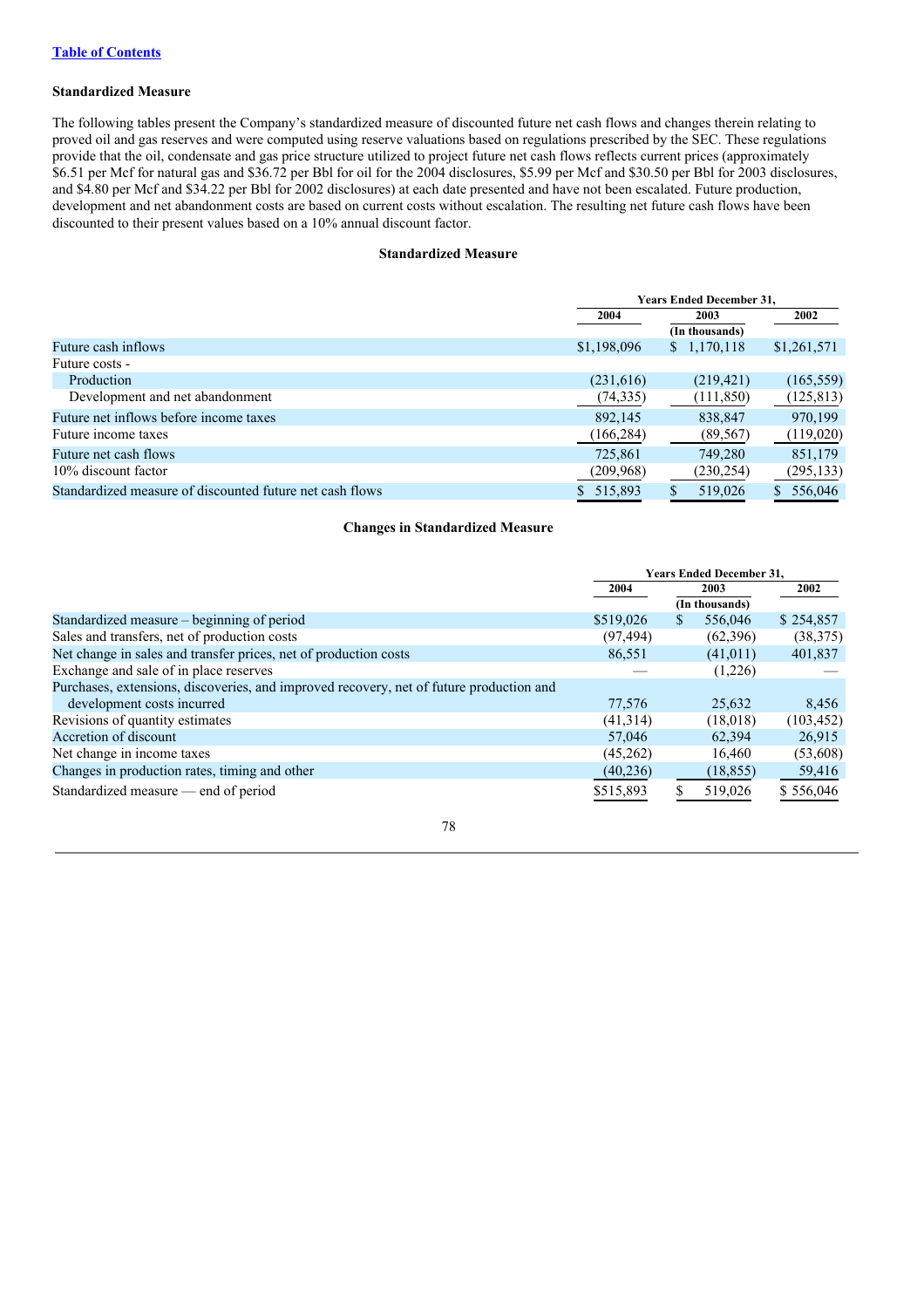### **Table of [Contents](#page-0-0)**

# **15. SUMMARIZED QUARTERLY FINANCIAL INFORMATION (UNAUDITED)**

|                                            | First      | Second                                | Third          | Fourth   |
|--------------------------------------------|------------|---------------------------------------|----------------|----------|
|                                            | Quarter    | <b>Quarter</b>                        | <b>Ouarter</b> | Quarter  |
|                                            |            | (In thousands, except per share data) |                |          |
| 2004                                       |            |                                       |                |          |
| Total revenues                             | \$31.919   | \$37,606                              | \$25,138       | \$25,139 |
| Income from operations                     | 10,231     | 14.543                                | 5,367          | 6,371    |
| Net income (loss)                          | 2,102      | 9.730                                 | 546            | 9,123(a) |
| Net income (loss) per common share-basic   | 0.13<br>S. | 0.66<br><sup>\$</sup>                 | 0.01           | 0.50(a)  |
| Net income (loss) per common share-diluted | 0.12       | 0.58                                  | 0.01           | 0.45(a)  |

|                                                                                                     |     | First<br>Quarter |     | Second<br><b>Ouarter</b><br>(In thousands, except per share data) |            | Third<br>Quarter |     | Fourth<br>Quarter |
|-----------------------------------------------------------------------------------------------------|-----|------------------|-----|-------------------------------------------------------------------|------------|------------------|-----|-------------------|
| 2003                                                                                                |     |                  |     |                                                                   |            |                  |     |                   |
| Total revenues                                                                                      |     | \$21,268         |     | \$18,409                                                          |            | \$15,082         |     | \$18,938          |
| Income from operations                                                                              |     | 8,946            |     | 6,422                                                             |            | 4,366            |     | 6,277             |
| Income (loss) before cumulative effect of change in accounting principle                            |     | 1,201            |     | (647)                                                             |            | (2,026)          |     | (16,700)(b)       |
| Net income (loss)                                                                                   |     | 1,382            |     | (647)                                                             |            | (2,026)          |     | (16,700)(b)       |
| Net income (loss) per common share-basic:                                                           |     |                  |     |                                                                   |            |                  |     |                   |
| Net income (loss) available to common before cumulative effect of change<br>in accounting principle | \$. | 0.07             | (S  | 0.07)                                                             | (S         | 0.17)            | (S) | 1.24(b)           |
| Cumulative effect of change in accounting principle, net of tax                                     |     | 0.01             |     | 0.00                                                              |            | 0.00             |     | 0.00              |
| Net income (loss) per share                                                                         | \$. | 0.08             | (S  | 0.07)                                                             | $\sqrt{S}$ | 0.17)            | (S) | 1.24(b)           |
| Net income (loss) per common share-diluted:                                                         |     |                  |     |                                                                   |            |                  |     |                   |
| Net income (loss) available to common before cumulative effect of change<br>in accounting principle | \$. | 0.07             | (S  | 0.07)                                                             | (S         | 0.17)            | (S) | $1.24$ $(b)$      |
| Cumulative effect of change in accounting principle, net of tax                                     |     | 0.01             |     | 0.00                                                              |            | 0.00             |     | 0.00              |
| Net income (loss) per share                                                                         | S.  | 0.08             | (S) | 0.07)                                                             | $\sqrt{S}$ | 0.17)            | (   | 1.24(b)           |

(a) The fourth quarter of 2004 includes a tax benefit of \$6.7 million resulting from the elimination of the valuation allowance established in 2003. See Note 3.

(b) The fourth quarter of 2003 includes the establishment of a deferred tax valuation allowance of \$11.5. See Note 3.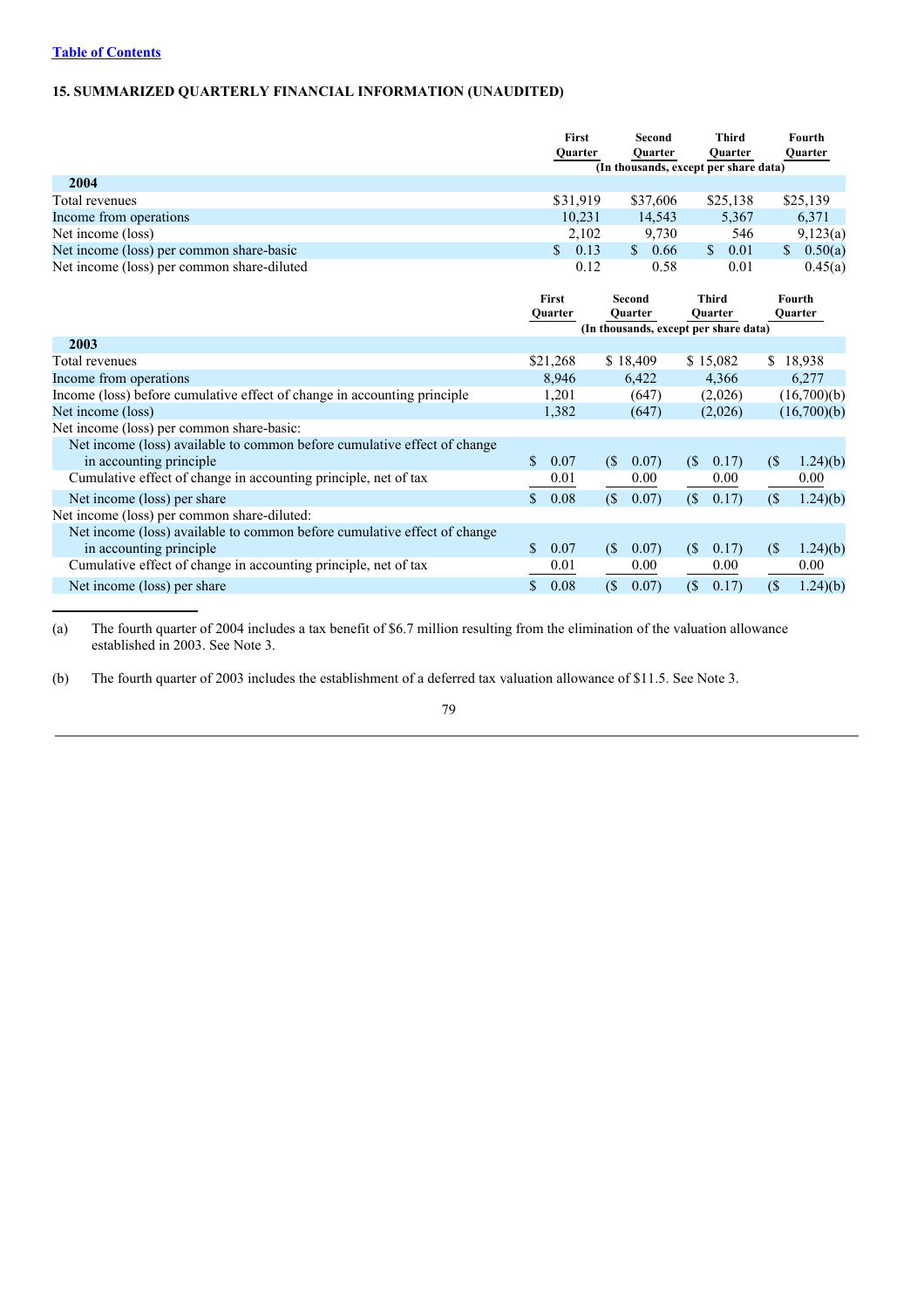# **ITEM 9.CHANGES IN AND DISAGREEMENTS WITH ACCOUNTANTS ON ACCOUNTING AND FINANCIAL DISCLOSURE**

There have been no disagreements with the independent auditors on any matters of accounting principles or practices, financial statement disclosure, or auditing scope or procedures.

### **ITEM 9.A CONTROLS AND PROCEDURES**

The term "disclosure controls and procedures" is defined in Rules 13a-15(e) and 15d-15(e) of the Securities Exchange Act of 1934, or the Exchange Act. This term refers to the controls and procedures of a company that are designed to ensure that information required to be disclosed by a company in the reports that it files or submits under the Exchange Act is recorded, processed, summarized and reported within the time periods specified by the Securities and Exchange Commission. Our management, including our Chief Executive Officer and Chief Financial Officer, has evaluated the effectiveness of our disclosure controls and procedures as of the end of the period covered by this annual report. Based upon that evaluation, our Chief Executive Officer and Chief Financial Officer have concluded that our disclosure controls and procedures were effective as of the end of the period covered by this annual report.

### **Management's Report On Internal Control Over Financial Reporting**

Our management is responsible for establishing and maintaining adequate internal control over financial reporting, as such term is defined in Exchange Act Rules 13a-15(f). Under the supervision and with the participation of our management, including our principal executive officer and principal financial officer, we conducted an evaluation of the effectiveness of our internal control over financial reporting as of December 31, 2004 based on the frame work in the Internal Control-Integrated Framework issued by the Committee of Sponsoring Organizations of the Treadway Commission. Based on our evaluation under the framework in Internal Control-Integrated Framework, our management concluded that our internal control over financial reporting was effective as of December 31, 2004.

Ernst & Young LLP, our independent registered public accounting firm, has issued an attestation report on our management's assessment of the effectiveness of our internal control over financial reporting which is included herein.

### **Changes In Internal Control Over Financial Reporting**

There were no changes to our internal control over financial reporting during our last fiscal quarter that has materially affected, or is reasonably likely to materially affect, our internal control over financial reporting.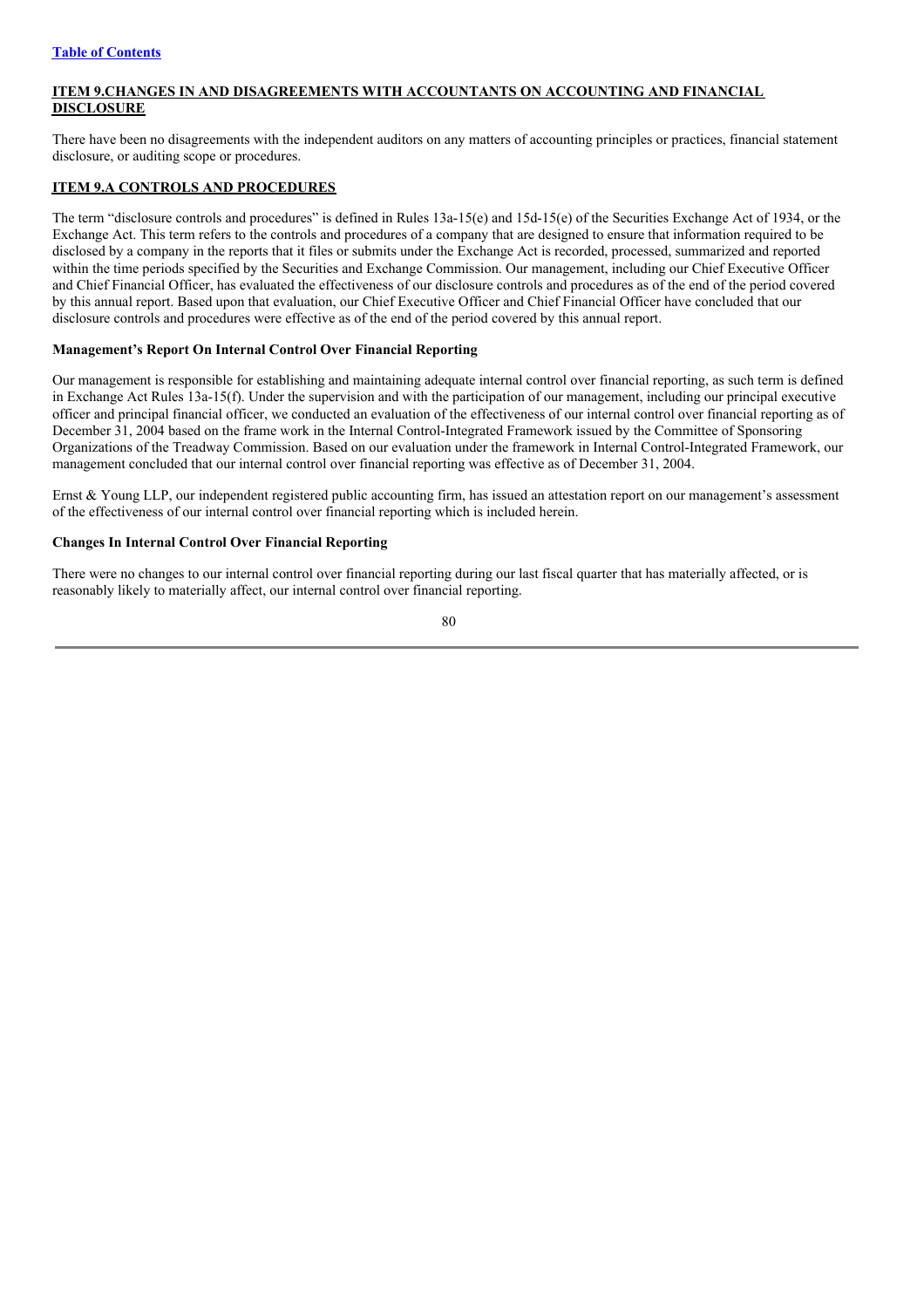#### Report of Independent Registered Public Accounting Firm

The Stockholders and Board of Directors Callon Petroleum Company

We have audited management's assessment, included in the accompanying Management's Report on Internal Control over Financial Reporting, that Callon Petroleum Company maintained effective internal control over financial reporting as of December 31, 2004, based on criteria established in Internal Control—Integrated Framework issued by the Committee of Sponsoring Organizations of the Treadway Commission (the COSO criteria). Callon Petroleum Company's management is responsible for maintaining effective internal control over financial reporting and for its assessment of the effectiveness of internal control over financial reporting. Our responsibility is to express an opinion on management's assessment and an opinion on the effectiveness of the company's internal control over financial reporting based on our audit.

We conducted our audit in accordance with the standards of the Public Company Accounting Oversight Board (United States). Those standards require that we plan and perform the audit to obtain reasonable assurance about whether effective internal control over financial reporting was maintained in all material respects. Our audit included obtaining an understanding of internal control over financial reporting, evaluating management's assessment, testing and evaluating the design and operating effectiveness of internal control, and performing such other procedures as we considered necessary in the circumstances. We believe that our audit provides a reasonable basis for our opinion.

A company's internal control over financial reporting is a process designed to provide reasonable assurance regarding the reliability of financial reporting and the preparation of financial statements for external purposes in accordance with generally accepted accounting principles. A company's internal control over financial reporting includes those policies and procedures that (1) pertain to the maintenance of records that, in reasonable detail, accurately and fairly reflect the transactions and dispositions of the assets of the company; (2) provide reasonable assurance that transactions are recorded as necessary to permit preparation of financial statements in accordance with generally accepted accounting principles, and that receipts and expenditures of the company are being made only in accordance with authorizations of management and directors of the company; and (3) provide reasonable assurance regarding prevention or timely detection of unauthorized acquisition, use, or disposition of the company's assets that could have a material effect on the financial statements.

Because of its inherent limitations, internal control over financial reporting may not prevent or detect misstatements. Also, projections of any evaluation of effectiveness to future periods are subject to the risk that controls may become inadequate because of changes in conditions, or that the degree of compliance with the policies or procedures may deteriorate.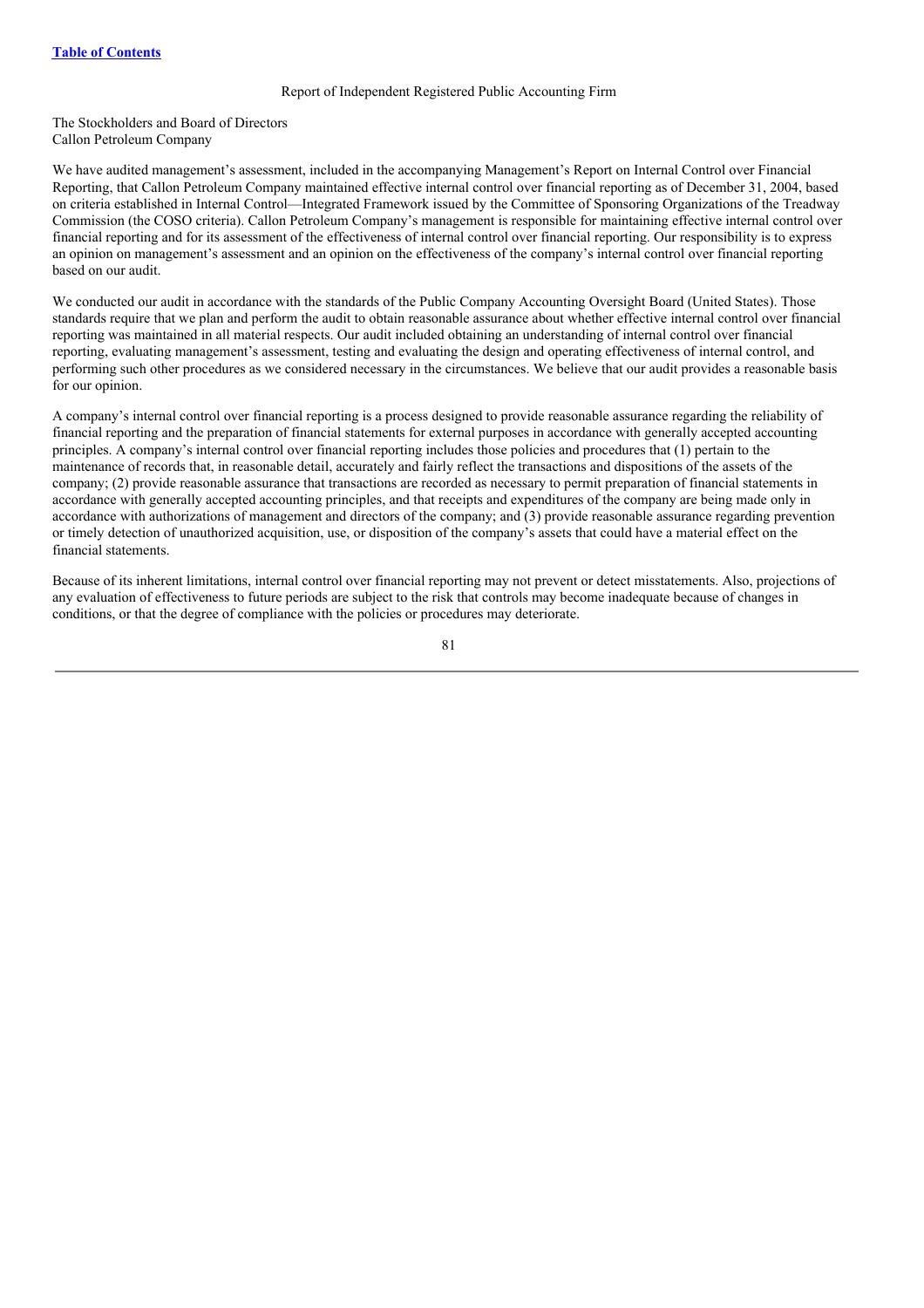#### **Table of [Contents](#page-0-0)**

In our opinion, management's assessment that Callon Petroleum Company maintained effective internal control over financial reporting as of December 31, 2004, is fairly stated, in all material respects, based on the COSO criteria. Also, in our opinion, Callon Petroleum Company maintained, in all material respects, effective internal control over financial reporting as of December 31, 2004, based on the COSO criteria.

We also have audited, in accordance with the standards of the Public Company Accounting Oversight Board (United States), the consolidated balance sheets of Callon Petroleum Company as of December 31, 2004 and 2003, and the related consolidated statements of operations, stockholders' equity and cash flows for each of the three years in the period ended December 31, 2004 of Callon Petroleum Company and our report dated March 8, 2005, expressed an unqualified opinion thereon.

/s/Ernst & Young LLP

New Orleans, Louisiana March 8, 2005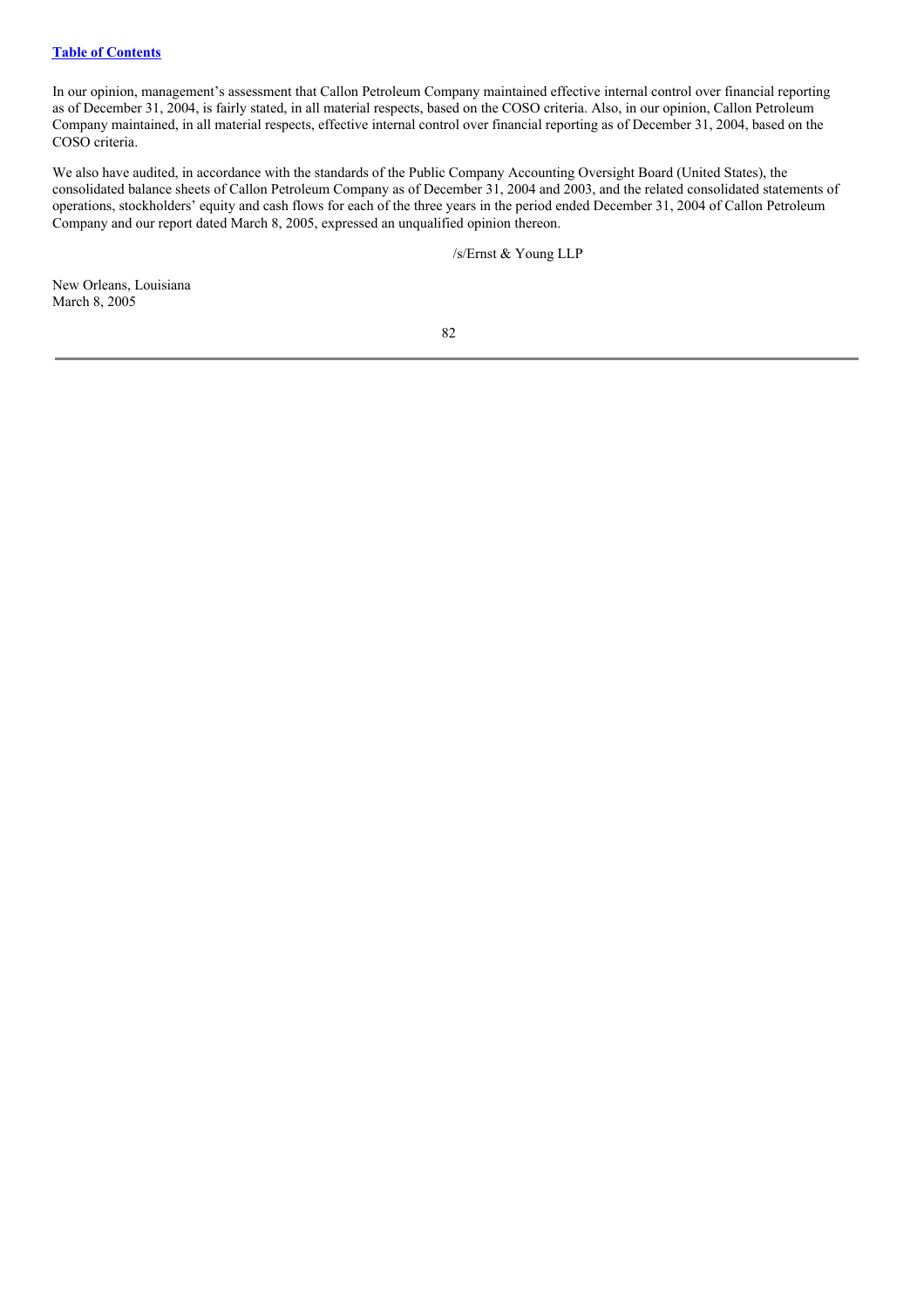# **ITEM 9.B OTHER INFORMATION**

We have disclosed all information required to be disclosed in a current report on Form 8-K during the fourth quarter of the year ended December 31, 2004 in previously filed reports on Form 8-K.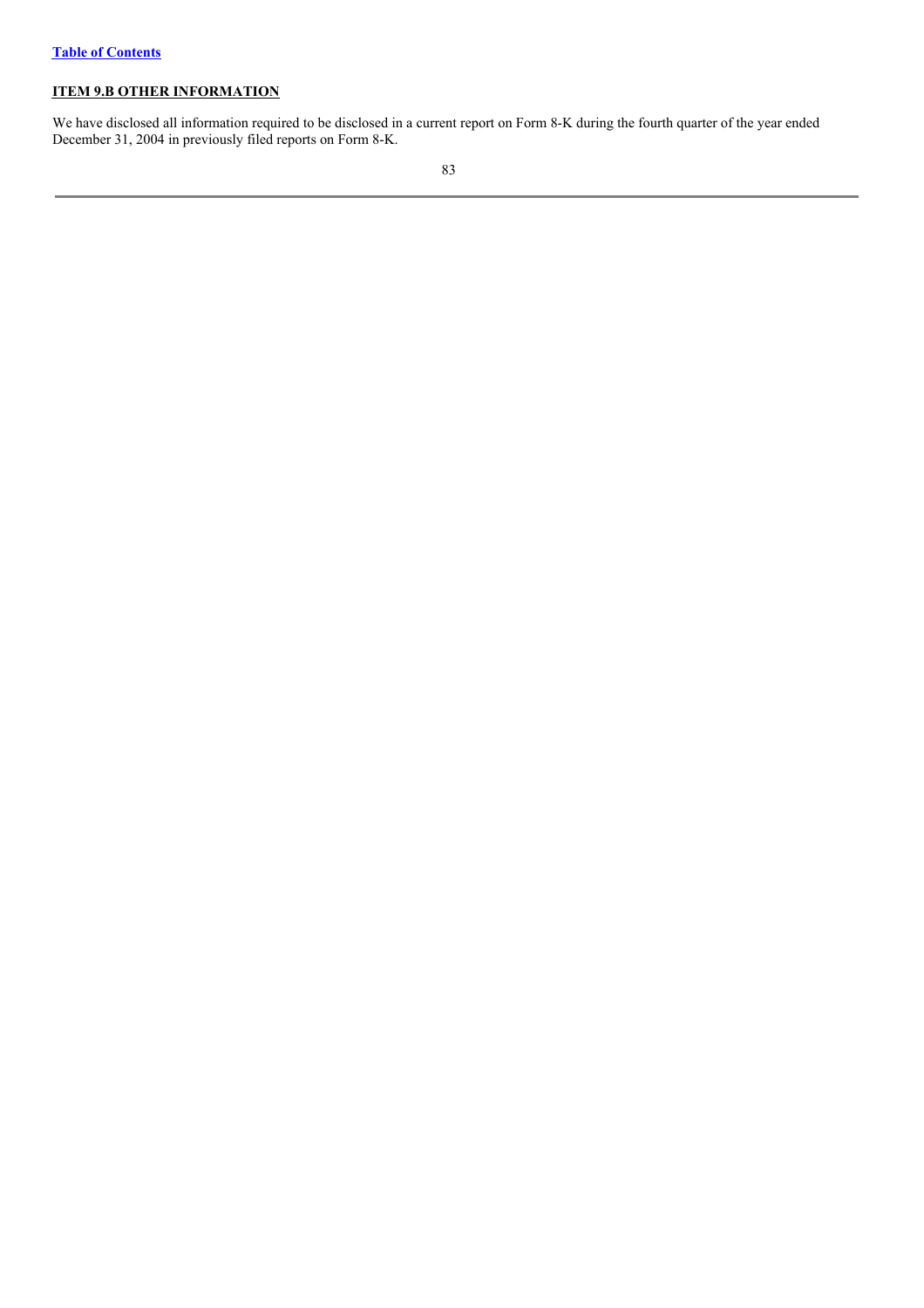### **PART III.**

#### **ITEM 10. DIRECTORS AND EXECUTIVE OFFICERS OF THE REGISTRANT.**

For information concerning Item 10, see the definitive proxy statement of Callon Petroleum Company relating to the Annual Meeting of Stockholders on May 5, 2005 which will be filed with the Securities and Exchange Commission and is incorporated herein by reference.

# **ITEM 11. EXECUTIVE COMPENSATION.**

For information concerning Item 11, see the definitive proxy statement of Callon Petroleum Company relating to the Annual Meeting of Stockholders on May 5, 2005 which will be filed with the Securities and Exchange Commission and is incorporated herein by reference.

### **ITEM 12. SECURITY OWNERSHIP OF CERTAIN BENEFICIAL OWNERS AND MANAGEMENT AND RELATED STOCKHOLDER MATTERS.**

For information concerning the security ownership of certain beneficial owners and management, see the definitive proxy statement of Callon Petroleum Company relating to the Annual Meeting of Stockholders on May 5, 2005 which will be filed with the Securities and Exchange Commission and is incorporated herein by reference.

| I<br>I<br>I<br>I<br>×<br>٧ | ٠ |
|----------------------------|---|
|                            |   |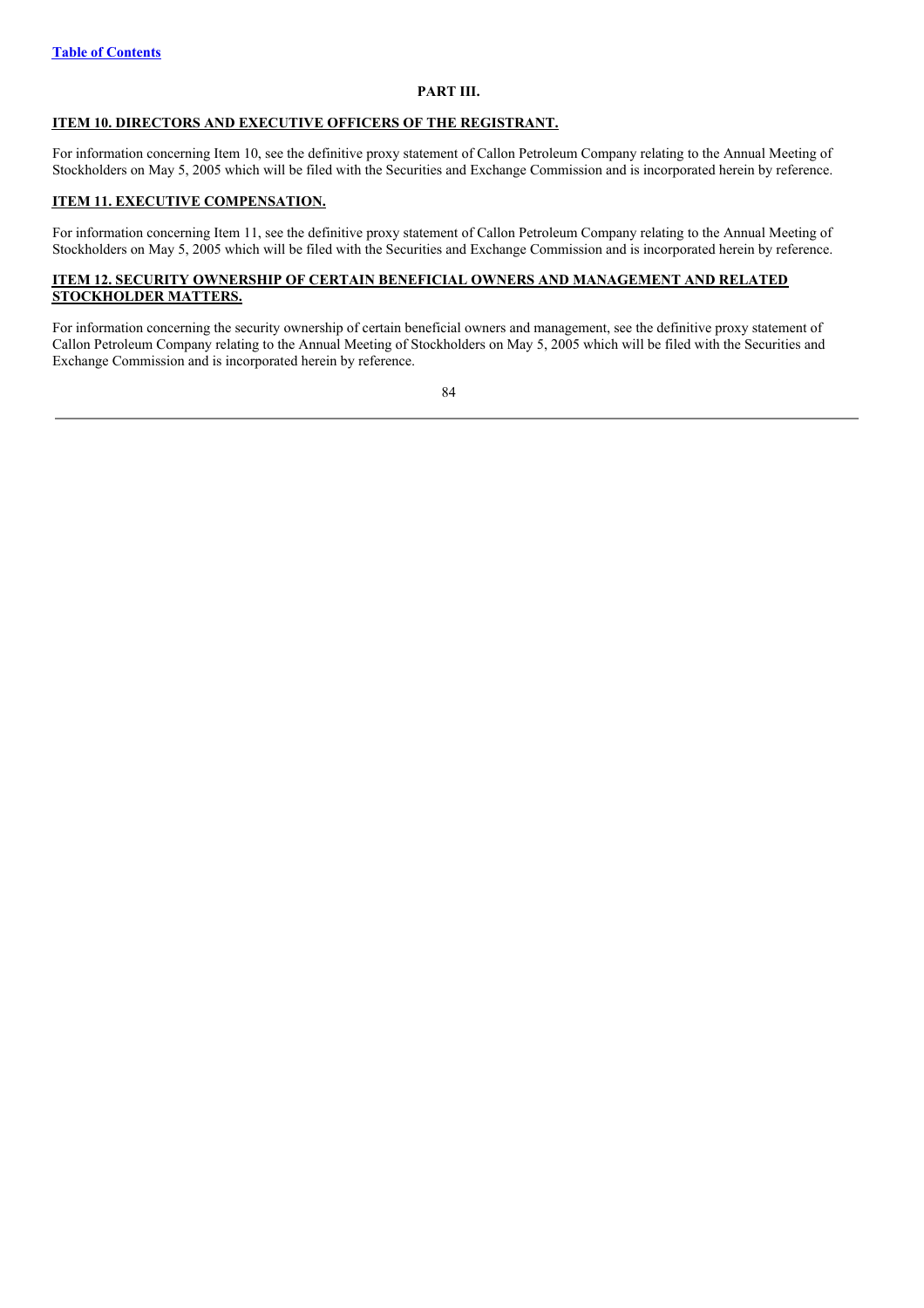# **Equity Compensation Plan Information**

The following table provides information as of December 31, 2004 regarding the number of shares of Common Stock that may be issued under the Company's equity compensation plans.

| Plan Category                                              | Number of securities to<br>be issued upon exercise<br>of outstanding options,<br>warrants and rights<br>(a) | Weighted-average<br>exercise price of<br>outstanding options,<br>warrants and rights<br>(b) |       | Number of securities<br>remaining available for<br>future issuance under<br>equity compensation<br>plans (excluding<br>securities reflected in<br>$\text{column (a))}$<br>$\left( \mathbf{c} \right)$ |
|------------------------------------------------------------|-------------------------------------------------------------------------------------------------------------|---------------------------------------------------------------------------------------------|-------|-------------------------------------------------------------------------------------------------------------------------------------------------------------------------------------------------------|
| Equity compensation plans approved by security holders     | 1,370,266                                                                                                   | S                                                                                           | 10.51 | 501,726                                                                                                                                                                                               |
| Equity compensation plans not approved by security holders | 142,333                                                                                                     |                                                                                             | 4.36  | 65,666                                                                                                                                                                                                |
| Total                                                      | 1.512.599                                                                                                   | S                                                                                           | 9.93  | 567,392                                                                                                                                                                                               |

See Note 12 to the Consolidated Financial Statements for a description of the material provisions of each equity compensation plan under which our equity securities are authorized for issuance that was adopted without the approval of shareholders.

### **ITEM 13. CERTAIN RELATIONSHIPS AND RELATED TRANSACTIONS**

For information concerning Item 13, see the definitive proxy statement of Callon Petroleum Company relating to the Annual Meeting of Stockholders on May 5, 2005 which will be filed with the Securities and Exchange Commission and is incorporated herein by reference.

# **ITEM 14. PRINCIPAL ACCOUNTANT FEES AND SERVICES.**

For information concerning Item 14, see the definitive proxy statement of Callon Petroleum Company relating to the Annual Meeting of Stockholders on May 5, 2005 which will be filed with the Securities and Exchange Commission and is incorporated herein by reference.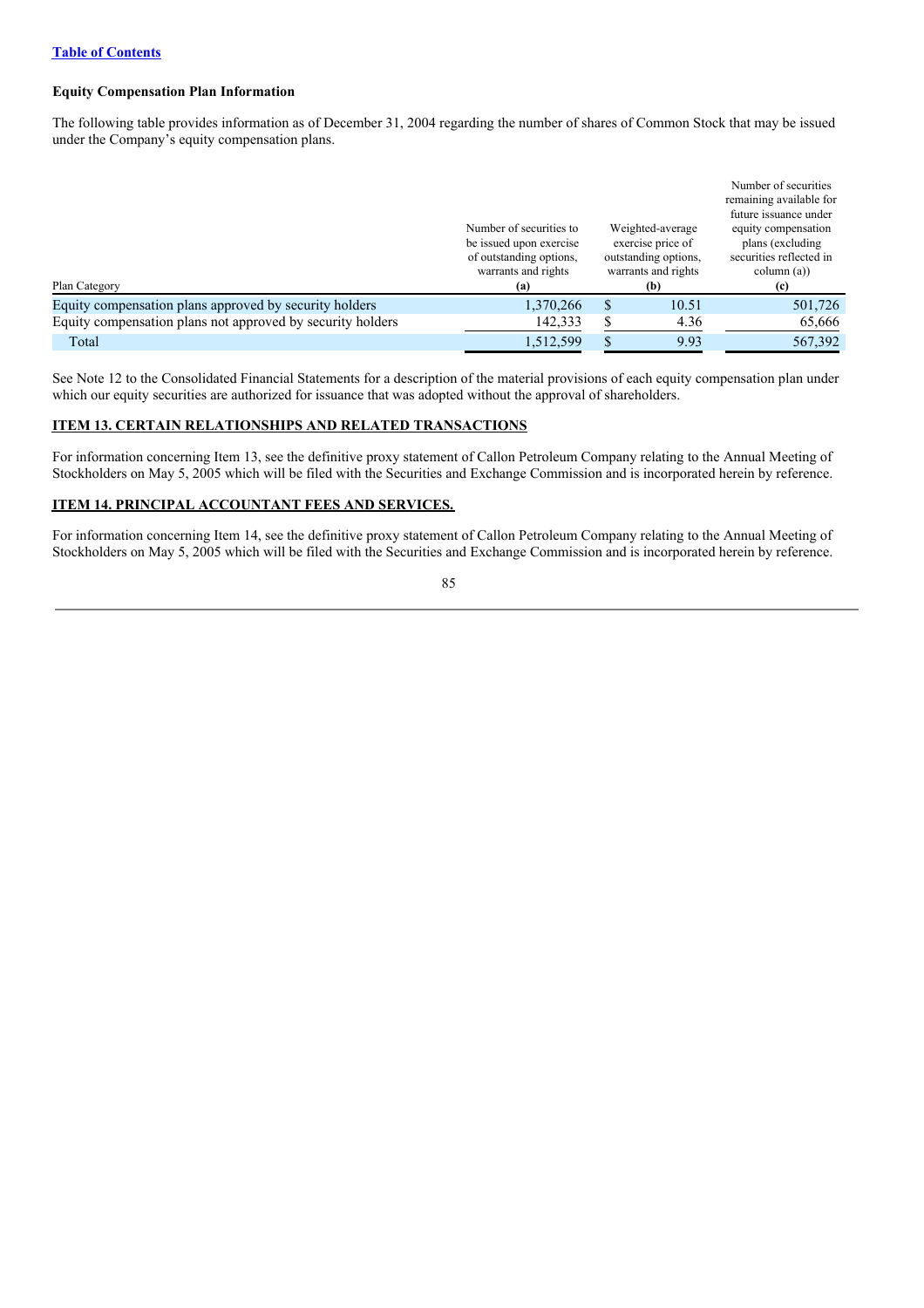### **PART IV.**

#### **ITEM 15. EXHIBITS, FINANCIAL STATEMENT SCHEDULES AND REPORTS ON FORM 8-K**

(a) 1. The following is an index to the financial statements and financial statement schedules that are filed as part of this Form 10-K on pages 44 through 79.

Report of Independent Registered Public Accounting Firm

Consolidated Balance Sheets as of the Years Ended December 31, 2004 and 2003

Consolidated Statements of Operations for the Three Years in the Period Ended December 31, 2004

Consolidated Statements of Stockholders' Equity for the Three Years in the Period Ended December 31, 2004

Consolidated Statements of Cash Flows for the Three Years in the Period Ended December 31, 2004

Notes to Consolidated Financial Statements

(a) 2. Schedules other than those listed above are omitted because they are not required, not applicable or the required information is included in the financial statements or notes thereto.

(a) 3. Exhibits:

- 2. Plan of acquisition, reorganization, arrangement, liquidation or succession\*
- 3. Articles of Incorporation and Bylaws
	- 3.1 Certificate of Incorporation of the Company, as amended (incorporated by reference to Exhibit 3.1 of the Company's Annual Report on Form 10-K for the year ended December 31, 2003, File No. 001-14039)
	- 3.2 Bylaws of the Company (incorporated by reference from Exhibit 3.2 of the Company's Registration Statement on Form S-4, filed August 4, 1994, Reg. No. 33-82408)
	- 3.3 Certificate of Amendment to Certificate of Incorporation of the Company (incorporated by reference to Exhibit 3.3 of the Company's Annual Report on Form 10-K for the year ended December 31, 2003, File No. 001-14039)
- 4. Instruments defining the rights of security holders, including indentures
	- 4.1 Specimen Common Stock Certificate (incorporated by reference from Exhibit 4.1 of the Company's Registration Statement on Form S-4, filed August 4, 1994, Reg. No. 33-82408)

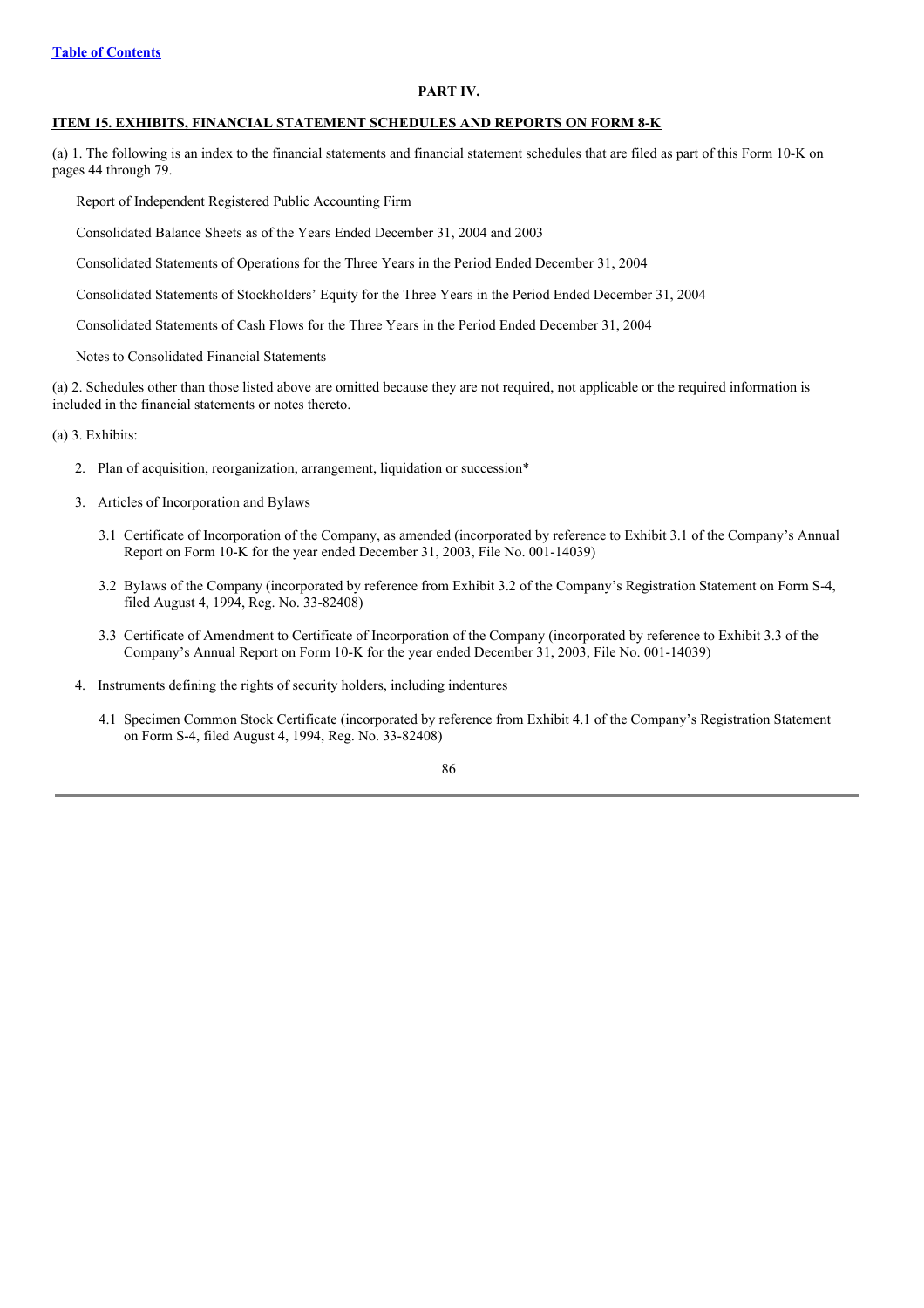- 4.2 Specimen Preferred Stock Certificate (incorporated by reference from Exhibit 4.2 of the Company's Registration Statement on Form S-1, filed November 13, 1995, Reg. No. 33-96700)
- 4.3 Designation for Convertible, Exchangeable Preferred Stock, Series A as corrected (included as part of Exhibit 3.1)
- 4.4 Indenture for Convertible Debentures (incorporated by reference from Exhibit 4.4 of the Company's Registration Statement on Form S-1, filed November 13, 1995, Reg. No. 33-96700
- 4.5 Rights Agreement between Callon Petroleum Company and American Stock Transfer & Trust Company, Rights Agent, dated March 30, 2000 (incorporated by reference from Exhibit 99.1 of the Company's Registration Statement on Form 8-A, filed April 6, 2000, File No. 001-14039)
- 4.6 Warrant dated as of June 29, 2001 entitling Duke Capital Partners, LLC to purchase common stock from the Company. (incorporated by reference to Exhibit 4.11 of the Company's Quarterly Report on Form 10-Q for the period ended June 30, 2001, File No. 001-14039)
- 4.7 Form of Warrant entitling certain holders of the Company's 10.125% Senior Subordinated Notes due 2002 to purchase common stock from the Company (incorporated by reference to Exhibit 4.13 of the Company's Form 10-Q for the period ended June 30, 2002, File No. 001- 14039)
- 4.8 Form of Warrants dated December 8, 2003 and December 29, 2003 entitling lenders under the Company's \$185 million amended and restated senior unsecured credit agreement dated December 23, 2003 to purchase common stock from the Company (incorporated by reference to Exhibit 4.14 of the Company's Annual Report on Form 10-K for the year ended December 31, 2003, File No. 001-14039)
- 4.9 Indenture for the Company's 9.75% Senior Notes due 2010, dated March 15, 2004 between Callon Petroleum Company and American Stock Transfer and Trust Company (incorporated by reference to Exhibit 4.16 of the Company's Quarterly Report on Form 10-Q for the period ended March 31, 2004, File No. 001-14039)
- 9. Voting trust agreement

None.

- 10. Material contracts
	- 10.1 Registration Rights Agreement dated September 16, 1994 between the Company and NOCO Enterprises, L. P. (incorporated by reference from Exhibit 10.2 of the Company's Registration Statement on Form 8-B filed October 3, 1994)
	- 10.2 Counterpart to Registration Rights Agreement by and between the Company, Ganger Rolf ASA and Bonheur ASA. (incorporated by reference from Exhibit 10.2 of the Company's Report on Form 10-K for the fiscal year ended December 31, 2000, File No. 001-14039)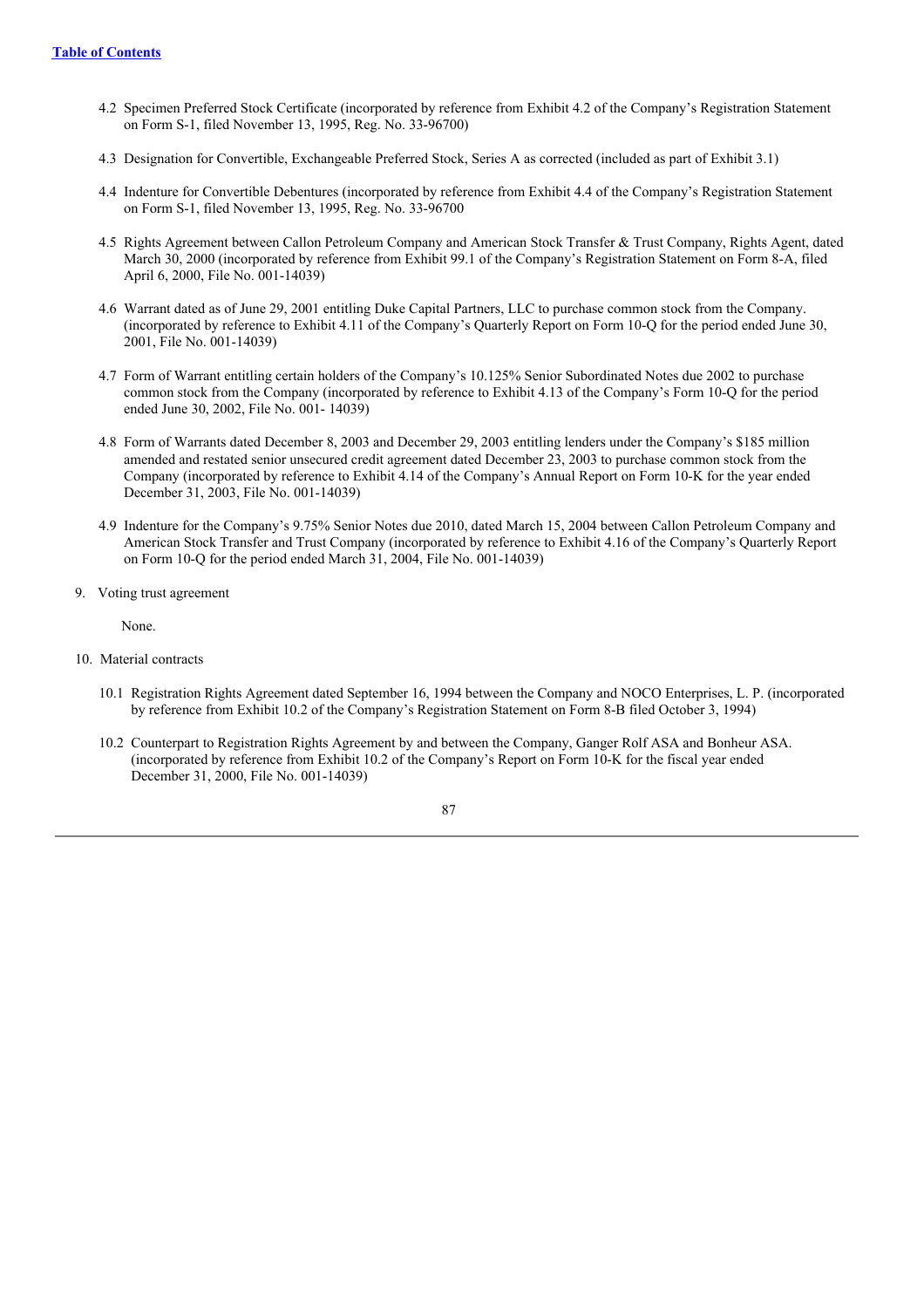- 10.3 Registration Rights Agreement dated September 16, 1994 between the Company and Callon Stockholders (incorporated by reference from Exhibit 10.3 of the Company's Registration Statement on Form 8-B filed October 3, 1994)
- 10.4 Callon Petroleum Company 1994 Stock Incentive Plan (incorporated by reference from Exhibit 10.5 of the Company's Registration Statement on Form 8-B filed October 3, 1994)
- 10.5 Purchase and Sale Agreement between Callon Petroleum Operating Company and Murphy Exploration Company, dated May 26, 1999 (incorporated by reference from Exhibit 10.11 on Form S-2, filed June 14, 1999, Reg. No. 333-80579)
- 10.6 Callon Petroleum Company 1996 Stock Incentive Plan as amended on May 9, 2000 (incorporated by reference from Appendix I of the Company's Definitive Proxy Statement of Schedule 14A filed March 28, 2000)
- 10.7 Conveyance of Overriding Royalty Interest from the Company to Duke Capital Partners, LLC, dated June 29, 2001 (incorporated by reference to Exhibit 10.03 of the Company's Quarterly Report on Form 10-Q for the period ended June 30, 2001, File No. 001-14039)
- 10.8 Callon Petroleum Company 2002 Stock Incentive Plan (incorporated by reference to Exhibit 10.13 of the Company's Annual Report on Form 10-K for the year ended December 31, 2001, File No. 001-14039)
- 10.9 Change of Control Severance Compensation Agreement by and between Callon Petroleum and John S. Weatherly dated January 1, 2002 (incorporated by reference to Exhibit 10.14 of the Company's Annual Report on Form 10-K for the year ended December 31, 2001, File No. 001-14039)
- 10.10 Change of Control Severance Compensation Agreement by and between Callon Petroleum Company and Fred L. Callon, dated January 1, 2002 (incorporated by reference to Exhibit 10.15 of the Company's Annual Report on Form 10-K for the year ended December 31, 2001, File No. 001-14039)
- 10.11 Change of Control Severance Compensation Agreement by and between Callon Petroleum and Dennis W. Christian, dated January 1, 2002 (incorporated by reference to Exhibit 10.16 of the Company's Annual Report on Form 10-K for the year ended December 31, 2001, File No. 001-14039)
- 10.12 Medusa Spar Agreement dated as of August 8, 2003, among Callon Petroleum Operating Company, Murphy Exploration & Production Company-USA and Oceaneering International, Inc. (incorporated by reference to Exhibit 10.19 of the Company's Annual Report on Form 10-K for the year ended December 31, 2003, File No. 001-14039)
- 10.13 Credit Agreement dated as of December 18, 2003 among Medusa Spar LLC, The Bank of Nova Scotia, as Administrative Agent, Bank One, N.A., Sun Trust Bank, as Syndication Agents and other Lenders Party. (incorporated by reference to Exhibit 10.20 of the Company's Annual Report on Form 10-K for the year ended December 31, 2003, File No. 001-14039)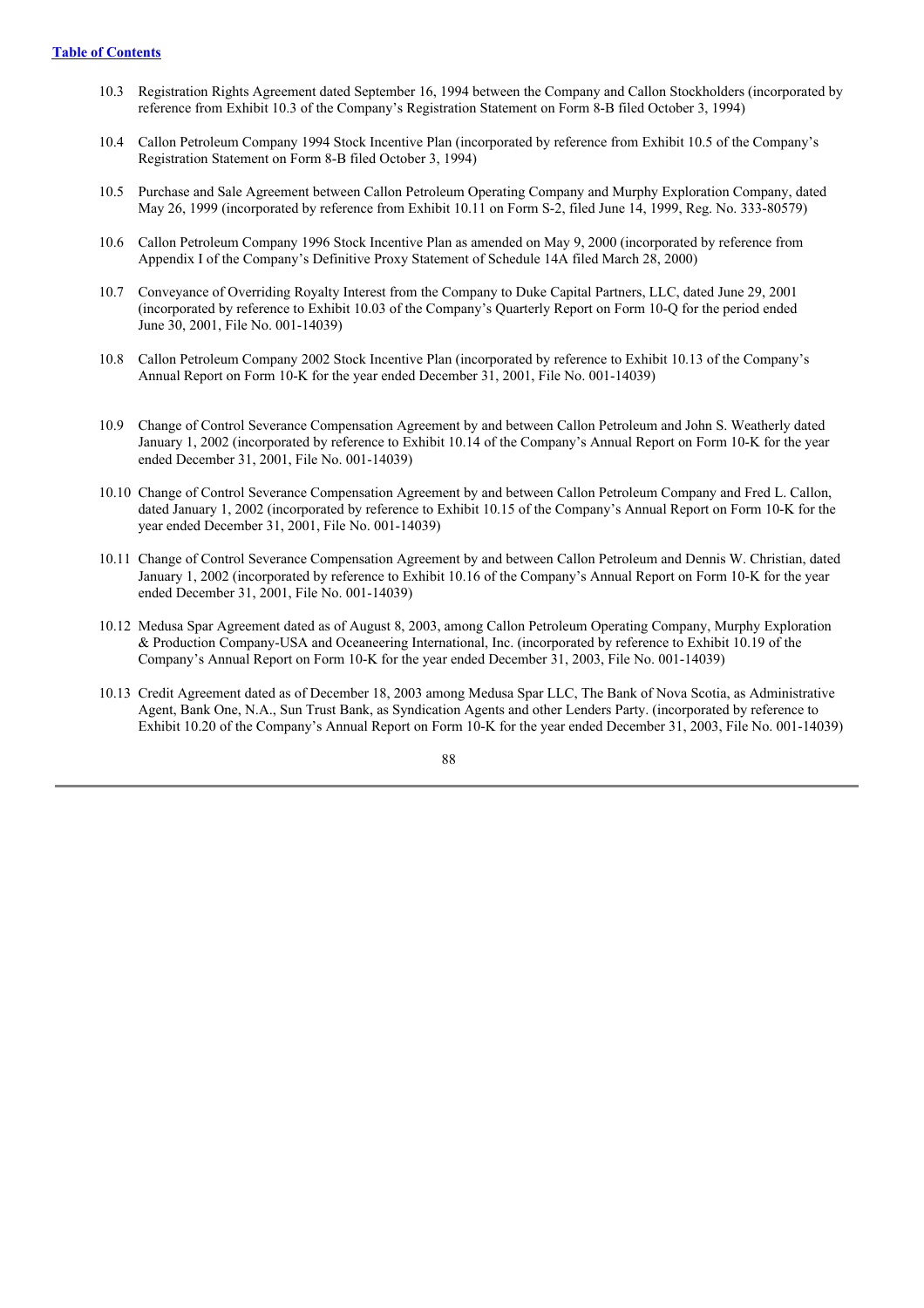- 10.14 The Retirement Package and Release Agreement made, entered into and effective March 9, 2004 between Callon Petroleum Company and Dennis W. Christian. (incorporated by reference to Exhibit 10.21 of the Company's Annual Report on Form 10-K for the year ended December 31, 2003, File No. 001-14039)
- 10.15 The Retirement Package and Release Agreement made, entered into and effective March 9, 2004 between Callon Petroleum Company and Kathy G. Tilley. (incorporated by reference to Exhibit 10.22 of the Company's Annual Report on Form 10-K for the year ended December 31, 2003, File No. 001-14039)
- 10.16 Credit Agreement dated as of June 14, 2004 between the Company and Union Bank of California, N.A., as Administrative Agent (incorporated by reference to Exhibit 10.1 of the Company's Current Report on Form 8-K dated June 14, 2004, File No. 001-14039)
- 11. Statement re computation of per share earnings\*
- 12. Statements re computation of ratios\*
- 13. Annual Report to security holders, Form 10-Q or quarterly reports\*
- 14. Code of Ethics
	- 14.1 Code of Ethics for Chief Executive Officers and Senior Financial Officers (incorporated by reference to Exhibit 14.1 of the Company's Annual report on Form 10-K for the year ended December 31, 2003, File No. 001-14039)
- 16. Letter re change in certifying accountant\*
- 18. Letter re change in accounting principles\*
- 21. Subsidiaries of the Company
	- 21.1 Subsidiaries of the Company (incorporated by reference from Exhibit 21.1 of the Company's Registration Statement on Form 8-B filed October 3, 1994)
- 22. Published report regarding matters submitted to vote of security holders\*
- 23. Consents of experts and counsel
	- 23.1 Consent of Ernst & Young LLP
	- 23.2 Consent of Huddleston & Co., Inc.
- 24. Power of attorney\*
- 31. Rule 13a-14(a) Certifications
	- 31.1 Certification of Chief Executive Officer pursuant to Rule 13(a)-14(a)
	- 31.2 Certification of Chief Financial Officer pursuant to Rule 13(a)-14(a)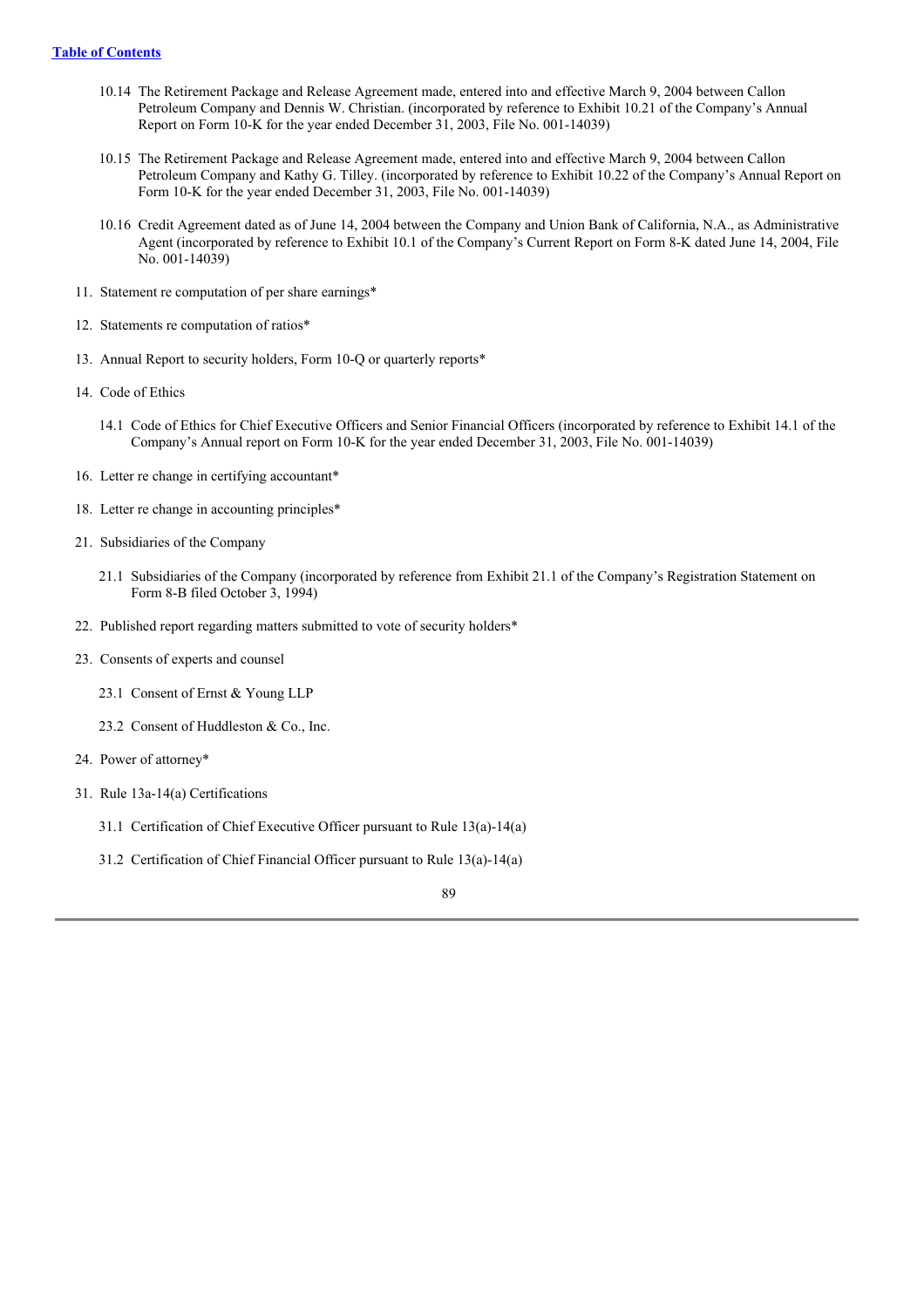- 32. Section 1350 Certifications
	- 32.1 Certification of Chief Executive Officer pursuant to Rule 13(a)-14(b)
	- 32.2 Certification of Chief Financial Officer pursuant to Rule 13(a)-14(b)
- 99. Additional Exhibits\*

\*Inapplicable to this filing.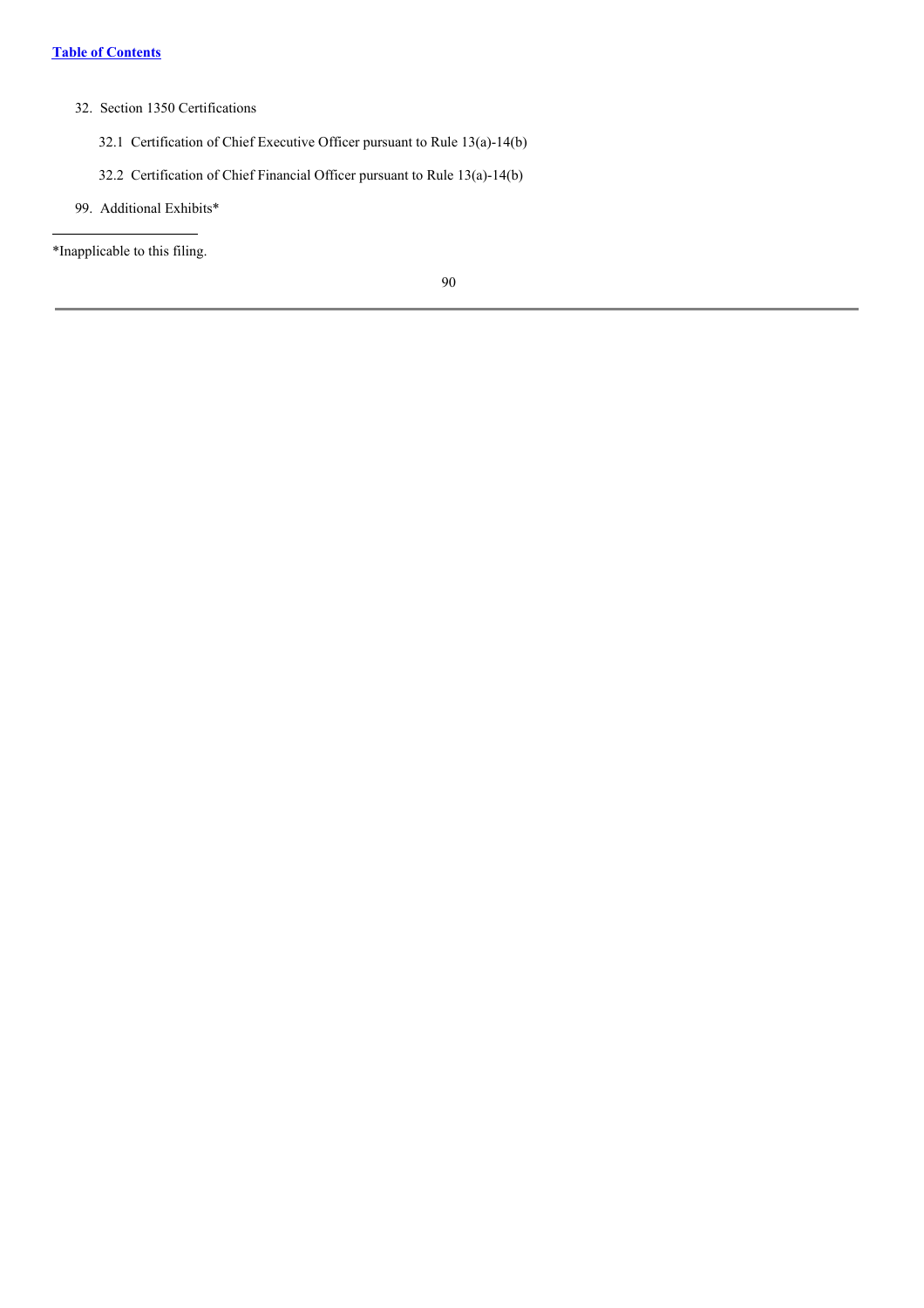# **SIGNATURES**

Pursuant to the requirements of the Securities Exchange Act of 1934, this report has been signed below by the following persons on behalf of the registrant and in the capacities and on the dates indicated.

### CALLON PETROLEUM COMPANY

| Date: March 10, 2005 | /s/Fred L. Callon<br>Fred L. Callon (principal executive officer, director) |
|----------------------|-----------------------------------------------------------------------------|
| Date: March 10, 2005 | /s/John S. Weatherly<br>John S. Weatherly (principal financial officer)     |
| Date: March 10, 2005 | /s/Rodger W. Smith<br>Rodger W. Smith (principal accounting officer)        |
| Date: March 10, 2005 | /s/John S. Callon<br>John S. Callon (director)                              |
| Date: March 10, 2005 | /s/Richard Flury<br>Richard Flury (director)                                |
| Date: March 10, 2005 | /s/Robert A. Stanger<br>Robert A. Stanger (director)                        |
| Date: March 10, 2005 | /s/John C. Wallace<br>John C. Wallace (director)                            |
| Date: March 10, 2005 | /s/B. F. Weatherly<br>B. F. Weatherly (director)                            |
| Date: March 10, 2005 | /s/Richard O. Wilson<br>Richard O. Wilson (director)                        |

Pursuant to the requirements of Section 13 or 15(d) of the Securities Exchange Act of 1934, the registrant has duly caused this report to be signed on its behalf by the undersigned, thereunto duly authorized.

## CALLON PETROLEUM COMPANY

Date: March 10, 2005 By: /s/John S. Weatherly

John S. Weatherly, Senior Vice President and Chief Financial Officer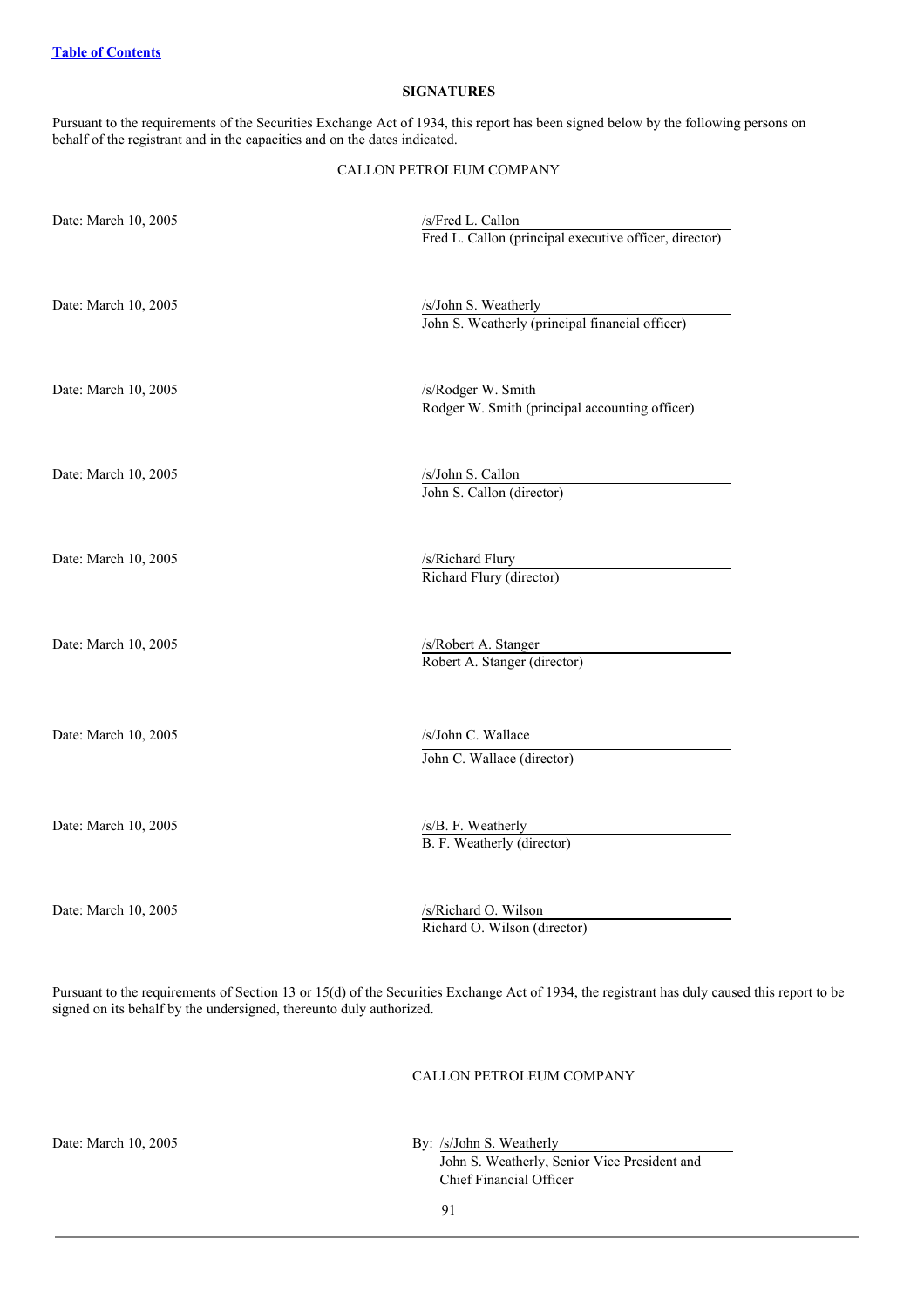# **EXHIBIT INDEX**

- 2. Plan of acquisition, reorganization, arrangement, liquidation or succession\*
- 3. Articles of Incorporation and Bylaws
	- 3.1 Certificate of Incorporation of the Company, as amended (incorporated by reference to Exhibit 3.1 of the Company's Annual Report on Form 10-K for the year ended December 31, 2003, File No. 001-14039)
	- 3.2 Bylaws of the Company (incorporated by reference from Exhibit 3.2 of the Company's Registration Statement on Form S-4, filed August 4, 1994, Reg. No. 33-82408)
	- 3.3 Certificate of Amendment to Certificate of Incorporation of the Company (incorporated by reference to Exhibit 3.3 of the Company's Annual Report on Form 10-K for the year ended December 31, 2003, File No. 001-14039)
- 4. Instruments defining the rights of security holders, including indentures
	- 4.1 Specimen Common Stock Certificate (incorporated by reference from Exhibit 4.1 of the Company's Registration Statement on Form S-4, filed August 4, 1994, Reg. No. 33-82408)
	- 4.2 Specimen Preferred Stock Certificate (incorporated by reference from Exhibit 4.2 of the Company's Registration Statement on Form S-1, filed November 13, 1995, Reg. No. 33-96700)
	- 4.3 Designation for Convertible, Exchangeable Preferred Stock, Series A as corrected (included as part of Exhibit 3.1)
	- 4.4 Indenture for Convertible Debentures (incorporated by reference from Exhibit 4.4 of the Company's Registration Statement on Form S-1, filed November 13, 1995, Reg. No. 33-96700
	- 4.5 Rights Agreement between Callon Petroleum Company and American Stock Transfer & Trust Company, Rights Agent, dated March 30, 2000 (incorporated by reference from Exhibit 99.1 of the Company's Registration Statement on Form 8-A, filed April 6, 2000, File No. 001-14039)
	- 4.6 Warrant dated as of June 29, 2001 entitling Duke Capital Partners, LLC to purchase common stock from the Company. (incorporated by reference to Exhibit 4.11 of the Company's Quarterly Report on Form 10-Q for the period ended June 30, 2001, File No. 001-14039)
	- 4.7 Form of Warrant entitling certain holders of the Company's 10.125% Senior Subordinated Notes due 2002 to purchase common stock from the Company (incorporated by reference to Exhibit 4.13 of the Company's Form 10-Q for the period ended June 30, 2002, File No. 001- 14039)
	- 4.8 Form of Warrants dated December 8, 2003 and December 29, 2003 entitling lenders under the Company's \$185 million amended and restated senior unsecured credit agreement dated December 23, 2003 to purchase common stock from the Company (incorporated by reference to Exhibit 4.14 of the Company's Annual Report on Form 10-K for the year ended December 31, 2003, File No. 001-14039)
	- 4.9 Indenture for the Company's 9.75% Senior Notes due 2010, dated March 15, 2004 between Callon Petroleum Company and American Stock Transfer and Trust Company (incorporated by reference to Exhibit 4.16 of the Company's Quarterly Report on Form 10-Q for the period ended March 31, 2004, File No. 001-14039)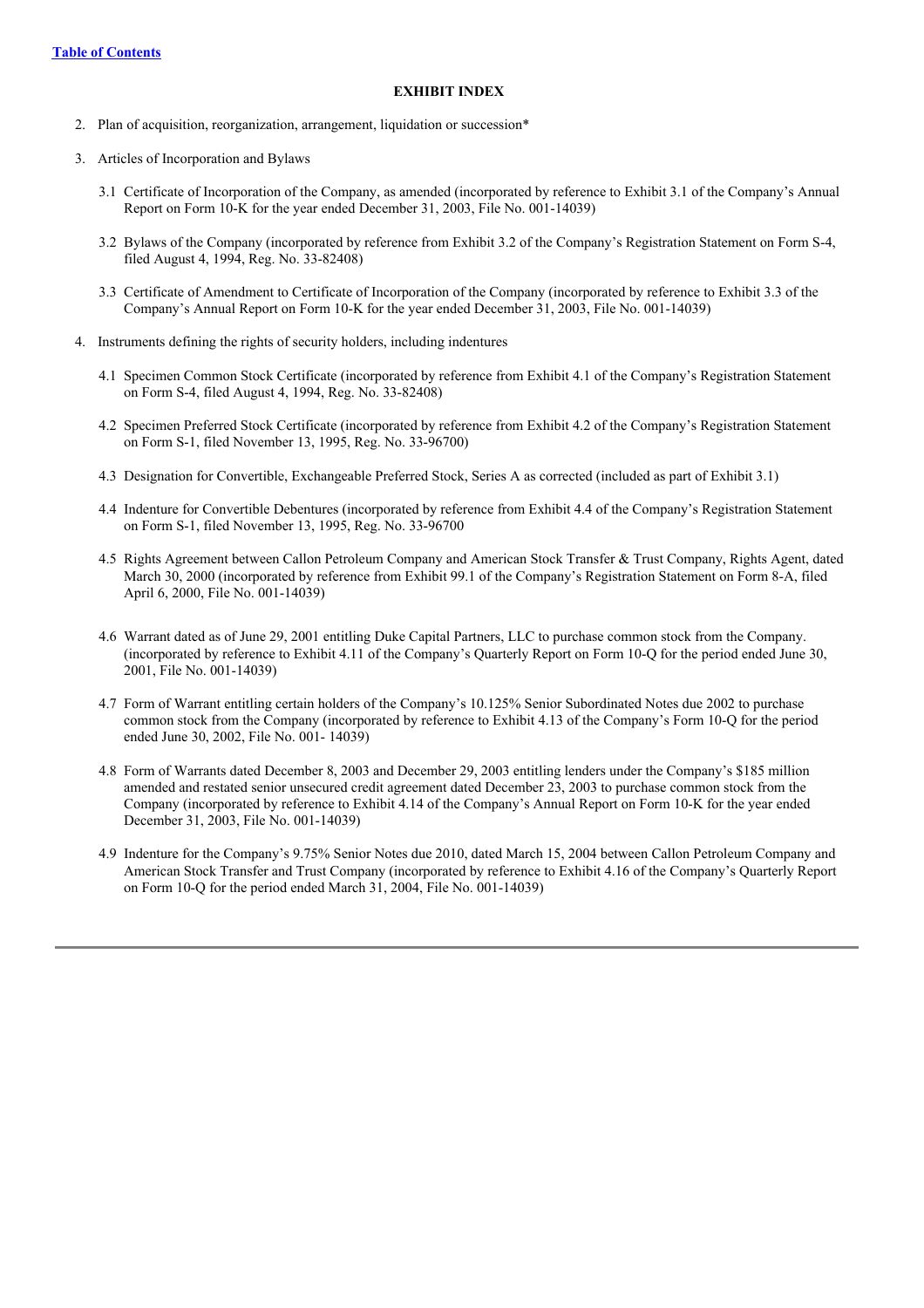9. Voting trust agreement

None.

- 10. Material contracts
	- 10.1 Registration Rights Agreement dated September 16, 1994 between the Company and NOCO Enterprises, L. P. (incorporated by reference from Exhibit 10.2 of the Company's Registration Statement on Form 8-B filed October 3, 1994)
	- 10.2 Counterpart to Registration Rights Agreement by and between the Company, Ganger Rolf ASA and Bonheur ASA. (incorporated by reference from Exhibit 10.2 of the Company's Report on Form 10-K for the fiscal year ended December 31, 2000, File No. 001-14039)
	- 10.3 Registration Rights Agreement dated September 16, 1994 between the Company and Callon Stockholders (incorporated by reference from Exhibit 10.3 of the Company's Registration Statement on Form 8-B filed October 3, 1994)
	- 10.4 Callon Petroleum Company 1994 Stock Incentive Plan (incorporated by reference from Exhibit 10.5 of the Company's Registration Statement on Form 8-B filed October 3, 1994)
	- 10.5 Purchase and Sale Agreement between Callon Petroleum Operating Company and Murphy Exploration Company, dated May 26, 1999 (incorporated by reference from Exhibit 10.11 on Form S-2, filed June 14, 1999, Reg. No. 333-80579)
	- 10.6 Callon Petroleum Company 1996 Stock Incentive Plan as amended on May 9, 2000 (incorporated by reference from Appendix I of the Company's Definitive Proxy Statement of Schedule 14A filed March 28, 2000)
	- 10.7 Conveyance of Overriding Royalty Interest from the Company to Duke Capital Partners, LLC, dated June 29, 2001 (incorporated by reference to Exhibit 10.03 of the Company's Quarterly Report on Form 10-Q for the period ended June 30, 2001, File No. 001-14039)
	- 10.8 Callon Petroleum Company 2002 Stock Incentive Plan (incorporated by reference to Exhibit 10.13 of the Company's Annual Report on Form 10-K for the year ended December 31, 2001, File No. 001-14039)
	- 10.9 Change of Control Severance Compensation Agreement by and between Callon Petroleum and John S. Weatherly dated January 1, 2002 (incorporated by reference to Exhibit 10.14 of the Company's Annual Report on Form 10-K for the year ended December 31, 2001, File No. 001-14039)
	- 10.10 Change of Control Severance Compensation Agreement by and between Callon Petroleum Company and Fred L. Callon, dated January 1, 2002 (incorporated by reference to Exhibit 10.15 of the Company's Annual Report on Form 10-K for the year ended December 31, 2001, File No. 001-14039)
	- 10.11 Change of Control Severance Compensation Agreement by and between Callon Petroleum and Dennis W. Christian, dated January 1, 2002 (incorporated by reference to Exhibit 10.16 of the Company's Annual Report on Form 10-K for the year ended December 31, 2001, File No. 001-14039)
	- 10.12 Medusa Spar Agreement dated as of August 8, 2003, among Callon Petroleum Operating Company, Murphy Exploration & Production Company-USA and Oceaneering International, Inc. (incorporated by reference to Exhibit 10.19 of the Company's Annual Report on Form 10-K for the year ended December 31, 2003, File No. 001-14039)
	- 10.13 Credit Agreement dated as of December 18, 2003 among Medusa Spar LLC, The Bank of Nova Scotia, as Administrative Agent, Bank One, N.A., Sun Trust Bank, as Syndication Agents and other Lenders Party. (incorporated by reference to Exhibit 10.20 of the Company's Annual Report on Form 10-K for the year ended December 31, 2003, File No. 001-14039)
	- 10.14 The Retirement Package and Release Agreement made, entered into and effective March 9, 2004 between Callon Petroleum Company and Dennis W. Christian. (incorporated by reference to Exhibit 10.21 of the Company's Annual Report on Form 10-K for the year ended December 31, 2003, File No. 001-14039)
	- 10.15 The Retirement Package and Release Agreement made, entered into and effective March 9, 2004 between Callon Petroleum Company and Kathy G. Tilley. (incorporated by reference to Exhibit 10.22 of the Company's Annual Report on Form 10-K for the year ended December 31, 2003, File No. 001-14039)
	- 10.16 Credit Agreement dated as of June 14, 2004 between the Company and Union Bank of California, N.A., as Administrative Agent (incorporated by reference to Exhibit 10.1 of the Company's Current Report on Form 8-K dated June 14, 2004, File No. 001-14039)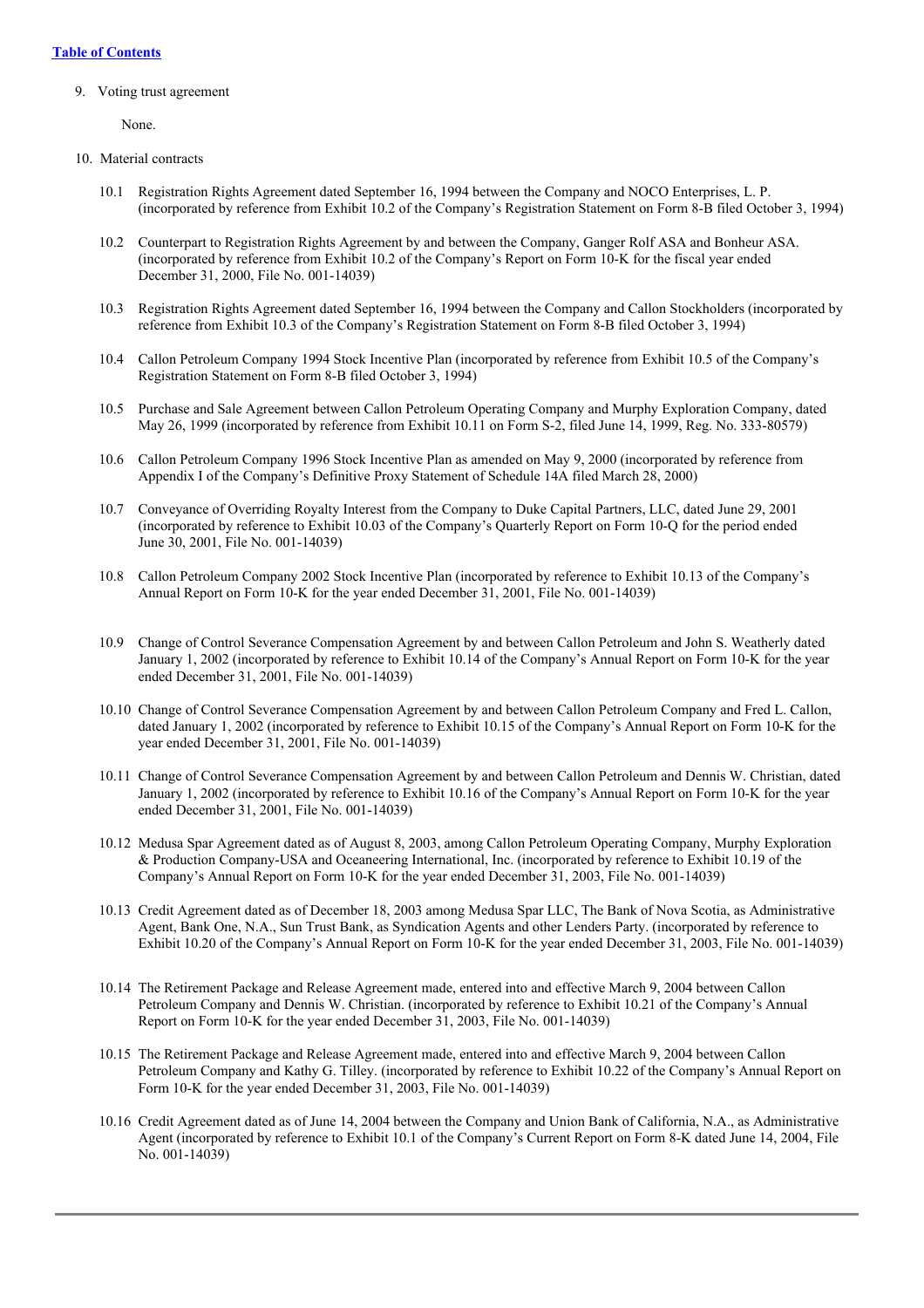#### **Table of [Contents](#page-0-0)**

- 11. Statement re computation of per share earnings\*
- 12. Statements re computation of ratios\*
- 13. Annual Report to security holders, Form 10-Q or quarterly reports\*
- 14. Code of Ethics
	- 14.1 Code of Ethics for Chief Executive Officers and Senior Financial Officers (incorporated by reference to Exhibit 14.1 of the Company's Annual report on Form 10-K for the year ended December 31, 2003, File No. 001-14039)
- 16. Letter re change in certifying accountant\*
- 18. Letter re change in accounting principles\*
- 21. Subsidiaries of the Company
	- 21.1 Subsidiaries of the Company (incorporated by reference from Exhibit 21.1 of the Company's Registration Statement on Form 8-B filed October 3, 1994)
- 22. Published report regarding matters submitted to vote of security holders\*
- 23. Consents of experts and counsel
	- 23.1 Consent of Ernst & Young LLP
	- 23.2 Consent of Huddleston & Co., Inc.
- 24. Power of attorney\*
- 31. Rule 13a-14(a) Certifications
	- 31.1 Certification of Chief Executive Officer pursuant to Rule 13(a)-14(a)
	- 31.2 Certification of Chief Financial Officer pursuant to Rule 13(a)-14(a)
- 32. Section 1350 Certifications
	- 32.1 Certification of Chief Executive Officer pursuant to Rule 13(a)-14(b)
	- 32.2 Certification of Chief Financial Officer pursuant to Rule 13(a)-14(b)
- 99. Additional Exhibits\*

\*Inapplicable to this filing.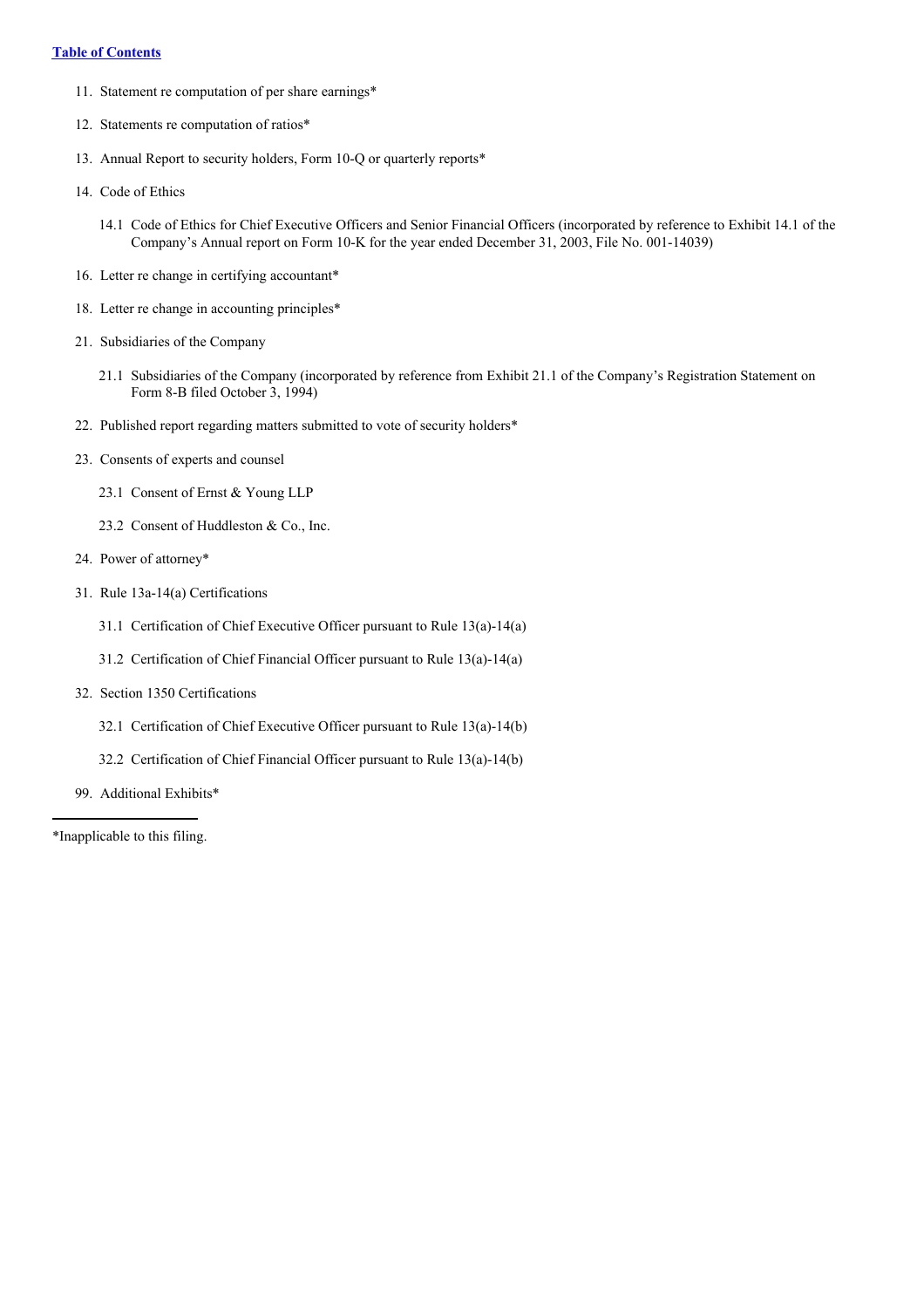### **CONSENT OF INDEPENDENT REGISTERED PUBLIC ACCOUNTING FIRM**

We consent to the incorporation by reference in the Registration Statements (File Nos. 333-100646, 333-87945, 333-60606, 333-47784, 333-29537, 333-29529, 333-90410, 333-109744 and 333-116308) of Callon Petroleum Company of our reports dated March 8, 2005, with respect to the consolidated financial statements of Callon Petroleum Company, Callon Petroleum Company management's assessment of the effectiveness of internal control over financial reporting, and the effectiveness of internal control over financial reporting of Callon Petroleum Company, included in this Annual Report (Form 10-K) for the year ended December 31, 2004.

/s/Ernst & Young LLP

New Orleans, Louisiana March 8, 2005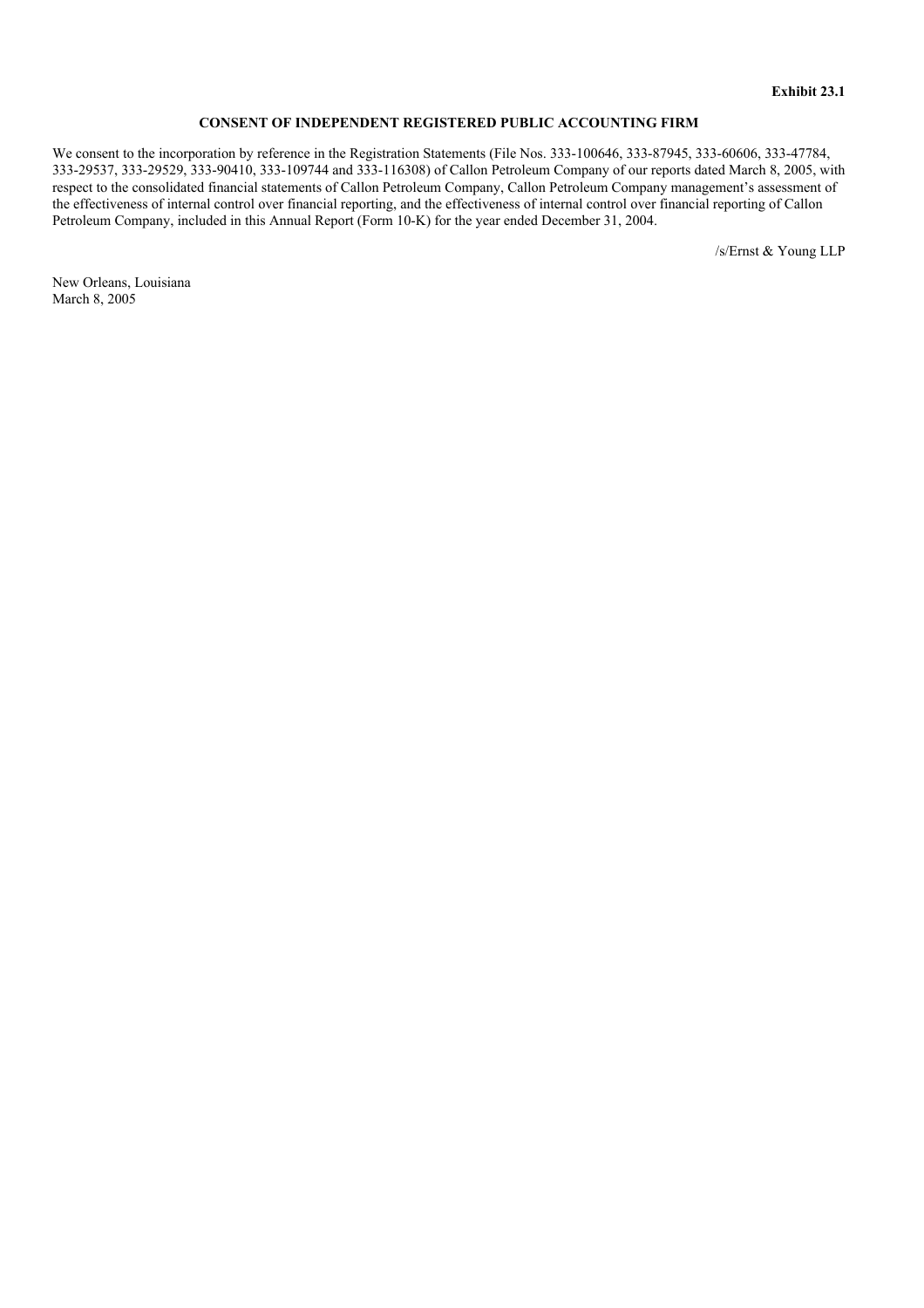### **CONSENT OF HUDDLESTON & CO., INC.**

We hereby consent to the references to us and our reserve reports for the years ended December 31, 2004, 2003 and 2002 in Callon Petroleum Company's Annual Report on Form 10-K for the year ended December 31, 2004 and the incorporation by reference in the current and future effective Registration Statements of Callon Petroleum Company of the reference to us and our reserve reports for the years ended December 31, 2004, 2003 and 2002.

HUDDLESTON & CO., INC.

/s/ Peter D. Huddleston, P.E.

Peter D. Huddleston, P.E. President

Houston, Texas March 4, 2005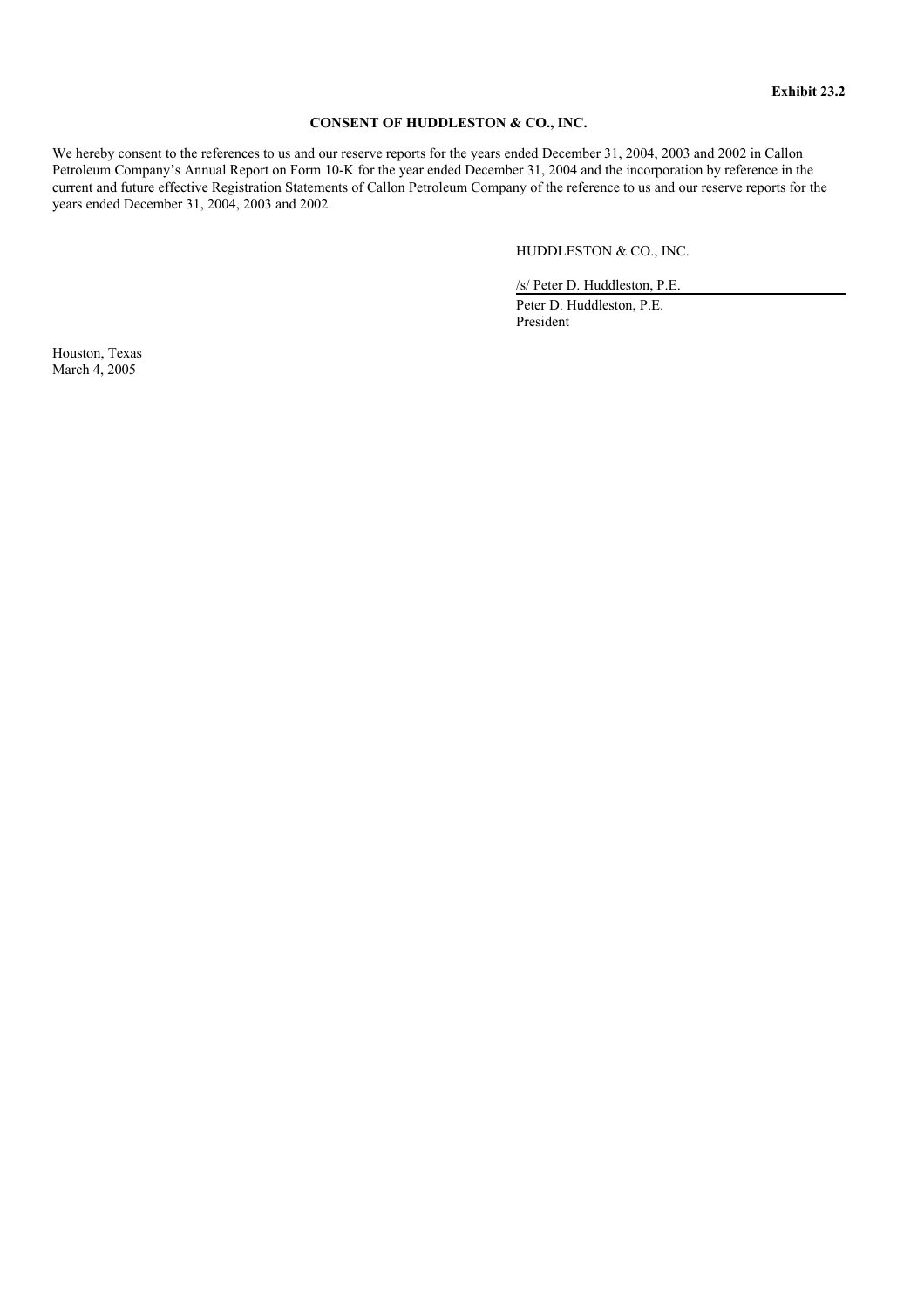#### **CERTIFICATIONS**

I, Fred L. Callon, certify that:

1. I have reviewed this Annual Report on Form 10-K of Callon Petroleum Company;

2. Based on my knowledge, this report does not contain any untrue statement of a material fact or omit to state a material fact necessary to make the statements made, in light of the circumstances under which such statements were made, not misleading with respect to the period covered by this report;

3. Based on my knowledge, the financial statements, and other financial information included in this report, fairly present in all material respects the financial condition, results of operations and cash flows of the registrant as of, and for, the periods presented in this report;

4. The registrant's other certifying officers and I are responsible for establishing and maintaining disclosure controls and procedures (as defined in Exchange Act Rules 13a-15(e) and 15d-15(e)) and internal control over financial reporting (as defined in Exchange Act Rules 13a-15(f) and 15d-15(f)) for the registrant and have:

(a) Designed such disclosure controls and procedures, or caused such disclosure controls and procedures to be designed under our supervision, to ensure that material information relating to the registrant, including its consolidated subsidiaries, is made known to us by others within those entities, particularly during the period in which this report is being prepared;

(b) Designed such internal control over financial reporting, or caused such internal control over financial reporting to be designed under our supervision, to provide reasonable assurance regarding the reliability of financial reporting and the preparation of financial statements for external purposes in accordance with generally accepted accounting principles;

(c) Evaluated the effectiveness of the registrant's disclosure controls and procedures and presented in this report our conclusions about the effectiveness of the disclosure controls and procedures as of the end of the period covered by this report based on such evaluation; and

(d) Disclosed in this report any change in the registrant's internal control over financial reporting that occurred during the registrant's most recent fiscal quarter (the registrant's fourth fiscal quarter in the case of an annual report) that has materially affected, or is reasonably likely to materially affect, the registrant's internal control over financial reporting; and

5. The registrant's other certifying officers and I have disclosed, based on our most recent evaluation of internal control over financial reporting, to the registrant's auditors and the audit committee of registrant's board of directors (or persons performing the equivalent function):

(a) All significant deficiencies and material weaknesses in the design or operation of internal control over financial reporting which are reasonably likely to adversely affect the registrant's ability to record, process, summarize and report financial information; and

(b) Any fraud, whether or not material, that involves management or other employees who have a significant role in the registrant's internal controls over financial reporting;

Date: March 10, 2005

By: /s/ Fred L. Callon

Fred L. Callon, President and Chief Executive Officer (Principal Executive Officer)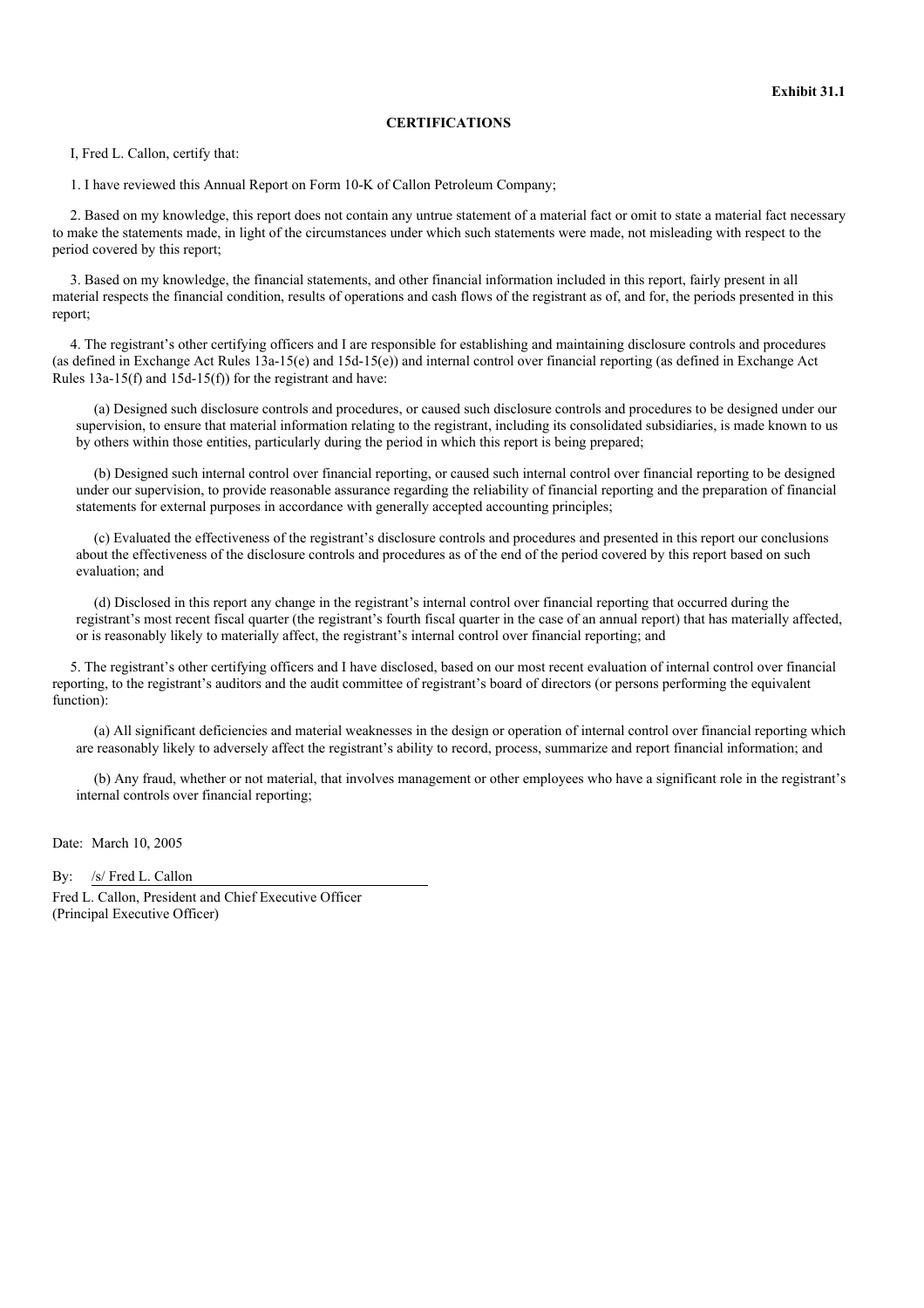#### **CERTIFICATIONS**

I, John S. Weatherly, certify that:

1. I have reviewed this Annual Report on Form 10-K of Callon Petroleum Company;

2. Based on my knowledge, this report does not contain any untrue statement of a material fact or omit to state a material fact necessary to make the statements made, in light of the circumstances under which such statements were made, not misleading with respect to the period covered by this report;

3. Based on my knowledge, the financial statements, and other financial information included in this report, fairly present in all material respects the financial condition, results of operations and cash flows of the registrant as of, and for, the periods presented in this report;

4. The registrant's other certifying officers and I are responsible for establishing and maintaining disclosure controls and procedures (as defined in Exchange Act Rules 13a-15(e) and 15d-15(e)) for and internal control over financial reporting (as defined in Exchange Act Rules 13a-15(f) and 15d-15(f)) the registrant and have:

(a) Designed such disclosure controls and procedures, or caused such disclosure controls and procedures to be designed under our supervision, to ensure that material information relating to the registrant, including its consolidated subsidiaries, is made known to us by others within those entities, particularly during the period in which this report is being prepared;

(b) Designed such internal control over financial reporting, or caused such internal control over financial reporting to be designed under our supervision, to provide reasonable assurance regarding the reliability of financial reporting and the preparation of financial statements for external purposes in accordance with generally accepted accounting principles;

(c) Evaluated the effectiveness of the registrant's disclosure controls and procedures and presented in this report our conclusions about the effectiveness of the disclosure controls and procedures as of the end of the period covered by this report based on such evaluation; and

(d) Disclosed in this report any change in the registrant's internal control over financial reporting that occurred during the registrant's most recent fiscal quarter (the registrant's fourth fiscal quarter in the case of an annual report) that has materially affected, or is reasonably likely to materially affect, the registrant's internal control over financial reporting; and

5. The registrant's other certifying officers and I have disclosed, based on our most recent evaluation of internal control over financial reporting, to the registrant's auditors and the audit committee of registrant's board of directors (or persons performing the equivalent function):

(a) All significant deficiencies and material weaknesses in the design or operation of internal control over financial reporting which are reasonably likely to adversely affect the registrant's ability to record, process, summarize and report financial information; and

(b) Any fraud, whether or not material, that involves management or other employees who have a significant role in the registrant's internal control over financial reporting

Date: March 10, 2005

By: /s/ John S. Weatherly

John S. Weatherly, Senior Vice President and Chief Financial Officer (Principal Financial Officer)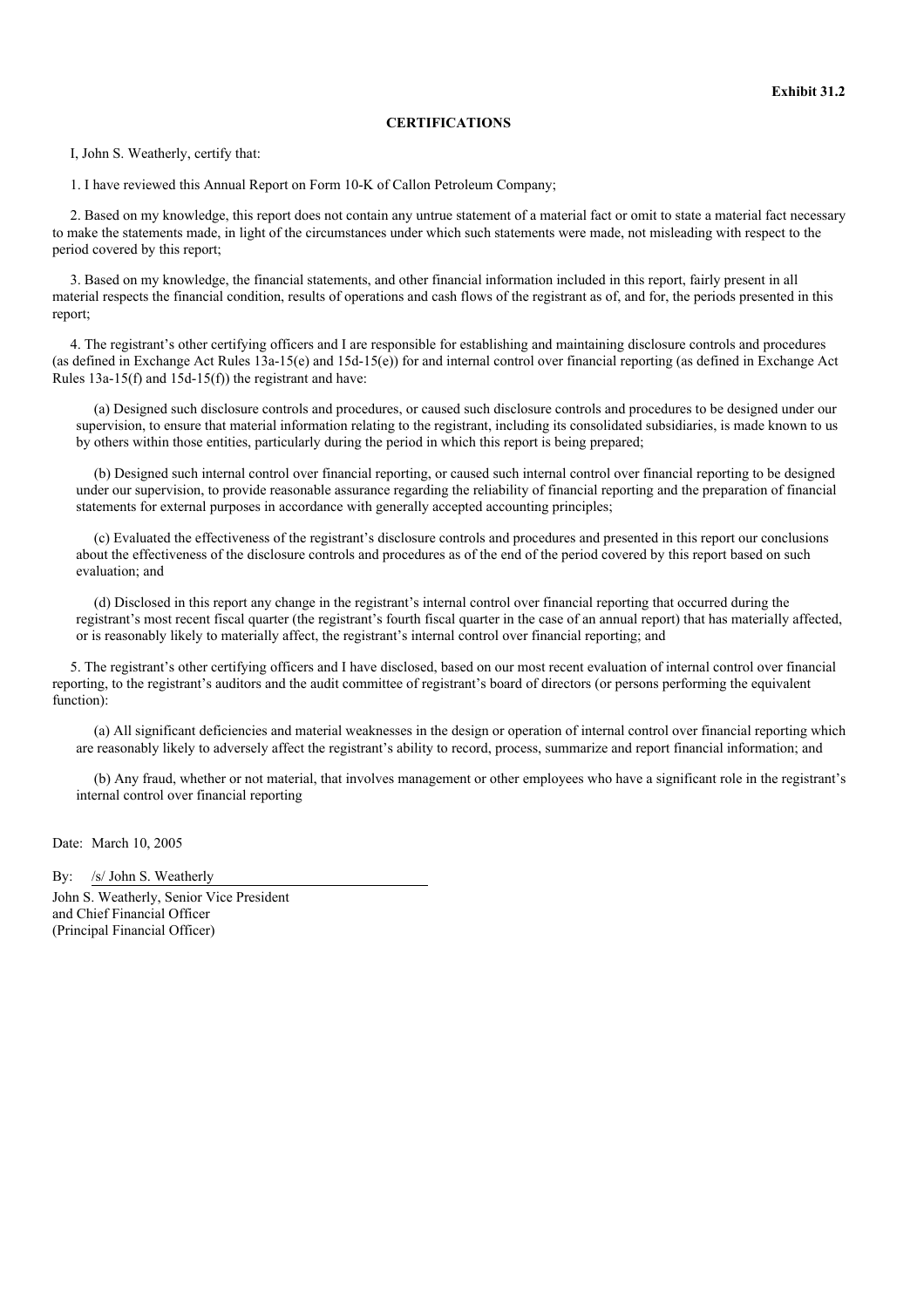#### **CERTIFICATION PURSUANT TO**

### **18 U.S.C. SECTION 1350**

In connection with the Annual Report of Callon Petroleum Company (the "*Company*") on Form 10-K for the fiscal year ended December 31, 2004, as filed with the Securities and Exchange Commission on the date hereof (the "*Report*"), I, Fred L. Callon, Chief Executive Officer of the Company, certify, pursuant to 18 U.S.C. § 1350, as adopted pursuant to Section 906 of the Sarbanes-Oxley Act of 2002, that to my knowledge:

(1) The Report fully complies with the requirements of Section 13(a) or 15(d) of the Securities Exchange Act of 1934, as amended; and

(2) The information contained in the Report fairly presents, in all material respects, the financial condition and results of operations of the Company as of, and for the periods presented in the Report.

Dated: March 10, 2005

/s/ Fred L. Callon Fred L. Callon, Chief Executive Officer

The foregoing certification is being furnished as an exhibit to the Report pursuant to Item 601(b)(32) of Regulation S-K and Section 906 of the Sarbanes-Oxley Act of 2002 (subsections (a) and (b) of Section 1350, Chapter 63 of Title 18, United States Code) and, accordingly, is not being filed as part of the Report for purposes of Section 18 of the Securities Exchange Act of 1934, as amended, and is not incorporated by reference into any filing of the Company, whether made before or after the date hereof, regardless of any general incorporation language in such filing.